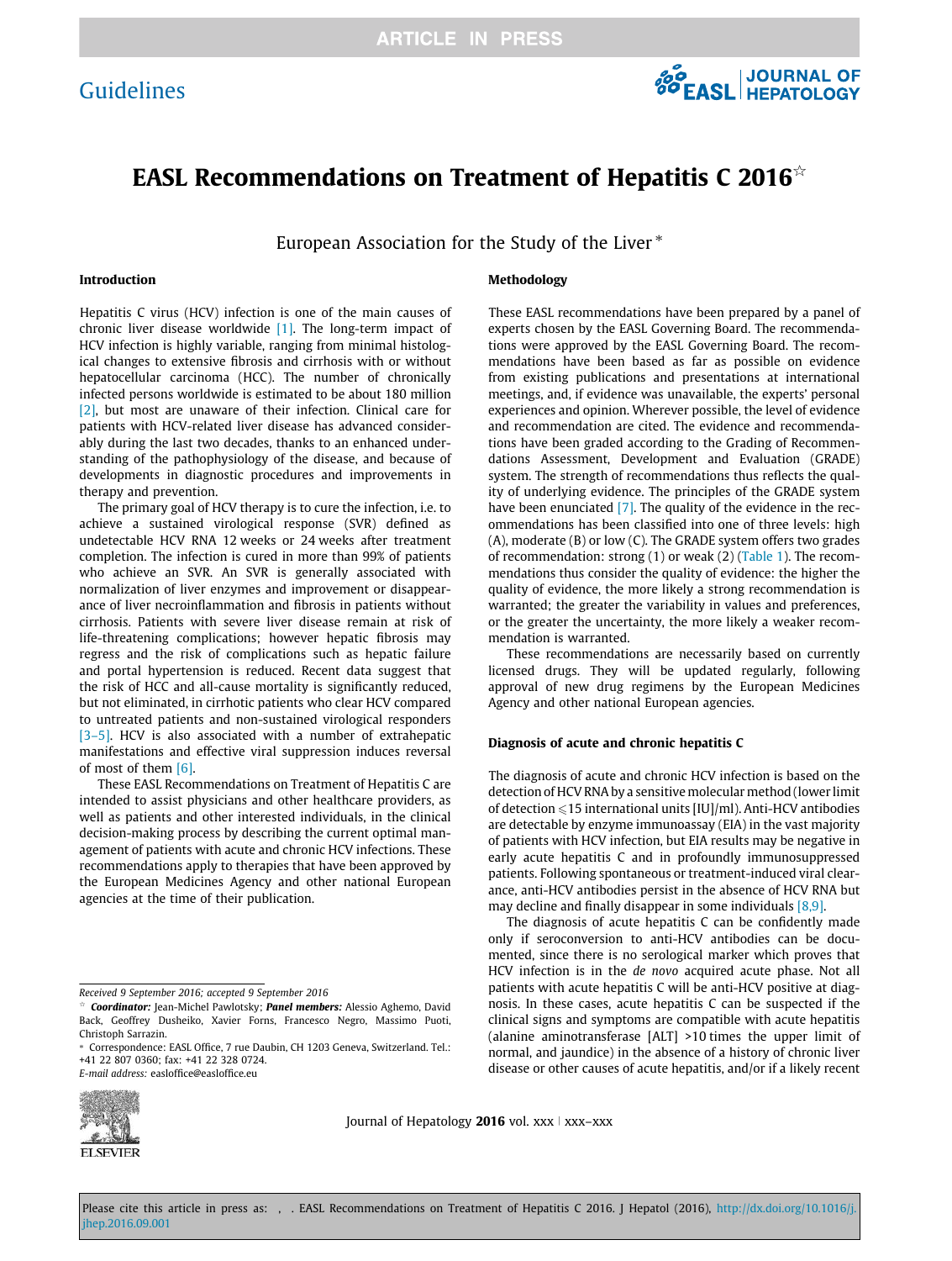#### <span id="page-1-0"></span>Table 1. Evidence grading used (adapted from the GRADE system).

| Evidence quality | Notes                                                                                                                                                                                | Grading |
|------------------|--------------------------------------------------------------------------------------------------------------------------------------------------------------------------------------|---------|
| High             | Further research is very unlikely to change our confidence in the estimate of effect                                                                                                 | A       |
| Moderate         | Further research is likely to have an important impact on our confidence in the estimate of effect and may change<br>the estimate                                                    | B       |
| Low              | Further research is very likely to have an important impact on our confidence in the estimate of effect and is likely<br>to change the estimate. Any change of estimate is uncertain | C       |
| Recommendation   | <b>Notes</b>                                                                                                                                                                         | Grading |
| Strong           | Factors influencing the strength of the recommendation included the quality of the evidence, presumed patient-im-<br>portant outcomes, and cost                                      |         |
| Weak             | Variability in preferences and values, or more uncertainty. Recommendation is made with less certainty, higher<br>cost or resource consumption                                       | ົ       |

source of transmission is identifiable. In all cases, HCV RNA can be detected during the acute phase although brief interludes of undetectable HCV RNA may occur.

HCV reinfection has been described after spontaneous or treatment-induced HCV clearance, essentially in patients at high-risk of infection. Reinfection is defined by the reappearance of HCV RNA at least 6 months after an SVR and the demonstration that infection is due to a different HCV strain (different genotype or distantly related strain by phylogenetic analysis if the genotype is the same).

The diagnosis of chronic hepatitis C is based on the detection of both anti-HCV antibodies and HCV RNA in the presence of biological or histological signs of chronic hepatitis. Since, in the case of a newly acquired HCV infection, spontaneous viral clearance is very rare beyond 4 to 6 months of infection [\[10\]](#page-37-0), the diagnosis of chronic hepatitis C can be made after that time period.

HCV core antigen is a surrogate marker of HCV replication. Core antigen detection can be used instead of HCV RNA detection to diagnose acute or chronic HCV infection. HCV core antigen assays are less sensitive than HCV RNA assays (lower limit of detection equivalent to approximately 500 to 3000 HCV RNA IU/ml, depending on the HCV genotype  $[11,12]$ ). As a result, HCV core antigen becomes detectable in peripheral blood a few days after HCV RNA in patients with acute hepatitis C. In rare cases, core antigen is undetectable in the presence of HCV RNA.

Recommendations

- Anti-HCV antibodies are the first line diagnostic test for HCV infection (**A1**).
- In the case of suspected acute hepatitis C or in immunocompromised patients, HCV RNA testing should be part of the initial evaluation (**A1**).
- If anti-HCV antibodies are detected, HCV RNA should be determined by a sensitive molecular method (**A1**).
- Anti-HCV positive, HCV RNA-negative individuals should be retested for HCV RNA 3 months later to confirm definitive clearance (**A1**).
- HCV core antigen is a surrogate marker of HCV replication and can be used instead of HCV RNA to diagnose acute or chronic infection when HCV RNA assays are not available or not affordable (core antigen assays are slightly less sensitive than HCV RNA assays for detection of viral replication) (**A1**).

#### Screening for chronic hepatitis C

A major barrier to HCV elimination still results from the fact that a substantial proportion of patients with chronic hepatitis C are unaware of their infection, with large variations across the different regions/countries. In addition, accurate HCV prevalence and incidence data are needed to analyse the magnitude of the pandemic in different regions and to design public health interventions. Thus, hepatitis C testing is required to identify infected persons and engage them in care and treatment, and screening for markers of HCV infection must be implemented.

Different screening strategies have been implemented in different regions, based on the local epidemiology. Groups at higher risk of HCV infection can be identified and should be tested. In regions where the majority of patients belong to a well-defined age group, birth cohort testing proved efficacious, with limitations [\[13,14\]](#page-37-0). Systematic one-time testing has been recommended in countries with high endemicity and/or a goal of complete eradication. However, the optimal regional or national screening approaches should be determined.

Screening for HCV infection is based on the detection of anti-HCV antibodies. In addition to EIAs, rapid diagnostic tests (RDTs) can be used to screen for anti-HCV antibodies. RDTs use various matrices, including serum, plasma, but also fingerstick capillary whole blood or, for some of them, oral (crevicular) fluid, facilitating screening without the need for venous puncture, tube centrifugation, freezing and skilled labour. RDTs are simple to perform at room temperature without specific instrumentation or extensive training [\[15–17\]](#page-37-0). Dried blood spots can also be used to collect whole blood specimens in order to perform EIA detection of anti-HCV antibodies in a central laboratory [\[18–20\].](#page-37-0)

#### Recommendations

- Screening strategies for HCV infection should be defined according to the local epidemiology of HCV infection, ideally within the framework of national plans (**A1**).
- Screening for HCV infection is presently based on the detection of anti-HCV antibodies (**A1**).
- Whole blood sampled on dried blood spots can be used as an alternative to serum or plasma obtained by venipuncture (**A1**).
- Rapid diagnostic tests using serum, plasma, fingerstick whole blood or crevicular fluid (saliva) as matrices can be used instead of classical enzyme immunoassays to facilitate anti-HCV antibody screening and improve access to care (**A1**).
- If anti-HCV antibodies are detected, HCV RNA, or alternatively HCV core antigen if HCV RNA assays are not available or not affordable, should be determined to identify patients with on-going infection (**A1**).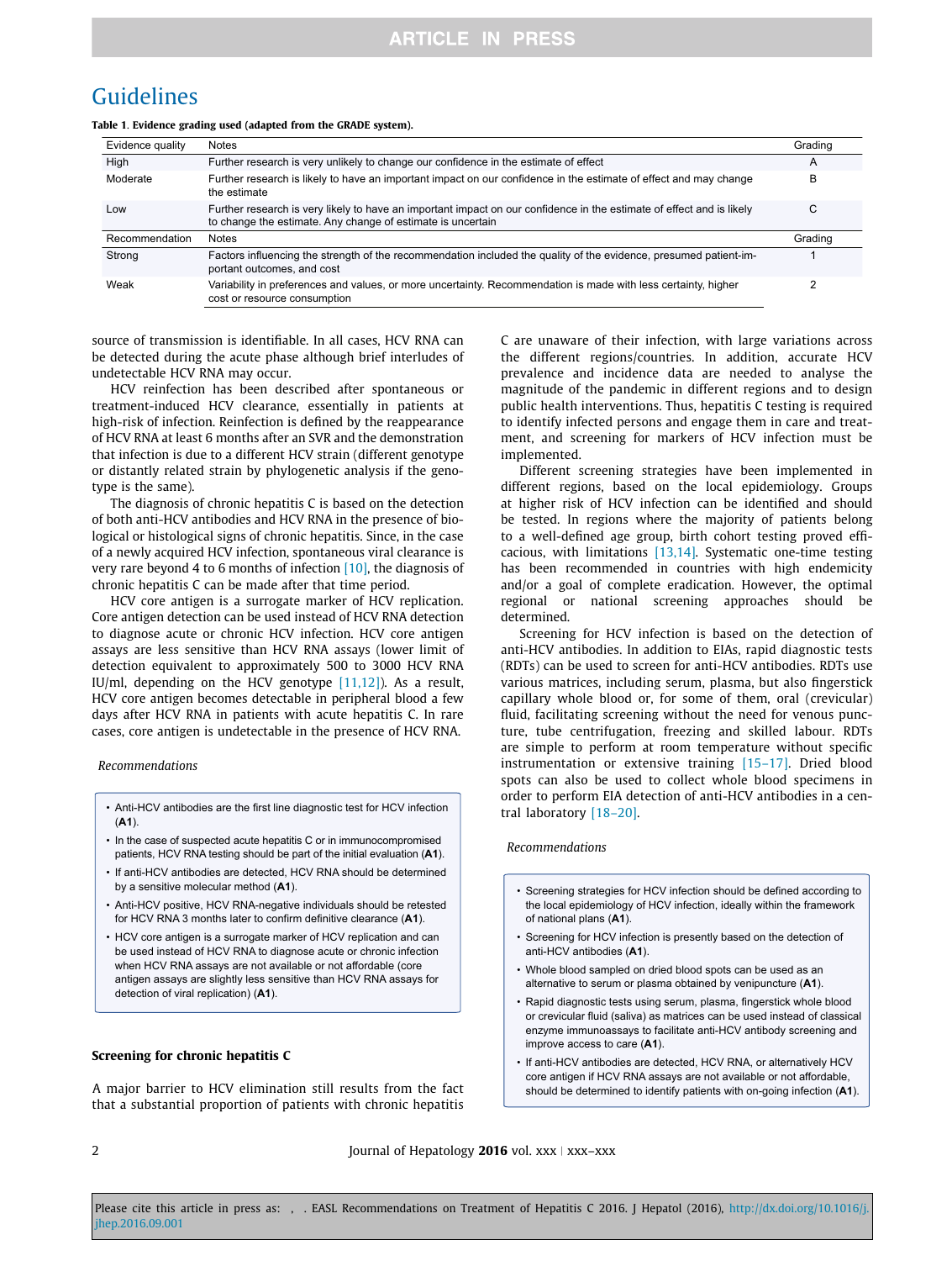#### Goals and endpoints of HCV therapy

The goal of therapy is to cure HCV infection in order to prevent the complications of HCV-related liver and extrahepatic diseases, including hepatic necroinflammation, fibrosis, cirrhosis, decompensation of cirrhosis, HCC, severe extrahepatic manifestations and death.

The endpoint of therapy is an SVR, defined by undetectable HCV RNA in blood 12 weeks (SVR12) or 24 weeks (SVR24) after the end of therapy, as assessed by a sensitive molecular method with a lower limit of detection  $\leq 15$  IU/ml. Both SVR12 and SVR24 have been accepted as endpoints of therapy by regulators in the US and Europe, given that their concordance is >99% [\[21\]](#page-37-0). Long-term follow-up studies have shown that an SVR corresponds to a definitive cure of HCV infection in more than 99% of cases [\[22\].](#page-37-0) Undetectable HCV core antigen 12 or 24 weeks after the end of therapy can be used as an alternative to HCV RNA testing to assess the SVR12 or the SVR24, respectively, in patients with detectable core antigen before treatment [\[11,12,23,24\]](#page-37-0).

#### Recommendations

- The goal of therapy is to cure HCV infection to prevent hepatic cirrhosis, decompensation of cirrhosis, HCC, severe extrahepatic manifestations and death (**A1**).
- The endpoint of therapy is undetectable HCV RNA in blood by a sensitive assay (lower limit of detection ≤15 IU/ml) 12 weeks (SVR12) and/or 24 weeks (SVR24) after the end of treatment (**A1**).
- Undetectable HCV core antigen 12 weeks (SVR12) and/or 24 weeks (SVR24) after the end of treatment is an alternative endpoint of therapy in patients with detectable HCV core antigen prior to therapy if HCV RNA assays are not available or not affordable (**A1**).
- In patients with advanced fibrosis and cirrhosis, HCV eradication reduces the rate of decompensation and will reduce, albeit not abolish, the risk of HCC. In these patients surveillance for HCC should be continued (**A1**).

#### Pre-therapeutic assessment

The causal relationship between HCV infection and liver disease should be established, liver disease severity must be assessed, and baseline virological parameters that will be useful for tailoring therapy should be determined.

#### Search for other causes of liver disease

Other causes of chronic liver disease, or factors which are likely to affect the natural history or progression of liver disease and therapeutic choices, should be systematically investigated. All patients should be tested for other hepatotropic viruses, particularly hepatitis B virus (HBV), and for human immunodeficiency virus (HIV). Alcohol consumption should be assessed and quantified, and specific counselling to stop any use of alcohol should be given. Possible comorbidities, including alcoholism, cardiac disease, renal impairment, autoimmunity, genetic or metabolic liver diseases (for instance genetic hemochromatosis, diabetes mellitus or obesity) and the possibility of drug-induced hepatotoxicity should be assessed.

## JOURNAL OF HEPATOLOGY

Assessment of liver disease severity

Assessment of liver disease severity is recommended prior to therapy. Identifying patients with cirrhosis or advanced (bridging) fibrosis is of particular importance, as the choice of the treatment regimen and the post-treatment prognosis depend on the stage of fibrosis. Assessment of the stage of fibrosis is not required in patients with clinical evidence of cirrhosis. Patients with cirrhosis need assessment of portal hypertension, including oesophageal varices. Patients with advanced fibrosis (METAVIR score F3) and those with cirrhosis need on-going surveillance for HCC every six months. Since significant fibrosis may be present in patients with repeatedly normal ALT, evaluation of disease severity should be performed regardless of ALT levels.

In chronic hepatitis C, considerable evidence suggests that non-invasive methods can be used instead of liver biopsy to assess liver disease severity prior to therapy at a safe level of predictability. Liver stiffness measurement can be used to assess liver fibrosis and the presence of portal hypertension in patients with chronic hepatitis C, provided that consideration is given to factors that may adversely affect its performance such as obesity. Well-established panels of biomarkers of fibrosis can also be applied. Both liver stiffness measurement and biomarkers perform well in the identification of cirrhosis or no fibrosis, but they perform less well in resolving intermediate degrees of fibrosis [\[25\]](#page-37-0).

The combination of blood biomarkers or the combination of liver stiffness measurement and a blood test improve accuracy and reduce the need for liver biopsy to resolve uncertainty [\[26,27\]](#page-37-0). These tests are of particular interest in patients with coagulation disorders, though transjugular liver biopsy may also be used safely in this situation with the bonus that portal pressure can also be assessed. In case of contradictory results with non-invasive markers, liver biopsy may be indicated. Also, histology may be required in cases of known or suspected mixed aetiologies (e.g. HCV infection with HBV coinfection, metabolic syndrome, alcoholism or autoimmunity).

#### Recommendations

- The causal relationship between HCV infection and liver disease should be established (**A1**).
- The contribution of comorbid conditions to the progression of liver disease must be evaluated and appropriate corrective measures implemented (**A1**).
- Liver disease severity should be assessed prior to therapy. Identifying patients with cirrhosis is of particular importance, as their treatment regimen and post-treatment surveillance must be adapted (**A1**).
- Fibrosis stage can be assessed by non-invasive methods initially, with liver biopsy reserved for cases where there is uncertainty or potential additional aetiologies (**A1**).
- Cardiac and renal function should be ascertained (**A1**).

#### HCV RNA or HCV core antigen detection/quantification

HCV RNA detection/quantification is indicated for the patients who may undergo antiviral treatment. HCV RNA quantification should be made by a reliable sensitive assay, and HCV RNA levels should be expressed in IU/ml.

Journal of Hepatology 2016 vol.  $xxx + xxx$   $\rightarrow$  3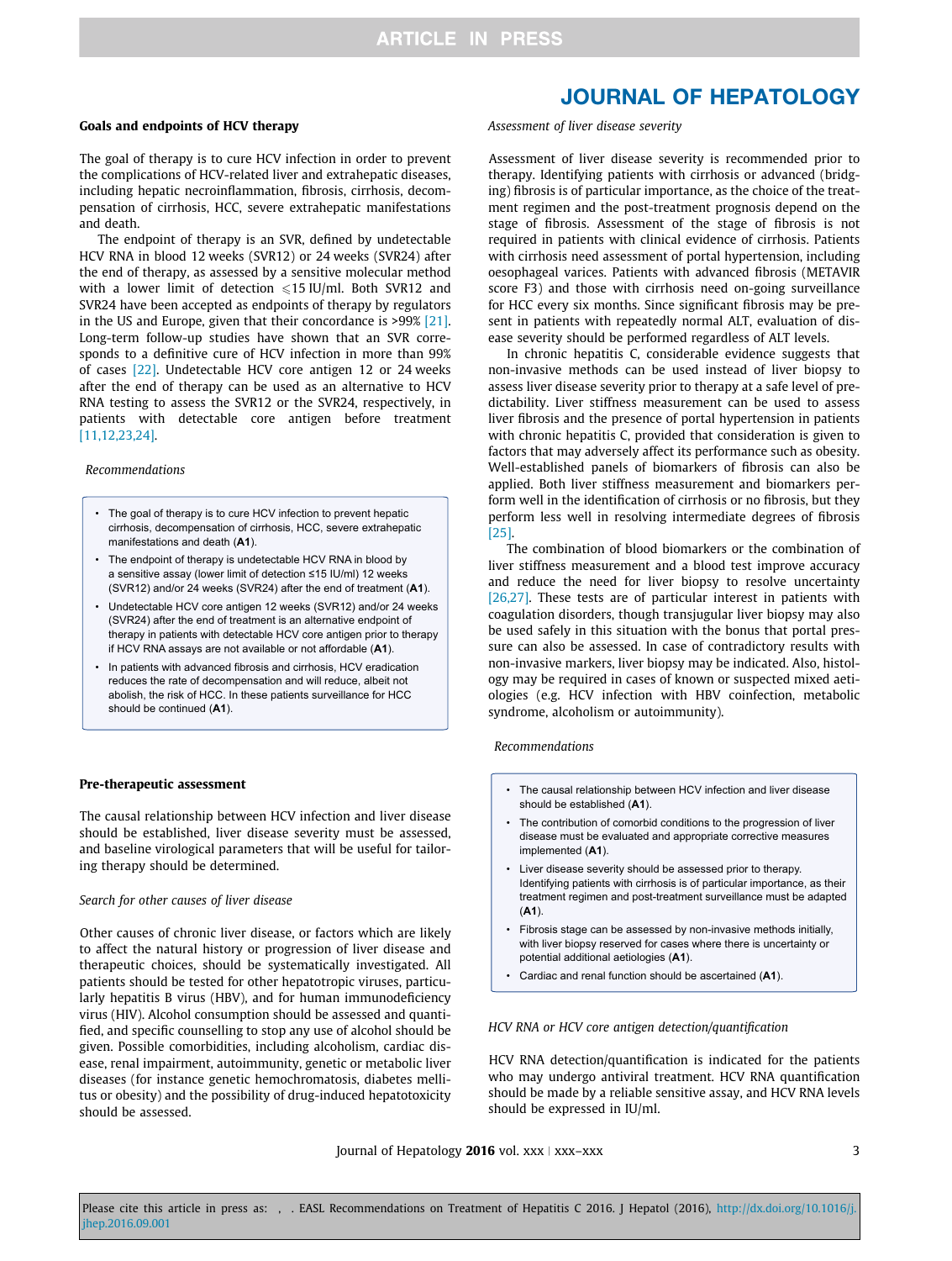Table 2. Clinically relevant resistance-associated substitutions (RASs), i.e. RASs which, when detected at baseline by means of either population sequencing or deep sequencing with a cut-off of 15%, may influence the choice of first-line treatment regimen.

| NS5A            | Ledipasvir RASs                                   | <b>Flbasvir RASs</b>                                 | NS5A RASs                               |
|-----------------|---------------------------------------------------|------------------------------------------------------|-----------------------------------------|
| amino<br>acid   | Genotype 1a                                       | Genotype 1a                                          | Genotype 3                              |
| position        | Sofosbuvir/<br>Ledipasvir<br>treatment            | Grazoprevir/<br>Elbasvir<br>treatment                | Sofosbuvir/<br>Velpatasvir<br>treatment |
| M28             | <b>M28A</b><br><b>M28G</b><br><b>M28T</b>         | <b>M28A</b><br><b>M28G</b><br><b>M28T</b>            |                                         |
| Q30             | Q30E<br>Q30G<br>Q30H<br>Q30K<br>Q30R              | Q30D<br>Q30E<br>Q30G<br>O30H<br>Q30K<br>Q30L<br>Q30R |                                         |
| L31             | L31M<br>L31V                                      | L31F<br>L31M<br>L31V                                 |                                         |
| P32             | <b>P32L</b><br><b>P32S</b>                        |                                                      |                                         |
| H <sub>58</sub> | <b>H58D</b>                                       | <b>H58D</b>                                          |                                         |
| Y93             | <b>Y93C</b><br>Y93H<br><b>Y93N</b><br><b>Y93S</b> | <b>Y93C</b><br>Y93H<br><b>Y93N</b><br><b>Y93S</b>    | Y93H                                    |

HCV core antigen detection and quantification by means of EIA can be performed when HCV RNA tests are not available or not affordable. HCV core antigen quantification should be made with a reliable assay and core antigen levels should be expressed in fmol/L.

#### HCV genotype determination

The HCV genotype, including genotype 1 subtype (1a or 1b), should be assessed prior to treatment initiation. Genotyping/subtyping should be performed with an assay that accurately discriminates subtype 1a from 1b, i.e. an assay using the sequence of the 5<sup>'</sup> untranslated region plus a portion of another genomic region, generally the core-coding or the NS5B-coding regions [\[28\]](#page-37-0).

#### HCV resistance testing

No standardized tests for the resistance of HCV to approved drugs are available as purchasable kits. Resistance testing relies on inhouse techniques based on population sequencing (Sanger sequencing) or deep sequencing [\[29\]](#page-37-0). A limited number of laboratories have made such tests available in Europe and in other continents. HCV resistance testing may be technically difficult, in particular for genotypes other than 1 and 4, and the performances of the available in-house assays widely vary. Thus, access to HCV resistance testing remains limited.

Because access to reliable HCV resistance testing is limited and there is no consensus on the techniques or the interpretation and the reporting of these tests, systematic testing for HCV resistance prior to treatment is not recommended [\[30\].](#page-37-0) Indeed, systematic testing would seriously limit access to care, whereas treatment can be optimized for groups of patients with the risk that the presence of resistance-associated substitutions (RASs) at baseline reduces response to therapy.

Physicians who have easy access to reliable resistance tests can use these results to guide their decisions. Only the NS5A region, the target of NS5A inhibitors, should be analysed. The test should be based on population sequencing (reporting RASs as ''present" or ''absent") or deep sequencing with a cut-off of 15% (only RASs that are present in more than 15% of the sequences generated are clinically significant and should be considered). The test should be able to reliably determine the sequence of a region spanning NS5A amino acids 24 to 93. The genotype-specificity of the test should be specified. Table 2 presents RASs that are clinically relevant, i.e. the presence of which may influence decision on the treatment regimen if the resistance test is performed.

Recommendations

- HCV RNA detection and quantification should be made by a sensitive assay with a lower limit of detection of ≤15 IU/ml (**A1**).
- If HCV RNA testing is not available or not affordable, HCV core antigen detection and quantification by EIA can be used as a surrogate marker of HCV replication (**A1**).
- The HCV genotype and genotype 1 subtype (1a or 1b) must be assessed prior to treatment initiation and will determine the choice of therapy, among other parameters (**A1**).
- Systematic testing for HCV resistance prior to treatment is not recommended. Indeed, this obligation would seriously limit access to care and treatment regimens can be optimized without this information (**B1**).
- Physicians who have easy access to a reliable test assessing HCV resistance to NS5A inhibitors (spanning amino acids 24 to 93) can use these results to guide their decisions, as specified in these recommendations. The test should be based on population sequencing (reporting RASs as "present" or "absent") or deep sequencing with a cut-off of 15% (only RASs that are present in more than 15% of the sequences generated must be considered) (**B1**).

#### Contraindications to therapy

Based on existing knowledge, no absolute contraindications to the direct-acting antivirals (DAAs) approved in the EU region in 2016 exist. Sofosbuvir should be used with caution in patients with severe renal impairment (estimated glomerular filtration rate [eGFR] <30 ml/min/1.73 m<sup>2</sup>) without other treatment options, as the pharmacokinetics and safety of sofosbuvirderived metabolites in patients with severe renal dysfunction are still being ascertained. Sofosbuvir is contraindicated in patients receiving amiodarone who cannot switch to another therapy. Treatment regimens comprising an NS3-4A protease inhibitor, such as simeprevir, ritonavir-boosted paritaprevir or grazoprevir, should not be used in patients with Child-Pugh B decompensated cirrhosis or with compensated cirrhosis but with previous episodes of decompensation and are contraindicated in patients with Child-Pugh C decompensated cirrhosis, because of the substantially higher protease inhibitor concentrations in these patients.

#### Indications for treatment: who should be treated?

To succeed, HCV elimination will require national plans together with forecasted budgeting to expedite unrestricted access to treatment.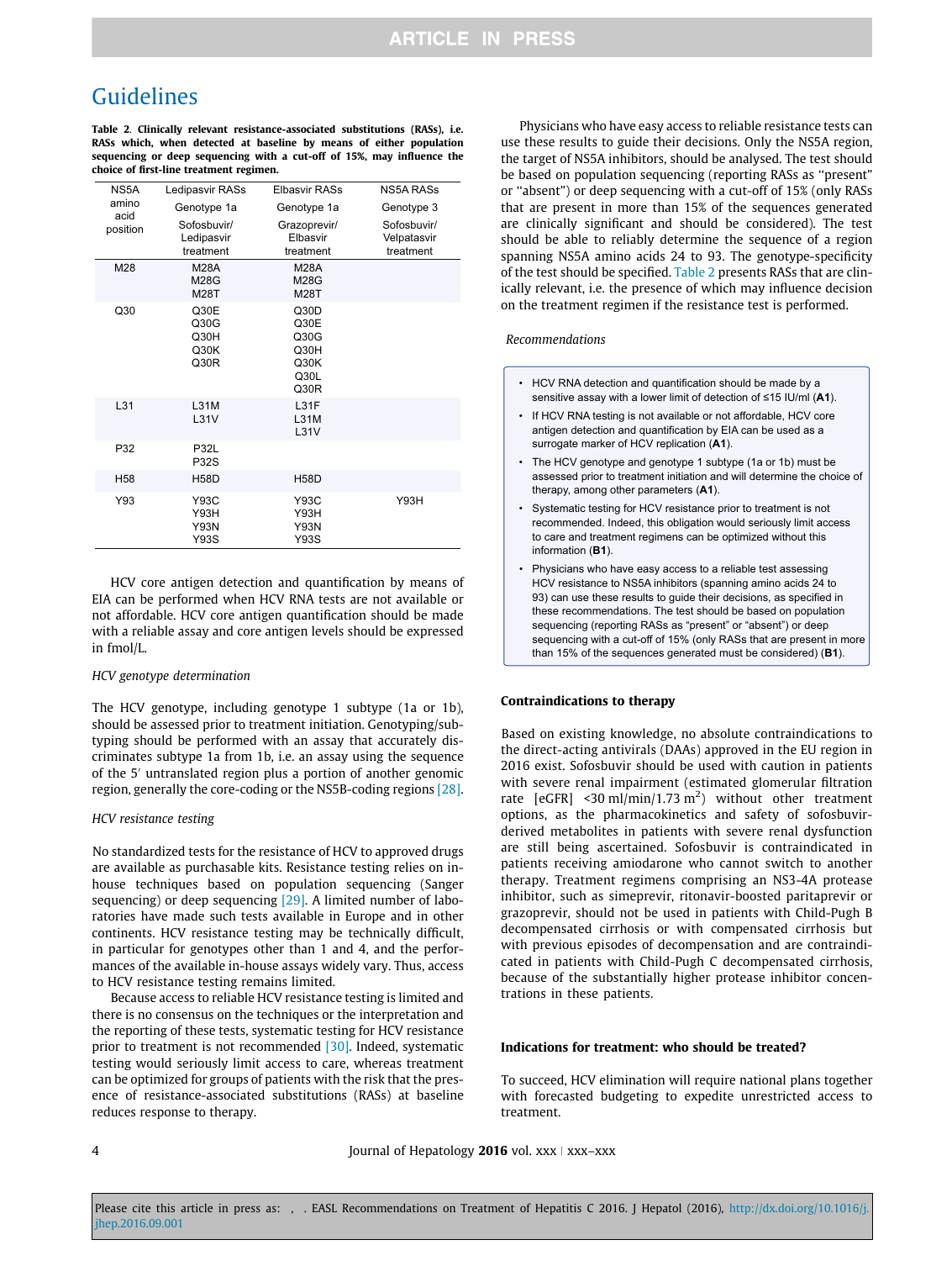All treatment-naïve and treatment-experienced patients with compensated or decompensated chronic liver disease related to HCV, who are willing to be treated and who have no contraindications to treatment, must be considered for therapy.

Treatment must be considered without delay in patients with significant fibrosis (METAVIR score F2 or F3) or cirrhosis (METAVIR score F4), including decompensated cirrhosis; patients with clinically significant extrahepatic manifestations (e.g. symptomatic vasculitis associated with HCV-related mixed cryoglobulinaemia, HCV immune complex-related nephropathy and non-Hodgkin B cell lymphoma); patients with HCV recurrence after liver transplantation; patients at risk of a rapid evolution of liver disease due to concurrent comorbidities (non-liver solid organ or stem cell transplant recipients, diabetes); and individuals at risk of transmitting HCV (active injection drug users, men who have sex with men with high-risk sexual practices, women of childbearing age who wish to get pregnant, haemodialysis patients, incarcerated individuals). Injection drug users and men who have sex with men with high-risk sexual practices should be made aware of the risk of reinfection and should apply preventive measures after successful treatment. Patients with decompensated cirrhosis and an indication for liver transplantation with a MELD score  $\geqslant$  18–20 will benefit from transplantation first and antiviral treatment after transplantation, because the probability of significant liver function improvement and delisting is low. However, patients with a MELD score  $\geqslant$  18–20 with a waiting time before transplantation expected to be more than six months can be treated for their HCV infection.

Treatment is not recommended in patients with limited life expectancy due to non-liver-related comorbidities.

#### Recommendations

- All treatment-naïve and treatment-experienced patients with compensated or decompensated chronic liver disease due to HCV must be considered for therapy (**A1**).
- Treatment should be considered without delay in patients with including decompensated (Child-Pugh B or C) cirrhosis, in (e.g. symptomatic vasculitis associated with HCV-related mixed cryoglobulinaemia, HCV immune complex-related nephropathy and non-Hodgkin B cell lymphoma), in patients with HCV recurrence after liver transplantation, and in individuals at risk of transmitting HCV (active injection drug users, men who have sex with men with highrisk sexual practices, women of child-bearing age who wish to get pregnant, haemodialysis patients, incarcerated individuals) (**A1**). significant fibrosis or cirrhosis (METAVIR score F2, F3 or F4), patients with clinically significant extra-hepatic manifestations
- Patients with decompensated cirrhosis and an indication for liver transplantation with a MELD score ≥18-20 should be transplanted 6 months, these patients can be treated before transplantation (**B1**). first and treated after transplantation. If the waiting time is more than
- Treatment is not recommended in patients with limited life expectancy due to non-liver-related comorbidities (**B2**).
- National elimination plans require the development of economic partnerships and planning to expedite unrestricted access to treatment (**B1**).

#### Available drugs in Europe in 2016

The HCV drugs available in Europe are listed in this paragraph and in [Table 3.](#page-5-0) Their known pharmacokinetic profiles and how this impacts drug-drug interactions are presented. For a more

## JOURNAL OF HEPATOLOGY

comprehensive listing of drug-drug interactions, see [Tables 4A](#page-6-0) [to 4F](#page-6-0) and [www.hep-druginteractions.org.](http://www.hep-druginteractions.org) For additional information on the disposition of individual DAAs, refer to the Summary of Product Characteristics.

#### Sofosbuvir

Sofosbuvir should be administered at the dose of 400 mg (one tablet) once per day, with or without food. Approximately 80% of sofosbuvir is renally excreted, whereas 15% is excreted in faeces. The majority of the sofosbuvir dose recovered in urine is the dephosphorylation-derived nucleoside metabolite GS-331007 (78%), while 3.5% is recovered as sofosbuvir. Renal clearance is the major elimination pathway for GS-331007 with a large part actively secreted. Thus, currently, no sofosbuvir dose recommendation can be given for patients with severe renal impairment (eGFR <30 ml/min/1.73 m<sup>2</sup>) or with end-stage renal disease (ESRD) due to higher exposures (up to 20-fold) of GS-331007. Sofosbuvir exposure is not significantly changed in patients with mild liver impairment, but it is increased 2.3-fold in those with moderate liver impairment.

Sofosbuvir is well tolerated over 12 to 24 weeks of administration. The most common adverse events ( $\geq 20\%$ ) observed in combination with ribavirin were fatigue and headache. The most common adverse events ( $\geq$ 20%) observed in combination with pegylated IFN-a and ribavirin were fatigue, headache, nausea, insomnia and anaemia. Slight elevations of creatine kinase, amylase and lipase without clinical impact were also observed.

Sofosbuvir is not metabolised by cytochrome P450, but is transported by P-gp. Drugs that are potent P-gp inducers significantly decrease sofosbuvir plasma concentrations and may lead to a reduced therapeutic effect. Thus sofosbuvir should not be administered with known inducers of P-gp, such as rifampin, carbamazepine, phenytoin or St. John's wort. Other potential interactions may occur with rifabutin, rifapentine and modafinil. No significant drug-drug interactions have been reported in studies with the antiretroviral agents emtricitabine, tenofovir, rilpivirine, efavirenz, darunavir/ritonavir and raltegravir, and there are no potential drug-drug interactions with other antiretrovirals.

Sofosbuvir-based regimens are contraindicated in patients who are being treated with the anti-arrhythmic amiodarone due to the risk of life-threatening arrhythmias. Indeed, bradycardia has been observed within hours to days of starting the DAA, but cases have been observed up to 2 weeks after initiating HCV treatment. The mechanism of interaction as well as the role of other co-medications (e.g.  $\beta$ -blockers) is still unclear, although a number of potential mechanisms have been proposed involving P-gp inhibition, protein binding displacement and direct effects of sofosbuvir and/or other DAAs on cardiomyocytes or ion channels. It is most likely to be a combination of these effects. Due to the long half-life of amiodarone, an interaction is possible for several months after discontinuation of amiodarone. If the patient has no cardiac pacemaker in situ, it is recommended to wait three months after discontinuing amiodarone before starting a sofosbuvirbased regimen. Sofosbuvir-containing regimens have also been implicated in cardiac toxicity in the absence of amiodarone, but this remains controversial. In the absence of specific drug-drug interaction data, caution should be exercised with antiarrhythmics other than amiodarone.

Journal of Hepatology 2016 vol.  $xxx + xxx$   $\overline{\phantom{xx}}$  5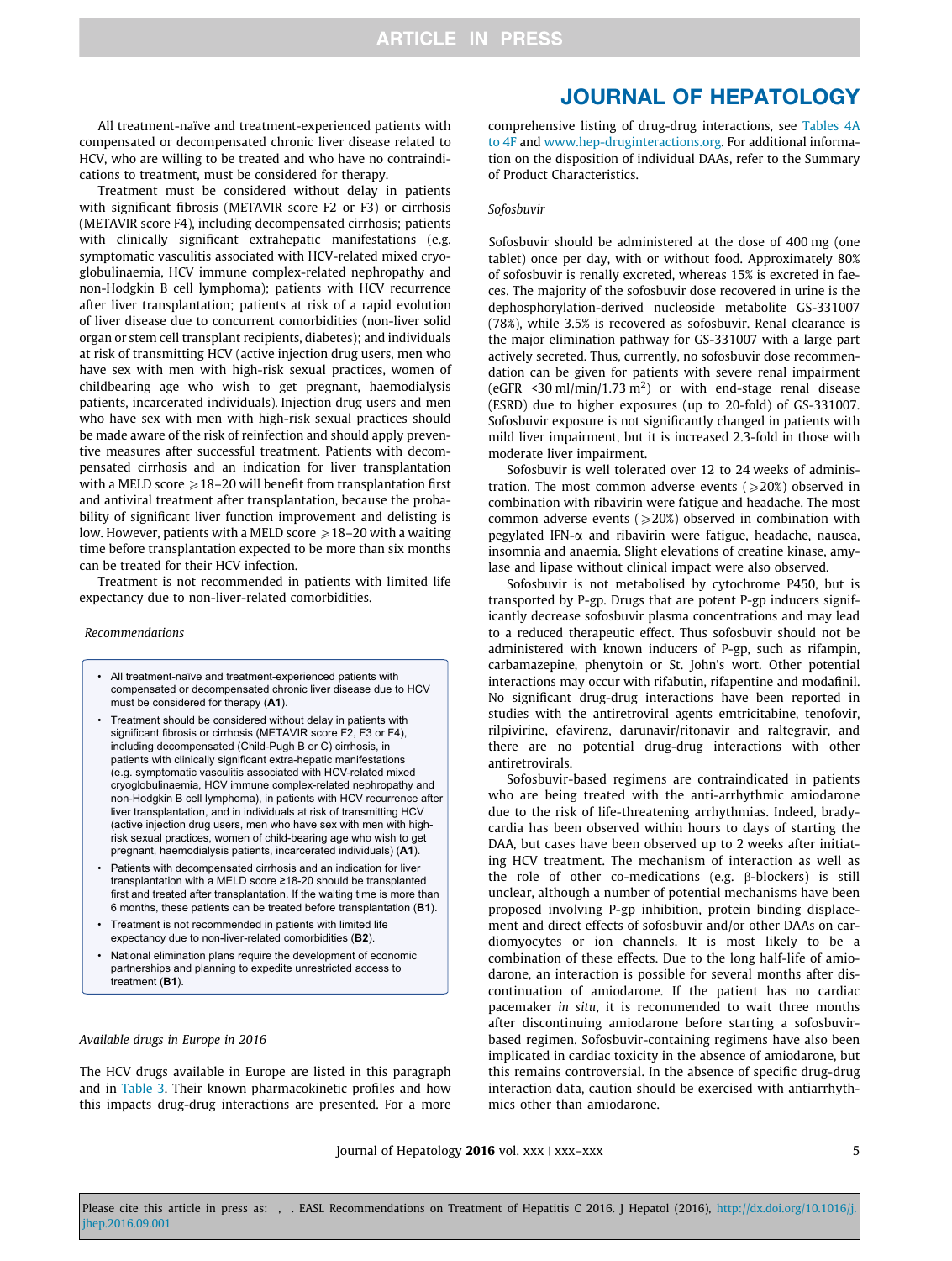#### <span id="page-5-0"></span>Table 3. Approved HCV DAAs in Europe in 2016 and ribavirin.

| Product                               | Presentation                                                                              | Posology                                                                                                                                      |
|---------------------------------------|-------------------------------------------------------------------------------------------|-----------------------------------------------------------------------------------------------------------------------------------------------|
| Sofosbuvir                            | Tablets containing 400 mg of sofosbuvir                                                   | One tablet once daily (morning)                                                                                                               |
| Sofosbuvir/ledipasvir                 | Tablets containing 400 mg of sofosbuvir and 90 mg of ledipasvir                           | One tablet once daily (morning)                                                                                                               |
| Sofosbuvir/velpatasvir                | Tablets containing 400 mg of sofosbuvir and 100 mg of velpatasvir                         | One tablet once daily (morning)                                                                                                               |
| Paritaprevir/ombitasvir/<br>ritonavir | Tablets containing 75 mg of paritaprevir, 12.5 mg of ombitasvir<br>and 50 mg of ritonavir | Two tablets once daily (morning)                                                                                                              |
| Dasabuvir                             | Tablets containing 250 mg of dasabuvir                                                    | One tablet twice daily (morning and evening)                                                                                                  |
| Grazoprevir/elbasvir                  | Tablets containing 100 mg of grazoprevir and 50 mg of elbasvir                            | One tablet once daily (morning)                                                                                                               |
| Daclatasvir                           | Tablets containing 30 or 60 mg of daclatasvir                                             | One tablet once daily (morning)                                                                                                               |
| Simeprevir                            | Capsules containing 150 mg of simeprevir                                                  | One capsule once daily (morning)                                                                                                              |
| <b>Ribavirin</b>                      | Capsules containing 200 mg of ribavirin                                                   | Two capsules in the morning and 3 in the evening if body weight<br><75 kg<br>or<br>Three capsules in the morning and 3 in the evening if body |
|                                       |                                                                                           | weight ≥75 kg<br>(or less if dose reduction needed)                                                                                           |

#### Sofosbuvir and ledipasvir

Sofosbuvir and ledipasvir are available in a two-drug fixed-dose combination containing 400 mg of sofosbuvir and 90 mg of ledipasvir in a single tablet. The recommended dose of the combination is one tablet taken orally once daily with or without food.

Biliary excretion of unchanged ledipasvir is the major route of elimination with renal excretion being a minor pathway (approximately 1%), whereas sofosbuvir is principally renally excreted, as noted above. The median terminal half-lives of sofosbuvir and its predominant metabolite GS-331007 following administration of sofosbuvir/ledipasvir were 0.5 and 27 h, respectively. Neither sofosbuvir nor ledipasvir are substrates for hepatic uptake transporters; GS-331007 is not a substrate for renal transporters.

Ledipasvir plasma exposure (AUC) was similar in patients with severe hepatic impairment and control patients with normal hepatic function. Population pharmacokinetics analysis in HCV infected patients indicated that cirrhosis (including decompensated cirrhosis) had no clinically relevant effect on the exposure to ledipasvir.

While no dose adjustment of sofosbuvir and ledipasvir is required for patients with mild or moderate renal impairment, the safety of the sofosbuvir-ledipasvir combination has not been assessed in patients with severe renal impairment (eGFR <30 ml/  $min/1.73$   $m<sup>2</sup>$ ) or ESRD requiring haemodialysis. Relative to patients with normal renal function (eGFR >80 ml/min/1.73 m<sup>2</sup>), the sofosbuvir AUC was 61%, 107% and 171% higher in patients with mild, moderate and severe renal impairment, while the GS-331007 AUC was 55%, 88% and 451% higher, respectively. Thus, no dose adjustment is required for patients with mild or moderate renal impairment, but no dose recommendation can currently be given for patients with severe renal impairment (eGFR <30 ml/min/1.73 m<sup>2</sup>) or with ESRD.

The most common adverse reactions reported with this combination were fatigue and headache.

Since the combination contains ledipasvir and sofosbuvir, any interactions identified with the individual drugs will apply to the combination. The potential (limited) interactions with sofosbuvir have been previously outlined. Since both ledipasvir and sofosbuvir are transported by intestinal P-gp and breast cancer resistance protein (BCRP), any co-administered drugs that are potent P-gp inducers will decrease not only sofosbuvir but also ledipasvir plasma concentrations, leading to reduced therapeutic effect. Although co-administration with drugs that inhibit P-gp and/or BCRP may increase the exposure of sofosbuvir and ledipasvir, clinical consequences are unlikely. One area of focus for ledipasvir interactions is the inhibition of P-gp and/or BCRP whereby ledipasvir may increase the intestinal absorption of co-administered drugs. Thus, caution is warranted with well-studied P-gp substrates such as digoxin and dabigatran, but also potentially with other drugs which are, in part, transported by these proteins (e.g. aliskiren, amlodipine, buprenorphine, carvedilol, cyclosporine). Co-administration of amiodarone with sofosbuvir/ledipasvir is contraindicated due to a serious risk of symptomatic or even fatal bradycardia or asystole (see above, mechanism of interaction is unknown). The use of rosuvastatin is also not recommended (thought to be due to inhibition of hepatic organic anion-transporting protein [OATP] by ledipasvir) and interactions with other statins cannot be excluded. It is important to monitor carefully for statin adverse reactions. Since ledipasvir solubility decreases as pH increases, drugs that increase gastric pH (antacids, H2-receptor antagonists, proton pump inhibitors) are likely to decrease concentrations of ledipasvir. H2-receptor antagonists can be given simultaneously or 12 h apart at a dose not exceeding that equivalent to famotidine 40 mg and proton pump inhibitors simultaneously at a dose comparable to omeprazole 20 mg. Real-world data have suggested slightly reduced SVR rates in patients receiving high-dose proton pump inhibitors, reinforcing the need for caution in patients on such drugs who are treated with sofosbuvir and ledipasvir [\[31\].](#page-37-0)

Sofosbuvir/ledipasvir may be given with all antiretrovirals. However, due to an increase in tenofovir concentrations when a pharmacokinetic enhancer (ritonavir or cobicistat) is present in an antiretroviral regimen, these combinations (i.e. atazanavir/ ritonavir, darunavir/ritonavir, lopinavir/ritonavir, elvitegravir/ cobicistat, atazanavir/cobicistat, darunavir/cobicistat, all in combination with tenofovir disoproxil fumarate/emtricitabine) should be used with caution, with frequent renal monitoring if other alternatives are not available. The interaction is not mitigated by staggering administration by 12 h. Tenofovir is also increased in efavirenz-containing regimens and caution is required. The recent approval of tenofovir alafenamide (TAF), giving much reduced plasma tenofovir exposure, means that there is less concern about an interaction leading to increased tenofovir exposure.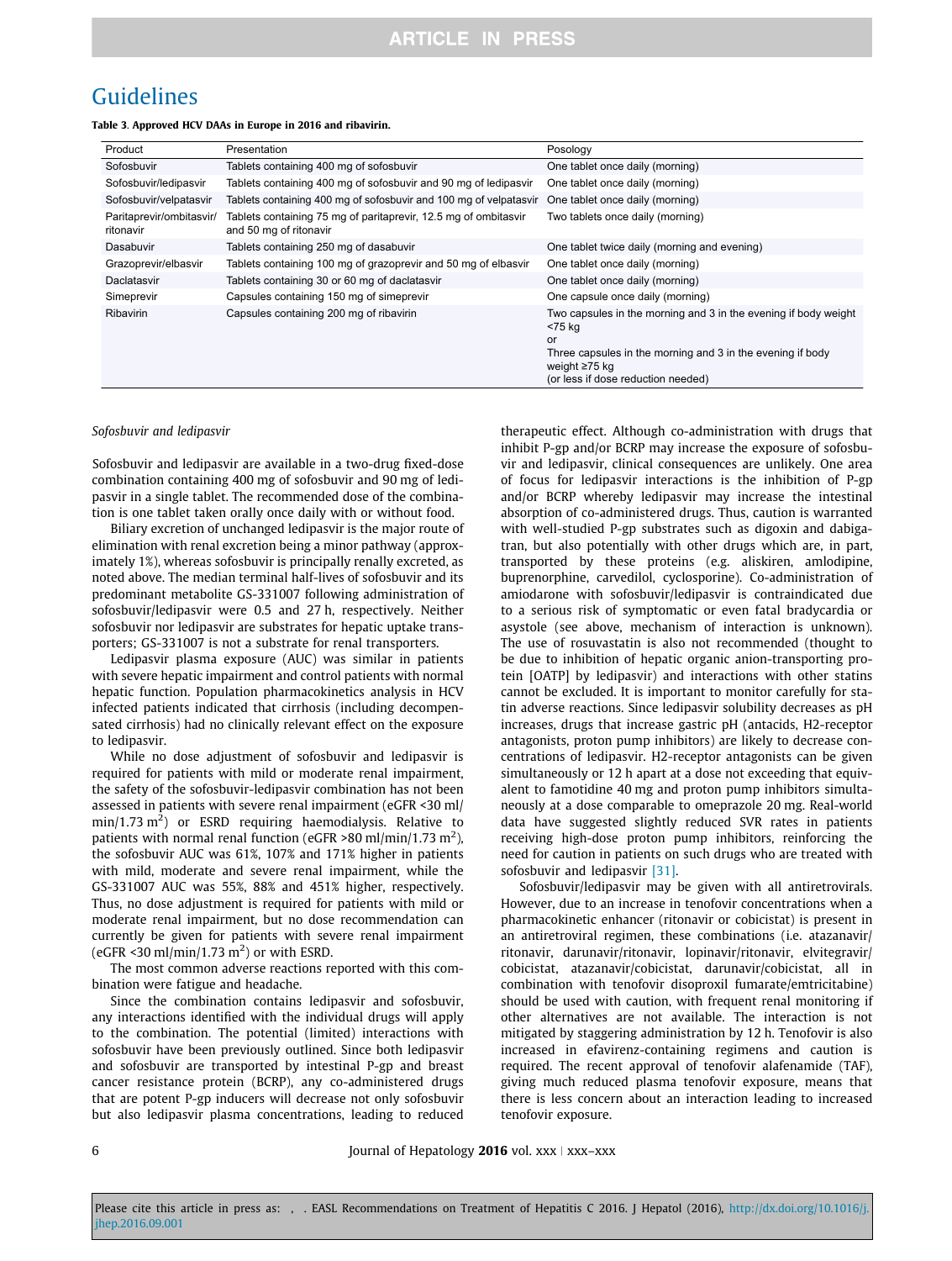# JOURNAL OF HEPATOLOGY

<span id="page-6-0"></span>Table 4A. Drug-drug interactions between HCV DAAs and HIV antiretrovirals.

|                               |                                                                        | SOF | SOF/LDV                | SOF/VEL              | 3D        | GZR/EBR | <b>DCV</b> | <b>SIM</b> |
|-------------------------------|------------------------------------------------------------------------|-----|------------------------|----------------------|-----------|---------|------------|------------|
|                               | Abacavir                                                               |     |                        |                      |           |         |            |            |
| <b>NRTIS</b>                  | Emtricitabine                                                          |     |                        |                      |           |         |            |            |
|                               | Lamivudine                                                             |     |                        |                      |           |         |            |            |
|                               | Tenofovir                                                              |     |                        | ■                    |           |         |            |            |
|                               | Efavirenz                                                              |     | $\blacksquare^{\star}$ |                      |           |         |            |            |
|                               | Etravirine                                                             |     |                        |                      |           |         |            |            |
| NNRTIS                        | Nevirapine                                                             |     |                        |                      |           |         |            |            |
|                               | Rilpivirine                                                            |     |                        | $\spadesuit^{\star}$ | ■         |         |            |            |
|                               | Atazanavir; atazanavir/r; atazanavir/cobicistat                        |     |                        |                      | ■         |         |            |            |
| Protease<br>inhibitors        | Darunavir/r; darunavir/cobicistat                                      |     |                        |                      | ■         |         |            |            |
|                               | Lopinavir/r                                                            |     |                        | $\spadesuit^{\star}$ | $\bullet$ |         |            |            |
|                               | Dolutegravir                                                           |     |                        |                      |           |         |            |            |
|                               | Elvitegravir/cobicistat/emtricitabine/tenofovir<br>disoproxil fumarate |     | $\blacksquare^*$       | $\blacksquare^*$     |           |         |            |            |
| Entry/Integrase<br>inhibitors | Elvitegravir/cobicistat/emtricitabine/tenofovir<br>alafenamide         |     |                        |                      |           |         |            |            |
|                               | Maraviroc                                                              |     |                        |                      |           |         |            |            |
|                               | Raltegravir                                                            |     |                        |                      |           |         |            |            |

SOF, sofosbuvir; SOF/LDV, sofosbuvir plus ledipasvir; SOF/VEL, sofosbuvir plus velpatasvir; 3D, ritonavir-boosted paritaprevir, plus ombitasvir and dasabuvir; GZR/EBR, grazoprevir plus elbasvir; DCV, daclatasvir; SIM, simeprevir; r, ritonavir.

#### Colour legend

No clinically significant interaction expected.

Potential interaction which may require a dosage adjustment, altered timing of administration or additional monitoring.

These drugs should not be co-administered.

#### Notes:

 $\bullet$ 

 $\circ$  Some drugs may require dose modifications dependent on hepatic function. Please refer to the product label for individual drugs for dosing advice.

 $\circ$  The symbol (green, amber, red) used to rank the clinical significance of the drug interaction is based on [www.hep-druginteractions.org](http://www.hep-druginteractions.org) (University of Liverpool). For additional drug-drug interactions and for a more extensive range of drugs, detailed pharmacokinetic interaction data and dosage adjustments, refer to the above-mentioned website. ⁄ Known or anticipated increase in tenofovir concentrations in regimens containing tenofovir disoproxil fumarate. Caution and frequent renal monitoring.

Atazanavir/cobicistat and darunavir/cobicistat are contraindicated with 3D

#### Sofosbuvir and velpatasvir

Sofosbuvir and velpatasvir are available in a two-drug fixed-dose combination containing 400 mg of sofosbuvir and 100 mg of velpatasvir in a single tablet. The recommended dose of the combination is one tablet taken orally once daily with or without food.

Velpatasvir is metabolised in vitro by CYP2B6, CYP2C8 and CYP3A4. However, due to the slow turnover, the vast majority of drug in plasma is the parent drug. Velpatasvir is transported by P-gp and BCRP and, to a limited extent, by OATP1B1. Biliary excretion of the parent drug is the major route of elimination. The median terminal half-life of velpatasvir following administration of sofosbuvir and velpatasvir is approximately 15 h.

Velpatasvir plasma exposure (AUC) is similar in subjects with moderate and severe hepatic impairment compared to subjects with normal hepatic function. Cirrhosis (including decompensated cirrhosis) has no clinically relevant effect on velpatasvir exposure in a population pharmacokinetic analysis in HCV infected subjects.

The pharmacokinetics of velpatasvir were studied in HCVnegative patients with severe renal impairment (eGFR <30 ml/  $min/1.73$  m<sup>2</sup>). Relative to subjects with normal renal function, velpatasvir AUC was 50% higher and this was not considered to be clinically relevant.

The safety assessment of sofosbuvir and velpatasvir was based on pooled Phase III data. Headache, fatigue and nausea were the most commonly reported adverse events, at a similar frequency to placebo-treated patients.

Due to the disposition profile of velpatasvir, there are some contraindications in relation to co-medications. Drugs that are potent P-gp or potent CYP inducers (e.g., rifampicin, rifabutin, carbamazepine, phenobarbital, phenytoin, St John's wort) are contraindicated, due to the decrease in sofosbuvir and/or velpatasvir exposure with the potential loss in efficacy. However, there are also drugs that are moderate P-gp or CYP inducers (such as modafinil) which can reduce velpatasvir exposure. Currently this combination would not be recommended with these drugs.

Similar to ledipasvir, there is some concern about the inhibition of P-gp and/or BCRP by velpatasvir, such that there is an increase in exposure of a co-medication that is a substrate for these transporters. The current thinking is that sofosbuvir/velpatasvir may be co-administered with P-gp, BCRP, OATP and CYP inhibitors, but there clearly needs to be some caution with co-medications that have a narrow therapeutic window and in which an increase in drug exposure could potentially have clinical consequences. The colour coding for sofosbuvir/velpatasvir in Tables 4A to 4F reflects this (e.g. for digoxin, dabigatran, ticagrelor, carvedilol, amlodipine, diltiazem, aliskiren).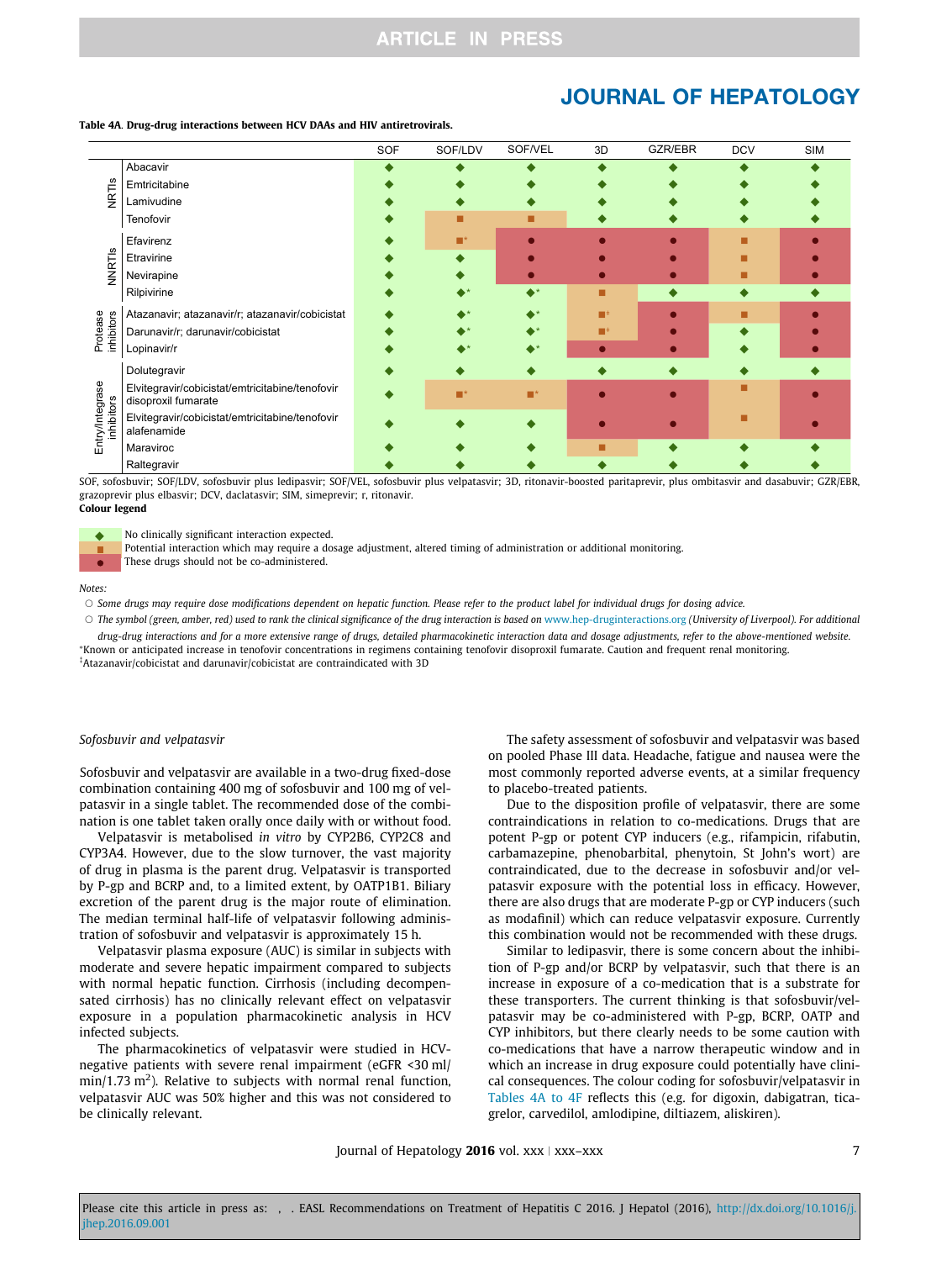## Guidelines

Table 4B. Drug-drug interactions between HCV DAAs and illicit recreational drugs.

|                           | <b>SOF</b> | SOF/<br>LDV | SOF/<br><b>VEL</b> | 3D | GZR/<br><b>EBR</b> | <b>DCV</b> | <b>SIM</b> |
|---------------------------|------------|-------------|--------------------|----|--------------------|------------|------------|
| Amphetamine               |            |             |                    |    |                    |            |            |
| Cannabis                  |            |             |                    |    |                    |            |            |
| Cocaine                   |            |             |                    |    |                    |            |            |
| Diamorphine               |            |             |                    |    |                    |            |            |
| Diazepam                  |            |             |                    |    |                    |            |            |
| Gamma-<br>hydroxybutyrate |            |             |                    |    |                    |            |            |
| Ketamine                  |            |             |                    |    |                    |            |            |
| MDMA (ecstasy)            |            |             |                    |    |                    |            |            |
| Methamphetamine           |            |             |                    |    |                    |            |            |
| Phencyclidine (PCP)       |            |             |                    |    |                    |            |            |
| Temazepam                 |            |             |                    |    |                    |            |            |

SOF, sofosbuvir; SOF/LDV, sofosbuvir plus ledipasvir; SOF/VEL, sofosbuvir plus velpatasvir; 3D, ritonavir-boosted paritaprevir, plus ombitasvir and dasabuvir; GZR/EBR, grazoprevir plus elbasvir; DCV, daclatasvir; SIM, simeprevir. Colour legend

No clinically significant interaction expected.  $\blacktriangle$ 

Potential interaction which may require a dosage adjustment, altered timing of administration or additional monitoring. These drugs should not be co-administered.

Notes:

- $\circ$  Some drugs may require dose modifications dependent on hepatic function. Please refer to the product label for individual drugs for dosing advice.
- $\circ$  The symbol (green, amber, red) used to rank the clinical significance of the drug interaction is based on [www.hep-druginteractions.org](http://www.hep-druginteractions.org) (University of Liverpool). For additional drug-drug interactions and for a more extensive range of drugs, detailed pharmacokinetic interaction data and dosage adjustments, refer to the above-mentioned website.

Like ledipasvir, the solubility of velpatasvir decreases as pH increases. Therefore, it is important to be aware of the recommendations concerning the co-administration of antacids, H2 receptor antagonists and proton pump inhibitors. For most patients, proton pump inhibitors should be avoided during sofosbuvir/velpatasvir treatment. If considered necessary, sofosbuvir/ velpatasvir should be given with food and taken 4 h before the proton pump inhibitor (at maximum dose comparable to omeprazole 20 mg).

In HIV-HCV coinfected patients, sofosbuvir/velpatasvir may be given with most antiretrovirals, the exceptions being the inducing drugs efavirenz, etravirine and nevirapine. Efavirenz causes a 50% decrease in velpatasvir exposure. Sofosbuvir/velpatasvir also increases tenofovir exposure due to P-gp inhibition. This means that patients on a regimen containing tenofovir disoproxil fumarate will need to be monitored for renal adverse events.

#### Ritonavir-boosted paritaprevir, ombitasvir and dasabuvir

Paritaprevir is an NS3-4A protease inhibitor which is metabolised primarily by CYP3A4 and is given with a low dose of the CYP3A inhibitor ritonavir as a pharmacokinetic enhancer. This enables once daily administration and a lower dose than would be required without ritonavir. Ombitasvir is an NS5A inhibitor given in a fixed-dose combination with paritaprevir/ritonavir. The recommended dose of this combination is two tablets of ritonavir/paritaprevir/ombitasvir (50 mg/75 mg/12.5 mg per tablet)

#### Table 4C. Drug-drug interactions between HCV DAAs and lipid lowering drugs.

|              | SOF | SOF/<br>LDV | SOF/<br><b>VEL</b> | 3D | GZR/<br><b>EBR</b> | <b>DCV</b> | <b>SIM</b> |
|--------------|-----|-------------|--------------------|----|--------------------|------------|------------|
| Atorvastatin |     |             |                    |    |                    |            |            |
| Bezafibrate  |     |             |                    |    |                    |            |            |
| Ezetimibe    |     |             |                    |    |                    |            |            |
| Fenofibrate  |     |             |                    |    |                    |            |            |
| Fluvastatin  |     |             |                    |    |                    |            |            |
| Gemfibrozil  |     |             |                    |    |                    |            |            |
| Lovastatin   |     |             |                    |    |                    |            |            |
| Pitavastatin |     |             |                    |    |                    |            |            |
| Pravastatin  |     |             |                    |    |                    |            |            |
| Rosuvastatin |     |             |                    |    |                    |            |            |
| Simvastatin  |     |             |                    |    |                    |            |            |

SOF, sofosbuvir; SOF/LDV, sofosbuvir plus ledipasvir; SOF/VEL, sofosbuvir plus velpatasvir; 3D, ritonavir-boosted paritaprevir, plus ombitasvir and dasabuvir; GZR/EBR, grazoprevir plus elbasvir; DCV, daclatasvir; SIM, simeprevir. Colour legend

No clinically significant interaction expected. Potential interaction which may require a dosage adjustment, altered timing of administration or additional monitoring.

These drugs should not be co-administered.

#### Notes:

- $\circ$  Some drugs may require dose modifications dependent on hepatic function. Please refer to the product label for individual drugs for dosing advice.
- $\circ$  The symbol (green, amber, red) used to rank the clinical significance of the drug interaction is based on [www.hep-druginteractions.org](http://www.hep-druginteractions.org) (University of Liverpool). For additional drug-drug interactions and for a more extensive range of drugs, detailed pharmacokinetic interaction data and dosage adjustments, refer to the above-mentioned website.

taken orally once daily with food. Dasabuvir is a non-nucleoside inhibitor of HCV RNA-dependent RNA polymerase in 250 mg tablets administered twice daily in combination with ritonavir/paritaprevir/ombitasvir in genotype 1 patients.

Paritaprevir is excreted predominantly into the faeces. Ombitasvir shows linear kinetics, and is predominantly eliminated in the faeces. Dasabuvir is metabolised in the liver, and its predominant metabolite is mainly cleared via biliary excretion and faecal elimination with minimal renal clearance.

Pharmacokinetic results from hepatic impairment studies have shown that, in patients with severe hepatic impairment (Child-Pugh C), the AUC of paritaprevir was increased 9.5-fold, whereas ombitasvir was reduced 54% and dasabuvir was increased 3.3-fold. In Child-Pugh B there is an increase in paritaprevir exposure of 62% with a decrease in ombitasvir of 30%. Thus, no dose adjustment is required for patients with mild hepatic impairment (Child-Pugh A), but the combination of ritonavirboosted paritaprevir and ombitasvir with or without dasabuvir is not recommended for patients with moderate hepatic impairment (Child-Pugh B) and is contraindicated in patients with severe hepatic impairment (Child-Pugh C).

The AUC of paritaprevir was increased 45% in patients with severe renal impairment (creatinine clearance 15–29 ml/min), that of ritonavir 114%, and dasabuvir 50%. Currently, no dose adjustment is required for patients with mild, moderate or severe renal impairment. Whether paritaprevir, ombitasvir and/or dasabuvir are partly removed by dialysis is unknown.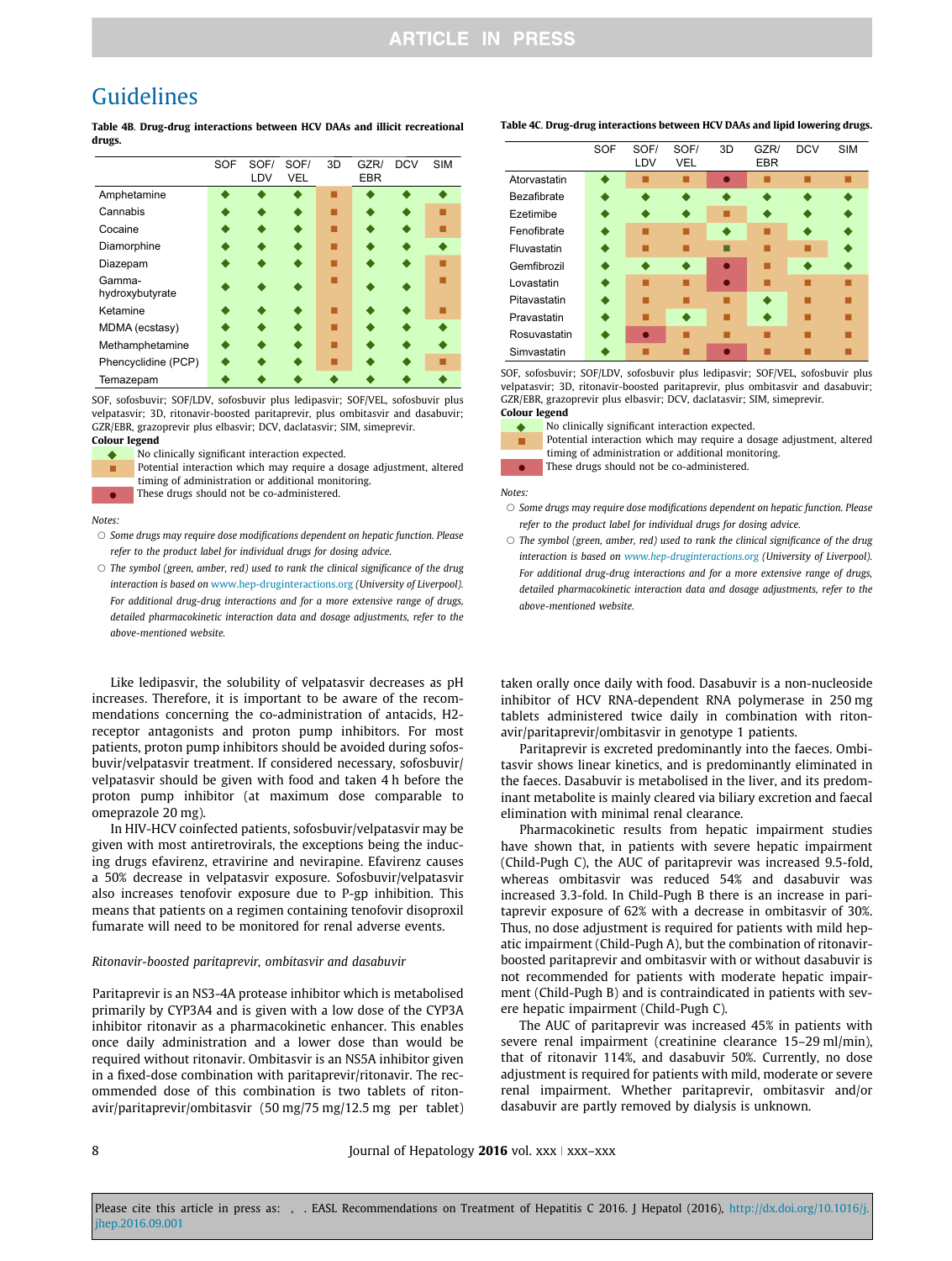|                  |                | SOF | SOF/<br>LDV | SOF/<br>VEL | 3D | GZR/<br><b>EBR</b> | <b>DCV</b> | <b>SIM</b> |
|------------------|----------------|-----|-------------|-------------|----|--------------------|------------|------------|
|                  | Amitriptyline  |     |             |             |    |                    |            |            |
|                  | Citalopram     |     |             |             |    |                    |            |            |
|                  | Duloxetine     |     |             |             |    |                    |            |            |
|                  | Escitalopram   |     |             |             |    |                    |            |            |
| Anti-depressants | Fluoxetine     |     |             |             |    |                    |            |            |
|                  | Paroxetime     |     |             |             |    |                    |            |            |
|                  | Sertraline     |     |             |             |    |                    |            |            |
|                  | Trazodone      |     |             |             |    |                    |            |            |
|                  | Trimipramine   |     |             |             |    |                    |            |            |
|                  | Venlafaxine    |     |             |             |    |                    |            |            |
|                  | Amisulpiride   |     |             |             |    |                    |            |            |
|                  | Aripiprazole   |     |             |             |    |                    |            |            |
|                  | Chlorpromazine |     |             |             |    |                    |            |            |
|                  | Clozapine      |     |             |             |    |                    |            |            |
| Anti-psychotics  | Flupentixol    |     |             |             |    |                    |            |            |
|                  | Haloperidol    |     |             |             |    |                    |            |            |
|                  | Olanzapine     |     |             |             |    |                    |            |            |
|                  | Paliperidone   |     |             |             |    |                    |            |            |
|                  | Quetiapine     |     |             |             |    |                    |            |            |
|                  | Risperidone    |     |             |             |    |                    |            |            |
|                  | Zuclopentixol  |     |             |             |    |                    |            |            |

Table 4D. Drug-drug interactions between HCV DAAs and central nervous system drugs.

SOF, sofosbuvir; SOF/LDV, sofosbuvir plus ledipasvir; SOF/VEL, sofosbuvir plus velpatasvir; 3D, ritonavir-boosted paritaprevir, plus ombitasvir and dasabuvir; GZR/EBR, grazoprevir plus elbasvir; DCV, daclatasvir; SIM, simeprevir. Colour legend



No clinically significant interaction expected. Potential interaction which may require a dosage adjustment, altered timing of administration or additional monitoring. These drugs should not be co-administered.

Notes:

- $\circ$  Some drugs may require dose modifications dependent on hepatic function. Please refer to the product label for individual drugs for dosing advice.
- $\circ$  The symbol (green, amber, red) used to rank the clinical significance of the drug interaction is based on [www.hep-druginteractions.org](http://www.hep-druginteractions.org) (University of Liverpool). For additional drug-drug interactions and for a more extensive range of drugs, detailed pharmacokinetic interaction data and dosage adjustments, refer to the above-mentioned website.

The most common side effects reported with the combination of ritonavir-boosted paritaprevir, ombitasvir and dasabuvir were fatigue and nausea.

Paritaprevir is primarily metabolised by CYP3A4, whereas dasabuvir is primarily metabolised by CYP2C8 and ombitasvir undergoes hydrolysis. However, both ombitasvir and dasabuvir can be metabolised by CYP3A4. Transporters seem to play an important role in the disposition of these drugs, with paritaprevir inhibiting OATP1B1/B3, P-gp and BCRP. Dasabuvir and ritonavir may also inhibit P-gp and BCRP. Given the metabolic profile of the drugs and the presence of ritonavir, there is a potential for many drug-drug interactions. A comprehensive drug-drug interaction programme has been undertaken based on regulatory guidance from both the European Medicines Agency and the US Food and Drug Administration. It is important to consider the drug interaction profile of the compounds as a combination

## JOURNAL OF HEPATOLOGY

Table 4E. Drug-drug interactions between HCV DAAs and cardiovascular drugs.

|                                             |             | SOF | SOF/<br>LDV | SOF/<br>VEL | 3D        | GZR/<br><b>EBR</b> | <b>DCV</b> | <b>SIM</b> |
|---------------------------------------------|-------------|-----|-------------|-------------|-----------|--------------------|------------|------------|
|                                             | Amiodarone  |     |             |             | $\bullet$ | ■                  |            | ■          |
|                                             | Digoxin     |     | ■           |             |           |                    |            |            |
| Antiarrhythmics                             | Flecainide  |     |             |             |           |                    |            |            |
|                                             | Vernakalant |     |             |             |           |                    |            |            |
|                                             | Clopidogrel |     |             |             |           |                    |            |            |
|                                             | Dabigatran  |     |             |             |           |                    |            |            |
| Antiplatelet and<br>anticoagulants          | Ticagrelor  |     |             |             |           |                    |            |            |
|                                             | Warfarin    |     |             |             |           |                    |            |            |
| Beta blockers                               | Atenolol    |     |             |             |           |                    |            |            |
|                                             | Bisoprolol  |     |             |             |           |                    |            |            |
|                                             | Carvedilol  |     |             |             |           |                    |            |            |
|                                             | Propranolol |     |             |             |           |                    |            |            |
|                                             | Amlodipine  |     |             |             |           |                    |            |            |
| blockers<br>Calcium<br>channel              | Diltiazem   |     |             |             |           |                    |            |            |
|                                             | Nifedipine  |     |             |             |           |                    |            |            |
|                                             | Aliskiren   |     |             |             |           |                    |            |            |
|                                             | Candesartan |     |             |             |           |                    |            |            |
| and heart failure<br>Hypertension<br>agents | Doxazosin   |     |             |             |           |                    |            |            |
|                                             | Enalapril   |     |             |             |           |                    |            |            |

SOF, sofosbuvir; SOF/LDV, sofosbuvir plus ledipasvir; SOF/VEL, sofosbuvir plus velpatasvir; 3D, ritonavir-boosted paritaprevir, plus ombitasvir and dasabuvir; GZR/EBR, grazoprevir plus elbasvir; DCV, daclatasvir; SIM, simeprevir. Colour legend



- No clinically significant interaction expected.
- Potential interaction which may require a dosage adjustment, altered

timing of administration or additional monitoring. These drugs should not be co-administered.

 $\bullet$ Notes:

- $\circ$  Some drugs may require dose modifications dependent on hepatic function. Please refer to the product label for individual drugs for dosing advice.
- $\circ$  The symbol (green, amber, red) used to rank the clinical significance of the drug interaction is based on [www.hep-druginteractions.org](http://www.hep-druginteractions.org) (University of Liverpool). For additional drug-drug interactions and for a more extensive range of drugs, detailed pharmacokinetic interaction data and dosage adjustments, refer to the above-mentioned website.

(either with or without dasabuvir), because the drugs have mutual effects on each other.

Ritonavir is a strong inhibitor of CYP3A4; thus, co-administration with drugs metabolised by this enzyme may result in markedly increased plasma concentrations. A number of drugs are contraindicated because elevated plasma exposure would lead to serious adverse events, including: alfuzosin, amiodarone, astemizole, terfenadine, cisapride, ergot derivatives, lovastatin, simvastatin, atorvastatin, oral midazolam, triazolam, quetiapine, quinidine, salmeterol, sildenafil when used for pulmonary arterial hypertension. Also contraindicated are enzyme inducers that might compromise virological efficacy, e.g. carbamazepine,

Journal of Hepatology 2016 vol.  $xxx + xxx$   $\rightarrow$  9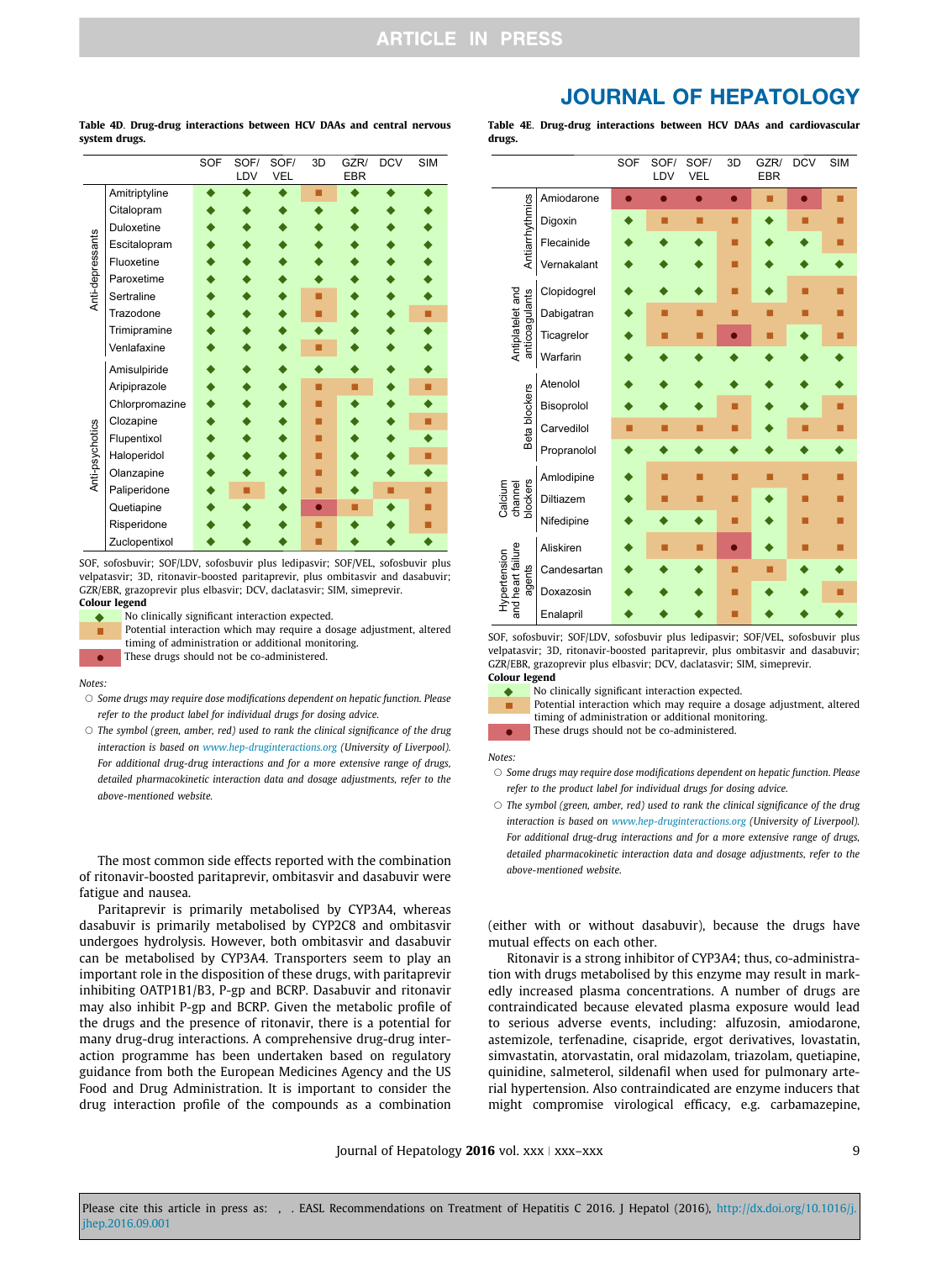Table 4F. Drug-drug interactions between HCV DAAs and immunosuppressants.

|               | SOF | SOF/ | SOF/ | 3D | GZR/       | <b>DCV</b> | <b>SIM</b> |
|---------------|-----|------|------|----|------------|------------|------------|
|               |     | LDV  | VEL  |    | <b>EBR</b> |            |            |
| Azathioprine  |     |      |      |    |            |            |            |
| Cyclosporine  |     |      |      |    |            |            |            |
| Etanercept    |     |      |      |    |            |            |            |
| Everolimus    |     |      |      |    |            |            |            |
| Mycophenolate |     |      |      |    |            |            |            |
| Sirolimus     |     |      |      |    |            |            |            |
| Tacrolimus    |     |      |      |    |            |            |            |

SOF, sofosbuvir; SOF/LDV, sofosbuvir plus ledipasvir; SOF/VEL, sofosbuvir plus velpatasvir; 3D, ritonavir-boosted paritaprevir, plus ombitasvir and dasabuvir; GZR/EBR, grazoprevir plus elbasvir; DCV, daclatasvir; SIM, simeprevir. Colour legend

No clinically significant interaction expected.  $\blacktriangle$ 

- 
- Potential interaction which may require a dosage adjustment, altered timing of administration or additional monitoring.
- These drugs should not be co-administered.

#### Notes:

- $\circ$  Some drugs may require dose modifications dependent on hepatic function. Please refer to the product label for individual drugs for dosing advice.
- $\circ$  The symbol (green, amber, red) used to rank the clinical significance of the drug interaction is based on [www.hep-druginteractions.org](http://www.hep-druginteractions.org) (University of Liverpool). For additional drug-drug interactions and for a more extensive range of drugs, detailed pharmacokinetic interaction data and dosage adjustments, refer to the above-mentioned website.

phenytoin, phenobarbital, rifampicin, St John's wort, enzalutamide, and enzyme inhibitors that might increase paritaprevir exposure, e.g. azole antifungals, some macrolide antibiotics.

In addition to the contraindications, there are other drugs where caution needs to be exercised and there may be requirement for a dosage adjustment, altered timing of administration or additional monitoring. Drug interactions need to be carefully considered in the setting of coinfection with HIV. Atazanavir and darunavir should be taken without ritonavir and other protease inhibitors are contraindicated. Efavirenz, etravirine and nevirapine are contraindicated, and rilpivirine should be used cautiously with repeat ECG monitoring. The exposure of raltegravir and dolutegravir may be increased, but this is not linked to safety issues. Cobicistat-containing regimens should not be used because of the additional boosting effect.

#### Grazoprevir and elbasvir

Grazoprevir and elbasvir are available in a two-drug fixed-dose combination containing 100 mg of grazoprevir and 50 mg of elbasvir in a single tablet. The recommended dose of the combination is one tablet taken orally once daily with or without food.

Grazoprevir and elbasvir are partially metabolised by CYP3A4, but no circulating metabolites are detected in plasma. The principal route of elimination is biliary and faecal with <1% recovered in urine. Grazoprevir is transported by P-gp and OATP1B1, while elbasvir is a substrate for P-gp. Both elbasvir (>99.9%) and grazoprevir (98.8%) are extensively bound to plasma proteins. The terminal half-life values are approximately 24 and 31 h, respectively.

Pharmacokinetic data from hepatic impairment studies in non-HCV infected subjects have demonstrated a decrease in elbasvir AUC in Child-Pugh A (40%), Child-Pugh B (28%) and Child-Pugh C (12%). In contrast, grazoprevir exposure is increased in Child-Pugh A (70%), Child-Pugh B (5-fold) and Child-Pugh C (12-fold). Based on these data, there is a contraindication for elbasvir/grazoprevir in patients with moderate (Child-Pugh B) or severe (Child-Pugh C) hepatic impairment.

No dose adjustment is required in patients with mild, moderate of severe renal impairment (including patients on haemodialysis or peritoneal dialysis). There is an increase in elbasvir (65%) and grazoprevir (86%) exposure in non-HCV infected subjects with an eGFR <30 ml/min/1.73 m<sup>2</sup>, but this is not considered to be clinically significant.

The safety of elbasvir/grazoprevir is based on Phase II and III clinical studies with the most commonly reported adverse reactions being fatigue and headache. Rare cases (0.8%) of substantial ALT level elevations were reported, slightly more frequently in female, Asian and elderly patients. Less than 1% of subjects treated with elbasvir/grazoprevir with or without ribavirin discontinued treatment due to adverse events.

Since elbasvir and grazoprevir are substrates of CYP3A and Pgp, inducers of these proteins such as efavirenz, etravirine, phenytoin, carbamazepine, bosentan, modafinil and St John's wort may cause a marked decrease in plasma exposure of both DAAs and are therefore contraindicated. Strong inhibitors of CYP3A (e.g. boosted protease inhibitors, azole antifungals), which may markedly increase plasma concentrations, are either contraindicated or not recommended. In addition to inhibition of CYP3A, grazoprevir plasma concentrations may also be markedly increased by inhibitors of OATP1B1 (including boosted protease inhibitors, cobicistat, cyclosporin, single dose rifampicin). However, there is no effect of acid-reducing agents on the absorption of either DAA.

The potential for grazoprevir/elbasvir to affect other medications is relatively low, although grazoprevir is a weak CYP3A inhibitor (approximately 30% increase in midazolam exposure) and elbasvir a weak inhibitor of P-gp. There needs to be some caution when co-administering drugs that use CYP3A and P-gp in their disposition (e.g. tacrolimus, some statins, dabigatran, ticagrelor).

Based on the findings above, there are limitations on which antiretrovirals can be co-administered with elbasvir/grazoprevir. Currently the antiretrovirals that can be used are the nucleotide reverse transcriptase inhibitors abacavir, lamivudine, tenofovir (either as tenofovir disoproxil fumarate or as tenofovir alafenamide), emtricitabine, rilpivirine, raltegravir, dolutegravir and maraviroc ([Table 4A](#page-6-0)).

#### Daclatasvir

Daclatasvir should be administered at the dose of 60 mg (one tablet), or 30 mg (one tablet) when a reduced dose is needed, once per day with or without food. Approximately 90% of daclatasvir is eliminated in faeces (half as unchanged drug) and less than 10% is excreted in the urine (primarily as unchanged drug).

The pharmacokinetics of daclatasvir in non-HCV infected subjects with mild (Child-Pugh A), moderate (Child-Pugh B) and severe (Child-Pugh C) hepatic impairment indicate that the exposure of total daclatasvir (free and protein-bound drug) is lower in subjects with hepatic impairment. However, hepatic impairment does not have a clinically significant effect on the free drug concentrations of daclatasvir. Thus, no dose adjustment of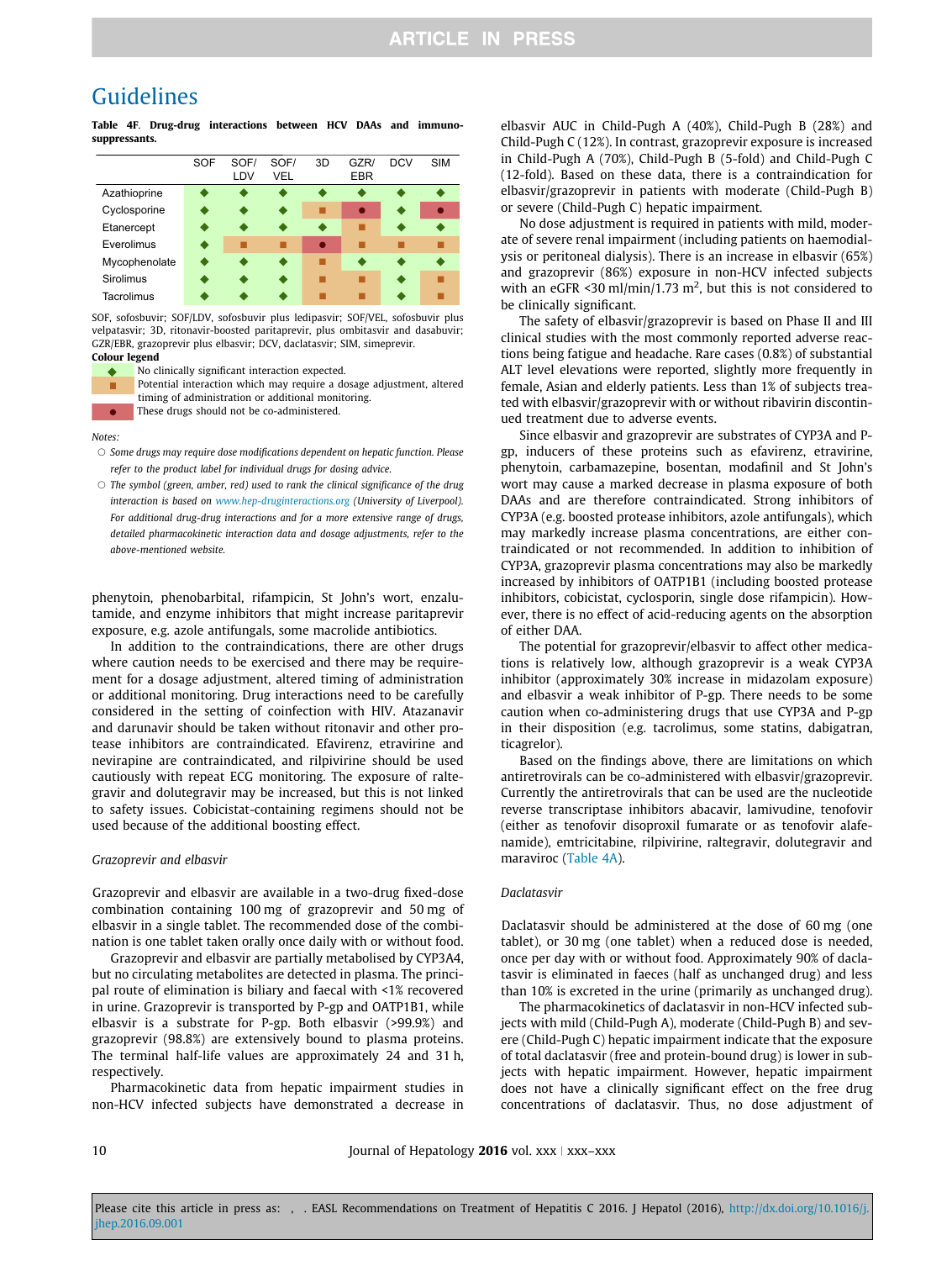daclatasvir is required for patients with mild (Child-Pugh A), moderate (Child-Pugh B) or severe (Child-Pugh C) hepatic impairment.

The pharmacokinetics of daclatasvir following a single 60 mg oral dose have been studied in non-HCV infected subjects with renal impairment. Daclatasvir unbound AUC was estimated to be 18%, 39% and 51% higher for subjects with creatinine clearance values of 60, 30 and 15 ml/min, respectively, relative to subjects with normal renal function. Subjects requiring haemodialysis had a 27% increase in daclatasvir AUC and a 20% increase in unbound AUC compared to subjects with normal renal function. Thus, no dose adjustment of daclatasvir is required for patients with any degree of renal impairment.

The most frequently reported side effects with daclatasvir were fatigue, headache and nausea.

Daclatasvir is a substrate of CYP34A and a substrate and inhibitor of P-gp. In addition, it is an inhibitor of OATP1B1 and BCRP. Co-administration of daclatasvir with drugs that strongly induce CYP3A4 and P-gp and thus reduce daclatasvir exposure is contraindicated. This includes anticonvulsants (carbamazepine, phenytoin, oxcarbazepine, phenobarbital), antimycobacterials (rifampicin, rifabutin, rifapentine), systemic dexamethasone and St John's wort. Strong inhibitors of CYP3A4 increase the plasma levels of daclatasvir; therefore, dose adjustments of daclatasvir are recommended. The dose of daclatasvir should be reduced to 30 mg once daily with atazanavir/ritonavir and cobicistat-containing antiretroviral regimens. In contrast, recent data suggest that no dose adjustment is necessary with either darunavir/ritonavir, darunavir/cobicistat or lopinavir/ritonavir. In the ALLY-2 study in HIV coinfected patients receiving sofosbuvir and daclatasvir, patients on a darunavir-based regimen who had daclatasvir dose reduced to 30 mg (based on the original atazanavir/ ritonavir study data) had a reduced SVR12, particularly in the 8 week treatment arm, pointing to the need for the standard dose of daclatasvir in patients on this boosted protease inhibitor. With efavirenz (an enzyme inducer), the dose of daclatasvir is recommended to be increased to 90 mg. Due to a lack of data, the same is not recommended with etravirine and nevirapine, both enzyme inducers. There are no drug interactions with tenofovir, emtricitabine, abacavir, lamivudine, zidovudine, stavudine, rilpivirine, raltegravir, dolutegravir or maraviroc.

The dose of daclatasvir should also be reduced to 30 mg with the antibacterials clarithromycin, telithromycin, erythromycin and the antifungals ketoconazole, itraconazole, posaconazole and voriconazole. Studies have been performed with acid-reducing agents (famotidine, omeprazole), escitalopram and an oral contraceptive with no dose adjustment of daclatasvir or the comedication. However, due to daclatasvir inhibiting some transport proteins, monitoring is required with dabigatran and digoxin and other P-gp substrates.

#### Simeprevir

Simeprevir should be administered at the dose of 150 mg (one capsule) once per day with food. Simeprevir is extensively bound to plasma proteins (>99.9%), primarily to albumin. Simeprevir primarily undergoes oxidative metabolism by the hepatic CYP3A system. Elimination occurs via biliary excretion, whereas renal excretion is negligible.

The mean steady-state AUC of simeprevir is 2.4-fold higher in HCV uninfected subjects with moderate hepatic impairment

## JOURNAL OF HEPATOLOGY

(Child-Pugh B) and 5.2-fold higher in HCV uninfected subjects with severe hepatic impairment (Child-Pugh C). No dose adjustment is required in patients with mild (Child-Pugh A) hepatic impairment, but simeprevir is not recommended in patients with moderate (Child-Pugh B) hepatic impairment and contraindicated in those with severe (Child-Pugh C) hepatic impairment.

No dose adjustment of simeprevir is required in patients with mild, moderate or severe renal impairment. The safety and efficacy of simeprevir have not been studied in patients with a creatinine clearance below 30 ml/min or ESRD, including patients on dialysis. However, because simeprevir is highly proteinbound, dialysis is unlikely to result in significant removal of simeprevir.

Adverse reactions with at least 3% higher frequency in patients receiving simeprevir in combination with pegylated IFN- $\alpha$  and ribavirin were rash (including photosensitivity), pruritus and nausea. Because simeprevir is an inhibitor of the hepatic transporters OATP1B1 and MRP2 [\[32\]](#page-37-0), mild, transient hyperbilirubinaemia not accompanied by changes in other liver parameters was observed in approximately 10% of cases.

Because the primary enzyme involved in the metabolism of simeprevir is CYP3A4, co-administration of simeprevir with substances that are moderate or strong inducers or inhibitors of CYP3A4 is not recommended as this may lead to significantly lower or higher exposure of simeprevir, respectively. A number of compounds are contraindicated in patients receiving simeprevir, including anticonvulsants (carbamazepine, oxcarbazepine, phenobarbital, phenytoin), antibiotics (erythromycin, clarithromycin, telithromycin), antimycobacterials (rifampin, rifabutin, rifapentine), systemically administered antifungals (itraconazole, ketoconazole, posaconazole, fluconazole, voriconazole), systemically administered dexamethasone, cisapride, herbal products (milk thistle, St John's wort) and a number of antiretroviral drugs, including cobicistat-based regimens, efavirenz, etravirine, nevirapine, ritonavir, and any HIV protease inhibitor, boosted or not by ritonavir. Raltegravir, maraviroc, rilpivirine, tenofovir, emtricitabine, lamivudine and abacavir have no interactions with simeprevir and can thus be safely used in patients receiving this drug. Dose adjustments are needed with some antiarrhythmics, warfarin, calcium channel blockers, HMG Co-A reductase inhibitors and sedative/anxiolytics.

No dose changes are required when used in combination with the immunosuppressants tacrolimus and sirolimus, although routine monitoring of blood concentrations of the immunosuppressant is recommended. In contrast, the use of simeprevir with cyclosporine resulted in significantly increased plasma concentrations of simeprevir (due to hepatic uptake transporter inhibition), such that it is not recommended to co-administer the drugs.

#### Ribavirin

The ribavirin dose should be 1000 or 1200 mg/day, based on body weight (<75 kg or  $\geq$  75 kg, respectively), split in two administrations.

The main side effects associated with the administration of ribavirin are rash, cough, and haemolytic anaemia, which can be managed by stepwise dose reductions. Ribavirin has a low potential for drug-drug interactions, and dose adjustment is needed in patients with severe renal insufficiency or ESRD who need ribavirin.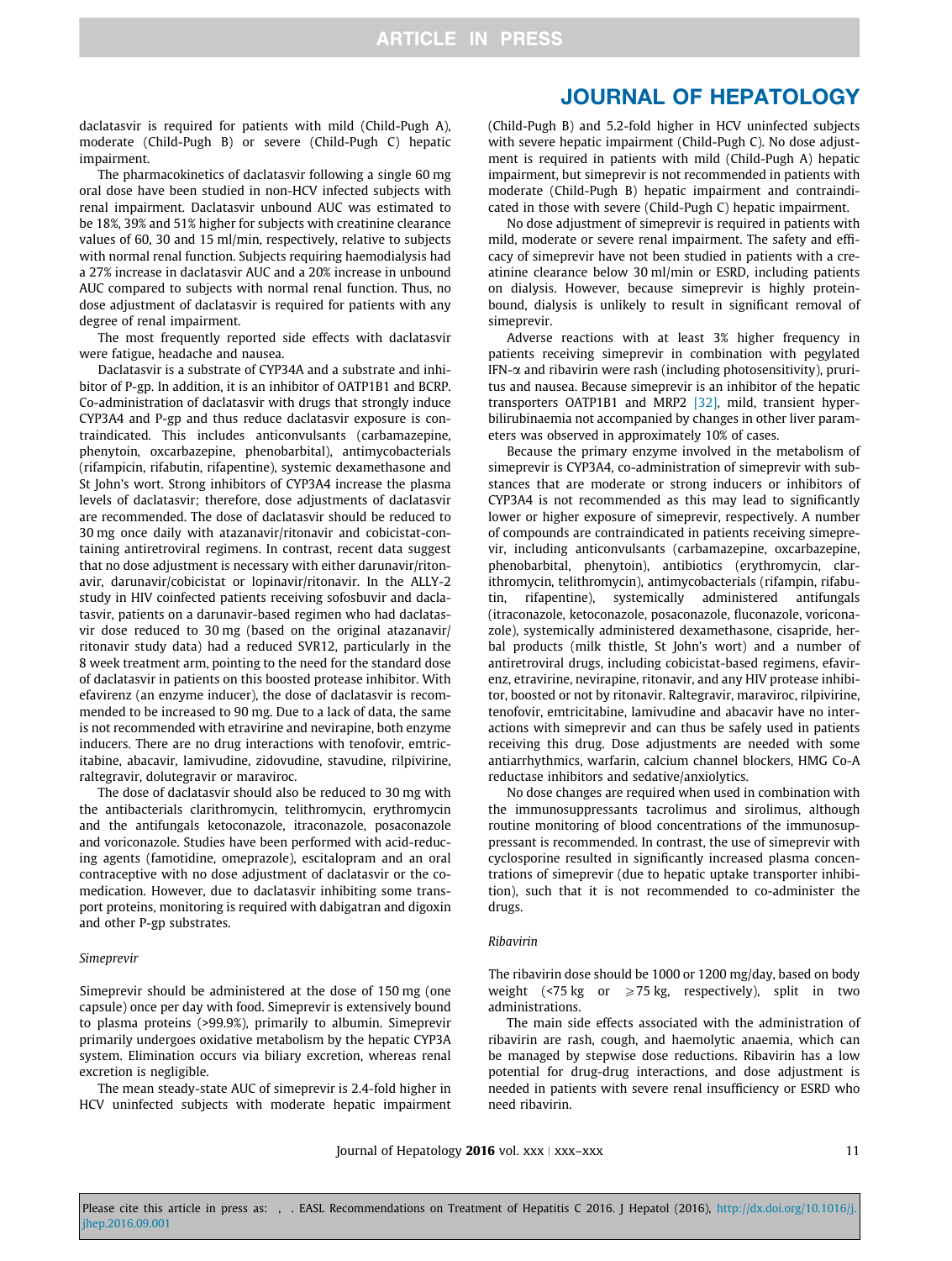# <span id="page-11-0"></span>Guidelines

#### Recommendations

- Numerous and complex drug-drug interactions are possible with the HCV DAAs. Therefore, the potential for drug-drug interactions should be considered in all patients undergoing treatment with DAAs. This requires a thorough drug-drug interaction risk assessment prior to starting therapy and before starting other medications during treatment (**A1**).
- The prescribing information for each DAA contains important information on drug-drug interactions. Summary data on key interactions can be found in Tables 4A-4F in this document. A key Internet resource is www.hep-druginteractions.org where recommendations are regularly updated (**A1**).
- Drug-drug interactions are a key consideration in treating HIV-HCV co-infected patients and it is vital that close attention is paid to anti-HIV drugs that are contraindicated, not recommended or require dose adjustment with particular DAA regimens (**A1**).
- Patients should be educated on the importance of adherence to therapy, following the dosing recommendations and reporting the use of over-the-counter medications, medications bought via the internet, and use of party or recreational drugs (**B1**).

#### Treatment of chronic hepatitis C, including patients without cirrhosis and patients with compensated (Child-Pugh A) cirrhosis

In 2016 and onwards, IFN-free regimens are the best options in treatment-naïve and treatment-experienced, DAA-naïve patients with compensated and decompensated liver disease, because of their virological efficacy, ease of use and tolerability. Indications depend on the HCV genotype/subtype, the severity of liver disease, and/or the results of prior therapy. The indications are the same in HCV-monoinfected and HIV coinfected patients. However, treatment alterations or dose adjustments may be needed in the latter due to drug-drug interactions (see above and [Table 4A](#page-6-0)).

The panel recognises the heterogeneity of per capita incomes and health insurance systems across Europe and in other regions, and therefore the imposition to continue to utilise regimens with  $pegylated IFN-\alpha$  and ribavirin, with or without DAAs, such as telaprevir, boceprevir, simeprevir or sofosbuvir. However, the advent of new DAAs implies that these regimens are not recommended in 2016. It is hoped that the publication of up-to-date recommendations will guide reimbursement and discounting of drug costs in order to harmonize treatments across different countries and regions.

#### Recommendations

- Indications for HCV treatment in HCV/HIV coinfected persons are identical to those in patients with HCV monoinfection (**A1**).
- IFN-free regimens are the best options in HCV-monoinfected and in HIV-coinfected patients without cirrhosis or with compensated (Childand tolerability (**A1**). Pugh A) cirrhosis, because of their virological efficacy, ease of use
- The same IFN-free treatment regimens can be used in HIV-coinfected patients as in patients without HIV infection, as the virological results of therapy are identical. Treatment alterations or dose adjustments may be needed in case of interactions with antiretroviral drugs (**A1**).

Table 5 shows the IFN-free combination regimens that represent valuable options for each genotype. For each genotype, the available options are described below, followed by a summary of the data available for the given option, and summarized in [Tables 6 and 7](#page-13-0) for patients without cirrhosis and with compensated (Child-Pugh A) cirrhosis, respectively.

These options are considered equivalent for a given genotype, and their order of presentation does not indicate any superiority of preference, unless specified so. By convention, the combination regimens listed start with fixed-dose, single-pill combinations (sofosbuvir-based followed by sofosbuvir-free), followed by combinations of sofosbuvir with another drug in a different pill.

#### Treatment of HCV genotype 1 infection

Five treatment options are available in 2016 for patients infected with HCV genotype 1 (Table 5). The combination of sofosbuvir and simeprevir was shown to yield lower SVR12 rates than other combinations of DAAs in real-world studies and is therefore not recommended as an option equivalent to the others [\[33–36\]](#page-37-0). However, in areas where it is the only available IFN-free option, the combination of sofosbuvir and simeprevir with or without ribavirin can be used to treat genotype 1 infection, according to prior recommendations [\[37\].](#page-37-0)

In settings where none of the proposed IFN-free options is available, the double combination of pegylated IFN- $\alpha$  and ribavirin, or the triple combination of pegylated IFN- $\alpha$ , ribavirin and telaprevir, boceprevir, simeprevir or sofosbuvir remain acceptable for patients likely to respond to these regimens until new DAAs become available and affordable; see prior EASL Clinical Practice Guidelines [\[37–39\].](#page-37-0)

Table 5. IFN-free combination treatment regimens available as valuable options for each HCV genotype.

| Combination regimen                                          | Genotype 1     | Genotype 2 | Genotype 3 | Genotype 4 | Genotypes 5 and 6 |
|--------------------------------------------------------------|----------------|------------|------------|------------|-------------------|
| Sofosbuvir + ribavirin                                       | N <sub>o</sub> | Suboptimal | Suboptimal | No.        | <b>No</b>         |
| Sofosbuvir/ledipasvir ± ribavirin                            | <b>Yes</b>     | <b>No</b>  | <b>No</b>  | Yes        | <b>Yes</b>        |
| Sofosbuvir/velpatasvir ± ribavirin                           | Yes            | Yes        | Yes        | Yes        | Yes               |
| Ombitasvir/paritaprevir/ritonavir + dasabuvir ±<br>ribavirin | Yes            | <b>No</b>  | <b>No</b>  | No.        | <b>No</b>         |
| Ombitasvir/paritaprevir/ritonavir ± ribavirin                | <b>No</b>      | <b>No</b>  | <b>No</b>  | Yes        | <b>No</b>         |
| Grazoprevir/elbasvir ± ribavirin                             | Yes            | <b>No</b>  | <b>No</b>  | Yes        | <b>No</b>         |
| Sofosbuvir + daclatasvir ± ribavirin                         | Yes            | Yes        | Yes        | Yes        | Yes               |
| Sofosbuvir + simeprevir ± ribavirin                          | Suboptimal     | <b>No</b>  | <b>No</b>  | Yes        | <b>No</b>         |

#### 12 Journal of Hepatology 2016 vol. xxx | xxx–xxx

Please cite this article in press as: , . EASL Recommendations on Treatment of Hepatitis C 2016. | Hepatol (2016), [http://dx.doi.org/10.1016/j.](http://dx.doi.org/10.1016/j.jhep.2016.09.001) [jhep.2016.09.001](http://dx.doi.org/10.1016/j.jhep.2016.09.001)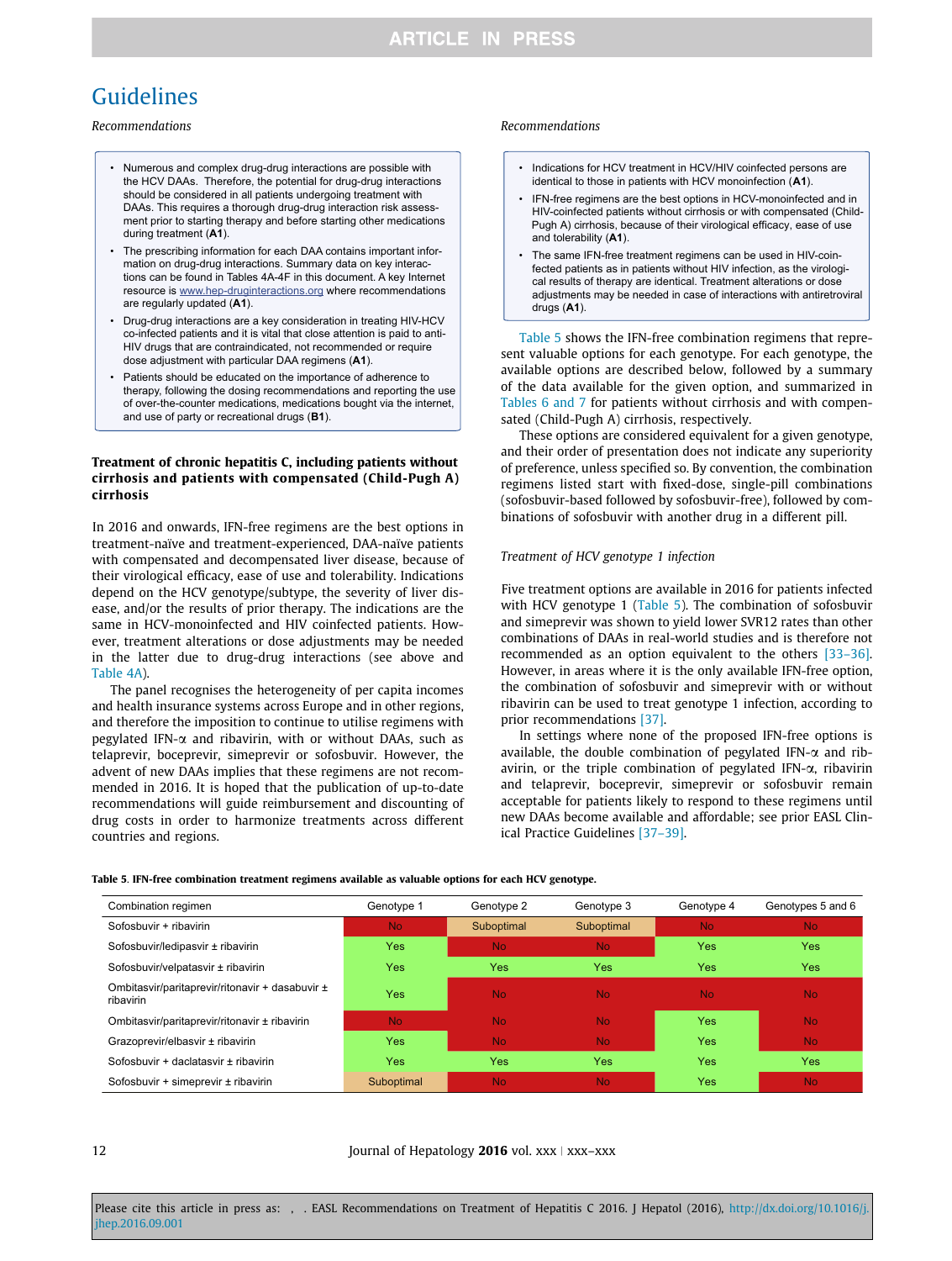#### Genotype 1, Option 1: Sofosbuvir/ledipasvir

- dose combination of sofosbuvir (400 mg) and ledipasvir (90 mg) in a single tablet administered once daily (**A1**). Patients infected with HCV genotype 1 can be treated with the fixed
- Treatment-naïve patients with or without compensated cirrhosis ledipasvir for 12 weeks without ribavirin (**A1**). should be treated with the fixed-dose combination of sofosbuvir and
- Treatment can be shortened to 8 weeks in treatment-naïve patients without cirrhosis if their baseline HCV RNA level is below 6 million (6.8 Log) IU/ml. This should be done with caution in patients with F3 **B1**). fibrosis (
- Treatment-experienced, DAA-naïve patients infected with genotype 1b with or without compensated cirrhosis should be treated with the without ribavirin (**A1**). fixed-dose combination of sofosbuvir and ledipasvir for 12 weeks
- Treatment-experienced, DAA-naïve patients infected with genotype 1a with or without compensated cirrhosis should be treated with the with daily weight-based ribavirin (1000 or 1200 mg in patients <75 kg or ≥75 kg, respectively) (**A1**). fixed-dose combination of sofosbuvir and ledipasvir for 12 weeks
- If reliable NS5A resistance testing is performed, treatmentexperienced, DAA-naïve patients infected with genotype 1a with or without compensated cirrhosis who have NS5A RASs that confer high-level resistance to ledipasvir (M28A/G/T, Q30E/G/H/K/R, L31M/V, P32L/S, H58D, and/or Y93C/H/N/S) detected at baseline and ledipasvir for 12 weeks with ribavirin, whereas those without combination of sofosbuvir and ledipasvir for 12 weeks without ribavirin (**B1**). should be treated with the fixed-dose combination of sofosbuvir ledipasvir RASs at baseline can be treated with the fixed-dose
- Treatment-experienced, DAA-naïve patients infected with genotype 1a with contraindications to the use of ribavirin or with poor tolerance of sofosbuvir and ledipasvir for 24 weeks without ribavirin (**B1**). to ribavirin on treatment should receive the fixed-dose combination

Comments: This recommendation is based on the results of the four Phase III trials ION-1, ION-2, ION-3 and ION-4 [\[40–43\]](#page-37-0) and several post-hoc analyses of pooled data from Phase II and III clinical trials.

In ION-1, treatment-naïve patients, including 16% with compensated cirrhosis, achieved SVR12 in 99% (211/214) and 97% (211/217) of cases after 12 weeks of the fixed-dose combination of sofosbuvir and ledipasvir without or with ribavirin, respectively. The SVR12 rates were 98% (212/217) and 99% (215/217) after 24 weeks of the same combination without or with ribavirin, respectively [\[40\].](#page-37-0)

In ION-3 in treatment-naïve patients without cirrhosis (F3 fibrosis was present in only 13% of patients who underwent liver biopsy), the SVR12 rates were 94% (202/215) without ribavirin for 8 weeks, 93% (201/216) with ribavirin for 8 weeks and 95% (205/216) without ribavirin for 12 weeks. Post-hoc analysis indicated that 8 weeks of treatment yielded an SVR12 rate of 97% (119/123) in patients with an HCV RNA level <6 million (6.8 Log) IU/ml at baseline [\[42,44\].](#page-37-0) These results were confirmed by real-world studies from Europe and the United States in the same subgroup of patients, showing comparably high SVR12 rates: 95% (251/263) in the TRIO cohort, 97% (150/154) in the HCV TARGET cohort, 97% (155/159) in the GECCO cohort, 99% (127/128) in the IFI cohort, and 98% (47/48) in the VA-Ohio cohort [\[44\]](#page-38-0). Because HCV RNA level determination and non-invasive fibrosis scoring can be inaccurate within this range of values

# JOURNAL OF HEPATOLOGY

with currently available HCV RNA assays, there is uncertainty whether patients with F3 fibrosis and an HCV RNA level <6 million (6.8 Log) IU/ml at baseline should be treated for 8 or 12 weeks [\[45\]](#page-38-0).

In ION-2, in treatment-experienced patients (previously treated with pegylated IFN- $\alpha$  and ribavirin or pegylated IFN- $\alpha$ , ribavirin and either telaprevir or boceprevir), including 20% with cirrhosis, the SVR12 rates were 94% (102/109) and 96% (107/ 111) without or with ribavirin, respectively. After 24 weeks of therapy, SVR rates were 99% (108/109) and 99% (110/111), respectively [\[46\].](#page-38-0)

In ION-4, an open-label study in patients coinfected with HIV receiving an antiretroviral regimen of tenofovir and emtricitabine with efavirenz, rilpivirine or raltegravir (20% with cirrhosis, 45% treatment-naïve, 55% treatment-experienced of whom 36% had received a previous HCV DAA), the SVR12 rate was 96% (314/ 327), and was identical in patients infected with genotype 1a and 1b [\[43\]](#page-37-0).

An integrated analysis of 513 genotype 1 patients with compensated cirrhosis treated with the fixed-dose combination of sofosbuvir and ledipasvir, with or without ribavirin, in different Phase II and III studies showed overall SVR12 rates of 95% (305/ 322) after 12 weeks and 98% (188/191) after 24 weeks of therapy [\[47\]](#page-38-0). Neither treatment duration nor ribavirin had an impact on SVR12 in treatment-naïve patients (SVR12 rates between 96% and 100%). In contrast, in treatment-experienced patients, the SVR12 rates were 90% after 12 weeks without ribavirin, 96% after 12 weeks with ribavirin, 98% after 24 weeks without ribavirin, and 100% after 24 weeks with ribavirin. A platelet count  $\langle 75 \times 10^3/\mu$ l was associated with a lower rate of SVR among treatment-experienced patients (based on 28 patients) [\[47\]](#page-38-0). In the SIRIUS study, 12 weeks of the fixed-dose combination of sofosbuvir and ledipasvir with ribavirin or 24 weeks of the same combination without ribavirin in patients with compensated (Child-Pugh A) cirrhosis who failed to achieve an SVR after treatment with pegylated IFN-a, ribavirin and either telaprevir or boceprevir yielded SVR12 rates of 96% (74/77) and 97% (75/77), respectively [\[48\].](#page-38-0)

A pooled data analysis of 1566 patients who received the current EASL or AASLD/IDSA guidelines-recommended sofosbuvir plus ledipasvir regimens in Phase II and III clinical trials showed that the presence of NS5A RASs at baseline had no impact on SVR12 in treatment-naïve patients, regardless of the presence of cirrhosis. Indeed, SVR12 was achieved in 99% (187/189) and 99% (504/509) of treatment-naïve non-cirrhotic patients with and without NS5A class RASs at baseline, respectively, and in 96% (26/27) and 96% (65/68) of treatment-naïve cirrhotic patients with and without NS5A class RASs at baseline, respectively [\[49\].](#page-38-0) However, the presence of RASs conferring high-level ledipasvir resistance at baseline (>100-fold increase in EC50 in the replicon system: M28A/G/T, Q30E/G/H/K/R, L31M/V, P32L/S, H58D, and/or Y93C/H/N/S) was associated with a lower rate of SVR12 in treatment-experienced patients without cirrhosis treated for 12 weeks without ribavirin: 90% (79/88) vs. 99% (298/300) in patients with and without NS5A class RASs at baseline, respec-tively [\[49\]](#page-38-0)). Another pooled data analysis of Phase II and III clinical trials with sofosbuvir and ledipasvir showed that the presence of RASs conferring high-level ledipasvir resistance at treatment baseline had an effect on SVR12 in patients infected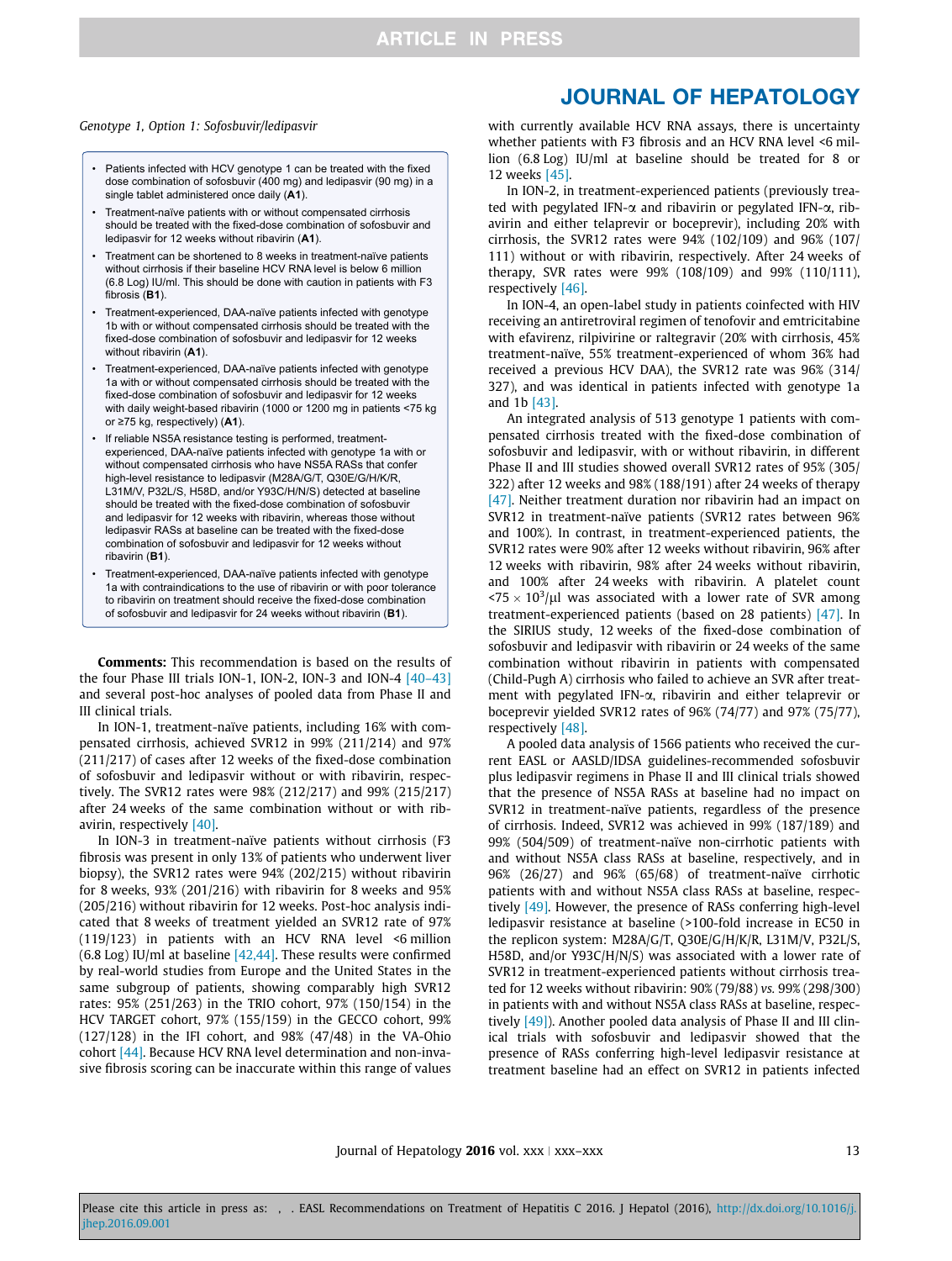# <span id="page-13-0"></span>Guidelines

Table 6. Treatment recommendations for HCV-monoinfected or HCV/HIV coinfected patients with chronic hepatitis C without cirrhosis, including treatment-naïve patients and patients who failed on a treatment based on pegylated IFN- $\alpha$  and ribavirin (treatment-experienced, DAA-naïve patients).

| Patients           | Treatment-naïve<br>or -experienced | Sofosbuvir/<br>ledipasvir                                            | Sofosbuvir/<br>velpatasvir                                           | Ombitasvir/<br>paritaprevir/<br>ritonavir and<br>dasabuvir | Ombitasvir/<br>paritaprevir/<br>ritonavir | Grazoprevir/<br>elbasvir                                                                                                                                           | Sofosbuvir and<br>daclatasvir                                        | Sofosbuvir<br>and<br>simeprevir                         |
|--------------------|------------------------------------|----------------------------------------------------------------------|----------------------------------------------------------------------|------------------------------------------------------------|-------------------------------------------|--------------------------------------------------------------------------------------------------------------------------------------------------------------------|----------------------------------------------------------------------|---------------------------------------------------------|
| Genotype 1a        | Treatment-naïve                    | 8-12 wk, no<br>ribavirin                                             | 12 wk, no<br>ribavirin                                               | 12 wk with<br>ribavirin                                    | <b>No</b>                                 | 12 wk, no<br>ribavirin if                                                                                                                                          | 12 wk, no<br>ribavirin                                               | <b>No</b>                                               |
|                    | Treatment-<br>experienced          | 12 wk with<br>ribavirin <sup>a</sup><br>or<br>24 wk, no<br>ribavirin |                                                                      |                                                            |                                           | <b>HCV RNA</b><br>≤800,000 $(5.9)$<br>log) IU/ml<br><b>or</b><br>16 wk with<br>ribavirin if<br><b>HCV RNA</b><br>>800,000(5.9)<br>log) IU/mlb                      | 12 wk with<br>ribavirin <sup>a</sup><br>or<br>24 wk, no<br>ribavirin |                                                         |
| Genotype 1b        | Treatment-naïve                    | 8-12 wk, no<br>ribavirin                                             | 12 wk, no<br>ribavirin                                               | 8-12 wk, no<br>ribavirin                                   | <b>No</b>                                 | 12 wk, no<br>ribavirin                                                                                                                                             | 12 wk, no<br>ribavirin                                               | <b>No</b>                                               |
|                    | Treatment-<br>experienced          | 12 wk, no<br>ribavirin                                               |                                                                      | 12 wk, no<br>ribavirin                                     |                                           |                                                                                                                                                                    |                                                                      |                                                         |
| Genotype 2         | <b>Both</b>                        | <b>No</b>                                                            | 12 wk, no<br>ribavirin                                               | <b>No</b>                                                  | <b>No</b>                                 | <b>No</b>                                                                                                                                                          | 12 wk, no<br>ribavirin                                               | <b>No</b>                                               |
| Genotype 3         | Treatment-naïve                    | No                                                                   | 12 wk, no<br>ribavirin                                               | <b>No</b>                                                  | <b>No</b>                                 | <b>No</b>                                                                                                                                                          | 12 wk, no<br>ribavirin                                               | <b>No</b>                                               |
|                    | Treatment-<br>experienced          |                                                                      | 12 wk with<br>ribavirin <sup>c</sup><br>or<br>24 wk, no<br>ribavirin |                                                            |                                           |                                                                                                                                                                    | 12 wk with<br>ribavirin <sup>c</sup><br>or<br>24 wk, no<br>ribavirin |                                                         |
| Genotype 4         | Treatment-naïve                    | 12 wk, no<br>ribavirin                                               | 12 wk, no<br>ribavirin                                               | <b>No</b>                                                  | 12 wk with<br>ribavirin                   | 12 wk, no<br>ribavirin                                                                                                                                             | 12 wk, no<br>ribavirin                                               | 12 wk, no<br>ribavirin                                  |
|                    | Treatment-<br>experienced          | 12 wk with<br>ribavirin<br>or<br>24 wk, no<br>ribavirin              |                                                                      |                                                            |                                           | 12 wk, no<br>ribavirin if<br><b>HCV RNA</b><br>≤800,000 $(5.9)$<br>log) IU/ml<br>or<br>16 wk with<br>ribavirin if<br><b>HCV RNA</b><br>>800,000(5.9)<br>log) IU/ml | 12 wk with<br>ribavirin<br>or<br>24 wk, no<br>ribavirin              | 12 wk with<br>ribavirin<br>or<br>24 wk, no<br>ribavirin |
| Genotype 5<br>or 6 | Treatment-naïve                    | 12 wk, no<br>12 wk, no<br>ribavirin<br>ribavirin                     |                                                                      | <b>No</b>                                                  | <b>No</b>                                 | <b>No</b>                                                                                                                                                          | 12 wk, no<br>ribavirin                                               | <b>No</b>                                               |
|                    | Treatment-<br>experienced          | 12 wk with<br>ribavirin<br>or<br>24 wk, no<br>ribavirin              |                                                                      |                                                            |                                           |                                                                                                                                                                    | 12 wk with<br>ribavirin<br>or<br>24 wk, no<br>ribavirin              |                                                         |

<sup>a</sup>Add ribavirin only in patients with RASs that confer high-level resistance to NS5A inhibitors at baseline if RAS testing available. <sup>b</sup>Prolong to 16 weeks and add ribavirin only in patients with RASs that confer resistance to elbasvir at baseline if RAS testing available. <sup>c</sup>Add ribavirin only in patients with NS5A RAS Y93H at baseline if RAS testing available.

with HCV genotype 1a, but not in those infected with genotype 1b [\[49,50\]](#page-38-0). The addition of ribavirin prevented the effect of preexisting NS5A RASs on SVR12: SVR rates of 88% (23/26) without ribavirin vs. 94% (32/34) with ribavirin were observed in cirrhotic patients with NS5A RASs treated for 12 weeks; SVR rates of 85%  $(17/20)$  vs.  $100\%$   $(14/14)$  were observed in those treated for 24 weeks without and with ribavirin, respectively [\[50\].](#page-38-0)

SVR12 rates in the same order as in the clinical trials were observed in real-world studies from various continents.

#### Genotype 1, Option 2: Sofosbuvir/velpatasvir

- Patients infected with HCV genotype 1 can be treated with the fixed dose combination of sofosbuvir (400 mg) and velpatasvir (100 mg) in a single tablet administered once daily (**A1**).
- Treatment-naïve and treatment-experienced patients with or without combination of sofosbuvir and velpatasvir for 12 weeks without ribavirin (**A1**). compensated cirrhosis should be treated with the fixed-dose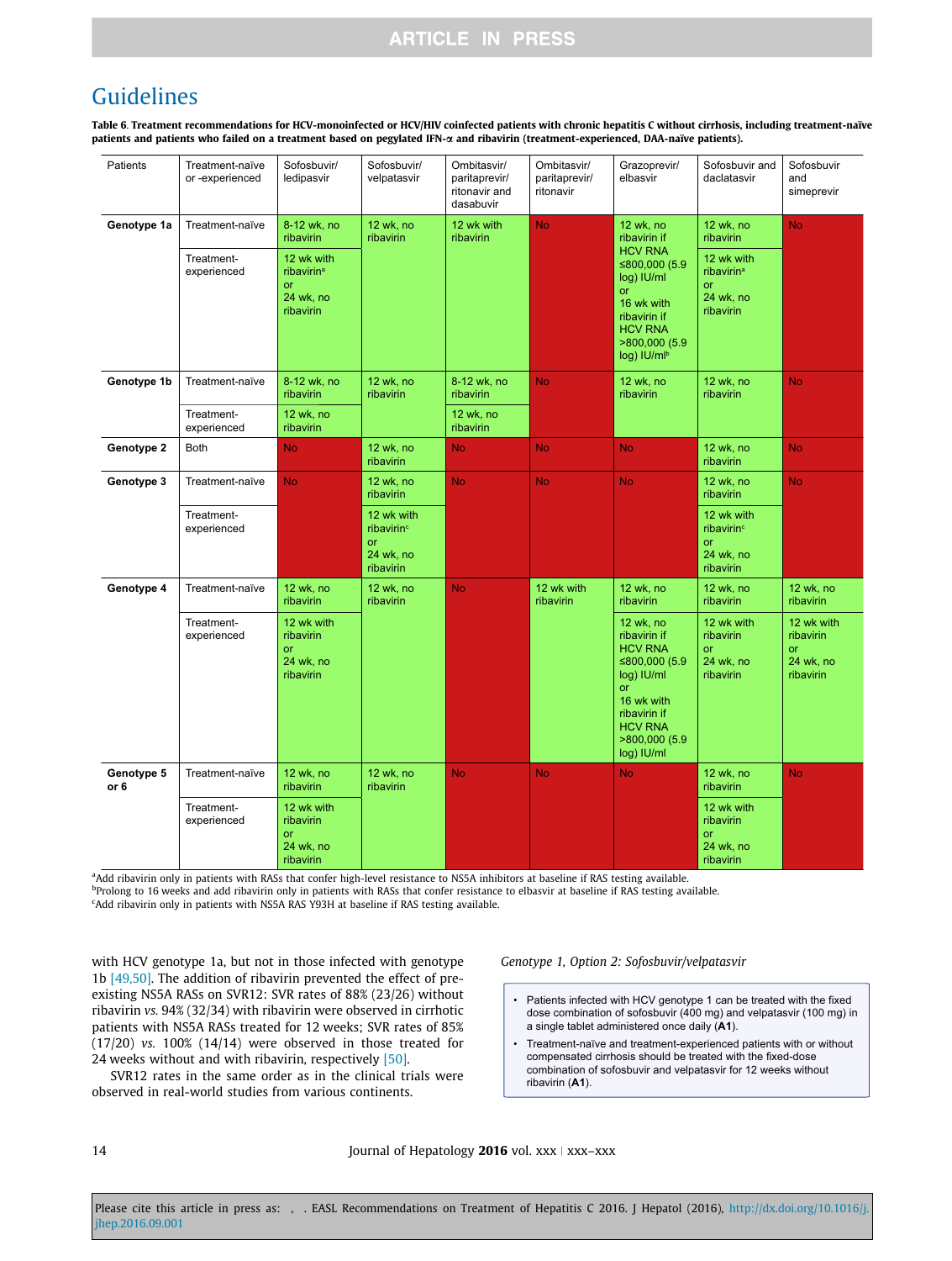# JOURNAL OF HEPATOLOGY

Table 7. Treatment recommendations for HCV-monoinfected or HCV/HIV coinfected patients with chronic hepatitis C with compensated (Child-Pugh A) cirrhosis, including treatment-naïve patients and patients who failed on a treatment based on pegylated IFN-a and ribavirin (treatment-experienced, DAA-naïve patients).

| Patients           | Treatment-naïve or<br>-experienced | Sofosbuvir/<br>ledipasvir                                                   | Sofosbuvir/<br>velpatasvir                             | Ombitasvir/<br>paritaprevir/<br>ritonavir and<br>dasabuvir | Ombitasvir/<br>paritaprevir/<br>ritonavir | Grazoprevir/<br>elbasvir                                                                                                                                                  | Sofosbuvir<br>and<br>daclatasvir                                     | Sofosbuvir<br>and<br>simeprevir                         |  |
|--------------------|------------------------------------|-----------------------------------------------------------------------------|--------------------------------------------------------|------------------------------------------------------------|-------------------------------------------|---------------------------------------------------------------------------------------------------------------------------------------------------------------------------|----------------------------------------------------------------------|---------------------------------------------------------|--|
| Genotype 1a        | Treatment-naïve                    | 12 wk, no<br>ribavirin                                                      | 12 wk, no<br>ribavirin                                 | 24 wk with<br>ribavirin                                    | <b>No</b>                                 | 12 wk, no<br>ribavirin if                                                                                                                                                 | 12 wk, no<br>ribavirin                                               | <b>No</b>                                               |  |
|                    | Treatment-experienced              | 12 wk with<br>ribavirin <sup>a</sup><br><b>or</b><br>24 wk, no<br>ribavirin |                                                        |                                                            |                                           | <b>HCV RNA</b><br>≤800,000 $(5.9)$<br>log) IU/ml<br><b>or</b><br>16 wk with<br>ribavirin if<br><b>HCV RNA</b><br>>800,000(5.9)<br>log) IU/mlb                             | 12 wk with<br>ribavirin <sup>a</sup><br>or<br>24 wk, no<br>ribavirin |                                                         |  |
| Genotype 1b        | Treatment-naïve                    | 12 wk, no<br>ribavirin                                                      | 12 wk, no<br>ribavirin                                 | 12 wk, no<br>ribavirin                                     | <b>No</b>                                 | 12 wk, no<br>ribavirin                                                                                                                                                    | 12 wk, no<br>ribavirin                                               | <b>No</b>                                               |  |
|                    | Treatment-experienced              |                                                                             |                                                        |                                                            |                                           |                                                                                                                                                                           |                                                                      |                                                         |  |
| Genotype 2         | <b>Both</b>                        | <b>No</b>                                                                   | 12 wk, no<br>ribavirin                                 | <b>No</b>                                                  | <b>No</b>                                 | <b>No</b>                                                                                                                                                                 | 12 wk, no<br>ribavirin                                               | <b>No</b>                                               |  |
| Genotype 3         | Treatment-naïve                    | <b>No</b>                                                                   | 12 wk with                                             | <b>No</b>                                                  | <b>No</b>                                 | No.                                                                                                                                                                       | 24 wk with                                                           | <b>No</b>                                               |  |
|                    | Treatment-experienced              |                                                                             | ribavirin <sup>c</sup><br>or<br>24 wk, no<br>ribavirin |                                                            |                                           |                                                                                                                                                                           | ribavirin                                                            |                                                         |  |
| Genotype 4         | Treatment-naïve                    | 12 wk, no<br>ribavirin                                                      | 12 wk, no<br>ribavirin                                 | <b>No</b>                                                  | 12 wk with<br>ribavirin                   | 12 wk, no<br>ribavirin                                                                                                                                                    | 12 wk, no<br>ribavirin                                               | 12 wk, no<br>ribavirin                                  |  |
|                    | Treatment-experienced              | 12 wk with<br>ribavirin<br>or<br>24 wk, no<br>ribavirin                     |                                                        |                                                            |                                           | 12 wk, no<br>ribavirin if<br><b>HCV RNA</b><br>≤800,000 $(5.9)$<br>log) IU/ml<br><b>or</b><br>16 wk with<br>ribavirin if<br><b>HCV RNA</b><br>>800,000(5.9)<br>log) IU/ml | 12 wk with<br>ribavirin<br><b>or</b><br>24 wk, no<br>ribavirin       | 12 wk with<br>ribavirin<br>or<br>24 wk, no<br>ribavirin |  |
| Genotype 5<br>or 6 | Treatment-naïve                    | 12 wk, no<br>ribavirin                                                      | 12 wk, no<br>ribavirin                                 | <b>No</b>                                                  | <b>No</b>                                 | <b>No</b>                                                                                                                                                                 | 12 wk, no<br>ribavirin                                               | <b>No</b>                                               |  |
|                    | Treatment-experienced              | 12 wk with<br>ribavirin<br>or<br>24 wk, no<br>ribavirin                     |                                                        |                                                            |                                           |                                                                                                                                                                           |                                                                      | 12 wk with<br>ribavirin<br>or<br>24 wk, no<br>ribavirin |  |

aAdd ribavirin only in patients with RASs that confer high-level resistance to NS5A inhibitors at baseline if RAS testing available. <sup>b</sup>Prolong to 16 weeks and add ribavirin only in patients with RASs that confer resistance to elbasvir at baseline if RAS testing available. <sup>c</sup>Add ribavirin only in patients with NS5A RAS Y93H at baseline if RAS testing available.

Comments: This recommendation is based on the results of the Phase III ASTRAL-1 trial in patients with HCV genotype 1 infection (22% with cirrhosis, 66% treatment-naïve, 34% treatment-experienced, 44% of whom were exposed to previous DAA) treated with the fixed-dose combination of sofosbuvir and velpatasvir for 12 weeks without ribavirin. An SVR12 was observed in 98% (323/328) of patients, including 98% (206/210)

in those infected with genotype 1a and 99% (117/118) in those infected with genotype 1b [\[51\].](#page-38-0)

In the ASTRAL-5 trial in HIV coinfected patients, the SVR12 rates with the same regimen were 95% (62/65) and 92% (11/12) in treatment-naïve or experienced patients with or without cirrhosis infected with genotype 1a or 1b, respectively [\[52\]](#page-38-0).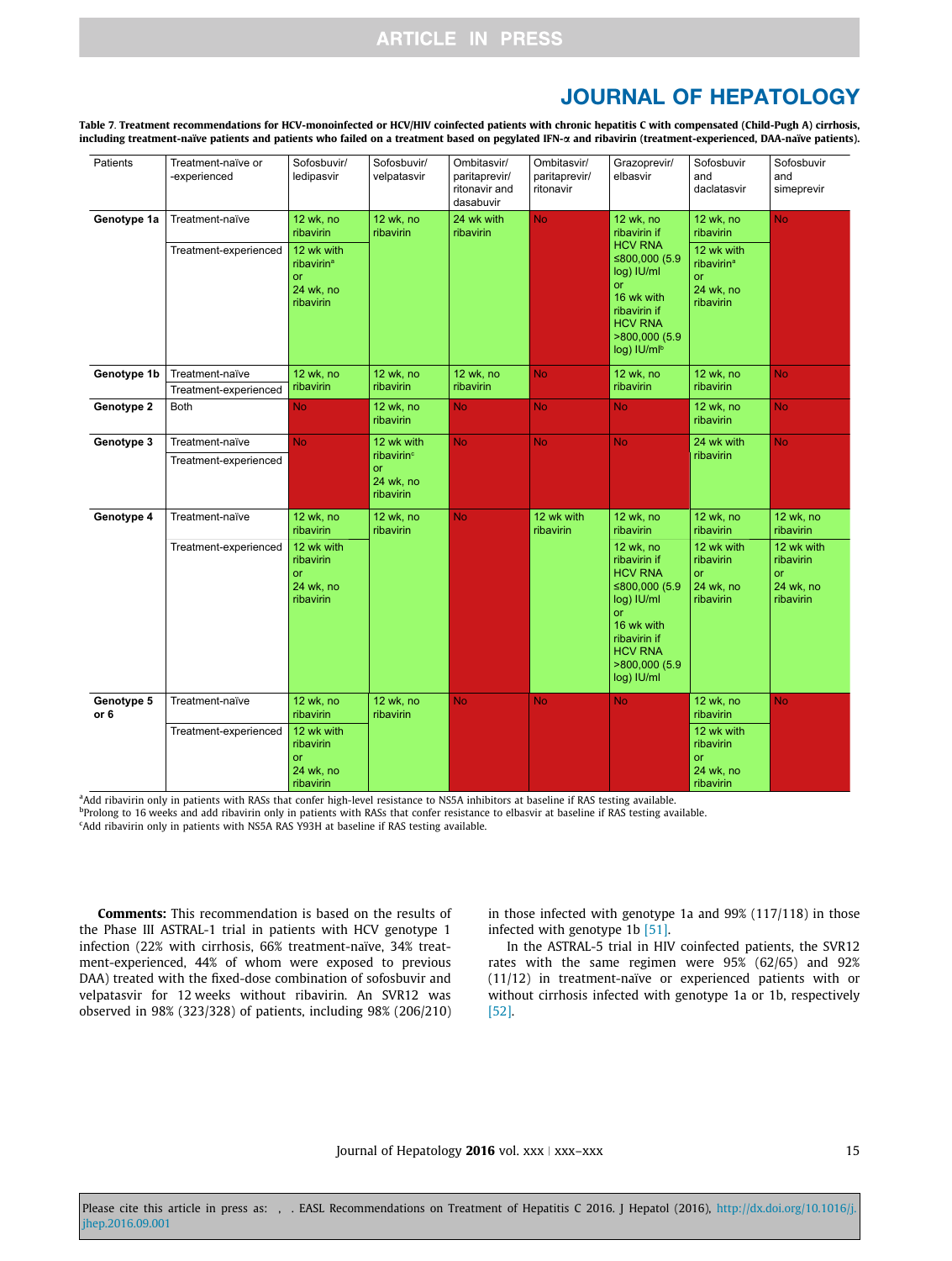Genotype 1, Option 3: Ritonavir-boosted paritaprevir, ombitasvir and dasabuvir

- Patients infected with HCV genotype 1 can be treated with the and ritonavir (50 mg) in one single tablet (two tablets once daily with food), and dasabuvir (250 mg) (one tablet twice daily) (**A1**). fixed-dose combination of ombitasvir (12.5 mg), paritaprevir (75 mg)
- Patients infected with subtype 1b with or without compensated cirrhosis should receive the combination of ombitasvir, paritaprevir and ritonavir plus dasabuvir for 12 weeks without ribavirin (**A1**).
- Treatment-naïve patients infected with subtype 1b without cirrhosis can receive the combination of ombitasvir, paritaprevir and ritonavir plus dasabuvir for 8 weeks without ribavirin, with caution in patients **B1**). with F3 fibrosis (
- Patients infected with subtype 1a without cirrhosis should receive the combination of ombitasvir, paritaprevir and ritonavir plus dasabuvir for 12 weeks with daily weight-based ribavirin (1000 or 1200 mg in patients <75 kg or ≥75 kg, respectively) (**A1**).
- Patients infected with subtype 1a with compensated cirrhosis should receive the combination of ombitasvir, paritaprevir and ritonavir plus dasabuvir for 24 weeks with daily weight-based ribavirin (1000 or 1200 mg in patients <75 kg or ≥75 kg, respectively) (**A1**).

Comments: This recommendation is based on the results of 10 Phase III trials. In SAPPHIRE-1 in treatment-naïve patients without cirrhosis treated with ritonavir-boosted paritaprevir, ombitasvir and dasabuvir with ribavirin for 12 weeks, the SVR12 rates were 95% (307/322) in subtype 1a and 98% (148/ 151) in subtype 1b patients [\[53\].](#page-38-0) In PEARL-4, the SVR12 rates were 90% (185/205) and 97% (97/100) without and with ribavirin, respectively, in treatment-naïve non-cirrhotic patients infected with subtype 1a. In PEARL-3, the SVR12 rates were 99% (207/ 209) and 99% (209/210) without and with ribavirin, respectively, in treatment-naïve non-cirrhotic patients infected with subtype 1b [\[54\]](#page-38-0). In MALACHITE-1, the SVR12 rates in treatment-naïve non-cirrhotic patients were 97% (67/69) with ribavirin for 12 weeks in those infected with genotype 1a, and 98% (81/83) without ribavirin for 12 weeks in those infected with genotype 1b [\[55\]](#page-38-0). In the TURQUOISE-1 study in treatment-naïve, non-cirrhotic patients coinfected with HIV-1 and stable on antiretroviral treatment containing atazanavir or raltegravir, the SVR12 rates were 93% (29/31) and 91% (29/32) after 12 or 24 weeks of treatment, respectively; SVR12 was achieved in 91% (51/56) of subtype 1a and 100% (7/7) of subtype 1b patients [\[56\].](#page-38-0) In the GARNET study, the SVR12 rate was 97% (161/166) in patients with genotype 1b infection and no cirrhosis (METAVIR score F0 to F3) after 8 weeks of treatment with ombitasvir, paritaprevir and ritonavir plus dasabuvir without ribavirin. Among the 15 patients with F3 fibrosis included in this study, 13 achieved SVR12 (data provided to the panel by Abbvie, on request).

In non-cirrhotic treatment-experienced patients (pegylated IFN- $\alpha$  and ribavirin failures) treated with this combination with ribavirin for 12 weeks in SAPPHIRE-2, the SVR12 rates were 96% (166/173) in subtype 1a and 97% (119/123) in subtype 1b patients. Overall, the SVR12 rates were 95% (82/86) in prior relapsers, 100% (65/65) in prior partial responders and 95% (139/146) in prior null responders [\[57\].](#page-38-0) SVR12 was achieved in 100% (91/ 91) of cases without ribavirin and 97% (85/88) with ribavirin in patients infected with subtype 1b receiving this combination in the PEARL-2 trial [\[58\].](#page-38-0) In the MALACHITE-2 trial, in treatmentexperienced non-cirrhotic patients infected with genotype 1a (19%) or 1b (81%) receiving this combination with ribavirin for 12 weeks, the SVR12 rate was 99% (100/101) [\[55\].](#page-38-0)

In treatment-naïve and treatment-experienced patients with compensated cirrhosis, the rates of SVR were 92% (191/208) after 12 weeks and 96% (165/172) after 24 weeks of the combination of ritonavir-boosted paritaprevir, ombitasvir and dasabuvir plus ribavirin in the TURQUOISE-2 trial. SVR12 was achieved in 92% (239/ 261) of genotype 1a and 99% (118/119) of genotype 1b patients [\[59\].](#page-38-0) In patients with  $\alpha$ -fetoprotein level <20 ng/ml, platelet count  $\geq 90 \times 10^9$ /L and albumin level  $\geq 35$  g/L prior to treatment, the relapse rates were 1% (1/87) and 0% (0/68) after 12 or 24 weeks of treatment, respectively; in patients with  $\alpha$ -fetoprotein level  $\geqslant$  20 ng/ml and/or platelet count <90  $\times$  10<sup>9</sup>/L and/or albumin level  $\langle 35 \text{ g/L} \rangle$  prior to treatment, they were 21% (10/48) and 2% (1/45) after 12 or 24 weeks of treatment, respectively [\[59\]](#page-38-0). In treatmentnaïve and treatment-experienced patients with compensated cirrhosis infected with genotype 1b, the rate of SVR was 100% (60/ 60) after 12 weeks without ribavirin in the TURQUOISE-3 trial [\[60\]](#page-38-0).

SVR12 rates in the same order as in the clinical trials were observed in a large number of real-world studies from various continents.

Genotype 1, Option 4: Grazoprevir/elbasvir

- Patients infected with HCV genotype 1 can be treated with the fixeddose combination of grazoprevir (100 mg) and elbasvir (50 mg) in a single tablet administered once daily (**A1**).
- Treatment-naïve and treatment-experienced patients infected with subtype 1b with or without compensated cirrhosis should receive the combination of grazoprevir and elbasvir for 12 weeks without ribavirin (**A1**).
- If no NS5A resistance testing is performed, treatment-naïve and treatment-experienced patients infected with subtype 1a with or without compensated cirrhosis with an HCV RNA level >800,000 IU/ml (5.9  $log_{10}$  IU/ml) at baseline should receive the combination of grazoprevir and elbasvir for 16 weeks with daily weightbased ribavirin (1000 or 1200 mg in patients <75 kg or ≥75 kg, respectively). Patients infected with subtype 1a with or without compensated cirrhosis with an HCV RNA level ≤800,000 IU/ml (5.9  $log_{10}$  IU/ml) at baseline should receive the combination of grazoprevir and elbasvir for 12 weeks without ribavirin (**B1**).
- If reliable NS5A resistance testing is performed, treatment-naïve and treatment-experienced patients infected with subtype 1a with or without compensated cirrhosis should receive the combination of grazoprevir and elbasvir for 16 weeks with daily weight-based ribavirin (1000 or 1200 mg in patients <75 kg or ≥75 kg, respectively) if their HCV RNA level is >800,000 IU/ml and NS5A RASs that confer resistance to elbasvir (M28A/G/T, Q30D/E/G/H/K/L/R, L31F/M/V, H58D and/or Y93C/H/N/S) are present at baseline. Patients infected with subtype 1a with or without compensated cirrhosis with an HCV RNA level ≤800,000 IU/ml and those with an HCV RNA level >800,000 IU/ml without elbasvir NS5A RASs at baseline should receive the combination of grazoprevir and elbasvir for 12 weeks without ribavirin (**B1**).

Comments: This recommendation is based on the results of three Phase III trials and subsequent post-hoc analyses of pooled Phase II and III clinical trial data.

In the C-EDGE-TN trial, in treatment-naïve patients infected with genotype 1a or 1b receiving grazoprevir and elbasvir for 12 weeks without ribavirin, the SVR12 rates were 92% (144/ 157) in patients infected with genotype 1a and 99% (129/131) in those infected with genotype 1b. The presence of compensated cirrhosis in 23% of patients had no effect on SVR12. In the openlabel C-EDGE-COINFECTION trial, treatment-naïve patients coinfected with HIV with or without compensated cirrhosis were treated with grazoprevir and elbasvir for 12 weeks. The SVR12 rates were 97% (139/144) in genotype 1a- and 95% (42/44) in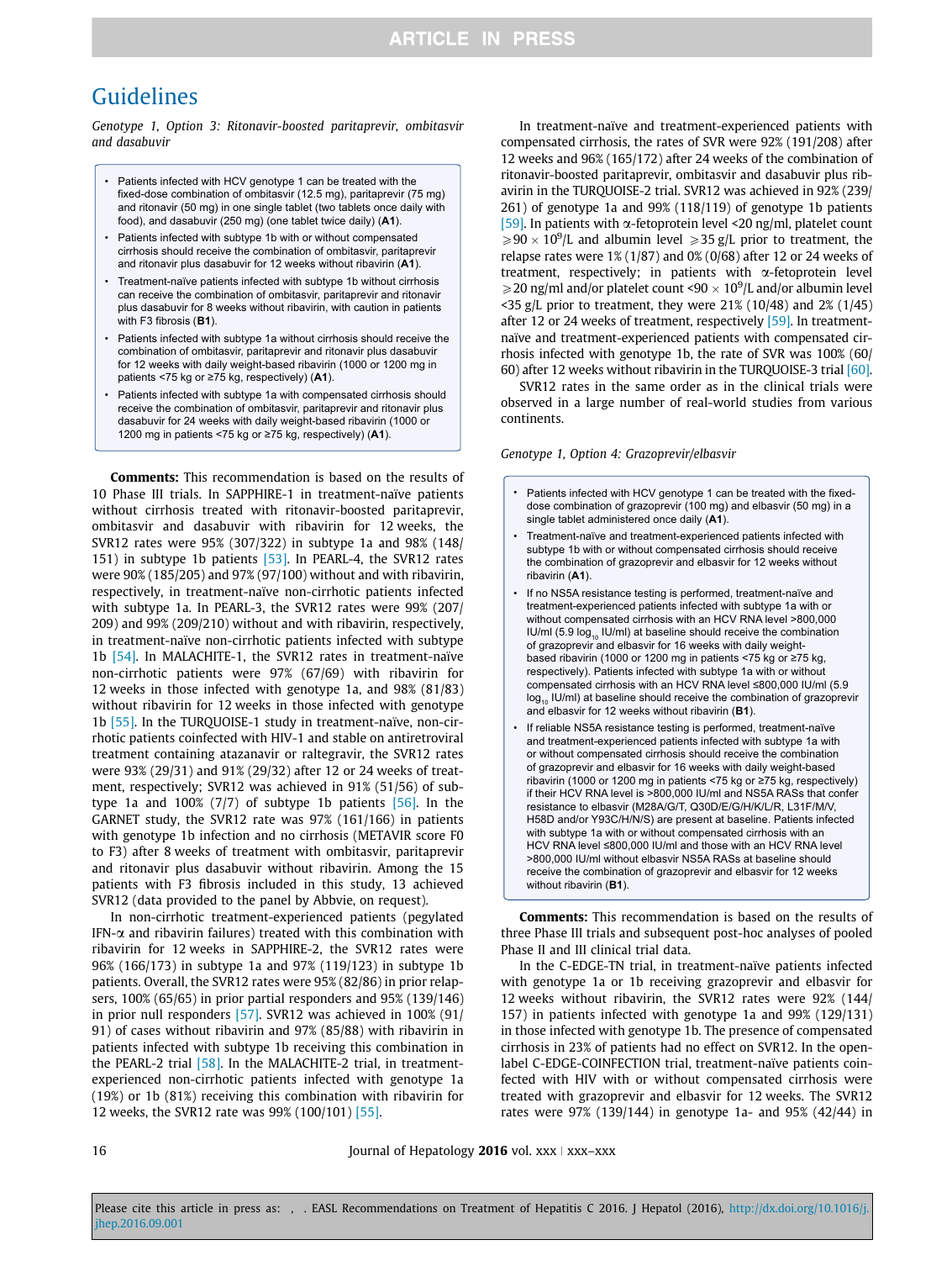genotype 1b-infected patients  $[61]$ . When considering the HCV RNA level and the presence at baseline of RASs conferring elbasvir resistance (>5-fold elbasvir loss of potency in vitro, including M28A/G/T, Q30D/E/G/H/K/L/R, L31F/M/V, H58D and/or Y93C/H/ N/S) in a pooled efficacy population of patients with genotype 1a infection who were treatment-naïve from Phase II and III trials treated without ribavirin for 12 weeks, the SVR12 rates were: 99% (118/119) in patients with an HCV RNA level  $\leq 800,000$  IU/ ml without elbasvir RASs; 100% (3/3) in patients with an HCV RNA level  $\leq 800,000$  IU/ml with elbasvir RASs; 97% (265/273) in patients with an HCV RNA level >800,000 IU/ml without elbasvir NS5A RASs; and 52% (11/21) in patients with an HCV RNA level >800,000 IU/ml with elbasvir NS5A RASs present at baseline (data provided to the panel by Merck, on request) [\[62\]](#page-38-0).

In treatment-experienced patients included in the C-EDGE-TE Phase III trial, including 34% of patients with compensated cirrhosis, the SVR12 rates in genotype 1a and 1b patients, respectively, were: 92% (55/60) and 100% (34/34) after 12 weeks of grazoprevir/elbasvir without ribavirin; 93% (56/60) and 97% (28/29) after 12 weeks with ribavirin; 94% (45/48) and 98% (46/47) after 16 weeks without ribavirin; and 100% (55/55) and 100% (37/37) after 16 weeks with ribavirin  $[63]$ . In a pooled efficacy population of treatment-experienced patients with genotype 1a from Phase II and III trials treated without ribavirin for 12 weeks, the SVR12 rates were: 100% (14/14) in patients with an HCV RNA level  $\leq 800,000$  IU/ml without elbasvir RASs; 97% (67/69) in patients with an HCV RNA level >800,000 IU/ml without elbasvir NS5A RASs; and 29% (2/7) in patients with an HCV RNA level >800,000 IU/ml with elbasvir NS5A RASs present at baseline (no patients with an HCV RNA level  $\leq 800,000$  IU/ml had elbasvir RASs) (data provided to the panel by Merck, on request).

Genotype 1, Option 5: Sofosbuvir and daclatasvir

- Patients infected with HCV genotype 1 can be treated with a combination of sofosbuvir (400 mg) in one tablet and daclatasvir (60 mg) in another tablet administered once daily (**A1**).
- The dose of daclatasvir must be adjusted to 30 mg in HIV-coinfected patients receiving ritonavir- or cobicistat-boosted atazanavir or cobicistat-boosted elvitegravir, and to 90 mg in HIV-coinfected patients receiving efavirenz (**B1**).
- Treatment-naïve patients with or without compensated cirrhosis should be treated with the combination of sofosbuvir and daclatasvir for 12 weeks without ribavirin (**A1**).
- Treatment-experienced, DAA-naïve patients infected with genotype 1b with or without compensated cirrhosis should be treated with the combination of sofosbuvir and daclatasvir for 12 weeks without ribavirin (**A1**).
- Based on data with the equivalent sofosbuvir and ledipasvir combination, adding daily weight-based ribavirin (1000 or 1200 mg in patients <75 kg or ≥75 kg, respectively) is recommended in treatment-experienced, DAA-naïve patients infected with genotype 1a with or without compensated cirrhosis receiving the combination of sofosbuvir and daclatasvir for 12 weeks (**C2**).
- If reliable NS5A resistance testing is performed, treatmentexperienced, DAA-naïve patients infected with genotype 1a with or without compensated cirrhosis with NS5A class RASs detected at baseline should be treated with the combination of sofosbuvir and daclatasvir for 12 weeks with ribavirin, whereas those without NS5A class RASs at baseline can be treated with the combination of sofosbuvir and daclatasvir for 12 weeks without ribavirin (**C2**).
- Treatment-experienced, DAA-naïve patients with contraindications to the use of ribavirin or with poor tolerance to ribavirin on treatment should receive the combination of sofosbuvir and daclatasvir for 24 weeks without ribavirin (**B1**).

## JOURNAL OF HEPATOLOGY

Comments: Phase IIb results have been published with the combination of sofosbuvir and daclatasvir in patients without cirrhosis  $[64]$ . With 24 weeks of therapy, the SVR rates were 100% (14/14 and 15/15, without and with ribavirin, respectively) in treatment-naïve patients, and 100% (21/21) and 95% (19/21) without and with ribavirin, respectively, in patients who did not respond to the combination of pegylated IFN-a, ribavirin, and either telaprevir or boceprevir. With 12 weeks of therapy, SVR was achieved in 98% (40/41) of treatment-naïve patients without ribavirin (the remaining patient was lost to follow-up) [\[64\]](#page-38-0).

In the ALLY-2 study, HIV-HCV coinfected patients were treated with sofosbuvir and daclatasvir without ribavirin for 12 weeks. The dose of daclatasvir was adjusted to 30 mg in patients receiving ritonavir-boosted HIV protease inhibitors. The SVR12 rates were 96% (100/104) in genotype 1a- and 100% (23/23) in genotype 1b-infected patients, similarly high in treatment-naïve and treatment-experienced patients (overall 97% [96/ 99] and 98% [51/52], respectively) [\[65\]](#page-38-0). In the ALLY-1 study, 91% (10/11) of patients with compensated cirrhosis achieved SVR12 [\[66\]](#page-38-0).

#### Treatment of HCV genotype 2 infection

Two first-line treatment options are available for patients infected with HCV genotype 2, including the fixed-dose combination of sofosbuvir and velpatasvir and the combination of sofosbuvir and daclatasvir [\(Table 5\)](#page-11-0). The combination of sofosbuvir and ribavirin was found to be suboptimal in clinical trials and real-world studies. In settings where these options are not available, the combination of pegylated IFN- $\alpha$  and ribavirin or the combination of sofosbuvir and ribavirin remain acceptable, according to previously published EASL Clinical Practice Guidelines [\[38\].](#page-37-0)

Genotype 2, Option 1: Sofosbuvir/velpatasvir

- dose combination of sofosbuvir (400 mg) and velpatasvir (100 mg) in a single tablet administered once daily (**A1**). Patients infected with HCV genotype 2 can be treated with the fixed-
- Treatment-naïve and treatment-experienced patients with or without combination of sofosbuvir and velpatasvir for 12 weeks without ribavirin (**A1**). compensated cirrhosis should be treated with the fixed-dose

Comments: This recommendation is based on the results of the Phase III ASTRAL-2 trial in patients with HCV genotype 2 infection (14% with compensated cirrhosis, 86% treatment-naïve, 14% treatment-experienced) treated with the fixed-dose combination of sofosbuvir and velpatasvir for 12 weeks without ribavirin, showing SVR12 in 99% (133/134) of patients  $[67]$ . In the ASTRAL-5 trial in HIV coinfected patients, the SVR12 rate with the same regimen was 100% (11/11) [\[52\].](#page-38-0)

Genotype 2, Option 2: Sofosbuvir and daclatasvir

- Patients infected with HCV genotype 2 can be treated with a combination of daily sofosbuvir (400 mg) and daily daclatasvir (60 mg) (**B1**).
- Treatment-naïve and treatment-experienced patients with or without compensated cirrhosis should be treated with the combination of sofosbuvir and daclatasvir for 12 weeks without ribavirin (**B1**).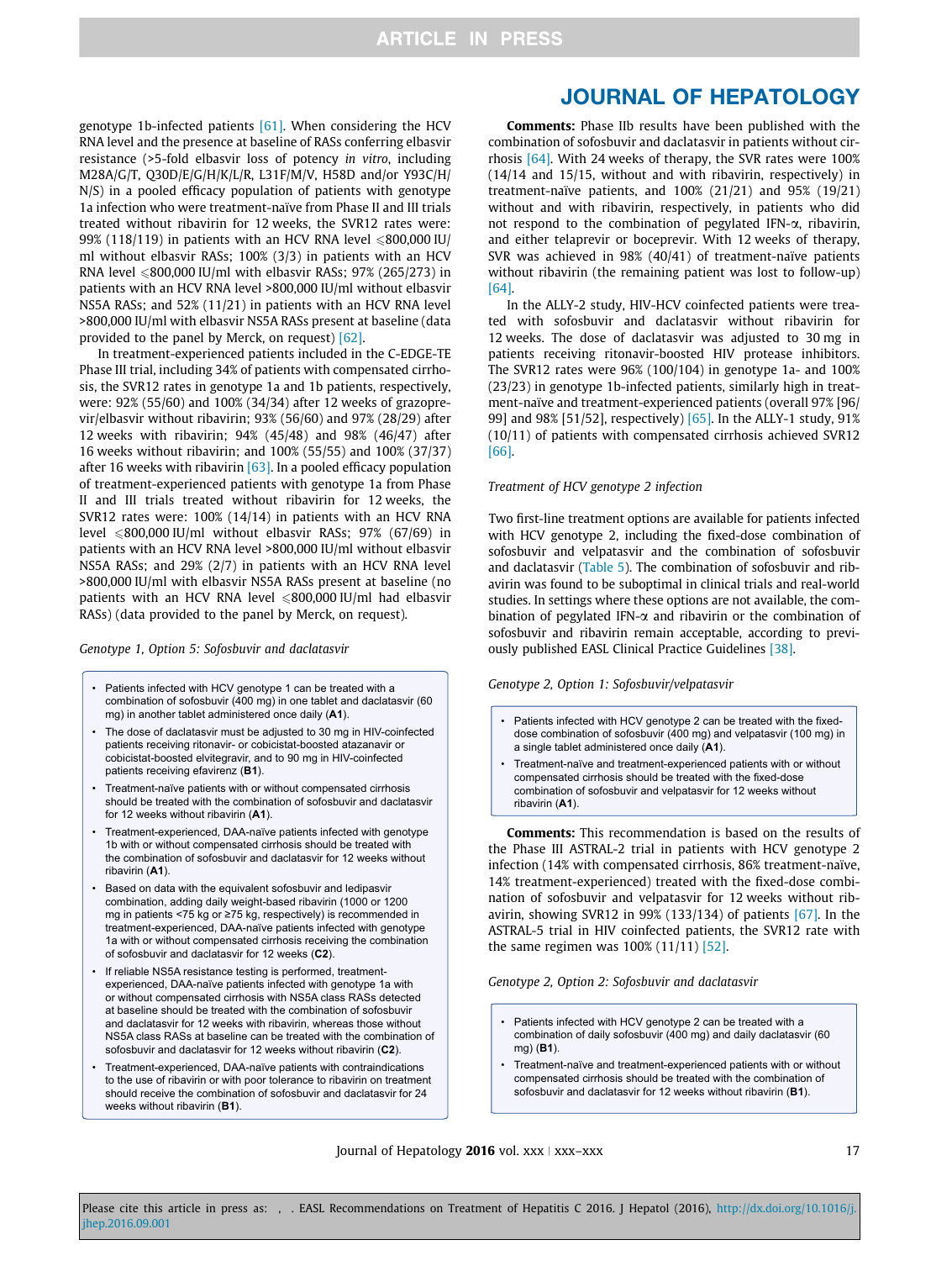Comments: Daclatasvir is active in vitro against HCV genotype 2. Thus, although few data are available with this genotype, and by analogy with the results obtained with the combination of sofosbuvir and velpatasvir, the combination of sofosbuvir and daclatasvir appears as a reasonable option for patients with genotype 2 infection.

#### Treatment of HCV genotype 3 infection

In patients infected with HCV genotype 3, the combination of sofosbuvir and ribavirin is suboptimal and should not be used. The fixed-dose combination of sofosbuvir and velpatasvir or the combination of sofosbuvir and daclatasvir, with or without ribavirin, are the most efficacious options for patients infected with HCV genotype 3 [\(Table 5\)](#page-11-0). In settings where none of these options is available, the double combination of pegylated IFN- $\alpha$  and ribavirin, the double combination of sofosbuvir and ribavirin and the triple combination of pegylated IFN-a, ribavirin and sofosbuvir remain acceptable, according to previous EASL Clinical Practice Guidelines [\[38\]](#page-37-0). Because ledipasvir is considerably less potent against genotype 3 than velpatasvir or daclatasvir, the combination of sofosbuvir plus ledipasvir is not recommended in patients infected with HCV genotype 3.

#### Genotype 3, Option 1: Sofosbuvir/velpatasvir

- Patients infected with HCV genotype 3 can be treated with the fixeddose combination of sofosbuvir (400 mg) and velpatasvir (100 mg) in a single tablet administered once daily, with or without ribavirin (**A1**).
- Treatment-naïve patients without cirrhosis should be treated with the without ribavirin (**A1**). fixed-dose combination of sofosbuvir and velpatasvir for 12 weeks
- If no NS5A resistance testing is performed, treatment-experienced patients without cirrhosis, as well as treatment-naïve and treatmentexperienced patients with compensated cirrhosis, should be treated weeks with daily weight-based ribavirin (1000 or 1200 mg in patients <75 kg or ≥75 kg, respectively) (**A1**). with the fixed-dose combination of sofosbuvir and velpatasvir for 12
- If reliable NS5A resistance testing is performed, treatmentexperienced patients without cirrhosis, as well as treatment-naïve and treatment-experienced patients with compensated cirrhosis, with the NS5A RAS Y93H detectable at baseline should be treated weeks with daily weight-based ribavirin (1000 or 1200 mg in patients <75 kg or ≥75 kg, respectively). Patients without the NS5A RAS sofosbuvir and velpatasvir for 12 weeks without ribavirin (**A1**). with the fixed-dose combination of sofosbuvir and velpatasvir for 12 Y93H at baseline should receive the fixed-dose combination of
- NS5A resistance testing for HCV genotype 3 may be technically challenging, so that a reliable result is not guaranteed in all cases (**B2**).
- Patients with contraindications to the use of ribavirin or with poor tolerance to ribavirin on treatment should receive the combination of sofosbuvir and velpatasvir for 24 weeks without ribavirin (**C1**).

Comments: This recommendation is based on the results of the Phase III ASTRAL-3 trial in patients with HCV genotype 3 infection (29% with compensated cirrhosis, 74% treatment-naïve, 26% treatment-experienced) treated with the fixed-dose combination of sofosbuvir and velpatasvir for 12 weeks without ribavirin. The SVR12 rates were 98% (160/163) in treatment-naïve patients without cirrhosis, 93% (40/43) in treatment-naïve patients with compensated cirrhosis, 91% (31/34) in treatmentexperienced patients without cirrhosis and 89% (33/37) in treatment-experienced patients with compensated cirrhosis [\[67\].](#page-38-0) In ASTRAL-3, the SVR12 rate was 97% (225/231) in patients without NS5A RASs at baseline, vs. 88% (38/43) in those with detectable NS5A RASs at baseline (present in 16% of cases) [\[67\].](#page-38-0) In the ASTRAL-5 trial in HIV coinfected patients, the SVR12 rate with the same regimen was  $92\%$  (11/12) [\[52\].](#page-38-0)

Genotype 3, Option 2: Sofosbuvir and daclatasvir

- Patients infected with HCV genotype 3 can be treated with a combination of daily sofosbuvir (400 mg) and daily daclatasvir (60 mg) (**A1**).
- Treatment-naïve patients infected with HCV genotype 3 without cirrhosis should be treated with the combination of sofosbuvir and daclatasvir for 12 weeks without ribavirin (**B1**).
- If no NS5A resistance testing is performed, treatment-experienced patients infected with HCV genotype 3 without cirrhosis should be treated with the combination of sofosbuvir and daclatasvir for 12 weeks with daily weight-based ribavirin (1000 or 1200 mg in patients <75 kg or ≥75 kg, respectively) (**B1**).
- If reliable NS5A resistance testing is performed, treatmentexperienced patients without cirrhosis with the NS5A RAS Y93H detectable at baseline should be treated with the combination of sofosbuvir and daclatasvir for 12 weeks with daily weightbased ribavirin (1000 or 1200 mg in patients <75 kg or ≥75 kg, respectively). Patients without the NS5A RASs Y93H at baseline should receive the combination of sofosbuvir and daclatasvir for 12 weeks without ribavirin (**B1**).
- Treatment-naïve and treatment-experienced patients infected with HCV genotype 3 with cirrhosis should be treated with the combination of sofosbuvir and daclatasvir for 24 weeks with daily weight-based ribavirin (1000 or 1200 mg in patients <75 kg or ≥75 kg, respectively) (**C1**).
- **C1**). sofosbuvir and daclatasvir for 24 weeks without ribavirin ( • Patients with contraindications to the use of ribavirin or with poor tolerance to ribavirin on treatment should receive the combination of

Comments: In a Phase IIb trial with this combination for 24 weeks  $[64]$ , the SVR rate was 89% (16/18) in treatment-naïve non-cirrhotic patients infected with HCV genotype 3. In the ALLY-3 Phase III trial, patients were treated for 12 weeks with the combination of sofosbuvir and daclatasvir, without ribavirin. The SVR12 rates were 97% (73/75) and 58% (11/19) in treatmentnaïve non-cirrhotic and cirrhotic patients, respectively; they were 94% (32/34) and 69% (9/13) in treatment-experienced non-cirrhotic and cirrhotic patients, respectively [\[68\]](#page-38-0).

In the ALLY-3+ trial, the SVR12 rates in patients with advanced fibrosis (METAVIR score F3) were 100% (6/6) after 12 weeks of sofosbuvir and daclatasvir with ribavirin, and 100% (8/8) after 16 weeks of the same regimen. In patients with cirrhosis, the SVR12 rates were 83% (15/18) after 12 weeks of sofosbuvir and daclatasvir with ribavirin, and 89% (16/18) after 16 weeks of the same regimen. The SVR12 rates were 88% (14/16) and 86% (12/14), respectively, in treatment-experienced cirrhotic patients [\[69\]](#page-38-0). No clinical trial data with 24 weeks of sofosbuvir and daclatasvir with ribavirin are available in cirrhotic patients.

#### Treatment of HCV genotype 4 infection

Six treatment options are available in 2016 for patients infected with HCV genotype 4 ([Table 5\)](#page-11-0). In settings where none of the proposed options is available, the double combination of pegylated IFN- $\alpha$  and ribavirin, or the triple combination of pegylated IFN- $\alpha$ , ribavirin and simeprevir, or the triple combination of pegylated IFN- $\alpha$ , ribavirin and sofosbuvir remain acceptable for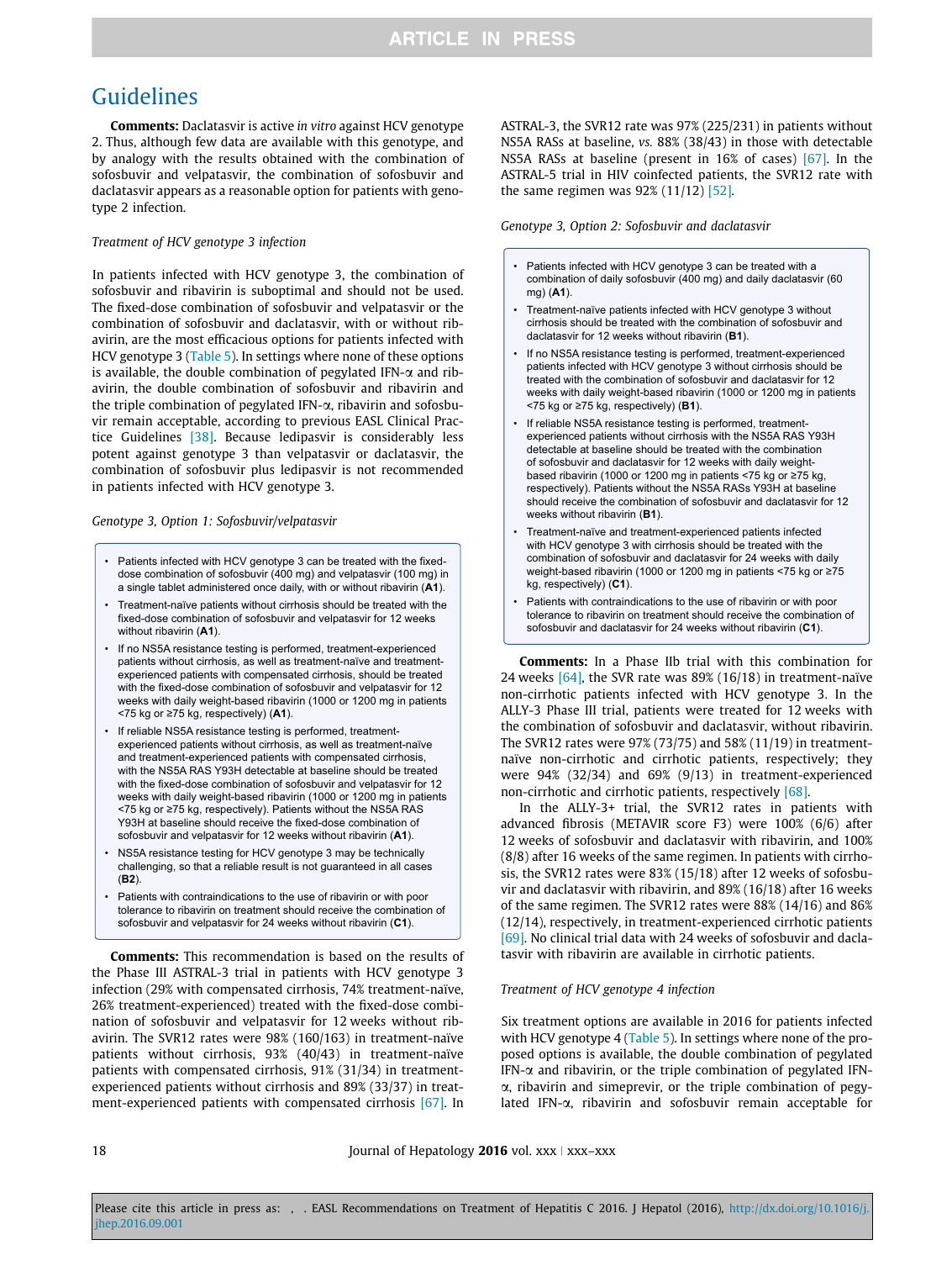selected patients likely to respond to these regimens until new DAAs become available and affordable; see prior EASL Clinical Practice Guidelines [\[37–39\]](#page-37-0).

Genotype 4, Option 1: Sofosbuvir/ledipasvir

- Patients infected with HCV genotype 4 can be treated with the fixeddose combination of sofosbuvir (400 mg) and ledipasvir (90 mg) in a single tablet administered once daily (**A1**).
- Treatment-naïve patients with or without compensated cirrhosis ledipasvir for 12 weeks without ribavirin (**A1**). should be treated with the fixed-dose combination of sofosbuvir and
- Treatment-experienced patients with or without compensated sofosbuvir and ledipasvir for 12 weeks with daily weight-based ribavirin (1000 or 1200 mg in patients <75 kg or ≥75 kg, respectively) (**B1**). cirrhosis should be treated with the fixed-dose combination of
- Treatment-experienced patients with or without compensated cirrhosis with contraindications to the use of ribavirin or with poor combination of sofosbuvir and ledipasvir for 24 weeks without ribavirin (**B1**). tolerance to ribavirin on treatment should receive the fixed-dose

Comments: The SYNERGY trial assessed the efficacy and safety of the combination of sofosbuvir and ledipasvir without ribavirin in patients with genotype 4 infection. After 12 weeks of therapy, 95% (20/21) of them achieved an SVR (the remaining patient withdrew consent at week 4) [\[70\]](#page-38-0). In another Phase II trial, patients were treated with the combination of sofosbuvir and ledipasvir for 12 weeks without ribavirin. The SVR12 rates were 96% (21/ 22) in treatment-naïve and 91% (20/22) in treatment-experienced individuals; the split was 91% (31/34) in patients without cirrhosis and  $100\%$  (10/10) in those with cirrhosis [\[71\].](#page-38-0)

Genotype 4, Option 2: Sofosbuvir/velpatasvir

- Patients infected with HCV genotype 4 can be treated with the fixeddose combination of sofosbuvir (400 mg) and velpatasvir (100 mg) in a single tablet administered once daily (**A1**).
- Treatment-naïve and treatment-experienced patients with or without combination of sofosbuvir and velpatasvir for 12 weeks without ribavirin (**A1**). compensated cirrhosis should be treated with the fixed-dose

Comments: This recommendation is based on the results of the Phase III ASTRAL-1 trial in patients with HCV genotype 4 infection (23% with cirrhosis, 55% treatment-naïve, 45% treatment-experienced) treated with the fixed-dose combination of sofosbuvir and velpatasvir for 12 weeks without ribavirin, showing SVR12 in 100% (116/116) of patients [\[51\]](#page-38-0). In the ASTRAL-5 trial in HIV coinfected patients receiving the same treatment regimen, the SVR12 rate was  $100\%$  (4/4) [\[52\]](#page-38-0).

Genotype 4, Option 3: Ombitasvir/paritaprevir/ritonavir

- Patients infected with HCV genotype 4 can be treated with the and ritonavir (50 mg) in one single tablet (two tablets once daily with food), without dasabuvir (**A1**). fixed-dose combination of ombitasvir (12.5 mg), paritaprevir (75 mg)
- Patients infected with HCV genotype 4 with and without compensated ombitasvir, paritaprevir and ritonavir for 12 weeks with daily weightbased ribavirin (1000 or 1200 mg in patients <75 kg or ≥75 kg, respectively) (**A1**). cirrhosis should be treated with the fixed-dose combination of

## JOURNAL OF HEPATOLOGY

Comments: This recommendation is based on the results of the PEARL-1 and AGATE-1 trials. In PEARL-1, treatment-naïve and treatment-experienced non-cirrhotic patients infected with genotype 4 treated for 12 weeks with the combination of ombitasvir and ritonavir-boosted paritaprevir with ribavirin achieved SVR12 in 100% (42/42) and 100% (49/49) of cases, respectively [\[72\]](#page-38-0). In AGATE-1, which included 51% of treatment-naïve and 49% of treatment-experienced patients with compensated cirrhosis, 12 weeks of ombitasvir and ritonavir-boosted paritaprevir with ribavirin yielded a 97% (57/59) SVR12 rate [\[73\]](#page-38-0).

Genotype 4, Option 4: Grazoprevir/elbasvir

- dose combination of grazoprevir (100 mg) and elbasvir (50 mg) in a single tablet administered once daily (**A1**). Patients infected with HCV genotype 4 can be treated with the fixed-
- Treatment-naïve patients infected with genotype 4 with or without compensated cirrhosis should receive the combination of grazoprevir and elbasvir for 12 weeks without ribavirin (**A1**).
- By analogy to genotype 1a patients, treatment-experienced patients infected with genotype 4 with or without compensated cirrhosis with an HCV RNA level at baseline >800,000 IU/ml should receive the combination of grazoprevir and elbasvir for 16 weeks with daily weight-based ribavirin (1000 or 1200 mg in patients <75 kg or ≥75 kg, respectively) (**B2**).

Comments: This recommendation is based on the results of three Phase III trials including a small number of patients infected with genotype 4. In the C-EDGE-TN trial, the SVR12 rate was 100% (18/18) in treatment-naïve patients infected with genotype 4 receiving grazoprevir and elbasvir for 12 weeks without ribavirin (including 12% with cirrhosis)  $[74]$ . In the open-label C-EDGE-COINFECTION trial, treatment-naïve patients with HCV genotype 4 coinfected with HIV with or without compensated cirrhosis were treated with grazoprevir and elbasvir for 12 weeks. The SVR12 rate was  $96\%$  (27/28) [\[61\].](#page-38-0) In treatment-experienced patients included in the C-EDGE-TE Phase III trial, including 46% with cirrhosis, the SVR12 rates were: 87% (7/8) after 12 weeks of grazoprevir and elbasvir without ribavirin; 93% (14/15) after 12 weeks of grazoprevir and elbasvir with ribavirin; 60% (3/5) after 16 weeks of grazoprevir and elbasvir without ribavirin; and 100% (8/8) after 16 weeks of grazoprevir and elbasvir with ribavirin  $[63]$ . The small number of patients did not allow for assessing the influence of the HCV RNA level and of the presence of elbasvir-specific RASs at baseline on the SVR12.

Genotype 4, Option 5: Sofosbuvir and daclatasvir

- Patients infected with HCV genotype 4 can be treated with the combination of daily sofosbuvir (400 mg) and daily daclatasvir (60 mg) (**B2**).
- Treatment-naïve patients with or without cirrhosis should be treated with the combination of sofosbuvir and daclatasvir for 12 weeks without ribavirin (**B2**).
- Based on data with other combinations, treatment-experienced patients with or without compensated cirrhosis should be treated with the combination of sofosbuvir and daclatasvir for 12 weeks with daily weight-based ribavirin (1000 or 1200 mg in patients <75 kg or ≥75 kg, respectively) (**B2**).
- In treatment-experienced patients with or without compensated cirrhosis with contraindications to the use of ribavirin, extending duration of treatment to 24 weeks must be considered (**B2**).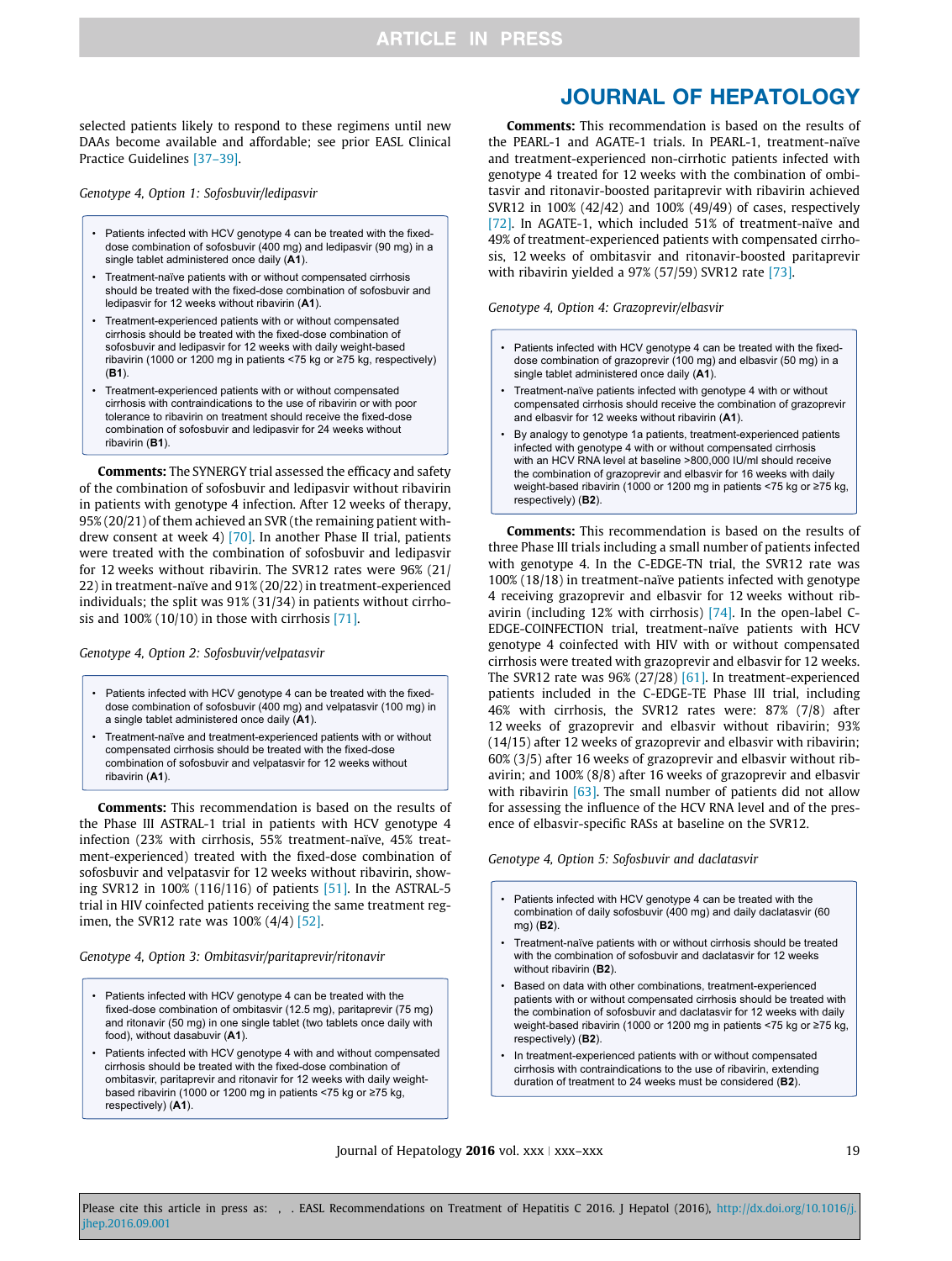Comments: There is little data with this combination in patients infected with HCV genotype 4 (four patients in the ALLY-1 trial and three patients in the ALLY-2 trial who all achieved SVR). Nevertheless, given the antiviral effectiveness of both sofosbuvir and daclatasvir against this genotype in vitro, it is likely that the results in patients infected with genotype 1 can be extrapolated.

Genotype 4, Option 6: Sofosbuvir and simeprevir

- Patients infected with HCV genotype 4 can be treated with the combination of daily sofosbuvir (400 mg) and daily simeprevir (150 mg) (**A1**).
- Treatment-naïve patients with or without cirrhosis should be treated with the combination of sofosbuvir and simeprevir for 12 weeks without ribavirin (**A1**).
- Based on data with other combinations, treatment-experienced patients with or without compensated cirrhosis should be treated with the combination of sofosbuvir and simeprevir for 12 weeks with daily weight-based ribavirin (1000 or 1200 mg in patients <75 kg or ≥75 kg, respectively) (**B1**).
- In treatment-experienced patients with or without compensated cirrhosis with contraindications to the use of ribavirin, extending duration of treatment to 24 weeks must be considered (**C1**).

Comments: This recommendation is based on the results of the PLUTO open-label Phase III clinical trial in 40 patients infected with genotype 4, including 18% with cirrhosis, 32% who were treatment-naïve and 68% who were treatment-experienced, showing SVR12 in 100% of patients [\[75\].](#page-38-0)

#### Treatment of HCV genotype 5 or 6 infection

The three treatment options for patients infected with HCV genotypes 5 or 6 are the fixed-dose combinations of sofosbuvir and ledipasvir, the fixed-dose combination of sofosbuvir and velpatasvir, and the combination of sofosbuvir and daclatasvir. In settings where none of these options is available, the combination of pegylated IFN- $\alpha$  and ribavirin or the triple combination of pegylated IFN-a, ribavirin and sofosbuvir remain acceptable [\[37,38\]](#page-37-0).

#### Genotype 5 or 6, Option 1: Sofosbuvir/ledipasvir

- Patients infected with HCV genotype 5 or 6 can be treated with the in a single tablet administered once daily (**A1**). fixed-dose combination of sofosbuvir (400 mg) and ledipasvir (90 mg)
- Treatment-naïve patients with or without compensated cirrhosis should be treated with the combination of sofosbuvir and ledipasvir for 12 weeks without ribavirin (**B1**).
- Based on data in patients infected with HCV genotype 1, treatmentexperienced patients with or without compensated cirrhosis should be treated with the combination of sofosbuvir and ledipasvir for 12 weeks with daily weight-based ribavirin (1000 or 1200 mg in patients <75 kg or ≥75 kg, respectively) (**B1**).
- Treatment-experienced patients with or without compensated cirrhosis with contraindications to the use of ribavirin or with poor combination of sofosbuvir and ledipasvir for 24 weeks without ribavirin (**B1**). tolerance to ribavirin on treatment should receive the fixed-dose

Comments: In a Phase II trial, 41 treatment-naïve and treatment-experienced patients infected with HCV genotype 5, including 9 with compensated cirrhosis, were treated with sofosbuvir and ledipasvir without ribavirin for 12 weeks: 95% (39/41) achieved SVR12 [\[76\].](#page-38-0) The combination of sofosbuvir and ledipasvir, administered for 12 weeks without ribavirin in treatment-naïve and treatment-experienced patients infected with genotype 6 yielded an SVR rate of 96% (24/25) [\[77\].](#page-38-0)

Genotype 5 or 6, Option 2: Sofosbuvir/velpatasvir

- Patients infected with HCV genotype 5 or 6 can be treated with the mg) in a single tablet administered once daily (**A1**). fixed-dose combination of sofosbuvir (400 mg) and velpatasvir (100
- Treatment-naïve and treatment-experienced patients with or without combination of sofosbuvir and velpatasvir for 12 weeks without ribavirin (**A1**). compensated cirrhosis should be treated with the fixed-dose

Comments: This recommendation is based on the results of the Phase III ASTRAL-1 trial in patients with HCV genotype 5 (14% with cirrhosis, 69% treatment-naïve, 31% treatment-experienced) or genotype 6 (15% with cirrhosis, 93% treatment-naïve, 17% treatment-experienced) treated with the fixed-dose combination of sofosbuvir and velpatasvir for 12 weeks without ribavirin, showing SVR12 in 97% (34/35) and 100% (41/41) of them, respectively [\[51\].](#page-38-0)

Genotype 5 or 6, Option 3: Sofosbuvir and daclatasvir

- Patients infected with HCV genotype 5 or 6 can be treated with the combination of daily sofosbuvir (400 mg) and daily daclatasvir (60 mg) (**B1**).
- Treatment-naïve patients with or without cirrhosis should be treated with the combination of sofosbuvir and daclatasvir for 12 weeks without ribavirin (**B2**).
- Based on data with other combinations, treatment-experienced patients with or without compensated cirrhosis should be treated with the combination of sofosbuvir and daclatasvir for 12 weeks with daily weight-based ribavirin (1000 or 1200 mg in patients <75 kg or ≥75 kg, respectively) (**B2**).
- In treatment-experienced patients with or without compensated cirrhosis with contraindications to the use of ribavirin, extending duration of treatment to 24 weeks must be considered (**B2**).

Comments: Daclatasvir is active in vitro against both genotype 5 and 6. No data is available from clinical trials with this combination for these rare genotypes.

#### Treatment of patients with severe liver disease with or without an indication for liver transplantation and patients in the post-liver transplant setting

Patients with decompensated liver disease had an absolute contraindication to the use of IFN-based regimens. In the post-liver transplant setting, IFN-based therapies could be used, but they induced numerous, often severe side effects, and their results were disappointing. IFN-free, DAA-based regimens now appear as the most suitable options for these patients who need urgent treatment.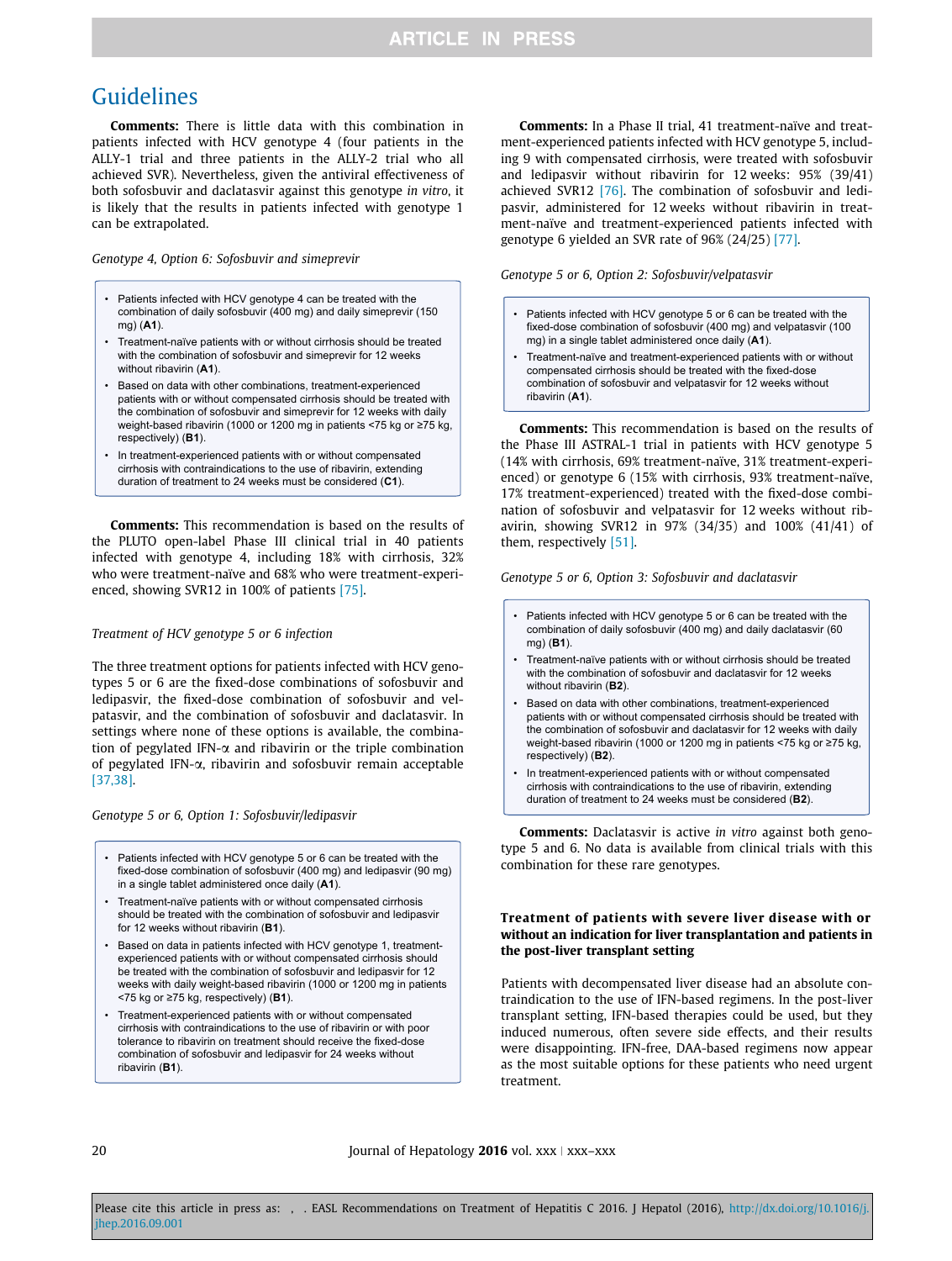#### Recommendations

- IFN-free regimens are the only options in HCV-monoinfected and in HIV-coinfected patients with decompensated (Child-Pugh B or C) cirrhosis, with or without an indication for liver transplantation, and in patients after liver transplantation because of their virological efficacy, ease of use and tolerability (**A1**).
- The same IFN-free treatment regimens can be used in HIV-coinfected patients as in patients without HIV infection. Treatment alterations or dose adjustments may be needed in case of interactions with antiretroviral drugs (**B1**).

Patients with decompensated cirrhosis, no HCC, with an indication for liver transplantation

Liver transplantation is the treatment of choice for patients with end-stage liver disease. Hepatitis C recurrence due to graft infection is universal after transplantation in the absence of prevention [\[78\]](#page-38-0), and the life of the graft is reduced in patients with recurrent hepatitis C.

There is an on-going debate as to whether patients with decompensated cirrhosis on the transplant list should be treated for their HCV infection prior to liver transplantation or, conversely, transplanted first and treated promptly after transplantation. Thus far, no consensus has been reached because these two approaches have not been prospectively compared in appropriately powered randomized trials using clinical endpoints. It is unlikely that such trials will be performed. In their absence, the recommendations are guided by the results of clinical trials assessing each approach separately, data from the real-world and the panel members' experience.

Treatment of HCV infection in patients awaiting a liver transplantation has two complementary goals: preventing liver graft infection after transplantation if viral clearance is achieved, and improving liver function before transplantation. Prevention of liver graft infection substantially facilitates post-transplant management. In addition, improvement of liver function implies delisting of some patients  $[79]$ , an appropriate strategy in the current context of organ shortage [\[80\].](#page-38-0) However, the duration of antiviral therapy cannot be predicted in a patient on the waiting list, so the patient may be transplanted before the virus has been cleared. In addition, if delisted, the patient will keep a diseased liver with the risk of subsequent decompensations, HCC occurrence and death and could lose an opportunity to cure both the liver disease and the infection, because HCV infection cure can be achieved by therapy in the vast majority of patients after transplantation.

A proof-of-concept study in patients infected with HCV genotypes 1 and 4 demonstrated that sofosbuvir and ribavirin administered for a few weeks before transplantation prevented HCV graft infection in a majority of treated patients [\[81\].](#page-38-0) However, this combination is suboptimal and thus not recommended in patients infected with these genotypes. The use of protease inhibitors is not recommended in patients with Child-Pugh B and contraindicated in patients with Child-Pugh C decompensated cirrhosis, due to substantially higher drug concentrations associated with toxicities in these patients. Protease inhibitors should also not be used in patients with compensated cirrhosis with a history of prior decompensation, as cases of decompensation have been reported on treatment  $[82,83]$ . Thus, treatment of patients with decompensated cirrhosis on the transplant list

## JOURNAL OF HEPATOLOGY

should be based on the combination of sofosbuvir and an NS5A inhibitor, namely ledipasvir, velpatasvir or daclatasvir.

In the SOLAR-1 trial, patients infected with genotype 1 or 4 with decompensated cirrhosis were treated with the fixed-dose combination of sofosbuvir and ledipasvir for 12 or 24 weeks with ribavirin. The SVR12 rates were 87% (26/30) and 89% (24/27) after 12 and 24 weeks of therapy, respectively, in Child-Pugh B patients; they were 86% (19/22) and 87% (20/23) after 12 and 24 weeks of therapy, respectively, in Child-Pugh C patients. The MELD and Child-Pugh scores improved in approximately half of treated patients [\[84\].](#page-39-0) The design of the SOLAR-2 trial was identical in patients infected with genotype 1 or 4 with decompensated cirrhosis who received the same treatment regimens. The SVR12 rates were 87% (20/23) and 96% (22/23) after 12 and 24 weeks of therapy, respectively, in Child-Pugh B patients; they were 85% (17/20) and 78% (18/23) after 12 and 24 weeks of therapy, respectively, in Child-Pugh C patients. The MELD and Child-Pugh scores improved in approximately half of treated patients [\[85\]](#page-39-0).

In the ASTRAL-4 study, patients with Child-Pugh B decompensated cirrhosis infected with genotypes 1 to 4 were randomized to receive the fixed-dose combination of sofosbuvir and velpatasvir for 12 weeks without ribavirin, for 12 weeks with weight-based dosed ribavirin, or for 24 weeks without ribavirin. The SVR12 rates with these three treatment regimens, respectively, were: 88% (44/50), 94% (51/54) and 93% (51/55) in patients with genotype 1a infection; 89% (16/18), 100% (14/14) and 88%  $(14/16)$  in patients with genotype 1b infection; 100%  $(4/4)$ , 100% (4/4) and 75% (3/4) in patients with genotype 2 infection; 50% (7/14), 85% (11/13) and 50% (6/12) in patients with genotype 3 infection; 100% (4/4), 100% (2/2) and 100% (2/2) in patients with genotype 4 infection. No arm with sofosbuvir, velpatasvir and ribavirin for 24 weeks was included in the study  $[86]$ . Of the patients with a baseline MELD score <15, 51% (114/223) had an improved MELD score at week 12 post-treatment, 22% (49/223) had no change in their MELD score, and 27% (60/223) worsened MELD score. Of the patients who had a baseline MELD score  $\geq 15$ , 81% (22/27) had an improved MELD score, 11% (3/27) had no change in their MELD score, and 7% (2/27) worsened MELD score [\[86\]](#page-39-0)).

In a real-world study based on the United Kingdom early access program, patients with decompensated cirrhosis infected with HCV genotype 1 were treated with sofosbuvir and ledipasvir, or with sofosbuvir and daclatasvir, for 12 weeks with or without ribavirin. The SVR12 rates were: 85% (11/13) after 12 weeks of sofosbuvir and ledipasvir without ribavirin; 91% (136/149) after 12 weeks of sofosbuvir and ledipasvir with ribavirin; 50% (2/4) after 12 weeks of sofosbuvir and daclatasvir without ribavirin; and 88% (30/34) after 12 weeks of sofosbuvir and daclatasvir with ribavirin. In patients with decompensated cirrhosis infected with genotype 3, the SVR12 rates were 60% (3/5) after 12 weeks of sofosbuvir and daclatasvir without ribavirin; 71% (75/105) after 12 weeks of sofosbuvir and daclatasvir with ribavirin [\[87\]](#page-39-0). Approximately one third of patients improved their MELD scores, one third had no change, and one third suffered deteriorating liver function 12 weeks after treatment. Improvement in MELD score was more frequent in treated than in untreated patients. The proportion of patients with at least one decompensating event during the study period (baseline to week 12 post-treatment) was reduced in the treated compared to untreated group, apart from the subgroup with a baseline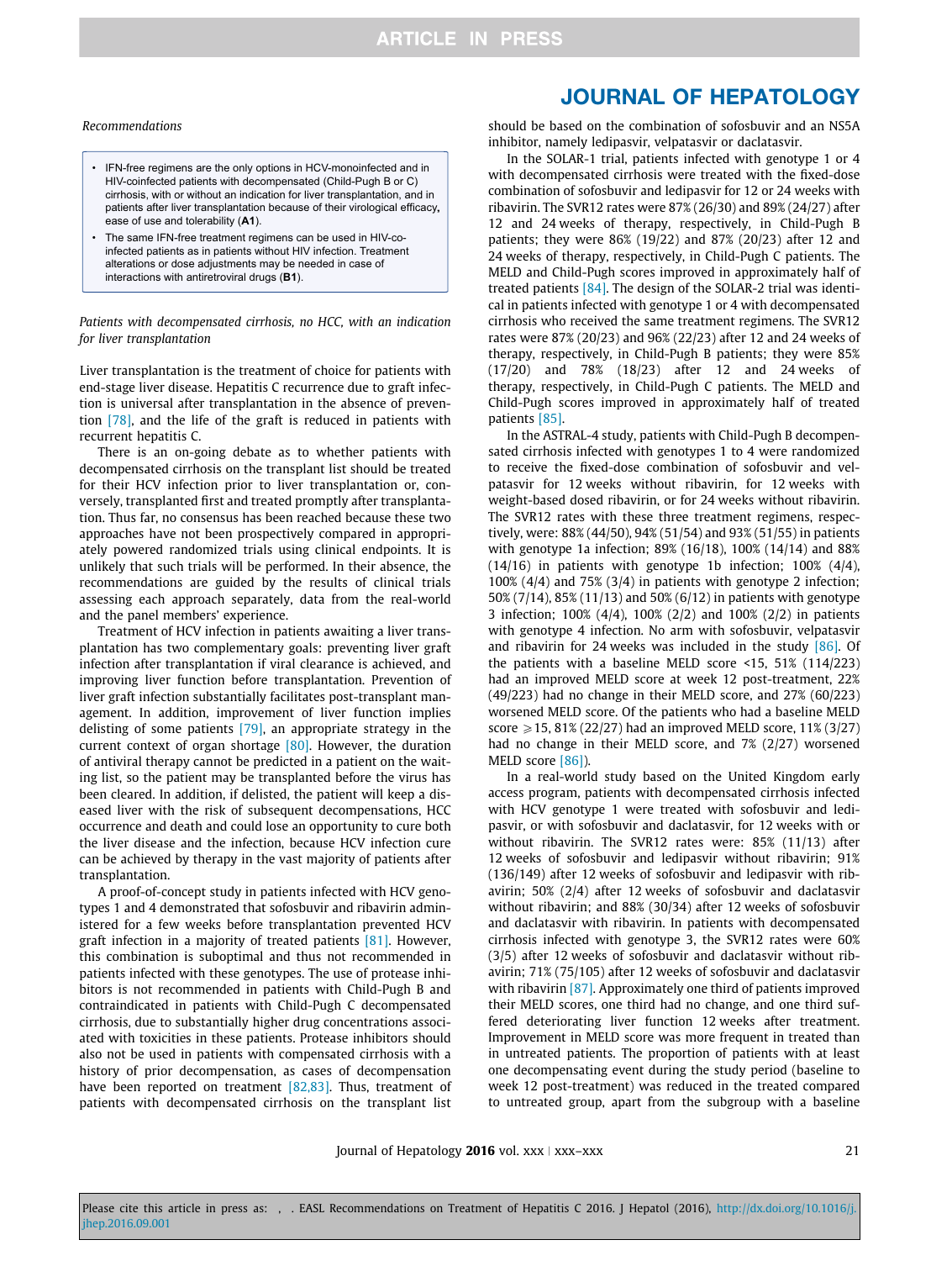MELD score  $\geq 15$ . Rates of new decompensation in patients with recompensated disease at baseline were significantly lower in the treated cohort  $(4\% \text{ vs. } 10\%)$   $[87]$ . Longer-term follow-up of the same group of patients confirmed that treatment was clinically beneficial in patients with advanced liver disease [\[88\]](#page-39-0).

In a multicentre European real-world study, interferon-free, DAA-based therapy reversed liver dysfunction of approximately one patient out of three who were put on hold and the delisting of approximately one patient out of 5 in 60 weeks. Patients with lower MELD scores had higher chances to be delisted. However, the long-term clinical benefit of therapy was not assessed in this study [\[89\].](#page-39-0) The short-term benefits observed must be balanced with the respective risks of the liver transplantation and of not being transplanted.

Recommendations

- Patients with decompensated cirrhosis without HCC awaiting liver transplantation with a MELD score <18-20 can be treated prior to liver transplantation. Treatment should be initiated as soon as possible in order to complete a full treatment course before transplantation and assess the effect of viral clearance on liver to delisting selected cases (**B1**). function, because significant improvement in liver function may lead
- Protease inhibitors should not be used in patients with Child-Pugh B or C decompensated cirrhosis (**A1**).
- Patients with decompensated cirrhosis without HCC awaiting liver transplantation with a MELD score <18-20 can be treated with one of the following combinations: sofosbuvir and ledipasvir, sofosbuvir and velpatasvir, or sofosbuvir and daclatasvir, with daily weight-based ribavirin (1000 or 1200 mg in patients <75 kg or ≥75 kg, respectively). In these patients, ribavirin can be started at the dose of 600 mg daily and the dose subsequently adjusted depending on tolerance (**A1**).
- Patients with decompensated cirrhosis, no HCC and a MELD score <18-20 infected with HCV genotype 1, 4, 5 or 6 should be treated with sofosbuvir and ledipasvir, sofosbuvir and velpatasvir, or sofosbuvir and daclatasvir, for 12 weeks with ribavirin (**A1**).
- Patients with decompensated cirrhosis, no HCC and a MELD score <18-20 infected with HCV genotype 2 should be treated with sofosbuvir and velpatasvir, or sofosbuvir and daclatasvir, for 12 weeks with ribavirin (**B1**).
- Patients with decompensated cirrhosis, no HCC and a MELD score <18-20 infected with HCV genotype 3 should be treated with sofosbuvir and velpatasvir, or sofosbuvir and daclatasvir, for 24 weeks with ribavirin (**B1**).
- Patients with decompensated cirrhosis with contraindications to the use of ribavirin or with poor tolerance to ribavirin on treatment should and velpatasvir (all genotypes), or the combination of sofosbuvir and daclatasvir (all genotypes) for 24 weeks without ribavirin (**B1**). receive the fixed-dose combination of sofosbuvir and ledipasvir (genotypes 1, 4, 5 or 6), the fixed-dose combination of sofosbuvir
- Due to the limited amount of safety data reported in patients with decompensated cirrhosis awaiting liver transplantation, frequent clinical and laboratory assessment is necessary (**B2**).
- Patients with decompensated cirrhosis without HCC awaiting liver transplantation with a MELD score ≥18-20 should be transplanted liver transplantation (**B1**). first, without antiviral treatment. HCV infection should be treated after
- Patients with decompensated cirrhosis without HCC awaiting liver transplantation with a MELD score ≥18-20 can be treated before transplantation if the waiting time on the transplant list exceeds 6 months, depending on the local situation (**B1**).

Patients with HCC, without cirrhosis or with compensated cirrhosis, with an indication for liver transplantation

Patients with HCC without cirrhosis or with compensated cirrhosis who have an indication for liver transplantation can be treated for their hepatitis C prior to liver transplantation. Indeed, treatment will not delay transplantation, while preventing recurrence of infection and improving the post-transplant prognosis. In these patients, treatment is similar to that in patients without cirrhosis or with compensated cirrhosis who do not have HCC, and depends on the HCV genotype, prior therapy and severity of liver disease (see general recommendations).

#### Recommendations

- In patients with HCC awaiting liver transplantation with an indication for antiviral treatment, treatment can be initiated as soon as possible in order to complete a full treatment course before transplantation (**B1**).
- Patients with HCC who have no or compensated (Child-Pugh A) cirrhosis awaiting liver transplantation should be treated prior to liver transplantation, according to the general recommendations in patients with no or compensated cirrhosis and no HCC (**B1**).

Post-liver transplantation recurrence

HCV infection recurrence is universal in patients with detectable HCV RNA at the time of liver transplantation [\[78\].](#page-38-0) The course of HCV-related liver disease is accelerated in liver transplant recipients and approximately one third of them develop cirrhosis within 5 years following transplantation  $[90,91]$ . Patients with acute cholestatic hepatitis and patients with moderate to extensive fibrosis or portal hypertension one year after transplantation are at high-risk of graft loss, and must urgently receive antiviral therapy [\[92,93\]](#page-39-0).

Early results in HCV infected liver transplant recipients using a combination of sofosbuvir and ribavirin for 24 to 48 weeks showed a beneficial impact of HCV clearance on liver function and patient survival post-liver transplantation. Calcineurin inhibitor dose adjustments were not required due to the lack of significant interactions of sofosbuvir with tacrolimus or cyclosporine [\[94,95\]](#page-39-0).

In the SOLAR-1 trial, transplant recipients with HCV genotype 1 or 4 recurrence were treated with the fixed-dose combination of sofosbuvir and ledipasvir for 12 or 24 weeks with ribavirin. In patients treated for 12 weeks with ribavirin, the SVR12 rates were 96% (53/55) in those without cirrhosis, 96% (25/26) in those with compensated (Child-Pugh A) cirrhosis, 85% (22/26) in those with Child-Pugh B decompensated cirrhosis, and 60% (3/5) in those with Child-Pugh C decompensated cirrhosis. The SVR12 rates were not higher in patients treated for 24 weeks with ribavirin: 98% (55/56), 96% (24/25), 88% (23/26), and 75% (3/4), respectively [\[84\]](#page-39-0)). Similar results were reported in the SOLAR-2 study in patients with genotype 1 receiving the same treatment regimens. In patients treated for 12 weeks with ribavirin, the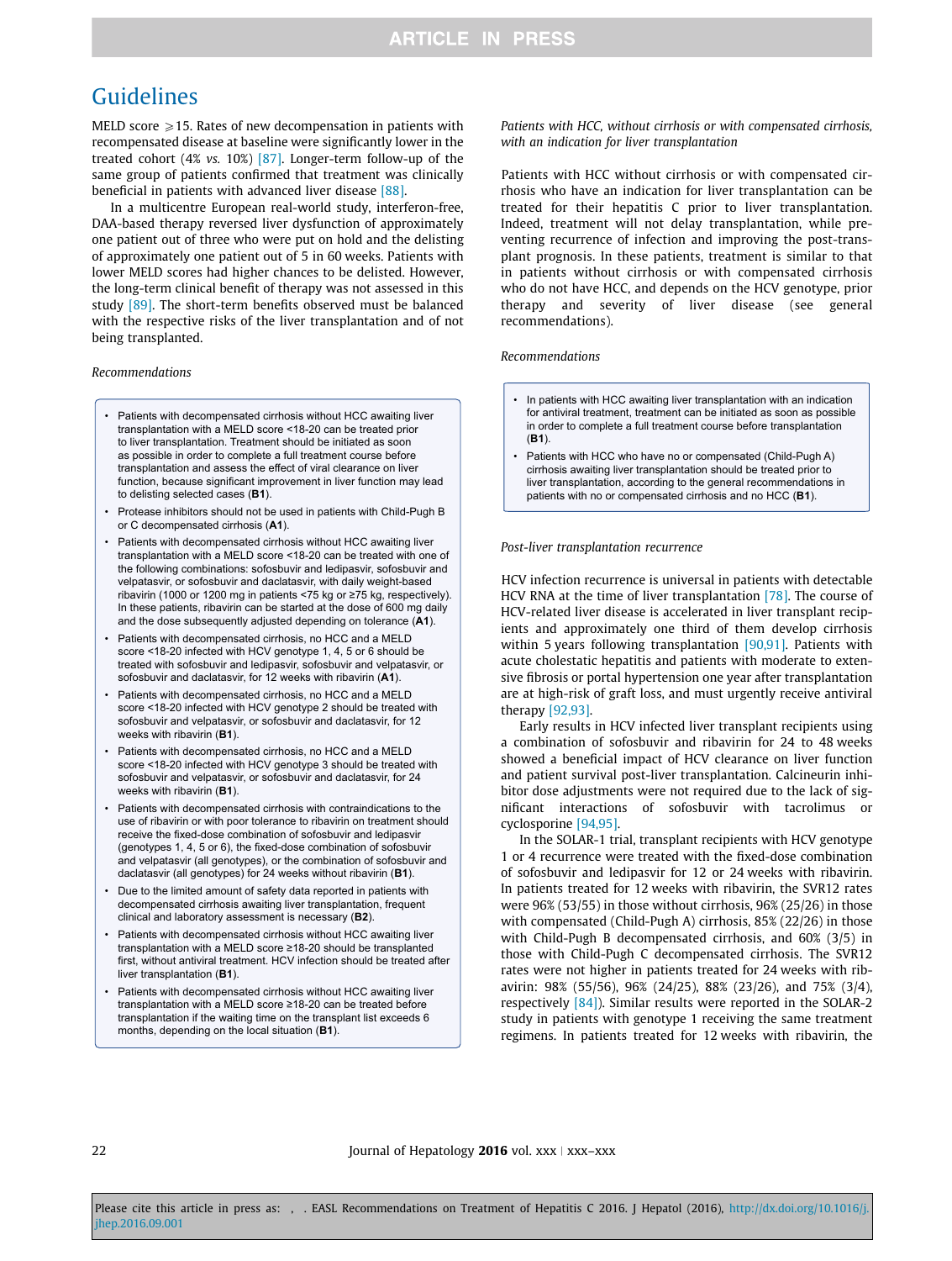SVR12 rates were 93% (42/45) in patients without cirrhosis, 100% (30/30) in those with compensated (Child-Pugh A) cirrhosis, 95% (19/20) in those with Child-Pugh B decompensated cirrhosis, and 50% (1/2) in those with Child-Pugh C decompensated cirrhosis. In patients treated 24 weeks, the SVR12 rates were: 100% (44/44), 96% (27/28), 100% (20/20), and 80% (4/5), respectively. Twentyfive of the 27 patients infected with genotype 4 achieved SVR12 [\[85\]](#page-39-0).

In the ALLY-1 trial in liver transplant recipients treated with the combination of sofosbuvir, daclatasvir and ribavirin for 12 weeks, SVR was achieved in 95% (39/41) of genotype 1 and 91% (10/11) of genotype 3 patients [\[66\].](#page-38-0)

A trial with the fixed-dose combination of sofosbuvir and velpatasvir is on-going in liver transplant recipients with HCV recurrence.

A number of real-world studies reported high SVR rates after treating liver transplant recipients with HCV recurrence with the combination of sofosbuvir and ledipasvir or daclatasvir. For instance, in the TRIO real-world cohort study, SVR12 was achieved in 97% (34/35) of genotype 1 liver recipients treated for 12 weeks without ribavirin and in 100% (19/19) of those trea-ted for 12 weeks with ribavirin [\[96\].](#page-39-0) In another study, SVR12 was achieved in 97% (29/30) of patients treated with sofosbuvir and ledipasvir with or without ribavirin for 12 or 24 weeks. In 15 of the 25 patients who received ribavirin, its administration had to be discontinued because of severe anaemia [\[97\]](#page-39-0). In the CUPILT cohort study, SVR12 was achieved in 100% (21/21) of patients receiving sofosbuvir and daclatasvir for 12 weeks without ribavirin, 75% (3/4) of those receiving sofosbuvir and daclatasvir for 12 weeks with ribavirin, 97% (67/68) of those receiving sofosbuvir and daclatasvir for 24 weeks without ribavirin, and 95% (42/44) of those receiving sofosbuvir and daclatasvir for 24 weeks with ribavirin. The most common adverse event was anaemia, which increased significantly with the use of ribavirin (18% vs. 56%) [\[98\].](#page-39-0)

Whether ribavirin is needed in all patients after liver transplantation with the fixed-dose combination of sofosbuvir and ledipasvir, the fixed-dose combination of sofosbuvir and velpatasvir, or the combination of sofosbuvir and daclatasvir remains to be determined.

The antiviral efficacy and safety of the combination of ritonavir-boosted paritaprevir, ombitasvir and dasabuvir with ribavirin for 24 weeks was tested in 34 HCV genotype 1 liver transplant recipients  $[99]$ . All of them were treatment-naïve post-transplantation and had F0 to F2 fibrosis. All but one achieved SVR12, while only 6% of patients reported severe adverse events, 17% anaemia, and one patient had to discontinue therapy. Due to drug-drug interactions with ritonavir and paritaprevir, tacrolimus or cyclosporine dose adjustments were required during the treatment period. This combination should not be administered with everolimus. No data with the fixeddose combination of grazoprevir and elbasvir have been reported in liver transplant recipients. Interactions have been reported with several immunosuppressants that require dose adjustments. In addition, this combination is contraindicated in patients receiving cyclosporine. Similar interactions have been reported with simeprevir. Thus, treatment regimens including a protease inhibitor are not optimal for HCV treatment post-liver transplantation.

## JOURNAL OF HEPATOLOGY

Recommendations

- All patients with post-transplant recurrence of HCV infection should be considered for therapy (**A1**).
- Treatment should be initiated early after liver transplantation, ideally as early as possible when the patient is stabilized (generally after the patients with advanced post-transplant liver disease (**A1**). first 3 months post-transplant), because the SVR12 rates diminish in
- Acute cholestatic hepatitis or the presence of moderate to extensive rapid disease progression and graft loss and indicate urgent antiviral treatment (**A1**). fibrosis or portal hypertension one year after transplantation predict
- Patients with post-transplant recurrence of HCV genotype 1, 4, 5 or 6 infection without cirrhosis (F0-F3), with compensated (Child-Pugh A) cirrhosis or with decompensated (Child-Pugh B or C) cirrhosis and ledipasvir, or the combination of sofosbuvir and daclatasvir for 12 weeks with daily weight-based ribavirin (1000 or 1200 mg in patients <75 kg or ≥75 kg, respectively), without the need for immunosuppressant drug dose adjustments (with the probable exception of everolimus) (**A1**). should be treated with the fixed-dose combination of sofosbuvir
- Patients with post-transplant recurrence of HCV genotype 2 without cirrhosis (F0-F3), with compensated (Child-Pugh A) cirrhosis or with decompensated (Child-Pugh B or C) cirrhosis should be treated with the combination of sofosbuvir and daclatasvir for 12 weeks with daily weight-based ribavirin (1000 or 1200 mg in patients <75 kg or ≥75 kg, respectively), without the need for immunosuppressant drug dose adjustments (with the probable exception of everolimus) (**B1**).
- Patients with post-transplant recurrence of HCV genotype 3 should be treated with the combination of sofosbuvir and daclatasvir for 24 weeks regardless of the stage of liver disease, with daily weightbased ribavirin (1000 or 1200 mg in patients <75 kg or ≥75 kg, respectively), without the need for immunosuppressant drug dose adjustments (with the probable exception of everolimus) (**B1**).
- Patients with post-transplant recurrence of all HCV genotypes without cirrhosis (F0-F3), with compensated (Child-Pugh A) cirrhosis or with decompensated (Child-Pugh B or C) cirrhosis could be treated weeks (24 weeks in patients with genotype 3 and decompensated (Child-Pugh B or C) cirrhosis) with daily weight-based ribavirin (1000 or 1200 mg in patients <75 kg or ≥75 kg, respectively), as soon as the results of on-going studies, particularly drug-drug interactions with immunosuppressant drugs, have been presented (**C2**). with the fixed-dose combination of sofosbuvir and velpatasvir for 12
- In patients with decompensated cirrhosis, ribavirin can be started at the dose of 600 mg daily and the dose subsequently adjusted depending on tolerance (**B1**).
- Patients with contraindications to the use of ribavirin or with poor combination of sofosbuvir and ledipasvir (genotypes 1, 4, 5 or 6), the or the combination of sofosbuvir and daclatasvir (all genotypes) for 24 weeks without ribavirin (**B1**). tolerance to ribavirin on treatment should receive the fixed-dose fixed-dose combination of sofosbuvir and velpatasvir (all genotypes),
- The need for ribavirin in post-liver transplant patients without cirrhosis or with compensated (Child-Pugh A cirrhosis) has not been demonstrated and needs further exploration (**C2**).

Patients with decompensated cirrhosis without an indication for liver transplantation

The main goal of anti-HCV therapy in patients with decompensated cirrhosis (Child-Pugh B or C) not on a transplant waiting list is to achieve improvement in liver function and survival. Several studies demonstrated high SVR rates, equivalent in Child-Pugh B and C patients, in individuals with decompensated cirrhosis, together with a clear effect of therapeutic viral clearance on liver function, with significant improvements in bilirubin, albumin and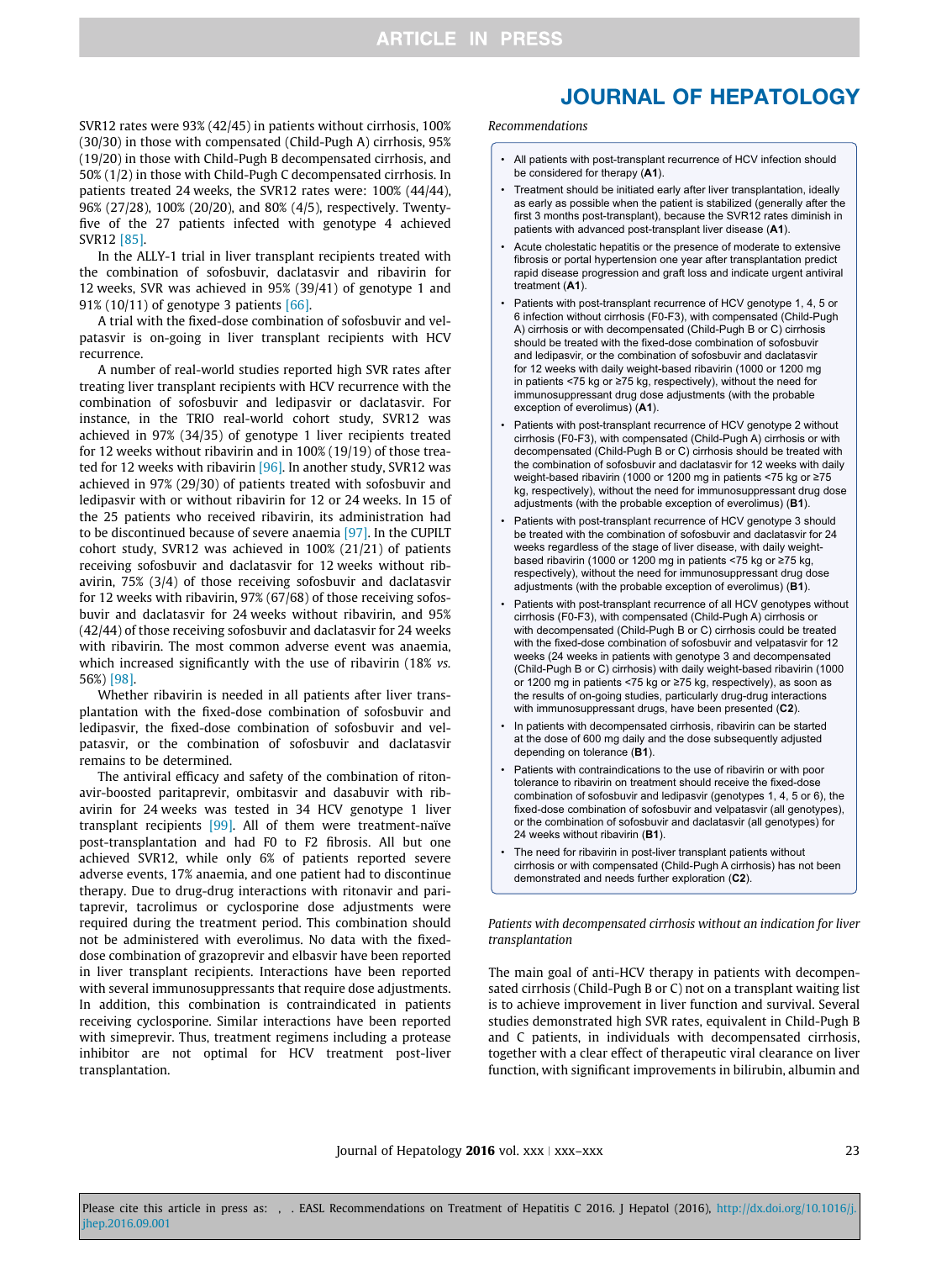INR values and, as a result, in MELD and Child-Pugh scores in one third to half of patients [\[66,80,85,86,94\]](#page-38-0). Similar results were reported in real-world studies [\[87,89,100,101\].](#page-39-0) Patients with Child-Pugh B cirrhosis benefited more from viral clearance in terms of adverse event-free survival at 15 months than those with Child-Pugh C cirrhosis [\[87\]](#page-39-0). The results of these studies have been summarized above. Long-term clinical follow-up data are lacking.

#### Recommendations

- Patients with decompensated cirrhosis (Child-Pugh B and Child-Pugh C up to 12 points) not on the waiting list for liver transplantation and without concomitant comorbidities that could impact their survival should be treated urgently (**A1**).
- Protease inhibitors should not be used in patients with Child-Pugh B and are contraindicated in patients with Child-Pugh C decompensated cirrhosis (**A1**).
- Patients with decompensated cirrhosis not on the waiting list for liver transplantation should be treated with one of the following combinations: sofosbuvir and ledipasvir, sofosbuvir and velpatasvir, or sofosbuvir and daclatasvir, with daily weight-based ribavirin (1000 or 1200 mg in patients <75 kg or ≥75 kg, respectively). In these patients, ribavirin can be started at the dose of 600 mg daily and the dose subsequently adjusted depending on tolerance (**A1**).
- Patients with decompensated cirrhosis not on the waiting list for liver transplantation infected with HCV genotype 1, 4, 5 or 6 should be treated with sofosbuvir and ledipasvir, sofosbuvir and velpatasvir, or sofosbuvir and daclatasvir for 12 weeks with ribavirin (**A1**).
- Patients with decompensated cirrhosis not on the waiting list for liver transplantation infected with HCV genotype 2 should be treated with sofosbuvir and velpatasvir or sofosbuvir and daclatasvir for 12 weeks with ribavirin (**A1**).
- Patients with decompensated cirrhosis not on the waiting list for liver transplantation infected with HCV genotype 3 should be treated with sofosbuvir and velpatasvir or sofosbuvir and daclatasvir for 24 weeks, with ribavirin (**A1**).
- Patients with decompensated cirrhosis not on the waiting list for liver transplantation with contraindications to the use of ribavirin or with combination of sofosbuvir and ledipasvir (genotypes 1, 4, 5 or 6), the or the combination of sofosbuvir and daclatasvir (all genotypes) for 24 weeks without ribavirin (**B2**). poor tolerance to ribavirin on treatment should receive the fixed-dose fixed-dose combination of sofosbuvir and velpatasvir (all genotypes),
- Due to the limited amount of safety data reported in patients with decompensated cirrhosis, frequent clinical and laboratory assessment is necessary (**B2**).

Patients with HCC without an indication for liver transplantation

HCV is a leading cause of HCC worldwide and the morbidity and mortality from HCV-associated HCC is increasing, especially in high-income areas. HCC occurs at an annual rate of 1–7% in patients with cirrhosis. The risk is related to the severity of fibrosis among other factors. An SVR has been shown to be associated with a reduction in all-cause mortality, liver mortality and a reduction in the risk of HCC. Several meta-analyses have examined the relationship between SVR and reduction in the risk of HCC, which suggest that SVR is associated with a reduction in the incidence of HCC in the mid- to long-term [\[102,103\]](#page-39-0). However, most of these studies are observational and retrospective and were based on SVR achieved with IFNbased treatments.

IFN has been shown to improve outcomes following ablation or resection of HCV. Whether the high rates of SVR achieved with new IFN-free regimens reduce the risk of recurrence following resection or ablation of HCC is currently debated. Indeed, unexpected early HCC recurrence was reported in two retrospective studies in patients with HCV-related HCC who underwent curative procedures and were subsequently treated with IFN-free regimens and cured from HCV in most cases [\[104,105\]](#page-39-0). Because of the small number of patients, the retrospective character of the studies and the lack of control arms, the authors concluded that their observation should be taken as a note of caution and prime a larger scale assessment. Contradictory results were published by other groups, reporting a lack of evidence of an effect of DAA-based regimens on the recurrence of HCC in patients who underwent curative HCC therapy [\[106–108\].](#page-39-0) Thus, further data is required to evaluate the impact of highly effective IFN-free regimens on the short-, mid- and long-term risk of recurrent HCC following resection or ablation.

#### Recommendations

• Although the long-term benefit of antiviral therapy to reduce the risk of HCC in patients undergoing resection or ablation for HCV-associated HCC is unknown, these patients frequently have advanced fibrosis and should receive appropriate antiviral therapy for their liver disease, following the recommendations above, according to the HCV genotype, prior therapy and severity of underlying liver disease (unless antiviral therapy proves to be harmful in future studies) (**B2**).

#### Treatment of special groups

#### HBV coinfection

In patients with HCV-HBV coinfection, the HBV DNA level is often low or undetectable, although it may fluctuate widely, and HCV is usually the main driver of chronic hepatitis activity. Patients should be carefully characterized for the replicative status of both HBV and HCV, and hepatitis delta virus infection should be sought. When HCV is replicating and causes liver disease, it should be treated following the same rules as applied to HCV monoinfected patients.

There is a potential risk of HBV reactivation during or after HCV clearance, but the risk is unpredictable [\[109\]](#page-39-0). Patients commencing DAA-based treatment for hepatitis C should be tested for HBs antigen, anti-HBc antibodies and anti-HBs antibodies. If HBs antigen is present or if HBV DNA is detectable in HBs antigen-negative, anti-HBc antibody-positive patients (''occult" hepatitis B), concurrent HBV nucleoside/nucleotide analogue therapy is indicated. Assiduous monitoring of serum aminotransferase levels is indicated in anti-HBs and anti-HBc antibody-positive patients.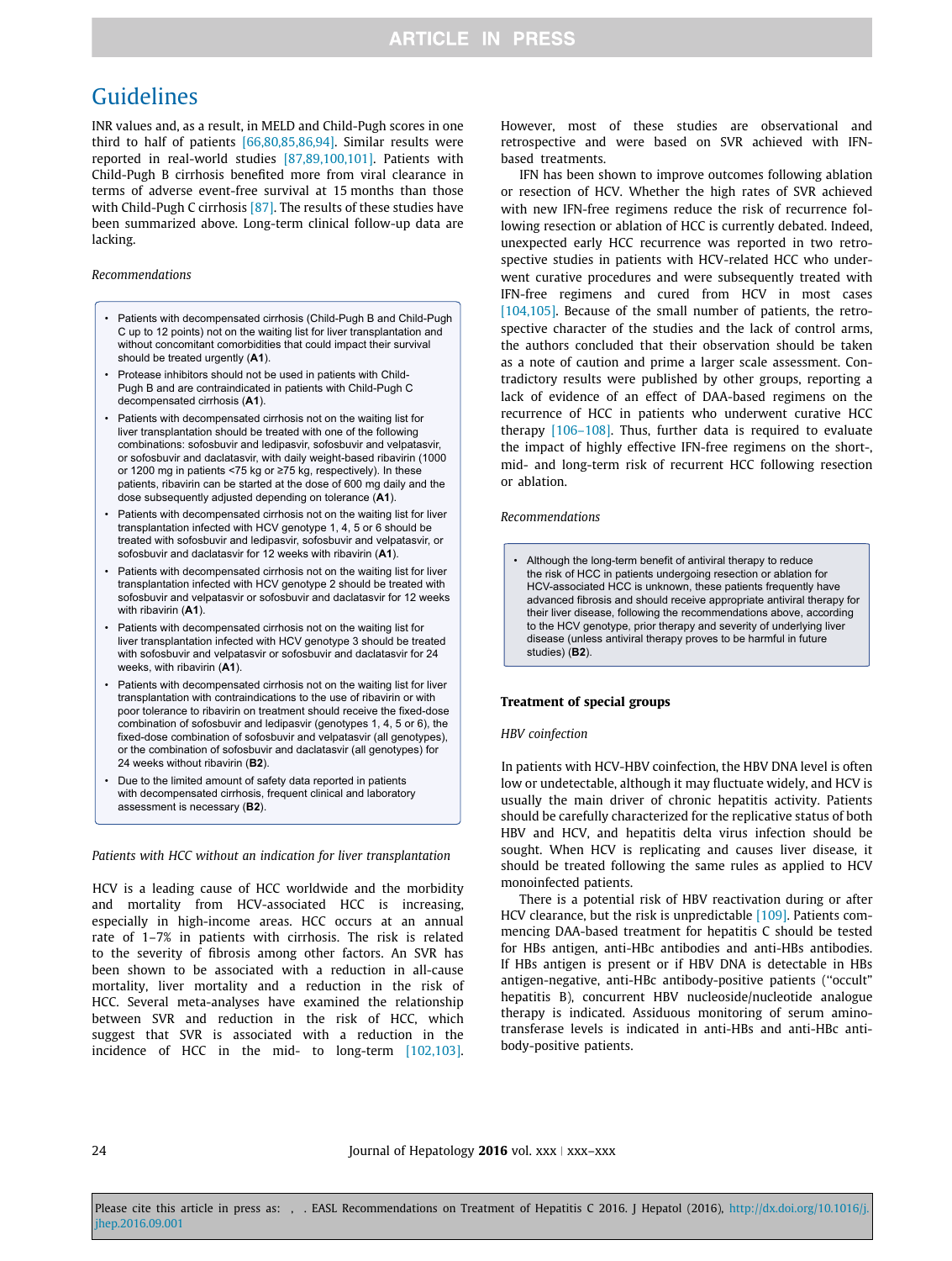Recommendations

- Patients with HBV coinfection should be treated with the same regimens, following the same rules as HCV monoinfected patients (**B1**).
- If chronic hepatitis B or "occult" HBV infection is detected, concurrent HBV nucleoside/nucleotide analogue therapy is indicated (**B1**).

Immune complex-mediated manifestations of chronic hepatitis C

Several severe systemic immune complex-mediated manifestations of chronic HCV infection have been described. Mixed cryoglobulinemia underlain by B lymphocyte expansion may cause a systemic vasculitis in which multiple organs are involved as a result of vascular deposition of immune complexes. The treatment of mixed cryoglobulinemia relies on causal (antiviral) therapy and/or immunosuppressive therapy. Recent studies suggested that SVR induced by IFN-free regimens was associated with improvement of the clinical manifestations of mixed cryoglobulinemia [\[110,111\]](#page-39-0). Rituximab, an anti-CD20 monoclonal antibody, has been used for both skin and organ involvement.

There is a significant association between hepatitis C and B cell non-Hodgkin lymphoma. Diffuse large B cell lymphoma is the most common. The disease is treated with standard-ofcare R-CHOP regimens; the outcome with rituximab appears to be enhanced albeit that rituximab may enhance viral replication. Cases have been reported showing regression of lowgrade lymphomas following SVR with an IFN-free regimen [\[112,113\]](#page-39-0).

The association of chronic HCV infection and chronic renal disease is well-established. A spectrum of histopathological lesions has been reported but the most frequent is type I membrano-proliferative glomerulonephritis, usually in the context of type II mixed cryoglobulinemia. Focal segmental glomerulosclerosis, vasculitic involvement and interstitial nephritis may also occur. Approaches to therapy of HCV-associated renal disease include antiviral therapy, rituximab, plasma exchange, corticosteroids and cyclophosphamide. It is possible but unproven that the effective and rapid antiviral response observed with IFN-free antiviral regimens will improve outcome. Some evidence for rituximab in the management of HCV-induced renal disease exists. An interdisciplinary approach is recommended.

Recommendations

- Antiviral therapy should be considered for the treatment of mixed cryoglobulinemia and renal disease associated with chronic HCV infection, according to the above recommendations. Careful monitoring for adverse events is mandatory (**B1**).
- The indication of rituximab in HCV-related renal disease must be discussed by a multidisciplinary team (**B1**).
- Treatment of HCV-associated lymphoma should utilise IFN-free regimens as appropriate, but the effect of an SVR on the overall prognosis is not yet known (**B1**).

## JOURNAL OF HEPATOLOGY

Patients with comorbidities

Patients with renal impairment, including haemodialysis patients HCV infection is prevalent in patients with renal impairment, including those with severe renal impairment (eGFR <30 ml/  $min/1.73$   $m<sup>2</sup>$ ) and those with ESRD who require haemodialysis or peritoneal dialysis. Diverse groups of patients with renal disease require consideration when treatment of hepatitis C is indicated. These include patients with chronic kidney disease (CKD) stage 4 with severely reduced renal function (eGFR = 15– 29 ml/min/1.73 m<sup>2</sup>) or those with CKD stage 5 (eGFR <15 ml/  $min/1.73$  m<sup>2</sup> or on dialysis); post-renal transplant patients; patients with cirrhosis with renal impairment (chronic renal disease, hepatorenal syndrome, acute kidney injury, acute-onchronic liver failure); post-liver transplant patients with calcineurin-induced renal impairment; or patients with mixed essential cryoglobulinemia with renal damage. In some of these groups, renal function could be potentially improved or worsened with antiviral treatment. Organ recovery may be delayed after an SVR in patients with cryoglobulinemia [\[111\]](#page-39-0).

In the haemodialysis population, HCV infection is associated with an increased risk for all-cause and liver-related mortality. Cardiovascular disease remains, however, the main cause of death in dialysis patients irrespective of HCV status.

In patients with mild to moderate renal impairment (eGFR  $\geqslant$  30 ml/min/1.73 m<sup>2</sup>), no dose adjustments are necessary for the combinations of sofosbuvir and ribavirin, sofosbuvir and ledipasvir, sofosbuvir and velpatasvir, ritonavir-boosted paritaprevir, ombitasvir and dasabuvir, grazoprevir and elbasvir, sofosbuvir and daclatasvir or sofosbuvir and simeprevir. These patients should therefore be treated according to the above general recommendations.

In patients with severe renal dysfunction (eGFR <30 ml/min/  $1.73 \text{ m}^2$ ), data on the safety and efficacy of sofosbuvir-based regimens are lacking. Sofosbuvir is eliminated mainly by the renal route and its use in CKD stage 4 or 5 or in haemodialysis patients is out of the licence recommendations. Concerns have been raised because of the substantially higher concentrations of sofosbuvir and, most importantly, of its renally excreted metabolite GS-331007 (+171% and +451% AUC $_{0\text{-inf}}$ , respectively, as compared with patients without renal impairment). In the TARGET 2.0 real-world cohort study, progressive deterioration of renal function and renal symptoms were reported in patients with severe renal impairment receiving a sofosbuvir-based regimen, although efficacy was comparable to that observed in patients without renal impairment [\[114\]](#page-39-0). In patients with ESRD on haemodialysis, the concentrations of GS-331007 were 10 fold higher one hour before dialysis and 20-fold higher one hour after dialysis than in patients with normal renal function [\[115\]](#page-39-0). In another study, sofosbuvir and GS-331007 did not accumulate in patients undergoing haemodialysis [\[116\].](#page-39-0) Case reports and case series utilising heterogeneous sofosbuvir regimens in patients with renal impairment with varying comorbidities have been reported [110,111,117-121]. However, the data are limited.

Thus, patients with severe renal impairment, or those with ESRD on haemodialysis, can be treated for their HCV infection,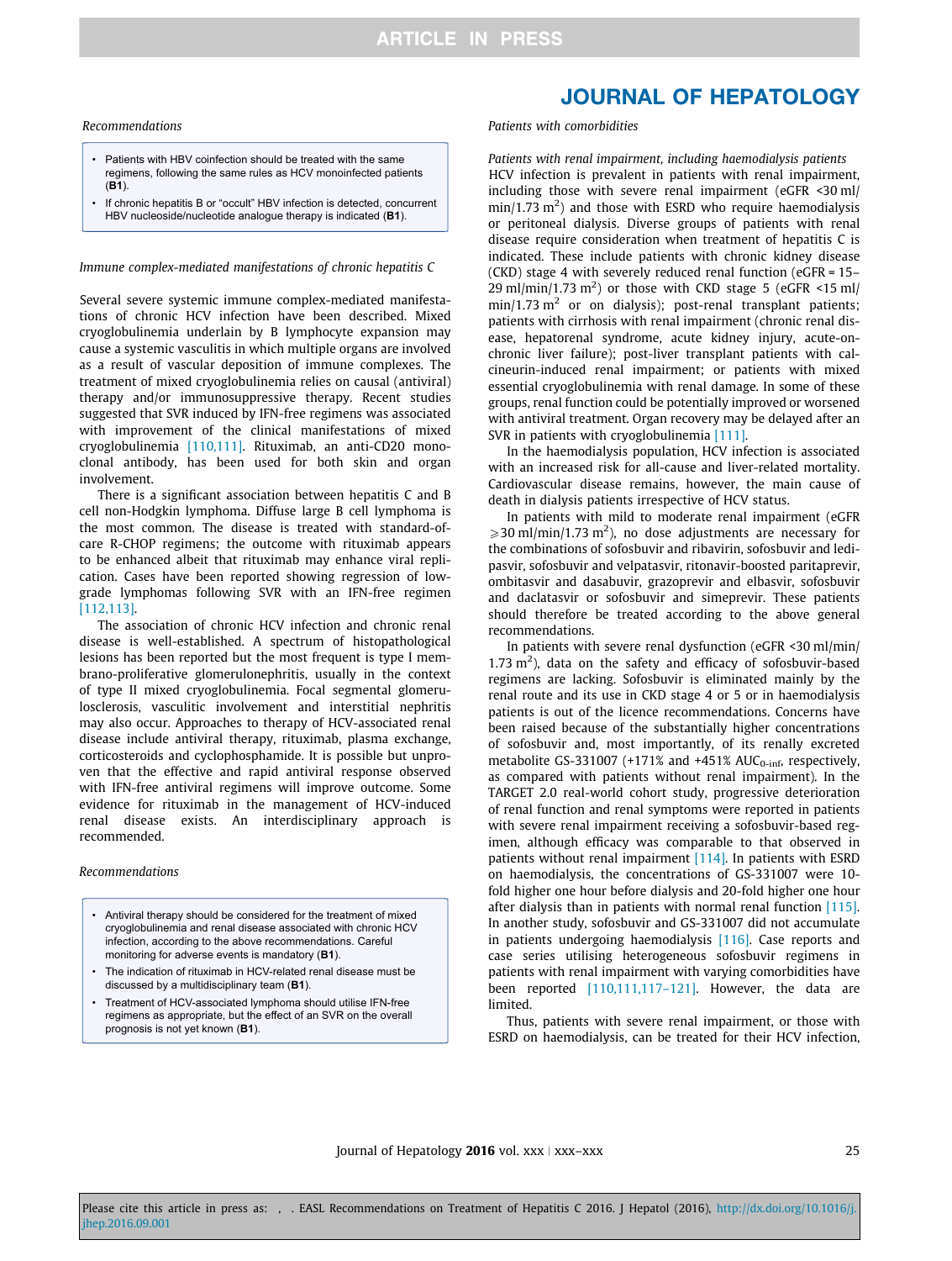but sofosbuvir-free regimens should be preferred whenever possible. The appropriate therapeutic dose of sofosbuvir in patients with advanced renal disease or ESRD is not established. Until such time as the appropriate dosing of sofosbuvir is established, and if treatment is urgent and no sofosbuvir-free regimen is available (as for genotypes 2 and 3 in particular), the risks vs. the benefit of sofosbuvir-based regimens should be carefully weighed. Further deterioration in renal function may occur in patients with stage 4 or 5 CKD not on dialysis. For these patients, there is a need to explain the out-of-licence use of sofosbuvir, and thus for informed consent to be obtained. Close monitoring is required and treatment should be rapidly interrupted if the renal function deteriorates. For patients on dialysis, who already have ESRD, the optimal timing of treatment is an important consideration, i.e. pre- or post-renal transplantation if they are candidates for renal transplantation, or the risks vs. the benefit if renal transplantation is not possible.

The use of ribavirin is problematic in patients with severe renal impairment or ESRD. Individualized ribavirin dosing of 200 mg/day or 200 mg/every other day or 200 mg thrice weekly after haemodialysis is recommended, and substantial hematopoietic support is essential. In patients who are not candidates for kidney transplantation, the candidacy of a dialysis patient for antiviral therapy requires special consideration of co-morbid conditions, since the liver disease may have relatively little impact on predicted morbidity and mortality of that patient.

Two clinical trials confirmed the efficacy and safety of sofosbuvir-free regimens in patients with severe renal impairment. In the RUBY-1 study, 20 patients infected with genotype 1 without cirrhosis with stage 4 (eGFR 15-30 ml/min/1.73 m<sup>2</sup>) or stage 5 (eGFR <15 ml/min/1.73 m<sup>2</sup> or haemodialysis) CKD were treated for 12 weeks with ritonavir-boosted paritaprevir, ombitasvir and dasabuvir. The seven patients infected with genotype 1b were treated without ribavirin, whereas the 13 patients infected with genotype 1a received ribavirin 200 mg once daily. The SVR12 rate was 90% (18/20), with only one patient relapsing after the end of therapy (the other patient died from a cause unrelated to therapy). Nine of 13 patients with genotype 1a infection interrupted ribavirin due to haemoglobin declines that were managed with administration of erythropoietin; ribavirin was resumed in three of them [\[122\].](#page-39-0)

In the C-SURFER trial, 122 patients infected with HCV genotype 1 (including 6% with cirrhosis) with stage 4 or 5 CKD, including 75% on haemodialysis, were treated with grazoprevir and elbasvir for 12 weeks without ribavirin. The SVR12 rate was 94% (115/122), with only one virological failure. The most common adverse events were headache, nausea, and fatigue, occurring at similar frequencies in patients receiving grazoprevir and elbasvir and in the deferred treatment group receiving placebo. The frequencies of renal system adverse events were generally comparable between treatment groups [\[123\]](#page-39-0).

HCV-associated liver damage may be accelerated by immunosuppression. For this reason, antiviral therapy should be considered for all haemodialysis patients who will be candidates for renal transplantation. Studies showing high efficacy and safety of IFN-free anti-HCV regimens in kidney transplant recipients suggest that these patients can be transplanted and treated for their HCV infection after kidney transplantation with a high probability of cure [\[124–127\].](#page-39-0)

#### Recommendations

- Patients with mild to moderate renal impairment (eGFR ≥30 ml/  $min/1.73$   $m<sup>2</sup>$ ) with HCV infection should be treated according to the general recommendations. No dose adjustments of HCV DAAs are needed, but these patients should be carefully monitored (**A1**).
- Patients with severe renal impairment (eGFR <30 ml/min/1.73 m2 ) and patients with end-stage renal disease on haemodialysis should be treated in expert centres, with close monitoring by a multidisciplinary team (**B1**).
- Sofosbuvir should be used with caution in patients with an eGFR <30 ml/min/1.73 m<sup>2</sup> or with end-stage renal disease because no dose recommendation can currently be given for these patients (**B1**).
- Patients with severe renal impairment (eGFR <30 ml/min/1.73 m<sup>2</sup>) or with end-stage renal disease on haemodialysis without an indication for kidney transplantation infected with HCV genotype 1a should be treated with the combination of ritonavir-boosted paritaprevir, ombitasvir and dasabuvir for 12 weeks or with the combination of grazoprevir and elbasvir for 12 weeks, with daily ribavirin (200 mg/ day) if the haemoglobin level is >10 g/dl at baseline (**B1**).
- Patients with severe renal impairment (eGFR < 30 ml/min/1.73 m<sup>2</sup>) or with end-stage renal disease on haemodialysis without an indication for kidney transplantation infected with HCV genotype 1b should be treated with the combination of ritonavir-boosted paritaprevir, ombitasvir and dasabuvir for 12 weeks or with the combination of grazoprevir and elbasvir for 12 weeks, without ribavirin (**A1**).
- Patients with severe renal impairment (eGFR  $\leq$  30 ml/min/1.73 m<sup>2</sup>) or with end-stage renal disease on haemodialysis without an indication for kidney transplantation infected with HCV genotype 4 should be treated with the combination of ritonavir-boosted paritaprevir and ombitasvir for 12 weeks with daily ribavirin (200 mg/day) if the haemoglobin level is >10 g/dl at baseline, or with the combination of grazoprevir and elbasvir for 12 weeks without ribavirin (**B1**).
- In patients receiving ribavirin, haemoglobin levels should be carefully and frequently monitored and ribavirin administration should be interrupted in case of severe anaemia (haemoglobin <8.5 g/dl). The use of erythropoietin and, eventually, blood transfusion, may be useful in patients with severe ribavirin-induced anaemia (**B1**).
- Patients with cirrhosis, and those with a contraindication or who do without ribavirin (**B2**). not tolerate ribavirin, may benefit from 24 weeks of these therapies
- If treatment is urgently needed in patients with severe renal impairment (eGFR <30 ml/min/1.73 m<sup>2</sup>) or with end-stage renal disease on haemodialysis without an indication for kidney transplantation infected with HCV genotype 2, these patients should or the combination of sofosbuvir and daclatasvir for 12 weeks without ribavirin. Renal function may worsen and should be carefully monitored and treatment should be interrupted immediately in case of deterioration (**B1**). receive the fixed-dose combination of sofosbuvir and velpatasvir,
- If treatment is urgently needed in patients with severe renal impairment (eGFR <30 ml/min/1.73 m<sup>2</sup>) or with end-stage renal disease on haemodialysis without an indication for kidney transplantation infected with HCV genotype 3, these patients should the combination of sofosbuvir and daclatasvir for 12 weeks with daily ribavirin (200 mg/day) if the haemoglobin level is >10 g/dl at baseline, or for 24 weeks without ribavirin. Renal function may worsen and should be carefully monitored and treatment should be interrupted immediately in case of deterioration (**B1**). receive the fixed-dose combination of sofosbuvir and velpatasvir, or
- disease and an indication for kidney transplantation before or after renal transplantation require individual assessment (**B2**). The risks versus benefits of treating patients with end-stage renal

#### Non-hepatic solid organ transplant recipients

HCV infection in kidney transplant recipients may be associated with an increased rate of liver fibrosis progression. Most cohorts of kidney transplant patients show that HCV positivity is associated with impaired renal graft and patient survival, particularly in patients with cirrhosis. Impaired graft survival partly reflects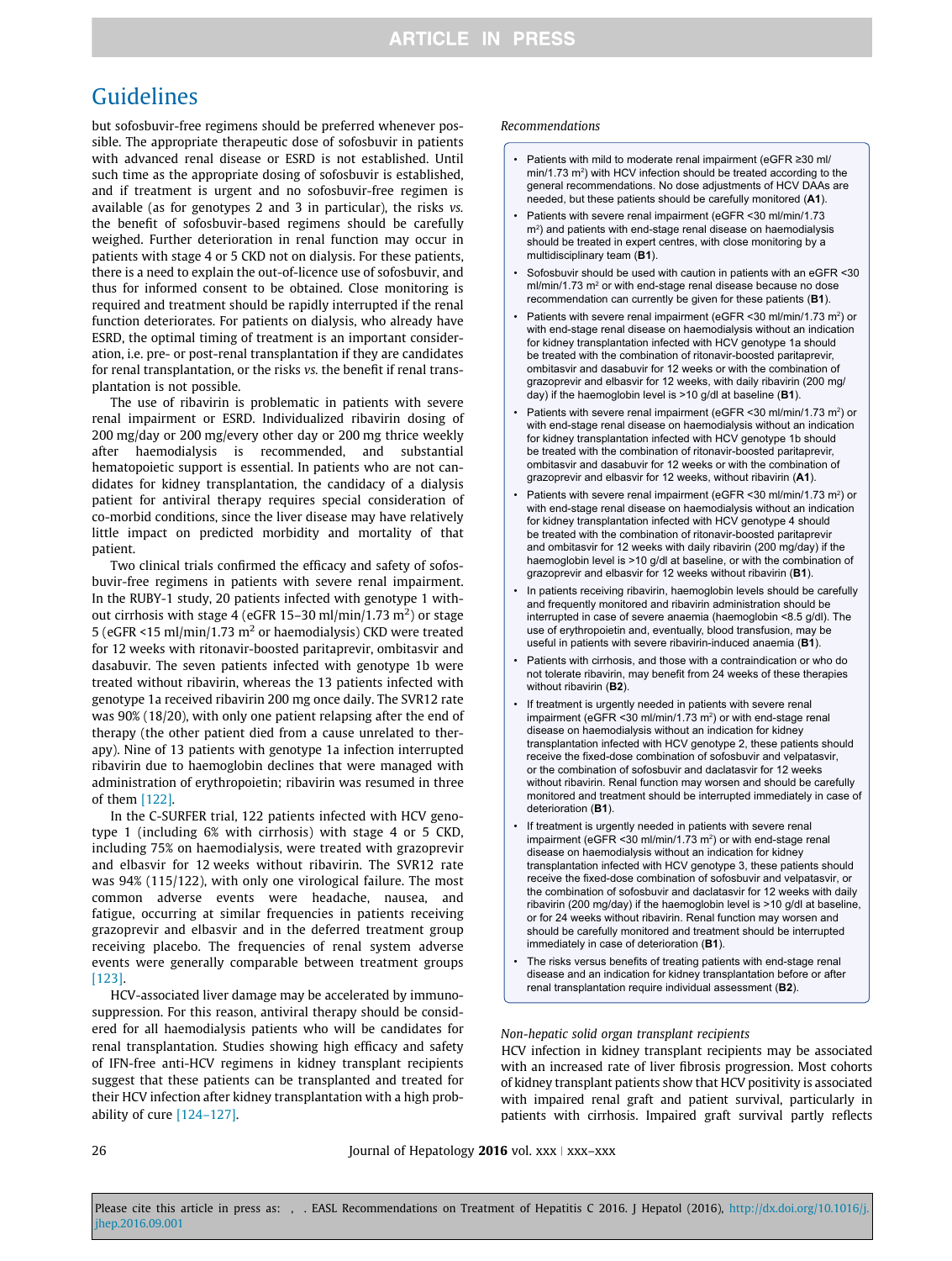increased patient mortality. In addition, specific HCV-related causes such as glomerulonephritis and increased risk of diabetes will affect graft outcome. HCV positivity is associated with increased all-cause and liver-related mortality, though cardiovascular disease remains the main cause of patient death  $[128]$ . As cirrhosis is an important predictor of poor post-transplant survival after kidney transplantation, it is advisable to assess the stage of liver fibrosis in all HCV positive kidney transplant candidates [\[79\].](#page-38-0) For patients with established cirrhosis and portal hypertension who fail (or are unsuitable for) HCV antiviral treatment, consideration must be given to combined liver and kidney transplantation [\[129\].](#page-40-0) In a randomized clinical trial, the fixed-dose combination of sofosbuvir and ledipasvir yielded SVR rates of 100% (57/57) and 100% (57/57) in patients infected with HCV genotype 1 or 4 treated 12 or 24 weeks, respectively, without ribavirin. Treatment was well tolerated and no significant changes in eGFR were observed during and after treatment administration [\[127\]](#page-40-0). Other real-world studies reported high SVR rates and good safety in patients treated with various treatment regimens post-kidney transplantation [\[124–126\]](#page-39-0).

Data on HCV infection after heart transplantation are scarce and controversial, with studies showing unaltered or decreased survival rates in patients infected with HCV. No studies on the risks and benefits of antiviral therapy are available in these patients. There is limited experience with the treatment of lung transplant recipients, but sofosbuvir-based regimens appeared to be safe and efficacious in case reports [\[130\].](#page-40-0) No data are available on the impact of HCV infection and its treatment after pancreas or small bowel transplantation.

Experience accumulated with the treatment of liver transplant recipients suggests that these patients can be treated with the expectation of high SVR rates and acceptable safety. Combinations of sofosbuvir with an NS5A inhibitor, such as ledipasvir, velpatasvir or daclatasvir, should be utilised because they do not require immunosuppressant drug dose adjustments (with the probable exception of everolimus).

#### Recommendations

- Solid organ transplant recipients, including kidney, heart, lung, pancreas or small bowel recipients should be treated for their HCV infection after transplantation, provided that their life expectancy exceeds one year (**A1**).
- Patients infected with HCV genotype 1, 4, 5 or 6 infection should be , treated with the fixed-dose combination of sofosbuvir and ledipasvir, in on-going studies), or the combination of sofosbuvir and daclatasvir according to the general recommendations, without the need for immunosuppressant drug dose adjustments (with the probable exception of everolimus) (**B1**). the fixed-dose combination of sofosbuvir and velpatasvir (if the drug-drug interaction profile with immunosuppressants is favourable
- Patients infected with HCV genotype 2 should be treated with the on-going studies) or the combination of sofosbuvir and daclatasvir according to the general recommendations, without the need for immunosuppressant drug dose adjustments (with the probable exception of everolimus) (**B1**). fixed-dose combination of sofosbuvir and velpatasvir (if the drugdrug interaction profile with immunosuppressants is favourable in
- Patients infected with HCV genotype 3 should be treated with the on-going studies) or the combination of sofosbuvir and daclatasvir according to the general recommendations, without the need for immunosuppressant drug dose adjustments (with the probable exception of everolimus) (**B1**). fixed-dose combination of sofosbuvir and velpatasvir (if the drugdrug interaction profile with immunosuppressants is favourable in

## JOURNAL OF HEPATOLOGY

Active drug addicts and patients on stable maintenance substitution Ageing cohorts of people who inject drugs (PWID) with chronic HCV and low treatment uptake are making a significant contribution to the population with advanced liver disease and to liverrelated mortality [\[131,132\]](#page-40-0). The prevalence of HCV among PWIDs is approximately 65% [\[133–135\]](#page-40-0) and >80% among long-term PWIDs [\[133\].](#page-40-0)

HCV treatment must be considered for PWIDs who are willing to receive treatment, are able and willing to maintain regular appointments and adherence, and accept to undergo integrated management of their substance abuse, including syringe exchange program, substitution therapy and other general harm reduction strategies. Guidelines for pre-therapeutic assessment and care of HCV infected PWIDs are available [\[38,136\]](#page-37-0). Modelling studies suggest that implementation of HCV treatment for PWIDs could reduce transmission when combined with preventive measures [\[137–139\]](#page-40-0). Composite screening, linkage to care and treatment, together with harm reduction programs, are urgently required for this important reservoir. Decisions to treat must be made on a case-by-case basis. PWIDs with on-going social issues and/or with a history of psychiatric disease or with more frequent drug use during therapy are at risk of lower adherence and reduced likelihood of achieving SVR and need to be monitored closely during therapy, and also need more supporting measures.

HCV treatment has been delivered successfully to drug users through various clinical models, including within general hospital liver disease and viral hepatitis clinics, drug detoxification clinics, opioid substitution therapy clinics, prisons and community-based clinics.

DAA clinical development programs have excluded individuals with active drug use, but many trials have included those on opioid substitution therapy. DAA-based safety and treatment outcome data have not been presented on clinical trial sub-populations of individuals on opioid substitution therapy. In a Phase II study, patients infected with HCV genotype 1 without cirrhosis who were treatment-naïve and on chronic methadone or buprenorphine substitution were treated with the combination of ritonavir-boosted paritaprevir, ombitasvir and dasabuvir for 12 weeks with ribavirin. The SVR rate was 97% (37/38) [\[140\]](#page-40-0). In the C-EDGE CO-STAR trial, treatment-naïve patients on opioid substitution for at least 3 months were treated with grazoprevir and elbasvir for 12 weeks without ribavirin. The SVR12 rates were 93% (144/154) in genotype 1a patients, 93% (28/30) in genotype 1b patients, and 92% (11/12) in genotype 4 patients. Study medication adherence was high and safety was not different from that in the placebo arm  $[141]$ . Studies are on-going with other treatment regimens in PWIDs on opioid substitution.

Some drug-drug interaction studies have been undertaken between individual DAAs and either methadone or buprenorphine. The only potentially clinically important interaction observed is between ritonavir-boosted paritaprevir and ombitasvir plus dasabuvir with buprenorphine, with a recommendation to monitor closely. However, given that actual pharmacokinetic interaction data are not available for all the DAA regimens with both methadone and buprenorphine, it is prudent to monitor for signs of opioid toxicity.

In addition to opioid substitution therapy, antidepressants, antipsychotics and sedatives are frequently used by patients with addiction problems. There is a lack of formal pharmacokinetic studies between many of the psychoactive drugs and DAAs. Escitalopram and citalopram have been studied and either of these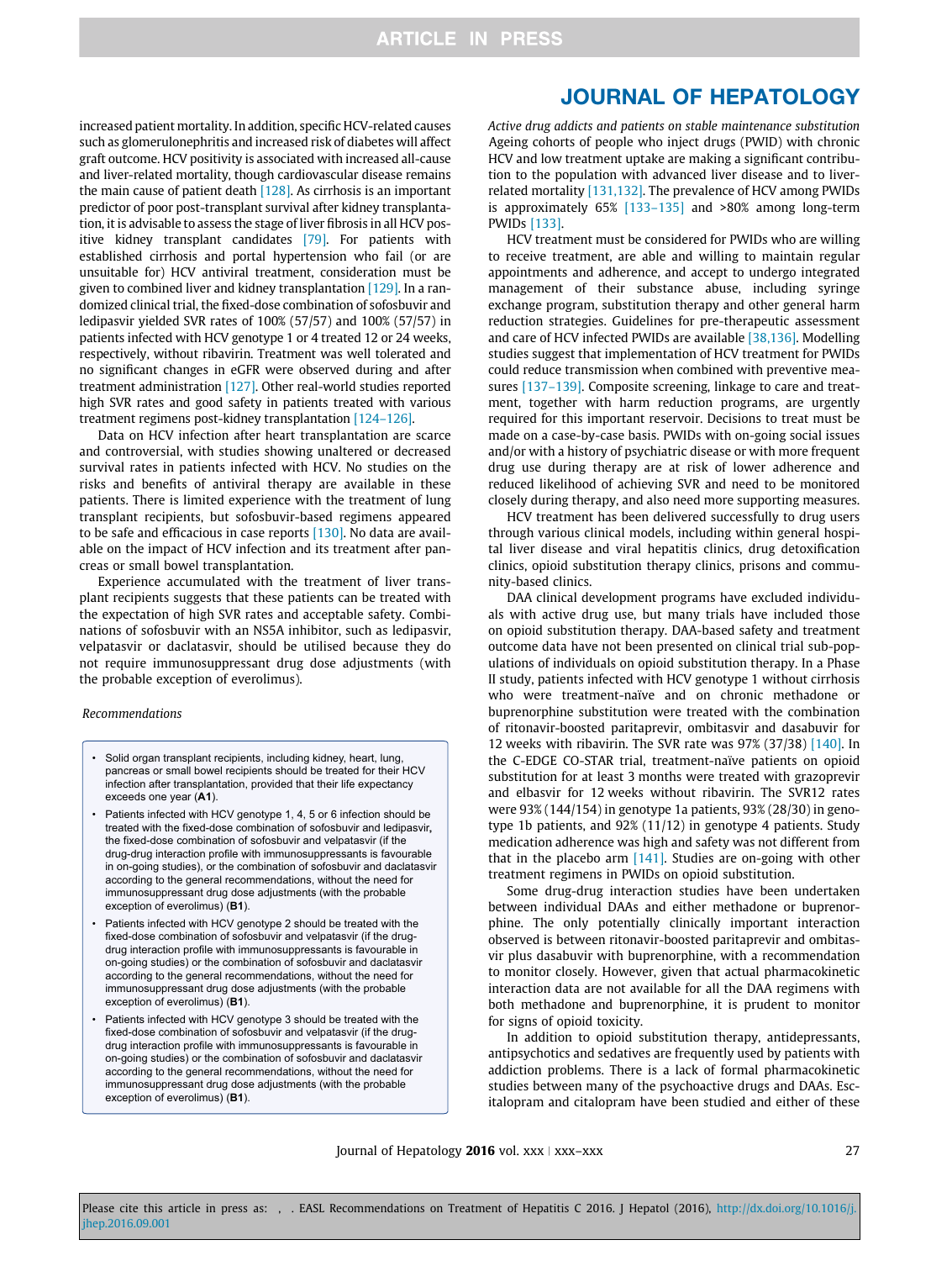drugs can be safely combined with HCV treatment [\[142\].](#page-40-0) Ritonavir-boosted paritaprevir and ombitasvir with dasabuvir are most likely to cause drug interactions via the inhibition of CYP3A4. Caution is thus warranted when drugs with a narrow therapeutic index, such as midazolam and quetiapine, are co-administered with these DAAs. Pharmacokinetic studies on recreational and illicit drug use have not been performed.

Reinfection rates will require reporting and monitoring, and appropriate interventions to limit retreatment will be necessary.

#### Recommendations

- PWIDs should be routinely and voluntarily tested for anti-HCV antibodies and if negative, annually (**A1**).
- PWIDs should be provided with clean drug injecting equipment and access to opioid substitution therapy as part of widespread comprehensive harm reduction programs, including in prisons (**B1**).
- Pre-therapeutic education should include discussions of HCV reinfection risk, and harm reduction strategies (**B1**). transmission, risk factors for fibrosis progression, treatment,
- PWIDs should be counselled to moderate alcohol intake, or to abstain if there is evidence of advanced liver disease (**A1**).
- PWIDs should be counselled to moderate cannabis use, or to abstain if there is evidence of advanced liver disease (**B2**).
- HCV treatment for PWIDs should be considered on an individualized basis and delivered within a multidisciplinary team setting (**A1**).
- Pre-therapeutic assessment should include an evaluation of housing, nutrition and drug and alcohol use. PWIDs should be linked into social support services and peer support, if available (**A1**). education, cultural issues, social functioning and support, finances,
- A history of intravenous drug use and recent drug use at treatment initiation are not associated with reduced SVR and decisions to treat must be made on a case-by-case basis (**B1**).
- Drug and alcohol users or any other patients with on-going social issues and/or history of psychiatric disease, and those with more frequent drug use during therapy, are at risk of lower adherence and reduced likelihood of achieving SVR. They need to be monitored more closely during therapy and need more intensive multidisciplinary support (**B1**).
- Evaluation of safety and efficacy of new IFN-containing and IFN-free regimens in PWIDs is needed (**C1**).
- The anti-HCV regimens that can be used in PWIDs are the same buprenorphine dose adjustment, but monitoring for signs of opioid toxicity or withdrawal should be undertaken (**B1**). as in non-PWIDs. They do not require specific methadone and
- Awareness should be raised that liver transplantation is a therapeutic option in those with a history of intravenous drug use (**B1**).
- Opioid substitution therapy is not a contraindication for liver transplantation and individuals on opioid substitution should not be advised to reduce or stop therapy (**B1**).

#### Haemoglobinopathies

The most frequent haemoglobinopathy associated with chronic hepatitis C is thalassemia major, which requires frequent blood transfusions and is prevalent in countries where blood supply screening may be, or has been, suboptimal. Chronic HCV infection is also frequent in individuals with sickle cell anaemia or thalassemia, with a more rapid course of liver disease because of the concurrent iron overload [\[143\]](#page-40-0). Treatment has often been withheld in these patients because both pegylated IFN- $\alpha$  and ribavirin can cause anaemia. Few trials with antiviral therapy have been published in this population, but there is no reason to consider that HCV DAAs are specifically contraindicated. For instance, in the C-EDGE IBLD study, the fixed-dose combination of grazoprevir and elbasvir was administered for 12 weeks without ribavirin in patients with haemoglobinopathies infected with genotypes 1a, 1b or 4. Approximately one patient out of four had cirrhosis. Patients with a haemoglobin level  $\langle 7 \text{ g/d} L \rangle$ were excluded. SVR12 was achieved in 95% (18/19) of patients with sickle cell anaemia and in 98% (40/41) of patients with  $\beta$ -thalassemia [\[144\]](#page-40-0). On treatment, haemoglobin levels were maintained. Thus, IFN-free, ideally ribavirin-free drug regimens should be used in these patients because they have the great advantage of not aggravating the anaemia. Sofosbuvir-based studies in this group are in progress.

#### Recommendations

- The indications for HCV therapy are the same in patients with and without haemoglobinopathies (**A1**).
- Patients with haemoglobinopathies should be treated with an IFNfree regimen, without ribavirin (**B1**).
- The anti-HCV regimens that can be used in patients with haemoglobinopathies are the same as in patients without haemoglobinopathies (**B1**).
- When the use of ribavirin is needed, careful monitoring is recommended, and blood transfusion support may be required (**B2**).

#### Bleeding disorders

Haemophilia is an inherited bleeding disorder caused by a deficiency of either factor VIII or IX in haemophilia A and B, respectively. Patients suffer spontaneous and traumatic bleeds. Treatment is based on intravenous replacement of these factors which, until recently, were prepared from plasma donations. Haemophiliacs exposed to non-virally inactivated concentrates prior to 1985 had an almost 100% chance of being infected with HCV with their first exposure to concentrate. There are a number of other inherited bleeding disorders treated with concentrates, including von Willebrand disease, and deficiencies of fibrinogen and factors II, VII, X, XI and XIII.

Progression to end-stage liver disease in patients with haemophilia is similar to HCV positive individuals in the general population. The investigation of chronic liver disease in haemophilia is the same as in non-haemophilic individuals. Transjugular liver biopsies have enhanced the safety of the procedure. Non-invasive methods can be utilised to monitor disease progression. Death from liver failure in HCV positive individuals is among the commonest causes of death in patients with inherited bleeding disorders. The management of chronic hepatitis C in haemophilia is similar to the non-haemophilic population and HCV DAAs are applicable to patients with haemophilia. In a study with the fixed-dose combination of grazoprevir and elbasvir administered for 12 weeks without ribavirin, SVR12 was achieved in 91% (42/ 46) of patients with von Willebrand disease or haemophilia A or B [\[144\].](#page-40-0)

Over 100 liver transplants have been carried out in haemophilic patients worldwide. Factor VIII/IX concentrate is administered immediately before the surgery, either by bolus injection or continuous infusion, and for the immediate post-operative period for 12–48 h, after which no further concentrate is required. Coinfection with HIV/HCV is not a contraindication to liver transplantation in haemophilia. The indications for liver transplantation in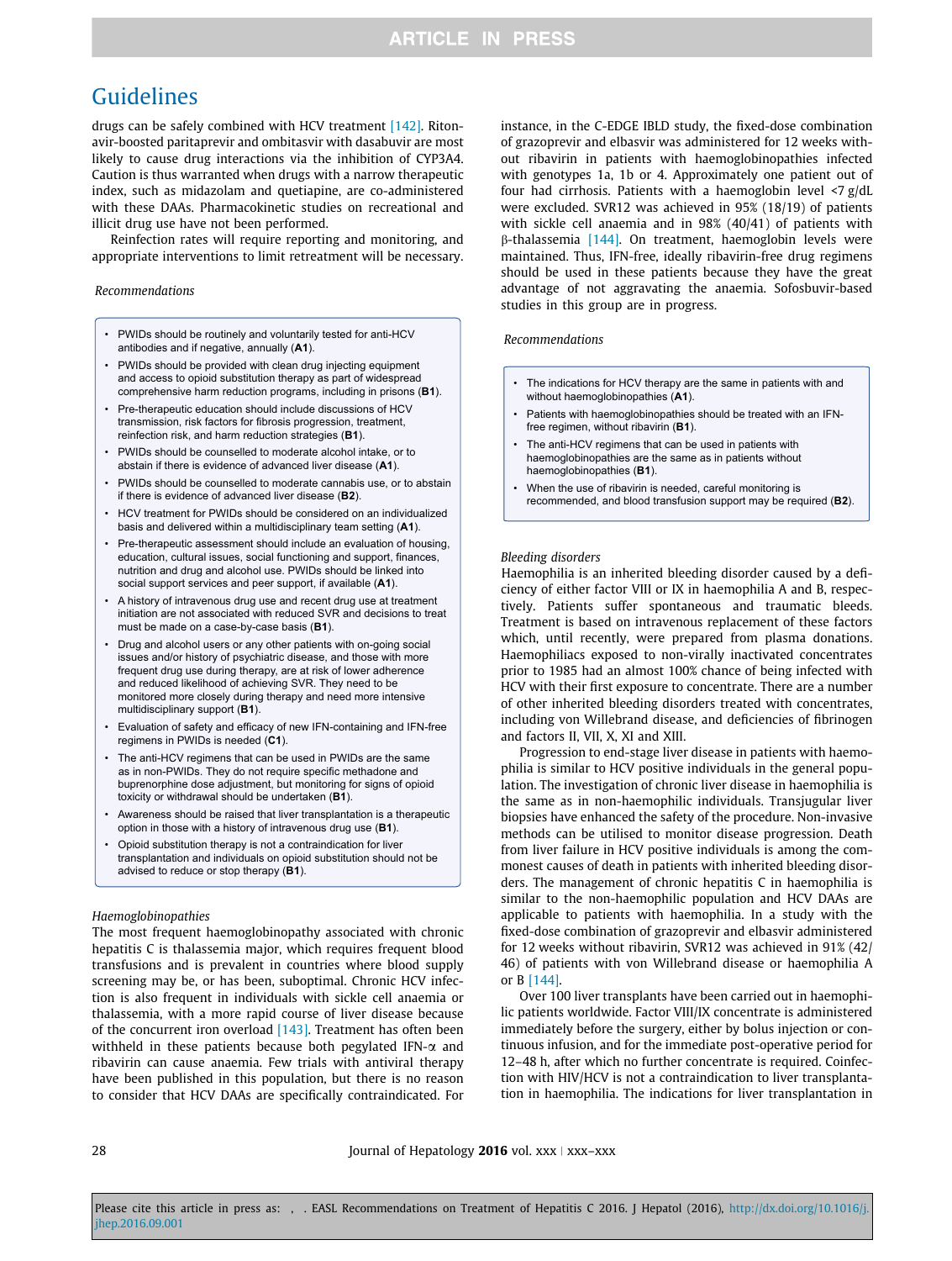humans with haemophilia are the same as non-haemophilic individuals, but the procedure has the major advantage of producing a phenotypic cure of the haemophilia as a result of factor VIII production by the transplanted liver.

Recommendations

- The indications for HCV therapy are the same in patients with and without bleeding disorders (**A1**).
- Potential drug-drug interactions in HCV-HIV coinfected patients receiving antiretroviral agents requires careful selection of agents (**A1**).

#### Treatment monitoring

Treatment monitoring includes monitoring of treatment efficacy, of safety and side effects and of drug-drug interactions.

#### Monitoring of treatment efficacy

Monitoring of treatment efficacy is based on repeated measurements of HCV RNA levels. A sensitive, accurate assay with a broad dynamic range of quantification should be used. The same assay, ideally from the same laboratory, should be used in each patient to measure HCV RNA at different time points, in order to assure consistency of results [\[145–147\]](#page-40-0). Measurements of HCV core antigen levels by means of ELISA can be used as an alternative to HCV RNA level measurements in settings where HCV RNA assays are not available or not affordable [\[11,12,23\].](#page-37-0)

In order to monitor treatment efficacy, HCV RNA (or HCV core antigen) level measurements should be performed at specific time points. Measurements should be made to assess patient adherence to therapy. In all cases, HCV RNA (or HCV core antigen) level monitoring indicates whether treatment has been successful.

#### Recommendations

- A real-time PCR-(or TMA)-based assay with a lower limit of detection of ≤15 IU/ml should be used to monitor HCV RNA levels during and after therapy (**A1**).
- Measurement of HCV core antigen levels by EIA can be used as an alternative to HCV RNA level measurement to monitor treatment available or not affordable (**A1**). efficacy during and after therapy when HCV RNA assays are not
- In patients treated with an IFN-free regimen, HCV RNA or HCV core antigen levels should be measured at baseline, between week 2 and 4 for assessment of adherence (optional), at end-of-treatment (week 8, 12, 16 or 24 in patients treated 8, 12, 16 or 24 weeks, respectively), and 12 or 24 weeks after the end of therapy (SVR12 or SVR24, respectively) (**A2**).
- access to care by measuring HCV RNA or HCV core antigen levels only at baseline and 12 or 24 weeks after the end of therapy (SVR12 or SVR24, respectively) (**A2**). Monitoring of treatment efficacy can be simplified in order to improve

## JOURNAL OF HEPATOLOGY

Monitoring of treatment safety

New DAA regimens are generally well tolerated. Frequencies of high grade or severe adverse events leading to discontinuation of IFN-free regimens are low. However, data in patients with decompensated cirrhosis or in liver transplant recipients are scarce.

#### Sofosbuvir and ledipasvir

The proportion of patients who permanently discontinued treatment due to adverse events during treatment was 0%, <1% and 1% for patients receiving sofosbuvir and ledipasvir for 8, 12 and 24 weeks, respectively; and <1%, 0%, and 2% for patients receiving sofosbuvir and ledipasvir plus ribavirin combination therapy for 8, 12 and 24 weeks, respectively.

In clinical studies, fatigue and headache were more common in patients treated with sofosbuvir and ledipasvir compared to placebo. When sofosbuvir and ledipasvir were administered with ribavirin, the most frequent adverse drug reactions were consistent with the known safety profile of ribavirin. Renal function should be checked regularly in patients receiving sofosbuvir. A few cases of severe pulmonary arterial hypertension have been reported in patients receiving sofosbuvir-based regimens, but a causal link has not been firmly established [\[148\]](#page-40-0).

#### Sofosbuvir and velpatasvir

The proportion of patients who permanently discontinued treatment due to adverse events during treatment was <1% for patients receiving sofosbuvir and velpatasvir for 12 weeks.

In clinical studies, no difference with placebo-containing arms was observed. Fatigue and headache were the most common adverse events in patients treated with sofosbuvir and velpatasvir. When sofosbuvir and velpatasvir were administered with ribavirin, the most frequent adverse drug reactions were consistent with the known safety profile of ribavirin. Renal function should be checked regularly in patients receiving sofosbuvir.

#### Ritonavir-boosted paritaprevir, ombitasvir and dasabuvir

Based on an integrated safety analysis, pruritus, fatigue, nausea, asthenia and insomnia were the most common adverse events encountered in clinical trials with this combination. The more frequent side effects were considered related to ribavirin, but pruritus was considered related to the 3 DAAs regimen. Severe adverse events occurred in <2.5% of cases. Treatment discontinuation due to adverse events occurred in 1–2% per study. Haemoglobin reductions were consistent with ribavirininduced haemolysis, and largely resolved by post-treatment week 4. Haemoglobin reductions may require ribavirin dose reductions.

Asymptomatic serum ALT elevations generally occurred within the first 4 weeks of treatment, but all resolved without intervention and with continued DAA treatment, none of them being synchronous with bilirubin elevations. Transient increases in indirect serum bilirubin were observed in patients with and without ribavirin, related to the inhibition of bilirubin trans-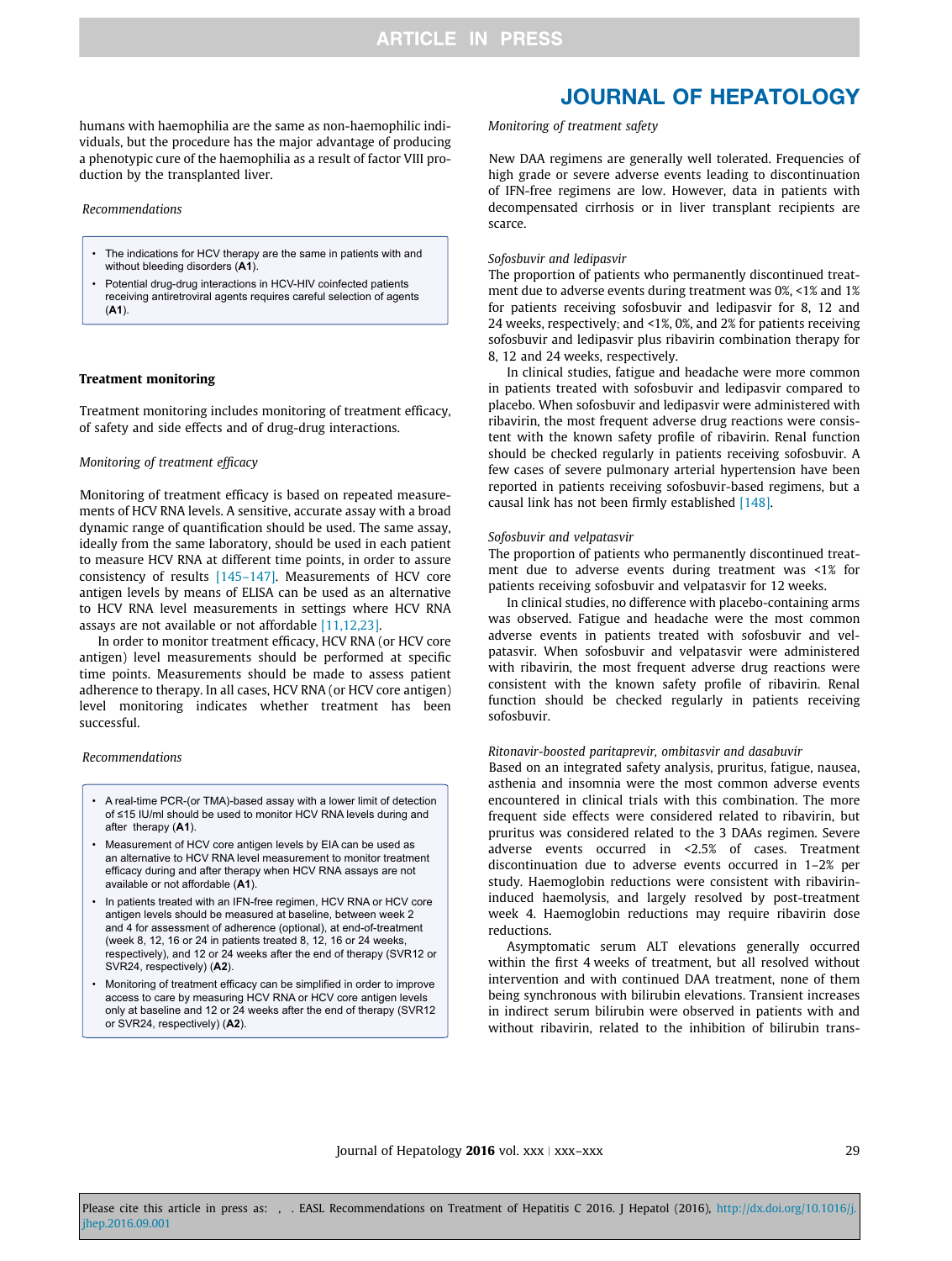porters OATP1B1 and OATP1B3 by paritaprevir and associated haemolysis. A greater frequency of total bilirubin increases was observed in patients with cirrhosis. Oestrogen containing medication use was associated with a greater risk of ALT elevations.

#### Grazoprevir and elbasvir

Severe adverse events were observed in 2.4% and 2.6% of patients receiving grazoprevir and elbasvir without or with ribavirin, respectively. They led to treatment interruptions in 0.1 and 0.3% of cases, respectively. The overall tolerability profile was more favourable in patients not receiving ribavirin in combination with grazoprevir and elbasvir. The most frequent adverse events were fatigue, headache, and nausea, not more frequent than in placebo-containing arms. During the Phase II and III trials, 0.8% (13/1690) of patients experienced asymptomatic ALT elevations up to >5 times the upper limit of normal, on average 10 weeks after the start of treatment. These events resolved spontaneously with continued therapy or end of treatment. Three patients (0.18%) discontinued due to ALT elevation.

#### Daclatasvir

The overall safety profile of daclatasvir in combination with sofosbuvir suggests that the most common adverse reactions related to this drug are fatigue, headache and nausea. When sofosbuvir and daclatasvir were administered with ribavirin, the most frequent adverse drug reactions were consistent with the known safety profile of ribavirin. Renal function should be checked regularly in patients receiving sofosbuvir.

#### Simeprevir

The most common adverse reactions reported during 12 weeks of treatment with simeprevir in combination with sofosbuvir were fatigue, headache, nausea, insomnia and pruritus. Patients receiving simeprevir may experience mild to moderate rashes and photosensitivity; sun protection measures and limiting sun exposure is necessary. Indirect hyperbilirubinaemia may occur, but the increment in bilirubin concentrations is less in patients not receiving ribavirin. Patients of East Asian ancestry exhibit higher simeprevir exposures. In clinical trials, higher simeprevir exposures have been associated with increased frequency of adverse reactions, including rash and photosensitivity. The safety and efficacy of simeprevir has not been studied in HCV infected patients with severe renal impairment or ESRD, including patients requiring dialysis.

#### Ribavirin

Mild anaemia can occur in IFN-free regimens containing ribavirin; indeed, haemoglobin decreases have been greater and more common when DAAs were combined with ribavirin than in regimens without ribavirin.

Significant teratogenic and/or embryocidal effects have been demonstrated in all animal species exposed to ribavirin. Women of childbearing potential and/or their male partners must use an effective form of contraception during treatment and for a period of 6 months after the treatment has concluded.

#### Recommendations

- The patients receiving an IFN-free regimen should be assessed for clinical side effects at each visit (**A1**).
- Haematological side effects should be assessed at weeks 2 and 4 of therapy and at 4 to 8 week intervals thereafter in patients receiving ribavirin (**A1**).
- ALT levels should be assessed at weeks 4, 8 and 12 of therapy, and at week 24 in patients receiving 24 weeks of treatment, as well as at 12 or 24 weeks post-treatment (**A1**).
- Renal function should be checked regularly in patients receiving sofosbuvir, especially in those with reduced eGFR (**A1**).
- Monitoring for rashes and indirect bilirubin elevations without ALT elevations should be performed in patients receiving simeprevir (**A1**).
- Monitoring for indirect bilirubin increases should be performed in patients receiving the combination of ritonavir-boosted paritaprevir, ombitasvir and dasabuvir (**A1**).
- No dose adjustment of sofosbuvir and ledispavir, velpatasvir, daclatasvir or simeprevir is required in patients with mild, moderate or severe renal impairment (**B1**).
- The use of sofosbuvir is not recommended in patients with eGFR  $\leq$  30 ml/min/1.73 m<sup>2</sup>. If no other option is available and treatment is urgently needed, the appropriate dose of sofosbuvir is not yet established; thus close monitoring of renal function is required and treatment should be interrupted if the renal function deteriorates (**B1**).
- No dose adjustment of sofosbuvir and ledipasvir, velpatasvir or daclatasvir is required for patients with mild (Child-Pugh A), moderate (Child-Pugh B) or severe (Child-Pugh C) hepatic impairment (**A1**).
- Higher exposures have been observed with the protease inhibitors in patients with severe hepatic impairment and their use is not recommended in patients with Child-Pugh B and contraindicated in patients with Child-Pugh C decompensated cirrhosis (**B1**).
- Women of childbearing potential and/or their male partners must use an effective form of contraception during ribavirin-containing treatment and for a period of 6 months after the treatment has concluded (**A1**).
- An increase in ALT levels on treatment should prompt a test for HBs antigen and/or HBV DNA (**B1**).

#### Monitoring of drug-drug interactions

The efficacy and toxicity of concurrent drugs given for comorbidities and potential drug-drug interactions should be monitored during treatment. It is important to review all the drugs taken by the patient, including over-the-counter preparations and recreational drugs. Also, the following series of questions should be asked: i) are all the co-administered drugs necessary during the period of HCV treatment (it may be possible to stop a drug, such as a statin, for a period of 8–12 weeks)? ii) If not, is there an alternative in the same therapeutic class without a drug interaction? Finally, iii) can a drug interaction be managed either by a change of dose or a clear monitoring plan? For specific drug-drug interactions and dose adjustments, see above.

#### Recommendations

- The efficacy and toxicity of concurrent drugs given for comorbidities and potential drug-drug interactions should be monitored during treatment (**A1**).
- When possible, an interacting co-medication should be stopped for the duration of HCV treatment or the interacting co-medication should be switched to an alternative drug with less interaction potential (**B1**).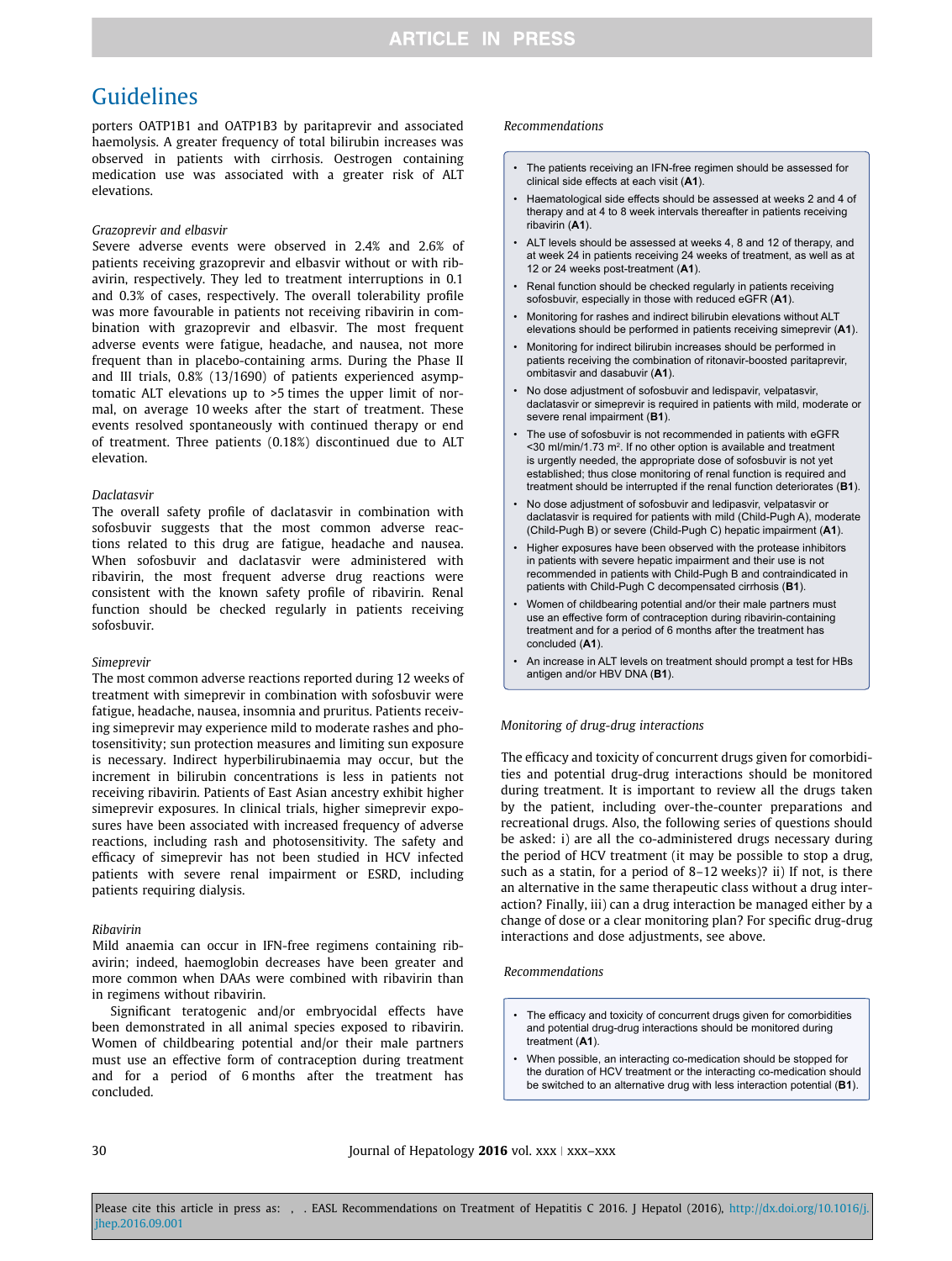Treatment dose reductions

If significant anaemia occurs (haemoglobin <10 g/dl), the dose of ribavirin should be adjusted downward by 200 mg at decrements. A more rapid reduction of dose may be required for patients with rapidly declining haemoglobin, particularly if the baseline haemoglobin was low. Ribavirin administration should be stopped if the haemoglobin level falls below 8.5 g/dl [\[149–](#page-40-0) [157\].](#page-40-0)

Treatment should be promptly stopped in case of a hepatitis flare (ALT levels above 10 times normal, if not already present at the time of starting treatment) or if a severe bacterial infection occurs at any site, regardless of neutrophil count. Any visual symptoms should be assessed and fundoscopic examination performed during treatment.

No dose adjustments are recommended for sofosbuvir and ledipasvir, velpatasvir, daclatasvir, simeprevir, ritonavir-boosted paritaprevir plus ombitasvir and dasabuvir or grazoprevir and elbasvir. Treatment must be stopped in case of severe adverse events, such as sepsis in patients with decompensated cirrhosis. The effects on efficacy and the number of allowable days for pausing treatment, and duration of retreatment in patients who restart after interruption of IFN-free therapy are unknown.

#### Recommendations

- The dose of ribavirin should be adjusted downward by 200 mg at decrements if the haemoglobin level drops below 10 g/dl. Ribavirin administration should be stopped if the haemoglobin levels drops below 8.5 g/dl (**A1**).
- Treatment should be promptly stopped in case of ALT flare >10 times the upper limit of normal values (**A1**).
- Treatment should be promptly stopped in case of severe bacterial infection at any site, regardless of the neutrophil count, especially in patients with decompensated cirrhosis (**A1**).
- Treatment should be stopped in case of severe adverse events of unclear origin (**B2**).

#### Measures to improve treatment adherence

Full adherence to all drugs is associated with high SVR rates. In contrast, suboptimal exposure to therapy is associated with virological breakthrough or post-treatment relapse and the selection of RASs, especially during the early phase of treatment. Simple measures to enhance adherence to treatment should thus be implemented.

Before starting antiviral therapy, patients must be instructed about the daily schedule and the rare side effects to be expected during treatment. Regular follow-up visits must be scheduled so that treatment progress and management of side effects can be discussed. Patient recall procedures in cases of missed appointments should be instituted.

The key element of effective HCV clinical management is access to a multidisciplinary team, generally including clinician and nursing clinical assessment and monitoring, virology, drug and alcohol services, HIV infection services, psychiatric support for selected cases, pharmacy and social work and other social support services (including peer support, if available). Measures

## JOURNAL OF HEPATOLOGY

to increase adherence are interdisciplinary. They include HCV education and monitoring services and, particularly, the help of a dedicated nurse  $[158, 159]$ . For foreign patients, the language and comprehension difficulties should be addressed before starting treatment.

To maximize the likelihood of benefit for patients who begin new HCV treatment regimens, resources should be devoted to patient pre-treatment assessment and preparation, as well as to on-treatment adherence monitoring and support, which has become easier with the new IFN-free regimens. Assessment tools utilised in chronic disease are available [\[160\]](#page-40-0).

Alcohol consumption has an impact on treatment adherence [\[161\].](#page-40-0) Patients should therefore be advised to stop or to reduce alcohol consumption before start of treatment. Treatment for patients not able to abstain from alcohol should be fitted to the individual, focussing on their ability to adhere to medication and appointments. Hepatitis C patients with on-going alcohol consumption during treatment profit from additional support during antiviral therapy [161-164]. Pharmacists should advise on potential drug-drug interactions.

#### Recommendations

- HCV treatment should be delivered within a multidisciplinary team setting, with experience in HCV assessment and therapy (**A1**).
- HCV infected patients should be counselled on the importance of adherence for attaining an SVR (**A1**).
- In patients with socioeconomic disadvantages and in migrants, social support services should be a component of HCV clinical management (**B2**).
- In persons who actively inject drugs, access to harm reduction programs is mandatory (**A1**).
- Peer-based support and patient activation assessment should be evaluated as a means to improve HCV clinical management (**B2**).
- Patients should be counselled to abstain from alcohol during antiviral therapy. Patients with on-going alcohol consumption during treatment should receive additional support during antiviral therapy (**A1**).
- HCV treatment should be considered for patients actively using drugs, provided they wish to receive treatment and are able and willing to maintain regular appointments. Also, the potential for drug-drug interactions involving prescribed and non-prescribed drugs needs to be considered (**A1**).

#### Post-treatment follow-up of patients who achieve an SVR

Non-cirrhotic patients who achieve an SVR should be retested for HCV RNA (or HCV core antigen if HCV RNA testing is not available or not affordable) at 48 weeks post-treatment. If HCV RNA (or HCV core antigen) is still not detected, the infection can be considered as definitely cured and HCV RNA does not need to be retested. Patients with pre-existing cofactors for liver disease (notably, history of alcohol drinking, obesity and/or type 2 diabetes) should be carefully and periodically subjected to a thorough clinical assessment, as needed.

Cirrhotic patients who achieve an SVR should remain under surveillance for HCC every 6 months by ultrasound (like patients with advanced fibrosis, METAVIR score F3), and for oesophageal varices by endoscopy if varices were present at pre-treatment endoscopy (though first variceal bleed is seldom observed after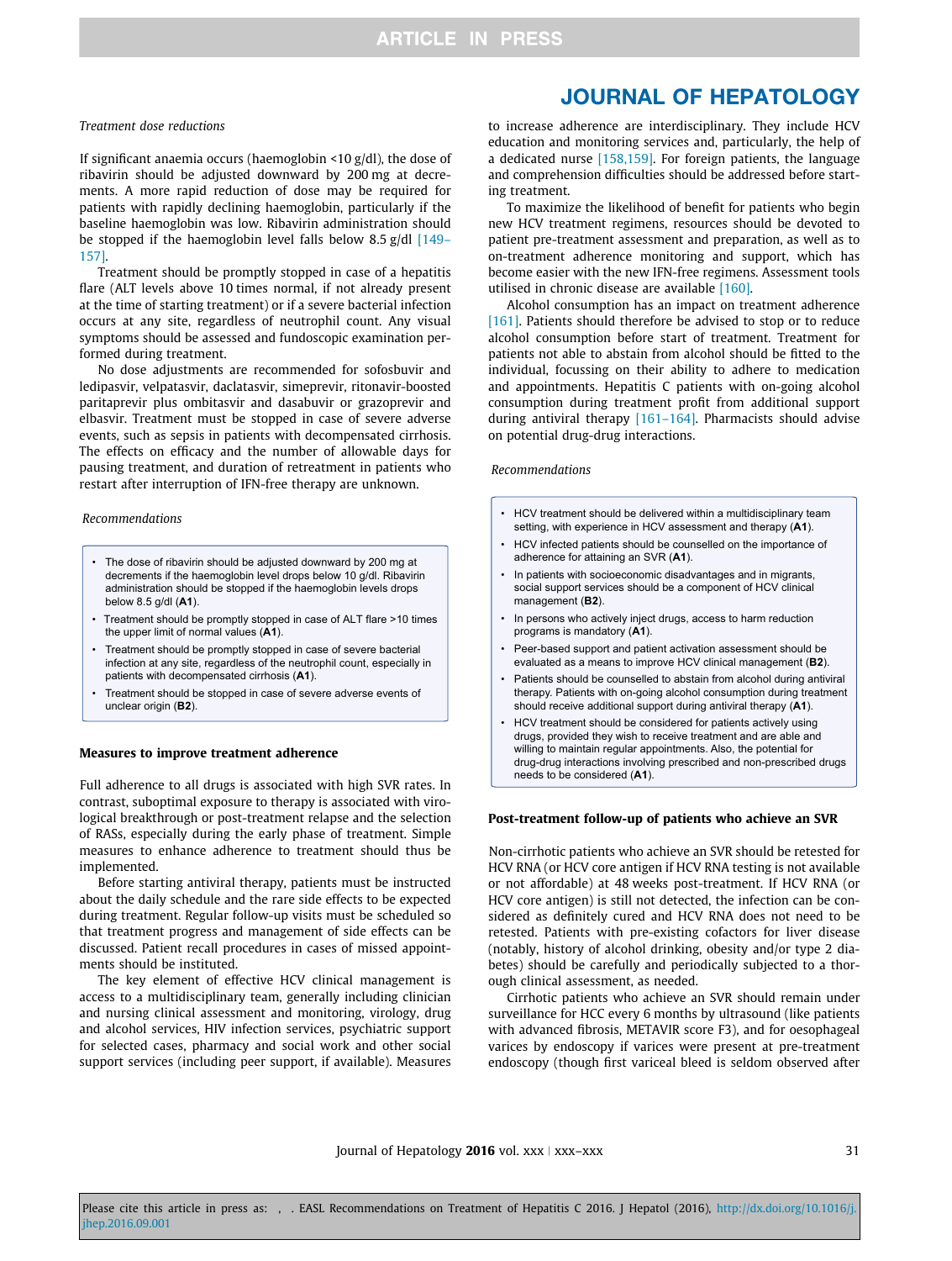SVR). The presence of cofactors for liver disease, such as history of alcohol drinking, obesity and/or type 2 diabetes, may determine that additional assessments are necessary. Long-term post-SVR follow-up studies showed that, although it is significantly reduced compared to untreated patients or patients who did not achieve an SVR, the risk of developing HCC remains in patients with cirrhosis who eliminate HCV  $[3,4]$ . Thus, the duration of HCC surveillance in patients with advanced fibrosis or cirrhosis who achieve an SVR is indefinite.

There remains some concern that reinfection due to recurrent or persistent risk behaviour may negate the potential benefit of treatment. Reported rates of reinfection following successful HCV treatment among patients at high-risk, such as PWID or men who have sex with men, are in the order of 1–8% per year [\[165–169\]](#page-40-0). The ease of IFN-free therapy may increase the likeli-hood of reinfection, as recently suggested [\[170\].](#page-41-0) In order to maximize the benefit of therapy, the risks of reinfection should be emphasized to patients at risk, and behavioural modifications should be positively reinforced.

#### Recommendations

- Non-cirrhotic patients with SVR should be retested for ALT and HCV RNA (or HCV core antigen) at 48 weeks post-treatment, then discharged if ALT is normal and HCV RNA is negative (**A1**).
- Patients with advanced fibrosis (F3) and cirrhotic patients with SVR should undergo surveillance for HCC every 6 months by means of ultrasound (**A1**).
- Guidelines for management of portal hypertension and varices should be implemented, though index variceal bleed is seldom seen in low-risk patients after the achievement of SVR (unless additional causes for on-going liver damage are present and persist) (**A2**).
- Patients with on-going drug use should not be excluded from HCV treatment on the basis of perceived risk of reinfection (**A1**).
- The risk of reinfection should be explained, to positively modify risk behaviour (**A1**).
- Following SVR, monitoring for HCV reinfection through annual HCV RNA assessment should be undertaken in people who inject drugs or men who have sex with men with on-going risk behaviour (**A1**).

#### Retreatment of non-sustained virological responders

Retreatment of patients who failed after a double combination of pegylated IFN-a and ribavirin

Treatment of patients who failed to achieve SVR after treatment with pegylated IFN- $\alpha$  and ribavirin alone is described in the above general recommendations.

Retreatment of genotype 1 patients who failed after a triple combination of pegylated IFN-a, ribavirin, and telaprevir, boceprevir or simeprevir

Patients exposed to a protease inhibitor in combination with  $pegylated IFN- $\alpha$  and ribavirin should be retreated with a combi$ nation of sofosbuvir and an NS5A inhibitor (i.e. 2 compounds without cross-resistance with the protease inhibitor).

In the ION-2 trial, the SVR rates in patients without cirrhosis retreated with sofosbuvir and ledipasvir for 12 weeks without or with ribavirin were 96% (50/52) and 100% (50/51), respectively; they were 97% (35/36) and 100% (38/38) after 24 weeks of therapy without and with ribavirin, respectively [\[41\]](#page-37-0). In the ION-2 trial, the SVR rates in cirrhotic patients retreated with sofosbuvir and ledipasvir for 12 weeks without or with ribavirin were  $86\%$  (12/14) and  $85\%$  (11/13), respectively; SVR rates increased to  $100\%$   $(14/14)$  and  $100\%$   $(13/14)$ 13) after 24 weeks of therapy without and with ribavirin, respectively  $[41]$ . In the SIRIUS study, the SVR rates with sofosbuvir plus ledipasvir, for either 12 weeks with ribavirin or 24 weeks without ribavirin, were 96% (74/77) and 97% (75/77), respectively [\[48\]](#page-38-0).

In the ASTRAL-1 study, the SVR12 rate was 100% (48/48) in patients exposed to a protease inhibitor in combination with  $p$ egylated IFN- $\alpha$  and ribavirin retreated with sofosbuvir and velpatasvir for 12 weeks, without ribavirin. In non-cirrhotic patients who failed on triple combination therapy, 24 weeks of the combination of sofosbuvir and daclatasvir yielded SVR rates of 95% (19/ 21) and 100% (21/21) without and with ribavirin, respectively [\[64\]](#page-38-0).

#### Retreatment of patients who failed after an IFN-free regimen (all genotypes)

Sofosbuvir has a high barrier to resistance. Clinically meaningful resistant HCV variants have been exceptionally reported with sofosbuvir, and they rapidly disappeared after treatment cessation [\[30,50\]](#page-37-0). Thus, retreatment strategies should include sofosbuvir. In contrast, patients exposed to a protease inhibitor (paritaprevir, grazoprevir, simeprevir), an NS5A inhibitor (ledipasvir, velpatasvir, ombitasvir, elbasvir, daclatasvir) or a non-nucleoside inhibitor of HCV polymerase (dasabuvir) who fail to achieve SVR select viruses with RASs in the NS3 protease, NS5A and polymerase regions, respectively. Viruses resistant to protease inhibitors progressively decrease in proportion to become undetectable by means of population sequencing (direct sequence analysis) within a few months to 2 years after treatment cessation. In contrast, viruses resistant to NS5A inhibitors are fit and remain dominant for many years, perhaps forever, after they have been selected by a regimen including an NS5A inhibitor [\[30,50\]](#page-37-0).

Patients who failed on a DAA-containing regimen should be retreated with an IFN-free combination including a drug with a high barrier to resistance (currently, sofosbuvir), plus one to three other drugs, ideally with no cross-resistance with the drugs already administered. Retreatment should be for 12 weeks with ribavirin, or extended to 24 weeks with ribavirin in more difficult-to-cure patients, such as patients with F3 fibrosis or cirrhosis, or 24 weeks without ribavirin for those who have a contraindication or do not tolerate ribavirin.

Currently, only a few studies including a small number of selected patients support these retreatment recommendations, which are mostly based on indirect evidence. In a study, retreatment with 12 weeks of sofosbuvir plus ledipasvir with ribavirin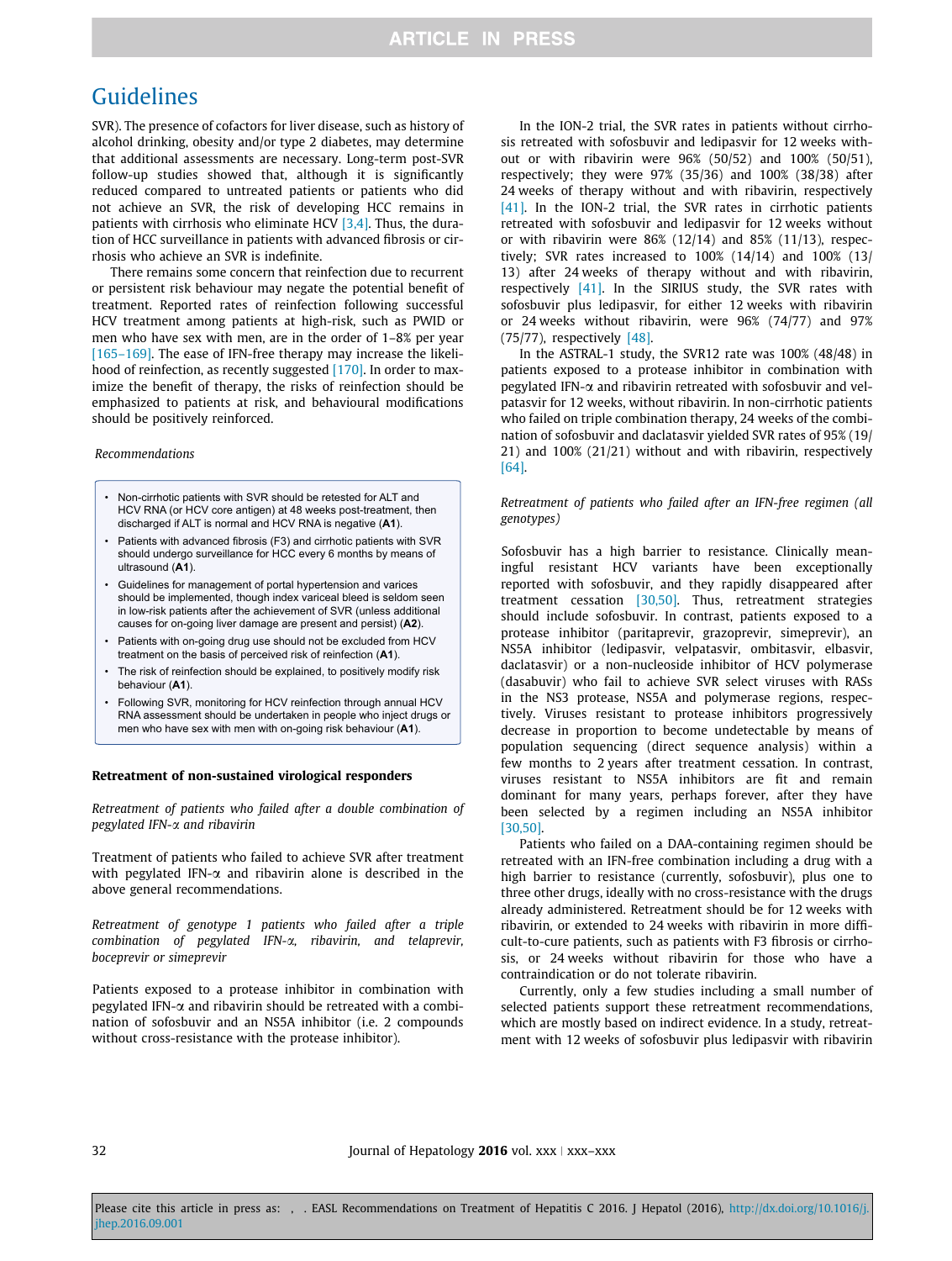yielded SVR in 98% (50/51) of genotype 1 patients who failed prior treatment with sofosbuvir plus placebo, or sofosbuvir plus ribavirin, or sofosbuvir plus pegylated IFN- $\alpha$  and ribavirin [\[171\]](#page-41-0). In another study, 15 patients who failed to achieve SVR after treatment containing an NS5A inhibitor were retreated with sofosbuvir and simeprevir for 12 weeks without ribavirin. SVR12 was achieved in 8/10 patients with genotype 1a, 3/3 patients with genotype 1b, and 2/2 patients with genotype 4 [\[172\].](#page-41-0) Ten patients with F3 fibrosis or compensated cirrhosis who failed to achieve SVR after an IFN-free regimen were retreated with the triple combination of sofosbuvir, simeprevir and daclatasvir with ribavirin for 24 weeks. Six of them achieved SVR12, two relapsed after retreatment, and two patients experienced severe adverse events leading to treatment discontinuation, including one patient who died from acute-on-chronic liver failure [\[173\].](#page-41-0)

Patients treated with the fixed-dose combination of sofosbuvir and velpatasvir for 4 to 12 weeks who failed to achieve SVR were retreated with the same combination for 24 weeks with ribavirin. Among them, SVR12 was achieved in 97% (33/34) of patients infected with genotype 1, 91% (13/14) of patients infected with genotype 2 and 76% (13/17) of patients infected with genotype 3 [\[174\]](#page-41-0).

In the QUARTZ-1 study, 20 patients infected with genotype 1 with a history of previous DAA treatment failure without discontinuation for reasons other than virological failure were treated with a combination of sofosbuvir, ritonavir-boosted paritaprevir, ombitasvir and dasabuvir for 12 or 24 weeks, with or without ribavirin. SVR12 was achieved in 13/14 patients with genotype 1a infection without cirrhosis treated for 12 weeks with ribavirin, in 6/6 patients infected with genotype 1a with cirrhosis treated for 24 weeks with ribavirin, and in 2/ 2 patients infected with genotype 1b treated for 12 weeks without ribavirin [\[175\].](#page-41-0) In C-SWIFT-RETREATMENT, patients infected with genotype 1 exposed to a short treatment (4, 6 or 8 weeks) with the combination of sofosbuvir, grazoprevir and elbasvir without ribavirin were retreated with the same drug combination with ribavirin for 12 weeks. All of them (23/23) achieved SVR.

Whether HCV resistance testing prior to retreatment is helpful to make a decision remains unknown, as well as which therapeutic decision should be made based on this result. [Table 8](#page-33-0) summarizes the RASs that have been shown to confer reduced susceptibility to the corresponding drug class in vitro and/or that have been reported to be selected by IFN-free therapies in patients who failed to achieve SVR. These many RASs and a number of alternative substitutions at the same positions can be present at retreatment baseline in patients previously exposed to DAAs. In the current state of knowledge, no specific algorithms can be derived from these observations to guide retreatment decisions. Thus, retreatment must be guided either by the knowledge of which drugs were administered in previous treatment courses if no resistance test is available or, if resistance testing is performed, by probabilities of response according to the resistance profile observed and the treating team's experience. Preliminary data in a small number of patients suggests that retreatment can be optimized based on RAS testing [\[176\].](#page-41-0)

[Table 9](#page-34-0) summarizes the available retreatment options according to the HCV genotype and previous treatment.

## JOURNAL OF HEPATOLOGY

#### Recommendations

- Patients who failed after pegylated IFN-α and ribavirin combination treatment must be retreated according to the above recommendations by HCV genotype (**A1**).
- Patients infected with HCV genotype 1 who failed after a triple combination regimen of pegylated IFN-α, ribavirin and telaprevir, boceprevir or simeprevir should be retreated with the IFN-free combination of sofosbuvir and ledipasvir, sofosbuvir and velpatasvir, or sofosbuvir and daclatasvir, with ribavirin for 12 weeks (**A1**).
- Patients who failed on a DAA-containing regimen should be retreated with an IFN-free regimen for 12 weeks with weight-based ribavirin if they have no, mild or moderate fibrosis (METAVIR score F0 to F2), for 24 weeks with ribavirin if they have extensive fibrosis (F3) or cirrhosis, unless otherwise specified below (**B1**).
- Patients who failed on sofosbuvir alone or sofosbuvir plus ribavirin or sofosbuvir plus pegylated IFN-α and ribavirin can be retreated with a combination of sofosbuvir and ledipasvir (genotypes 1, 4, 5 or 6), sofosbuvir and velpatasvir (all genotypes), ritonavir-boosted paritaprevir, ombitasvir and dasabuvir (genotype 1), ritonavirboosted paritaprevir and ombitasvir (genotype 4), grazoprevir and elbasvir (genotypes 1 or 4; 24 weeks in F0-F2 patients with HCV RNA >800,000 IU/ml), sofosbuvir plus daclatasvir (all genotypes), or sofosbuvir plus simeprevir (genotype 4) (**B2**).
- Patients infected with genotype 1 or 4 who failed on a regimen containing sofosbuvir and simeprevir should be retreated with a combination of sofosbuvir with ledipasvir, sofosbuvir and velpatasvir, or sofosbuvir and daclatasvir (**B1**).
- Patients infected with HCV genotype 1 or 4 who failed on a regimen containing an NS5A inhibitor, such as ledipasvir, velpatasvir, ombitasvir, elbasvir or daclatasvir, should be retreated with a combination of sofosbuvir, ritonavir-boosted paritaprevir, ombitasvir and dasabuvir (genotype 1), with a combination of sofosbuvir, ritonavir-boosted paritaprevir and ombitasvir (genotype 4), with a combination of sofosbuvir, grazoprevir and elbasvir (genotypes 1 and 4) or with a combination of sofosbuvir, simeprevir and daclatasvir (genotypes 1 or 4), for 12 weeks (genotype 1b or 4 patients with METAVIR score F0 to F2) or 24 weeks (all patients with genotype 1a; genotype 1b and 4 patients with METAVIR score F3 or with compensated cirrhosis) with ribavirin. Treatment should (METAVIR score F3) or compensated cirrhosis due to a possible risk of severe adverse events of some of these combinations (**B1**). be administered with caution in patients with extensive fibrosis
- Patients infected with HCV genotype 2, 3, 5 or 6 who failed on a regimen containing an NS5A inhibitor, such as ledipasvir, velpatasvir or daclatasvir, should be retreated with a combination of sofosbuvir and velpatasvir for 24 weeks with ribavirin (**B1**).
- Alternatively, patients without an urgent need for treatment can wait until more data and/or alternative therapeutic options become available (**A1**).
- The utility of HCV resistance testing prior to retreatment in patients who failed on any of the DAA-containing treatment regimens is unknown. If reliable resistance testing is performed, retreatment can be guided by probabilities of response according to the resistance team (**B2**). profile observed in the context of an experienced multidisciplinary

#### Follow-up of untreated patients and of patients with treatment failure

Untreated patients with chronic hepatitis C and those who failed to respond to previous treatment should be regularly followed. The reason(s) for non-treatment and treatment failure should be clearly documented. Untreated patients should be assessed every 1 to 2 years with a non-invasive method  $[25]$ . Patients with advanced fibrosis (METAVIR score F3) and cirrhosis should undergo specific ultrasound surveillance for every 6 months.

Journal of Hepatology 2016 vol.  $xxx + xxx$   $\rightarrow$  33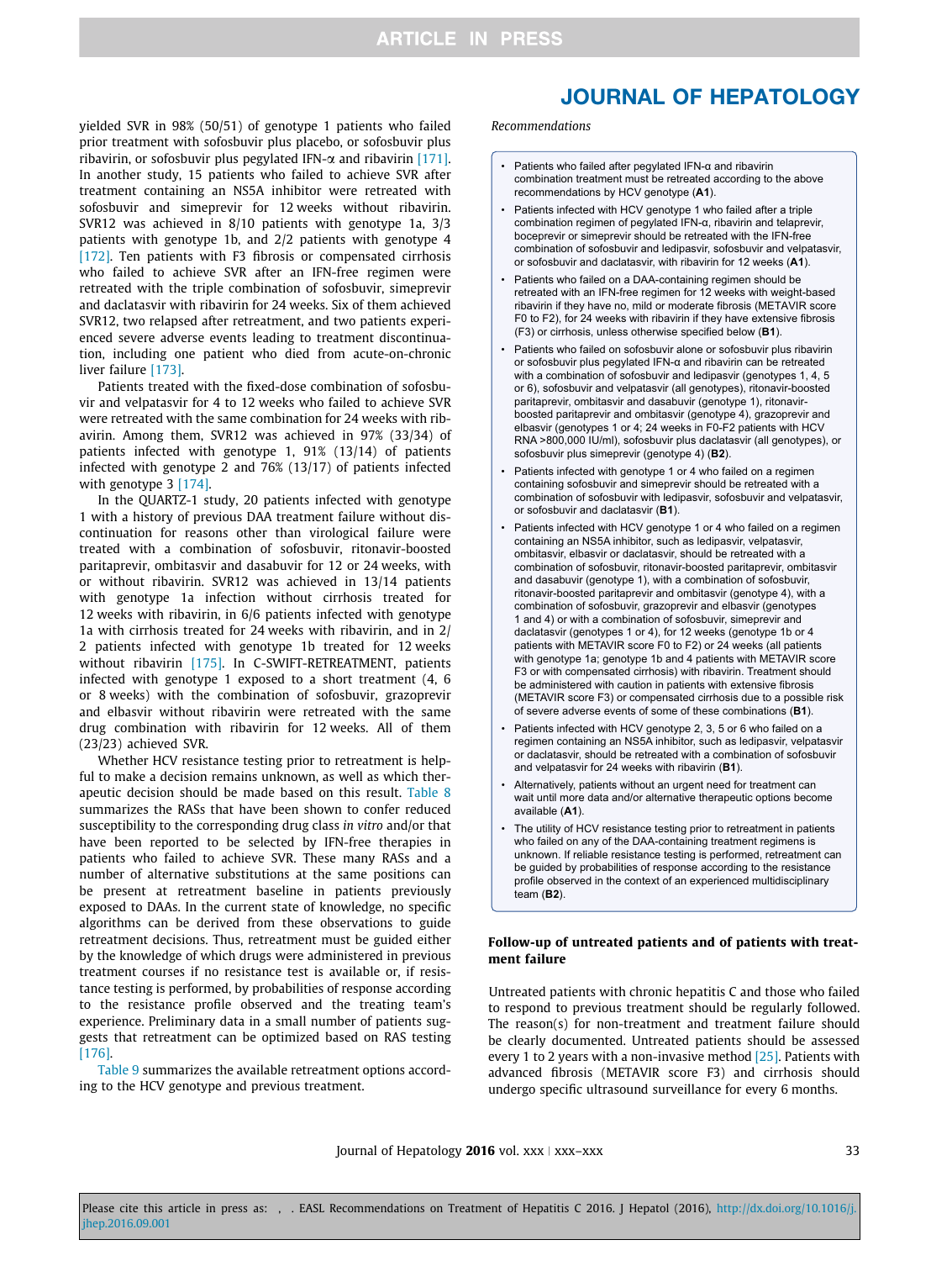# <span id="page-33-0"></span>Guidelines

Table 8. RASs shown to confer reduced susceptibility to the corresponding drug classes in in vitro assays and/or selected in patients who failed to achieve SVR on IFN-free regimens. These RASs and a number of other substitutions at the same positions may be present at retreatment baseline in patients who failed to achieve SVR, suggesting reduced susceptibility to drug(s) from the corresponding class(es) that may help guide retreatment decisions. Adapted from [\[30\]](#page-37-0).

| Drug class          | Amino            |                               | Genotype/subtype              |                 |          |               |             |                 |
|---------------------|------------------|-------------------------------|-------------------------------|-----------------|----------|---------------|-------------|-----------------|
|                     | acid<br>position | 1a                            | 1b                            | 2               | 3        | 4             | 5           | 6               |
| <b>Nucleotide</b>   | 159              | L159F                         | L159F                         | L159F           | L159F    |               |             |                 |
| analogue            | 282              | <b>S282T/R</b>                | S282T                         | S282T           | S282T    | S282T         | S282T       |                 |
| (sofosbuvir)        | 320              | L320I/F/V                     |                               |                 |          |               |             |                 |
|                     | 321              | V321A                         |                               |                 | V321A    |               |             |                 |
| NS5A                | 24               | K24G/N/R                      |                               | <b>T24A</b>     |          |               |             | Q24H            |
| inhibitors          | 26               | <b>K26E</b>                   |                               |                 |          |               |             |                 |
|                     | 28               | M28A/G/T/S/V                  | <b>L28M/T</b>                 | L/F28M/V/S M28T |          | <b>L28S/V</b> | <b>L28I</b> | <b>F28L</b>     |
|                     | 29               |                               | <b>P29S</b>                   |                 |          |               |             |                 |
|                     | 30               | Q30C/D/E/G/H/I/K/L/Q/R/S/T/Y  | R30G/H/P/Q/R                  | L30H/S          | A30K/S   | L30H          |             |                 |
|                     | 31               | L31I/F/M/P/V                  | L31F/I/M/V                    | L31M/V          | L31I/M/V | L31I/M        | L31V        | L31M/V          |
|                     | 32               | <b>P32L/S</b>                 | P32F/L/S                      |                 |          |               |             | <b>P32L/S</b>   |
|                     | 38               | S38F                          |                               |                 |          |               |             |                 |
|                     | 58               | <b>H58D/L/R</b>               | <b>P58D/S</b>                 |                 |          | <b>T58P/S</b> |             | <b>T58A/N/S</b> |
|                     | 62               |                               | Q/E62D                        |                 |          |               |             |                 |
|                     | 92               | A92K/T                        | A92K                          |                 |          |               |             |                 |
|                     | 93               | Y93C/F/H/L/N/R/S/T/W          | <b>Y93C/H/N/S</b>             | Y93H            | Y93H     | <b>Y93H/R</b> |             | V361            |
| <b>Protease</b>     | 36               | V36A/C/G/L/M                  | V36A/C/G/L/M                  |                 |          |               |             |                 |
| inhibitors          | 41               | Q41R                          | Q41R                          |                 |          |               |             |                 |
|                     | 43               | F43L                          | F43I/S/V                      |                 |          |               |             |                 |
|                     | 54               | <b>T54A/S</b>                 | <b>T54A/C/G/S</b>             |                 |          |               |             |                 |
|                     | 55               | <b>V55A/I</b>                 | V55A                          |                 |          |               |             |                 |
|                     | 56               | <b>Y56H</b>                   | <b>Y56H/L</b>                 | <b>Y56H</b>     |          | <b>Y56H</b>   |             | <b>Y56H</b>     |
|                     | 80               | Q80H/K/L/R                    | Q80H/K/L/R                    |                 |          |               |             | L80K/Q          |
|                     | 122              | S122G/R                       | S122D/G/I/N/R/T               |                 |          |               |             | S122T           |
|                     | 155              | R155G/I/K/M/S/T/W             | R155C/G/I/K/Q/M/S/T/W         |                 |          |               |             |                 |
|                     | 156              | A156S/T/V                     | A156G/F/S/T/V                 |                 |          |               |             |                 |
|                     | 158              | V1581                         | V158I                         |                 |          |               |             |                 |
|                     | 168              | D168A/C/E/F/G/H/I/K/L/N/T/V/Y | D168A/C/E/F/G/H/I/K/L/N/T/V/Y |                 | Q168R    | D168V         |             | D168E/Y         |
|                     | 170              | I/V170F/T/V                   | I/V170A/L/T                   |                 |          |               |             | <b>I170V</b>    |
|                     | 175              |                               | M175L                         |                 |          |               |             |                 |
| Non-                | 314              | L314H                         |                               |                 |          |               |             |                 |
| nucleoside          | 316              | C316Y                         | C316H/N/Y/W                   |                 |          |               |             |                 |
| palm-1<br>inhibitor | 368              |                               | S368T                         |                 |          |               |             |                 |
| (dasabuvir) 411     |                  |                               | <b>N411S</b>                  |                 |          |               |             |                 |
|                     | 414              | M414I/T/V                     | M414I/T/V                     |                 |          |               |             |                 |
|                     | 445              |                               | C445F/Y                       |                 |          |               |             |                 |
|                     | 446              | E446K/Q                       |                               |                 |          |               |             |                 |
|                     | 448              | <b>Y448C/H</b>                | <b>Y448C/H</b>                |                 |          |               |             |                 |
|                     | 451              | C451R                         |                               |                 |          |               |             |                 |
|                     | 553              | A553T                         | A553V                         |                 |          |               |             |                 |
|                     | 554              | G554S                         | G554S                         |                 |          |               |             |                 |
|                     | 555              | Y555H                         |                               |                 |          |               |             |                 |
|                     | 556              | S556G/R                       | <b>S556G/R</b>                |                 |          |               |             |                 |
|                     | 557              | G557R                         |                               |                 |          |               |             |                 |
|                     | 558              | G558R                         | G558R                         |                 |          |               |             |                 |
|                     | 559              | D559G/N                       | D559G/N                       |                 |          |               |             |                 |
|                     | 561              | <b>Y561H/N</b>                |                               |                 |          |               |             |                 |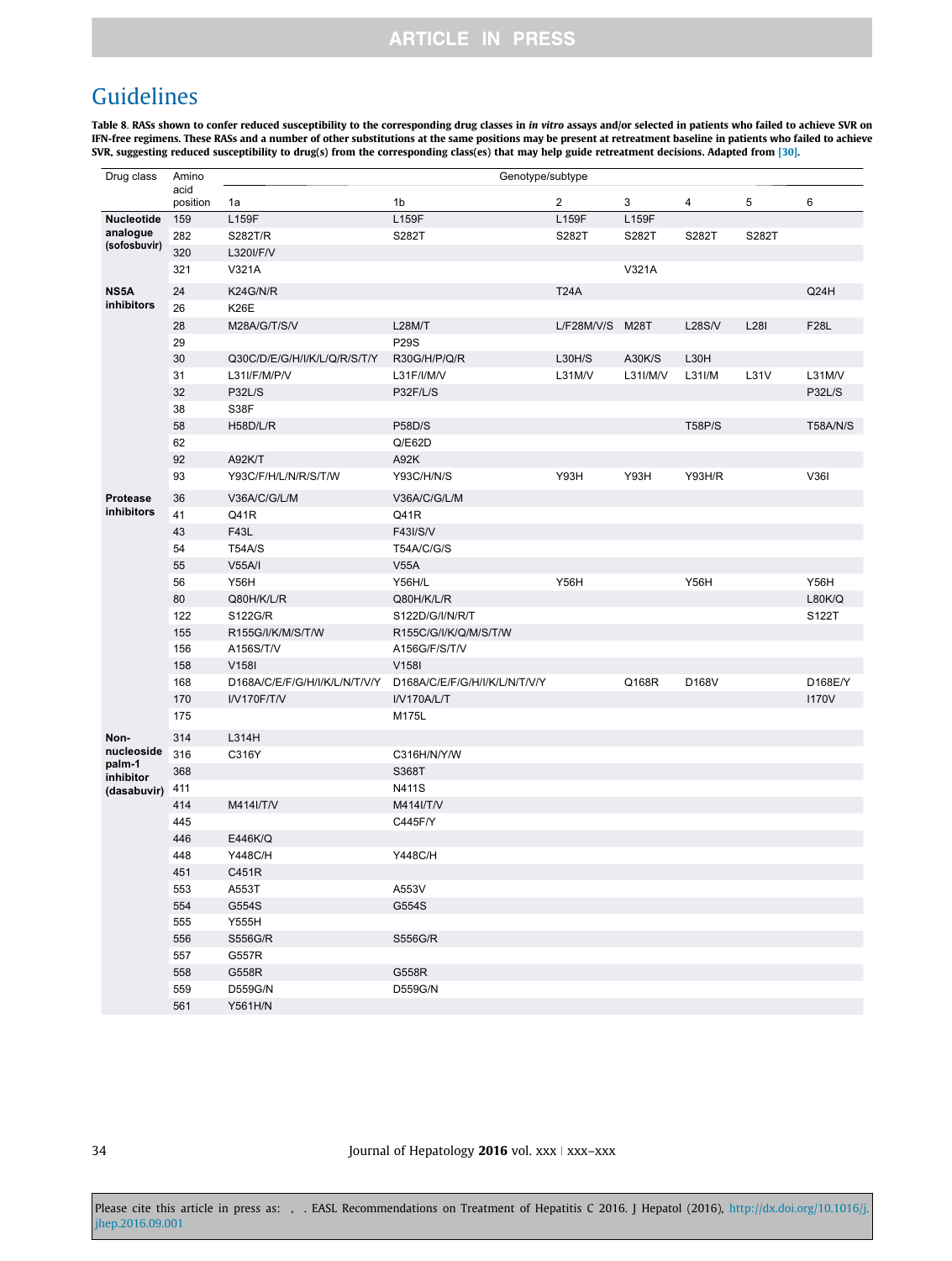<span id="page-34-0"></span>Table 9. Treatment recommendations for retreatment of HCV-monoinfected or HCV/HIV coinfected patients with chronic hepatitis C who failed to achieve an SVR on prior antiviral therapy containing one or several DAA(s). Currently, there is limited data to firmly support these retreatment recommendations, which are based on indirect evidence and consideration of HCV genotype, known resistance profiles of the previously administered drugs, number of drugs used, use of ribavirin, treatment duration.

| <b>Failed treatment</b>                                                                                     | Geno-<br>type  | Sofosbuvir/<br>ledipasvir                                                                 | Sofosbuvir/<br>velpatasvir                                                                | Ombitasvir/<br>paritaprevir/<br>ritonavir and<br>dasabuvir                                | Ombitasvir/<br>paritaprevir/<br>ritonavir                                          | Grazoprevir/<br>Elbasvir                                                                                                                                                                                               | Sofosbuvir<br>and<br>daclatasvir                                                          | Sofosbuvir<br>and<br>simeprevir                                                           | Sofosbuvir<br>plus<br>ombitasvir/<br>paritaprevir/<br>ritonavir and<br>dasabuvir | Sofosbuvir<br>plus<br>ombitasvir/<br>paritaprevir/<br>ritonavir | Sofosbuvir<br>plus<br>grazoprevir/<br>elbasvir | Sofosbuvir<br>plus<br>daclatasvir<br>plus<br>simeprevir |
|-------------------------------------------------------------------------------------------------------------|----------------|-------------------------------------------------------------------------------------------|-------------------------------------------------------------------------------------------|-------------------------------------------------------------------------------------------|------------------------------------------------------------------------------------|------------------------------------------------------------------------------------------------------------------------------------------------------------------------------------------------------------------------|-------------------------------------------------------------------------------------------|-------------------------------------------------------------------------------------------|----------------------------------------------------------------------------------|-----------------------------------------------------------------|------------------------------------------------|---------------------------------------------------------|
| PegIFN-a with<br>ribavirin and<br>telaprevir, or<br>boceprevir, or<br>simeprevir                            | $\mathbf{1}$   | 12 wk with<br>ribavirin                                                                   | 12 wk with<br>ribavirin                                                                   | <b>No</b>                                                                                 | <b>No</b>                                                                          | <b>No</b>                                                                                                                                                                                                              | 12 wk with<br>ribavirin                                                                   | <b>No</b>                                                                                 | <b>No</b>                                                                        | <b>No</b>                                                       | <b>No</b>                                      | <b>No</b>                                               |
| Sofosbuvir<br>alone, or<br>sofosbuvir plus<br>ribavirin, or<br>sofosbuvir plus<br>PegIFN-a and<br>ribavirin | $\mathbf{1}$   | 12 wk with<br>ribavirin<br>$(F0-F2)$<br><b>or</b><br>24 wk with<br>ribavirin<br>$(F3-F4)$ | 12 wk with<br>ribavirin<br>$(F0-F2)$<br><b>or</b><br>24 wk with<br>ribavirin<br>$(F3-F4)$ | 12 wk with<br>ribavirin<br>$(F0-F2)$<br><b>or</b><br>24 wk with<br>ribavirin<br>$(F3-F4)$ | <b>No</b>                                                                          | 12 wk with<br>ribavirin<br>(F0-F2 with<br><b>HCV RNA</b><br>≤800,000<br>(5.9 log) IU/<br>ml)<br>or<br>24 wk with<br>ribavirin<br>(F0-F2 with<br><b>HCV RNA</b><br>>800,000<br>$(5.9 \log)$<br>IU/ml and<br>$F3-F4)$    | 12 wk with<br>ribavirin<br>$(F0-F2)$<br><b>or</b><br>24 wk with<br>ribavirin<br>$(F3-F4)$ | 12 wk with<br>ribavirin<br>$(F0-F2)$<br><b>or</b><br>24 wk with<br>ribavirin<br>$(F3-F4)$ | <b>No</b>                                                                        | <b>No</b>                                                       | <b>No</b>                                      | <b>No</b>                                               |
|                                                                                                             | $\overline{2}$ | <b>No</b>                                                                                 | 12 wk with<br>ribavirin<br>$(F0-F2)$<br>or<br>24 wk with<br>ribavirin<br>$(F3-F4)$        | No.                                                                                       | <b>No</b>                                                                          | <b>No</b>                                                                                                                                                                                                              | 12 wk with<br>ribavirin<br>$(F0-F2)$<br><b>or</b><br>24 wk with<br>ribavirin<br>$(F3-F4)$ | <b>No</b>                                                                                 | <b>No</b>                                                                        | <b>No</b>                                                       | <b>No</b>                                      | <b>No</b>                                               |
|                                                                                                             | $\mathbf{3}$   | No                                                                                        | 12 wk with<br>ribavirin<br>$(F0-F2)$<br>or<br>24 wk with<br>ribavirin<br>$(F3-F4)$        | <b>No</b>                                                                                 | <b>No</b>                                                                          | <b>No</b>                                                                                                                                                                                                              | 12 wk with<br>ribavirin<br>$(F0-F2)$<br><b>or</b><br>24 wk with<br>ribavirin<br>$(F3-F4)$ | <b>No</b>                                                                                 | <b>No</b>                                                                        | <b>No</b>                                                       | <b>No</b>                                      | No.                                                     |
|                                                                                                             | $\overline{4}$ | 12 wk with<br>ribavirin<br>$(F0-F2)$<br>or<br>24 wk with<br>ribavirin<br>$(F3-F4)$        | 12 wk with<br>ribavirin<br>$(F0-F2)$<br><b>or</b><br>24 wk with<br>ribavirin<br>$(F3-F4)$ | <b>No</b>                                                                                 | 12 wk with<br>ribavirin<br>$(F0-F2)$<br>or<br>24 wk with<br>ribavirin<br>$(F3-F4)$ | 12 wk with<br>ribavirin<br>(F0-F2 with<br><b>HCV RNA</b><br>≤800,000<br>$(5.9 \log)$ IU/<br>ml)<br>or<br>24 wk with<br>ribavirin<br>(F0-F2 with<br><b>HCV RNA</b><br>>800,000<br>$(5.9 \log)$<br>IU/ml and<br>$F3-F4)$ | 12 wk with<br>ribavirin<br>$(F0-F2)$<br><b>or</b><br>24 wk with<br>ribavirin<br>$(F3-F4)$ | 12 wk with<br>ribavirin<br>$(F0-F2)$<br>or<br>24 wk with<br>ribavirin<br>$(F3-F4)$        | <b>No</b>                                                                        | <b>No</b>                                                       | <b>No</b>                                      | No.                                                     |

# **JOURNAL OF HEPATOLOGY** JOURNAL OF HEPATOLOGY

35<br>5

Journal of Hepatology

2016

vol. xxx j xxx–xxx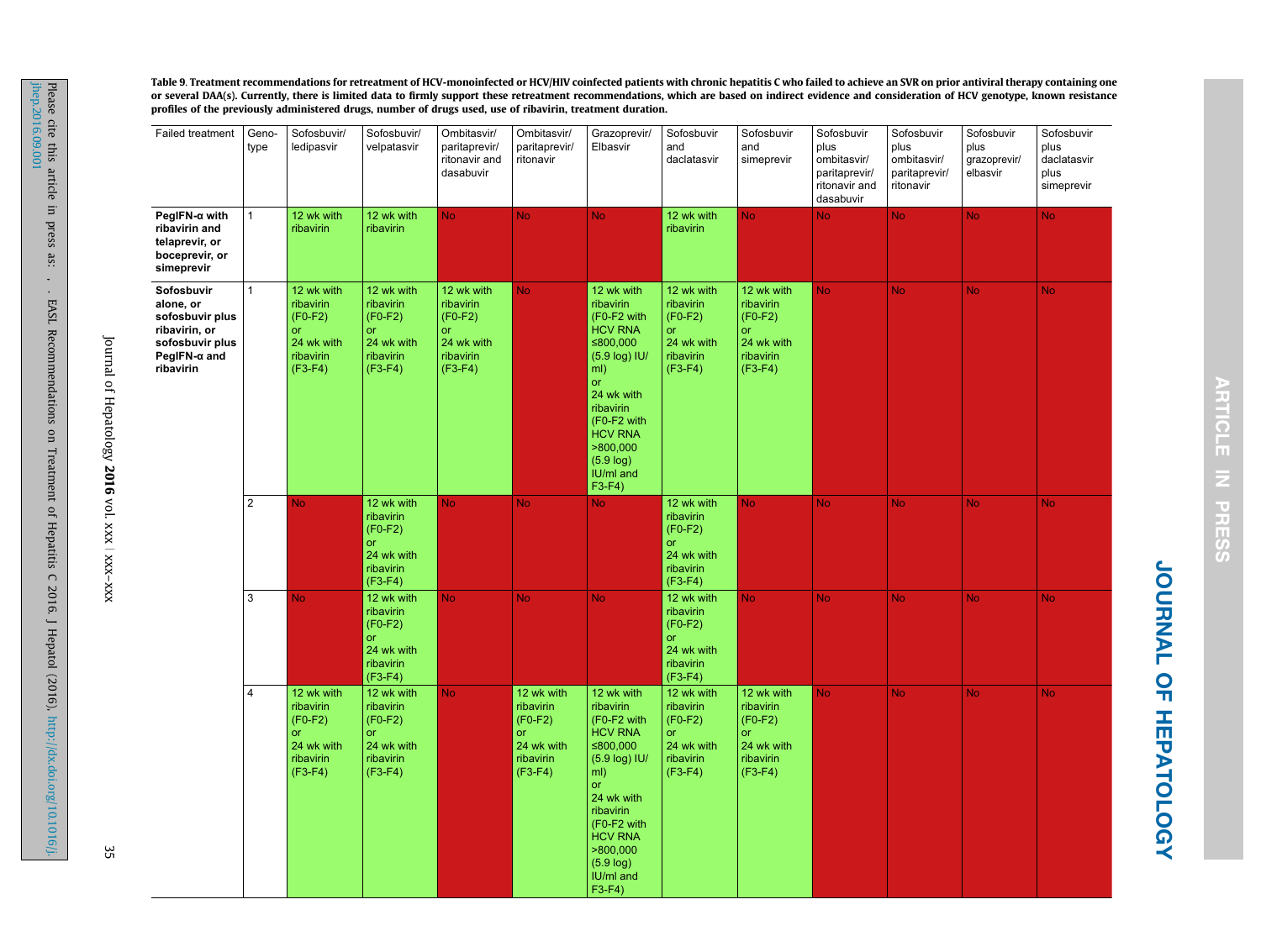| Table 9 (continued |                                                                                                                         |
|--------------------|-------------------------------------------------------------------------------------------------------------------------|
|                    | $\begin{array}{c} \begin{array}{c} \begin{array}{c} \end{array}\\ \begin{array}{c} \end{array} \end{array} \end{array}$ |
|                    |                                                                                                                         |
|                    |                                                                                                                         |
|                    |                                                                                                                         |
|                    |                                                                                                                         |

| Failed treatment                                                                                            | Geno-<br>type  | Sofosbuvir/<br>ledipasvir                                                                               | velpatasvir<br>Sofosbuvir/                                                                            | ritonavir and<br>paritaprevir<br>Ombitasvir/<br>dasabuvir | paritaprevir/<br>Ombitasvir/<br>ritonavir | Grazoprevir/<br>Elbasvir | daclatasvir<br>Sofosbuvir<br>and                                                                        | Sofosbuvir<br>simeprevir<br>and | ritonavir and<br>paritaprevir/<br>Sofosbuvir<br>ombitasvir/<br>dasabuvir<br>plus                   | paritaprevir/<br>ombitasvir/<br>Sofosbuvir<br>ritonavir<br>plus                                  | grazoprevir/<br>Sofosbuvir<br>elbasvir<br>plus                                                 | daclatasvir<br>Sofosbuvir<br>simeprevir<br>plus<br>plus                                          |
|-------------------------------------------------------------------------------------------------------------|----------------|---------------------------------------------------------------------------------------------------------|-------------------------------------------------------------------------------------------------------|-----------------------------------------------------------|-------------------------------------------|--------------------------|---------------------------------------------------------------------------------------------------------|---------------------------------|----------------------------------------------------------------------------------------------------|--------------------------------------------------------------------------------------------------|------------------------------------------------------------------------------------------------|--------------------------------------------------------------------------------------------------|
| sofosbuvir plus<br>PeglFN-and<br>fosbuvir plus<br>alone, or so-<br>ribavirin, or<br>Sofosbuvir<br>ribavirin | $5$ or $6$     | 24 wk with<br>12 wk with<br>ribavirin<br>ribavirin<br>$(F3 - F4)$<br>$(F0 - F2)$<br>$\delta$            | 12 wk with<br>24 wk with<br>ribavirin<br>ribavirin<br>$(F3-F4)$<br>$(F0-F2)$<br>$\overline{\sigma}$   | $\frac{9}{2}$                                             | $\frac{9}{2}$                             | $\frac{1}{2}$            | 12 wk with<br>24 wk with<br>ribavirin<br>ribavirin<br>$(F0 - F2)$<br>$(F3 - F4)$<br>$\overline{a}$      | $\frac{1}{2}$                   | ž                                                                                                  | å                                                                                                | ş                                                                                              | å                                                                                                |
| Sofosbuvir and<br>simeprevir                                                                                | $\overline{ }$ | 12 wk with<br>24 wk with<br>ribavirin<br>ribavirin<br>$(F3 - F4)$<br>$(F0-F2)$<br>$\delta$              | 12 wk with<br>24 wk with<br>ribavirin<br>ribavirin<br>$(F3 - F4)$<br>$(F0-F2)$<br>$\overline{\sigma}$ | $\frac{1}{2}$                                             | $\frac{1}{2}$                             | $\frac{1}{2}$            | 12 wk with<br>24 wk with<br>ribavirin<br>ribavirin<br>$(F3 - F4)$<br>$(F0-F2)$<br>$\overline{\sigma}$   | $\frac{1}{2}$                   | $\frac{1}{2}$                                                                                      | $\frac{1}{2}$                                                                                    | ş                                                                                              | $\frac{1}{2}$                                                                                    |
|                                                                                                             | 4              | 24 wk with<br>12 wk with<br>ribavirin<br>ribavirin<br>$(F0 - F2)$<br>$(F3 - F4)$<br>$\overline{\sigma}$ | 24 wk with<br>12 wk with<br>ribavirin<br>ribavirin<br>$(F0-F2)$<br>$(F3 - F4)$<br>$\overline{\sigma}$ | $\frac{1}{2}$                                             | $\frac{1}{2}$                             | $\frac{1}{2}$            | 24 wk with<br>12 wk with<br>ribavirin<br>ribavirin<br>$(F0 - F2)$<br>$(F3 - F4)$<br>$\overline{\sigma}$ | $\frac{1}{2}$                   | $\frac{1}{2}$                                                                                      | $\frac{1}{2}$                                                                                    | $\frac{1}{2}$                                                                                  | $\frac{1}{2}$                                                                                    |
| NS5A inhibitor-<br>containing                                                                               | $\frac{a}{b}$  | $\frac{9}{2}$                                                                                           | $\frac{1}{2}$                                                                                         | ž                                                         | $\frac{9}{2}$                             | $\frac{9}{2}$            | $\frac{9}{2}$                                                                                           | $\frac{1}{2}$                   | 24 wk with<br>ribavirin                                                                            | $\frac{1}{2}$                                                                                    | 24 wk with<br>ribavirin                                                                        | 24 wk with<br>ribavirin                                                                          |
| daclatasvir)<br>velpatasvir,<br>ombitasvir,<br>(ledipasvir,<br>elbasvir,<br>regimen                         | $\mathfrak{a}$ | $\frac{9}{2}$                                                                                           | $\frac{1}{2}$                                                                                         | $\frac{1}{2}$                                             | $\frac{1}{2}$                             | $\frac{1}{2}$            | $\frac{9}{2}$                                                                                           | $\frac{1}{2}$                   | 12 wk with<br>24 wk with<br>ribavirin<br>ribavirin<br>$(F3 - F4)$<br>$(F0 - F2)$<br>$\overline{5}$ | $\frac{1}{2}$                                                                                    | 12 wk with<br>24 wk with<br>ribavirin<br>ribavirin<br>$(F3-F4)$<br>$(F0-F2)$<br>$\delta$       | 24 wk with<br>12 wk with<br>ribavirin<br>ribavirin<br>$(F3 - F4)$<br>$(F0-F2)$<br>$\overline{a}$ |
|                                                                                                             | $\sim$         | $\frac{1}{2}$                                                                                           | 24 wk with<br>ribavirin                                                                               | $\frac{1}{2}$                                             | $\frac{1}{2}$                             | $\frac{1}{2}$            | $\frac{1}{2}$                                                                                           | $\frac{1}{2}$                   | ş                                                                                                  | $\frac{1}{2}$                                                                                    | $\frac{1}{2}$                                                                                  | $\frac{1}{2}$                                                                                    |
|                                                                                                             | S              | ş                                                                                                       | 24 wk with<br>ribavirin                                                                               | $\frac{9}{2}$                                             | ž                                         | $\frac{1}{2}$            | ž                                                                                                       | $\frac{1}{2}$                   | ž                                                                                                  | ş                                                                                                | ş                                                                                              | ž                                                                                                |
|                                                                                                             | 4              | ş                                                                                                       | $\frac{1}{2}$                                                                                         | $\frac{1}{2}$                                             | $\frac{1}{2}$                             | $\frac{1}{2}$            | $\frac{9}{2}$                                                                                           | $\frac{1}{2}$                   | $\frac{1}{2}$                                                                                      | 24 wk with<br>12 wk with<br>ribavirin<br>ribavirin<br>$(F3 - F4)$<br>$(F0-F2)$<br>$\overline{a}$ | 12 wk with<br>24 wk with<br>ribavirin<br>ribavirin<br>$(F3-F4)$<br>$(F0-F2)$<br>$\overline{5}$ | 24 wk with<br>12 wk with<br>ribavirin<br>ribavirin<br>$(F3 - F4)$<br>$(F0 - F2)$<br>ð            |
|                                                                                                             | 5 or 6         | $\frac{1}{2}$                                                                                           | 24 wk with                                                                                            | $\frac{9}{2}$                                             | $\frac{1}{2}$                             | $\frac{1}{2}$            | $\frac{9}{2}$                                                                                           | $\frac{1}{2}$                   | $\frac{1}{2}$                                                                                      | $\frac{1}{2}$                                                                                    | $\frac{1}{2}$                                                                                  | ż                                                                                                |

36 Journal of Hepatology 2016 vol. xxx | xxx-xxx

ribavirin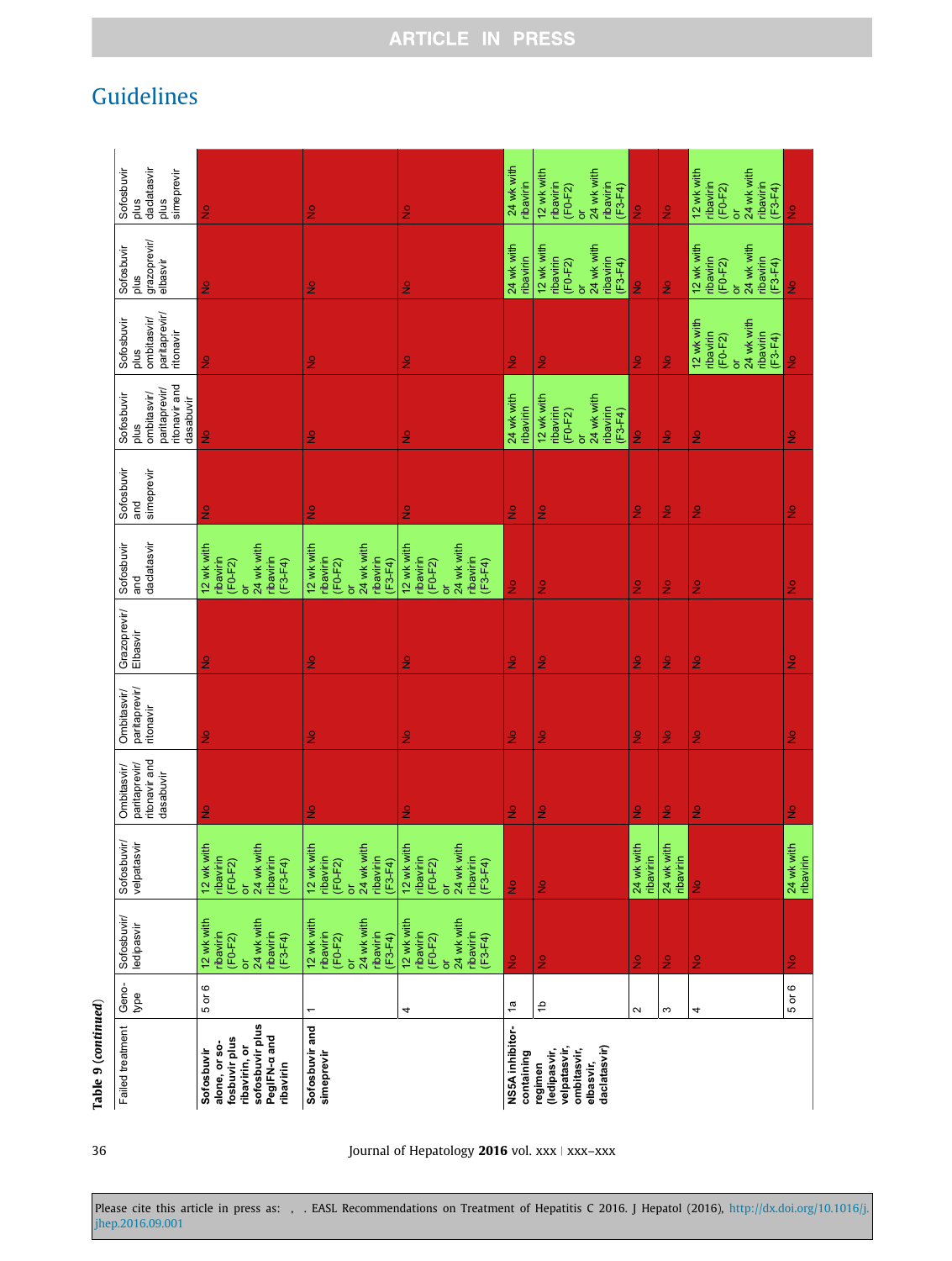#### Recommendations

#### • Untreated patients with chronic hepatitis C and those who failed prior treatment should be regularly followed (**A1**).

- assessment at intervals of 1 to 2 years (**A1**). Non-invasive methods for staging fibrosis are best suited for follow-up
- HCC surveillance every 6 months must be continued indefinitely in patients with advanced fibrosis (F3) and cirrhosis (**A1**).

#### Treatment of acute hepatitis C

Most patients with acute hepatitis C are asymptomatic, but a high rate of chronicity is expected (50–90%). Symptomatic disease with jaundice, female gender, a young age, and genetic polymorphisms in the region upstream of the IL28B (recently renamed IFN lambda-3, IFNL3) gene have been associated with spontaneous viral clearance, but none of these parameters accurately predicts spontaneous resolution at the individual level.

Patients with acute hepatitis C should be considered for antiviral therapy in order to prevent progression to chronic hepatitis C. The ideal time point for starting therapy has not been firmly established. Some investigators estimate that the onset of ALT elevation, with or without clinical symptoms, may be the ideal time point for treatment [\[177–180\]](#page-41-0).

High SVR rates (>90%) have been reported in a small number of patients with sofosbuvir-based IFN-free regimens. The ideal duration of treatment of acute hepatitis C with IFN-free regimens remains unknown. Three trials were performed with the fixeddose combination of sofosbuvir and ledipasvir in patients infected with genotype 1. The SVR rates were: 93% (13/14) after 4 weeks of treatment in injection drug users [\[181\],](#page-41-0) 77% (20/26) after 6 weeks of treatment in HIV-positive individuals [\[182\]](#page-41-0), and 100% (20%) after 6 weeks of treatment in HIV-negative, non-injection drug users [\[183\].](#page-41-0) Because of the small number of patients included in these trials, of the differences in their results, and by analogy with chronic hepatitis C for which at least 8 weeks of therapy are required to maximize SVR rates, patients with acute hepatitis C should be treated with the combination of sofosbuvir and an NS5A inhibitor for 8 weeks, pending additional data establishing the ideal treatment regimen and duration.

There is currently no indication for antiviral therapy as postexposure prophylaxis in the absence of documented HCV transmission.

#### Recommendations

- Patients with acute hepatitis C should be treated with a combination of sofosbuvir and ledipasvir (genotypes 1, 4, 5 and 6), a combination of sofosbuvir and velpatasvir (all genotypes), or a combination of sofosbuvir and daclatasvir (all genotypes) for 8 weeks without ribavirin (**B1**).
- Patients with acute hepatitis C and HIV coinfection and/or a baseline HCV RNA level >1 million IU/ml (6.0 log IU/ml) may need to be treated for 12 weeks with the same combination regimens (**B2**).
- SVR should be assessed at 12 and 24 weeks post-treatment, because late relapses have been reported (**B2**).
- There is no indication for antiviral therapy as post-exposure prophylaxis in the absence of documented HCV transmission (**B1**).

## JOURNAL OF HEPATOLOGY

#### Perspective of new treatments

Other treatment regimens are at the clinical developmental stage and will reach the market within the next two years. Thus, these recommendations will be updated regularly, following approval of new drug regimens by the European Medicines Agency.

#### Conflict of interest

Jean-Michel Pawlotsky:

- Grant and research support: Abbvie, and Gilead.
- Advisory Boards: Abbvie, Bristol-Myers Squibb, Gilead, Janssen, and Merck.
- Speaking and teaching: Abbvie, Bristol-Myers Squibb, Gilead, Janssen, and Merck.

#### Alessio Aghemo:

- Advisory Boards: Abbvie, Bristol-Myers Squibb, Gilead, Janssen, and Merck.
- Speaking and teaching: Abbvie, Bristol-Myers Squibb, Gilead, Janssen, and Merck.

#### David Back:

- Grant and research support: Abbvie, Bristol-Myers Squibb, Gilead, Janssen, Merck, and Viiv.
- Advisory Boards: Abbvie, Gilead, Janssen, and Merck.
- Speaking and teaching: Abbvie, Bristol-Myers Squibb, Gilead, Janssen, and Merck.

#### Geoffrey Dusheiko:

- Grant and research support: Abbvie, Bristol-Myers Squibb, Gilead, GlaxoSmithKline, Janssen, and Merck.
- Advisory Boards: Abbvie, Bristol-Myers Squibb, Gilead, GlaxoSmithKline, Janssen, and Merck.
- Speaking and teaching: Abbvie, Bristol-Myers Squibb, Gilead, GlaxoSmithKline, Janssen, and Merck.

#### Xavier Forns:

- Grant and research support: Abbvie, and Janssen.
- Advisory Boards: Abbvie, Gilead, and Janssen.

#### Francesco Negro

- Grant and research support: AbbVie, and Gilead.
- Advisory Boards: AbbVie, Bristol-Myers Squibb, Gilead, and Merck.
- Speaking and teaching: Bristol-Myers Squibb, and Merck.

#### Massimo Puoti:

- Grant and research support: Gilead.
- Advisory Boards: Abbvie, Bristol-Myers Squibb, Gilead, Janssen, and Merck.
- Speaking and teaching: Bristol-Myers Squibb, Gilead, Janssen, and Merck.

#### Christoph Sarrazin:

- Grant and research support: Abbott Molecular, Abbvie, Gilead, Janssen, Qiagen, Roche, and Siemens.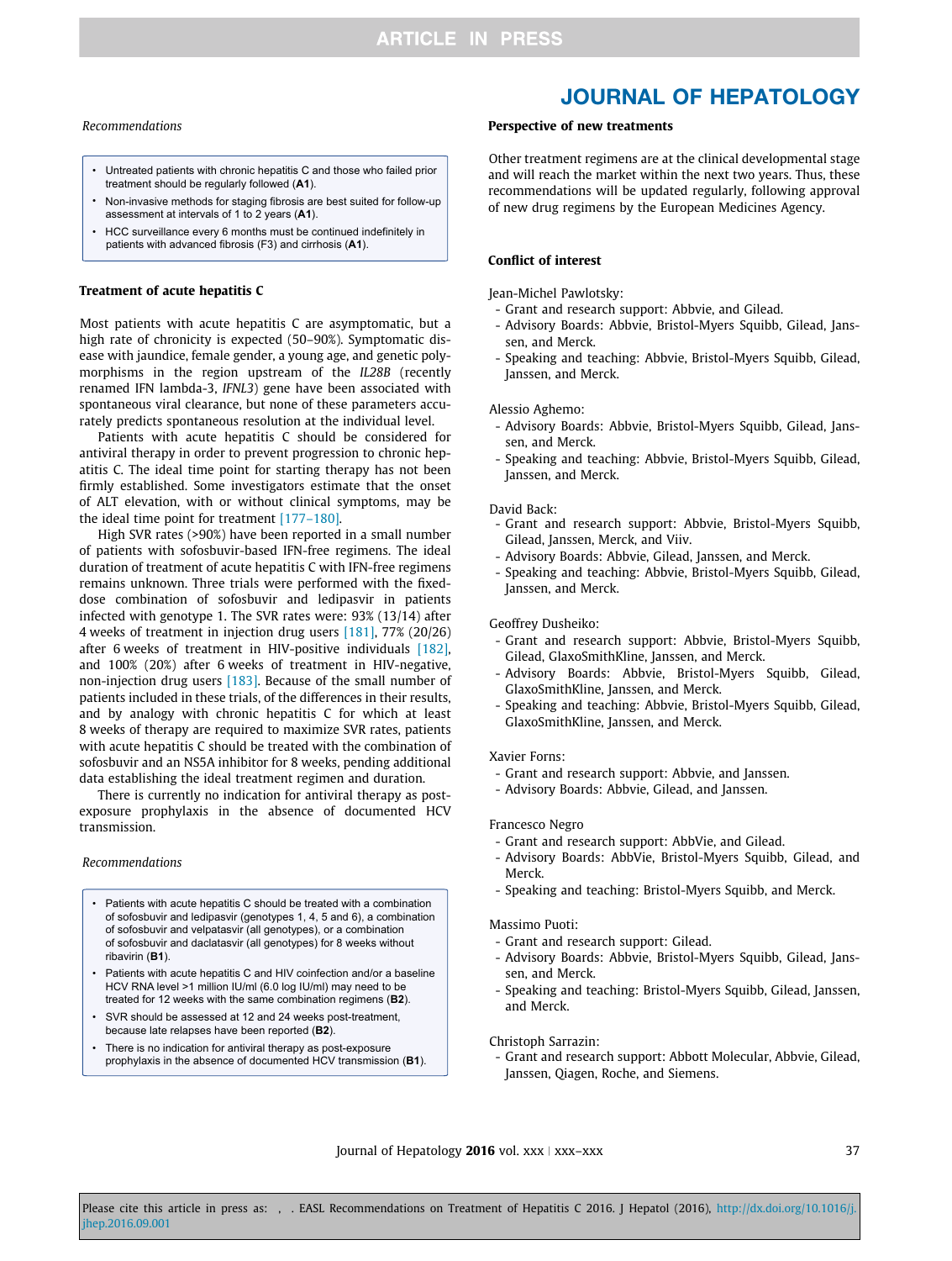# <span id="page-37-0"></span>Guidelines

- Advisory Boards: Abbott Molecular, Abbvie, Bristol-Myers Squibb, Gilead, Janssen, and Merck.
- Speaking and teaching: Abbott Molecular, Abbvie, Bristol-Myers Squibb, Gilead, Janssen, Merck, Qiagen, and Siemens.

#### References

- [1] [Lavanchy D. Evolving epidemiology of hepatitis C virus. Clin Microbiol](http://refhub.elsevier.com/S0168-8278(16)30489-5/h0005) [Infect 2011;17:107–115.](http://refhub.elsevier.com/S0168-8278(16)30489-5/h0005)
- [2] [Messina JP, Humphreys I, Flaxman A, Brown A, Cooke GS, Pybus OG, et al.](http://refhub.elsevier.com/S0168-8278(16)30489-5/h0010) [Global distribution and prevalence of hepatitis C virus genotypes. Hepa](http://refhub.elsevier.com/S0168-8278(16)30489-5/h0010)[tology 2015;61:77–87](http://refhub.elsevier.com/S0168-8278(16)30489-5/h0010).
- [3] [Arase Y, Kobayashi M, Suzuki F, Suzuki Y, Kawamura Y, Akuta N, et al. Effect](http://refhub.elsevier.com/S0168-8278(16)30489-5/h0015) [of type 2 diabetes on risk for malignancies includes hepatocellular](http://refhub.elsevier.com/S0168-8278(16)30489-5/h0015) [carcinoma in chronic hepatitis C. Hepatology 2013;57:964–973.](http://refhub.elsevier.com/S0168-8278(16)30489-5/h0015)
- [4] [van der Meer AJ, Veldt BJ, Feld JJ, Wedemeyer H, Dufour JF, Lammert F, et al.](http://refhub.elsevier.com/S0168-8278(16)30489-5/h0020) [Association between sustained virological response and all-cause mortality](http://refhub.elsevier.com/S0168-8278(16)30489-5/h0020) [among patients with chronic hepatitis C and advanced hepatic fibrosis.](http://refhub.elsevier.com/S0168-8278(16)30489-5/h0020) [JAMA 2012;308:2584–2593](http://refhub.elsevier.com/S0168-8278(16)30489-5/h0020).
- [5] [Bruno S, Di Marco V, Iavarone M, Roffi L, Crosignani A, Calvaruso V, et al.](http://refhub.elsevier.com/S0168-8278(16)30489-5/h0025) [Survival of patients with HCV cirrhosis and sustained virologic response is](http://refhub.elsevier.com/S0168-8278(16)30489-5/h0025) similar to the general population. J Hepatol 2016;64:1217-1223.
- [6] [Negro F, Forton D, Craxi A, Sulkowski MS, Feld JJ, Manns MP. Extrahepatic](http://refhub.elsevier.com/S0168-8278(16)30489-5/h0030) [morbidity and mortality of chronic hepatitis C. Gastroenterology](http://refhub.elsevier.com/S0168-8278(16)30489-5/h0030) [2015;149:1345–1360.](http://refhub.elsevier.com/S0168-8278(16)30489-5/h0030)
- [7] [Andrews J, Guyatt G, Oxman AD, Alderson P, Dahm P, Falck-Ytter Y, et al.](http://refhub.elsevier.com/S0168-8278(16)30489-5/h0035) [GRADE guidelines: 14. Going from evidence to recommendations: the](http://refhub.elsevier.com/S0168-8278(16)30489-5/h0035) [significance and presentation of recommendations. J Clin Epidemiol](http://refhub.elsevier.com/S0168-8278(16)30489-5/h0035) [2013;66:719–725.](http://refhub.elsevier.com/S0168-8278(16)30489-5/h0035)
- [8] [Chevaliez S, Pawlotsky JM. Diagnosis and management of chronic viral](http://refhub.elsevier.com/S0168-8278(16)30489-5/h0040) [hepatitis: antigens, antibodies and viral genomes. Best Pract Res Clin](http://refhub.elsevier.com/S0168-8278(16)30489-5/h0040) [Gastroenterol 2008;22:1031–1048.](http://refhub.elsevier.com/S0168-8278(16)30489-5/h0040)
- [9] [Kamili S, Drobeniuc J, Araujo AC, Hayden TM. Laboratory diagnostics for](http://refhub.elsevier.com/S0168-8278(16)30489-5/h0045) [hepatitis C virus infection. Clin Infect Dis 2012;55:S43–S48.](http://refhub.elsevier.com/S0168-8278(16)30489-5/h0045)
- [10] [Bulteel N, Partha Sarathy P, Forrest E, Stanley AJ, Innes H, Mills PR, et al.](http://refhub.elsevier.com/S0168-8278(16)30489-5/h0050) [Factors associated with spontaneous clearance of chronic hepatitis C virus](http://refhub.elsevier.com/S0168-8278(16)30489-5/h0050) [infection. J Hepatol 2016;65:266–272](http://refhub.elsevier.com/S0168-8278(16)30489-5/h0050).
- [11] [Chevaliez S, Feld J, Cheng K, Wedemeyer H, Sarrazin C, Maasoumy B, et al.](http://refhub.elsevier.com/S0168-8278(16)30489-5/h0055) [Clinical utility of HCV core antigen detection and quantification in the](http://refhub.elsevier.com/S0168-8278(16)30489-5/h0055) [diagnosis and management of patients with chronic hepatitis C receiving an](http://refhub.elsevier.com/S0168-8278(16)30489-5/h0055) [all-oral, interferon-free regimen. Antivir Ther 2016, \[Epub ahead of print\]](http://refhub.elsevier.com/S0168-8278(16)30489-5/h0055).
- [12] [Chevaliez S, Soulier A, Poiteau L, Bouvier-Alias M, Pawlotsky JM. Clinical](http://refhub.elsevier.com/S0168-8278(16)30489-5/h0060) [utility of hepatitis C virus core antigen quantification in patients with](http://refhub.elsevier.com/S0168-8278(16)30489-5/h0060) [chronic hepatitis C. J Clin Virol 2014;61:145–148](http://refhub.elsevier.com/S0168-8278(16)30489-5/h0060).
- [13] [Chhatwal J, Wang X, Ayer T, Kabiri M, Chung RT, Hur C, et al. Hepatitis C](http://refhub.elsevier.com/S0168-8278(16)30489-5/h0065) [disease burden in the United States in the era of oral direct-acting](http://refhub.elsevier.com/S0168-8278(16)30489-5/h0065) [antivirals. Hepatology 2016, \[Epub ahead of print\].](http://refhub.elsevier.com/S0168-8278(16)30489-5/h0065)
- [14] [Pawlotsky JM. The end of the hepatitis C burden: really? Hepatology 2016,](http://refhub.elsevier.com/S0168-8278(16)30489-5/h0070) [\[Epub ahead of print\]](http://refhub.elsevier.com/S0168-8278(16)30489-5/h0070).
- [15] [Chevaliez S, Poiteau L, Rosa I, Soulier A, Roudot-Thoraval F, Laperche S, et al.](http://refhub.elsevier.com/S0168-8278(16)30489-5/h0075) [Prospective assessment of rapid diagnostic tests for the detection of](http://refhub.elsevier.com/S0168-8278(16)30489-5/h0075) [antibodies to hepatitis C virus, a tool for improving access to care. Clin](http://refhub.elsevier.com/S0168-8278(16)30489-5/h0075) [Microbiol Infect 2016;22:459 e451–e456.](http://refhub.elsevier.com/S0168-8278(16)30489-5/h0075)
- [16] [Khuroo MS, Khuroo NS, Khuroo MS. Diagnostic accuracy of point-of-care](http://refhub.elsevier.com/S0168-8278(16)30489-5/h0080) [tests for hepatitis C virus infection: a systematic review and meta-analysis.](http://refhub.elsevier.com/S0168-8278(16)30489-5/h0080) [PLoS One 2015;10 e0121450](http://refhub.elsevier.com/S0168-8278(16)30489-5/h0080).
- [17] [Shivkumar S, Peeling R, Jafari Y, Joseph L, Pant Pai N. Accuracy of rapid and](http://refhub.elsevier.com/S0168-8278(16)30489-5/h0085) [point-of-care screening tests for hepatitis C: a systematic review and meta](http://refhub.elsevier.com/S0168-8278(16)30489-5/h0085)[analysis. Ann Intern Med 2012;157:558–566.](http://refhub.elsevier.com/S0168-8278(16)30489-5/h0085)
- [18] [Poiteau L, Soulier A, Rosa I, Roudot-Thoraval F, Hezode C, Pawlotsky JM,](http://refhub.elsevier.com/S0168-8278(16)30489-5/h0090) [et al. Performance of rapid diagnostic tests for the detection of antibodies](http://refhub.elsevier.com/S0168-8278(16)30489-5/h0090) [to hepatitis C virus in whole blood collected on dried blood spots. J Viral](http://refhub.elsevier.com/S0168-8278(16)30489-5/h0090) [Hepat 2016;23:399–401](http://refhub.elsevier.com/S0168-8278(16)30489-5/h0090).
- [19] [Soulier A, Poiteau L, Rosa I, Hezode C, Roudot-Thoraval F, Pawlotsky JM,](http://refhub.elsevier.com/S0168-8278(16)30489-5/h0095) [et al. Dried blood spots: a tool to ensure broad access to hepatitis C](http://refhub.elsevier.com/S0168-8278(16)30489-5/h0095) [screening, diagnosis, and treatment monitoring. J Infect Dis](http://refhub.elsevier.com/S0168-8278(16)30489-5/h0095) [2016;213:1087–1095](http://refhub.elsevier.com/S0168-8278(16)30489-5/h0095).
- [20] [Tuaillon E, Mondain AM, Meroueh F, Ottomani L, Picot MC, Nagot N, et al.](http://refhub.elsevier.com/S0168-8278(16)30489-5/h0100) [Dried blood spot for hepatitis C virus serology and molecular testing.](http://refhub.elsevier.com/S0168-8278(16)30489-5/h0100) [Hepatology 2010;51:752–758](http://refhub.elsevier.com/S0168-8278(16)30489-5/h0100).
- [21] [Martinot-Peignoux M, Stern C, Maylin S, Ripault MP, Boyer N, Leclere L,](http://refhub.elsevier.com/S0168-8278(16)30489-5/h0105) [et al. Twelve weeks post-treatment follow-up is as relevant as 24 weeks to](http://refhub.elsevier.com/S0168-8278(16)30489-5/h0105)

[determine the sustained virologic response in patients with hepatitis C](http://refhub.elsevier.com/S0168-8278(16)30489-5/h0105) [virus receiving pegylated interferon and ribavirin. Hepatology](http://refhub.elsevier.com/S0168-8278(16)30489-5/h0105) [2010;51:1122–1126.](http://refhub.elsevier.com/S0168-8278(16)30489-5/h0105)

- [22] [Swain MG, Lai MY, Shiffman ML, Cooksley WG, Zeuzem S, Dieterich DT,](http://refhub.elsevier.com/S0168-8278(16)30489-5/h0110) [et al. A sustained virologic response is durable in patients with chronic](http://refhub.elsevier.com/S0168-8278(16)30489-5/h0110) [hepatitis C treated with peginterferon alfa-2a and ribavirin. Gastroenterol](http://refhub.elsevier.com/S0168-8278(16)30489-5/h0110)[ogy 2010;139:1593–1601](http://refhub.elsevier.com/S0168-8278(16)30489-5/h0110).
- [23] [Freiman JM, Tran TM, Schumacher SG, White LF, Ongarello S, Cohn J, et al.](http://refhub.elsevier.com/S0168-8278(16)30489-5/h0115) [Hepatitis C core antigen testing for diagnosis of hepatitis C virus infection:](http://refhub.elsevier.com/S0168-8278(16)30489-5/h0115) [a systematic review and meta-analysis. Ann Intern Med 2016, \[Epub ahead](http://refhub.elsevier.com/S0168-8278(16)30489-5/h0115) [of print\]](http://refhub.elsevier.com/S0168-8278(16)30489-5/h0115).
- [24] [Aghemo A, Degasperi E, De Nicola S, Bono P, Orlandi A, D'Ambrosio R, et al.](http://refhub.elsevier.com/S0168-8278(16)30489-5/h0120) [Quantification of core antigen monitors efficacy of direct-acting antiviral](http://refhub.elsevier.com/S0168-8278(16)30489-5/h0120) [agents in patients with chronic hepatitis C virus infection. Clin Gastroen](http://refhub.elsevier.com/S0168-8278(16)30489-5/h0120)[terol Hepatol 2016;14:1331–1336](http://refhub.elsevier.com/S0168-8278(16)30489-5/h0120).
- [25] [European Association for Study of the LiverAsociacion Latinoamericana](http://refhub.elsevier.com/S0168-8278(16)30489-5/h0125) [para el Estudio del Higado. EASL-ALEH Clinical Practice Guidelines: Non](http://refhub.elsevier.com/S0168-8278(16)30489-5/h0125)[invasive tests for evaluation of liver disease severity and prognosis. J](http://refhub.elsevier.com/S0168-8278(16)30489-5/h0125) [Hepatol 2015;63:237–264.](http://refhub.elsevier.com/S0168-8278(16)30489-5/h0125)
- [26] [Castera L, Sebastiani G, Le Bail B, de Ledinghen V, Couzigou P, Alberti A.](http://refhub.elsevier.com/S0168-8278(16)30489-5/h0130) [Prospective comparison of two algorithms combining non-invasive meth](http://refhub.elsevier.com/S0168-8278(16)30489-5/h0130)[ods for staging liver fibrosis in chronic hepatitis C. J Hepatol](http://refhub.elsevier.com/S0168-8278(16)30489-5/h0130) [2010;52:191–198](http://refhub.elsevier.com/S0168-8278(16)30489-5/h0130).
- [27] [Castera L, Vergniol J, Foucher J, Le Bail B, Chanteloup E, Haaser M, et al.](http://refhub.elsevier.com/S0168-8278(16)30489-5/h0135) [Prospective comparison of transient elastography, Fibrotest, APRI, and liver](http://refhub.elsevier.com/S0168-8278(16)30489-5/h0135) [biopsy for the assessment of fibrosis in chronic hepatitis C. Gastroenterol](http://refhub.elsevier.com/S0168-8278(16)30489-5/h0135)[ogy 2005;128:343–350.](http://refhub.elsevier.com/S0168-8278(16)30489-5/h0135)
- [28] [Chevaliez S, Bouvier-Alias M, Brillet R, Pawlotsky JM. Hepatitis C virus](http://refhub.elsevier.com/S0168-8278(16)30489-5/h0140) [\(HCV\) genotype 1 subtype identification in new HCV drug development](http://refhub.elsevier.com/S0168-8278(16)30489-5/h0140) [and future clinical practice. PLoS One 2009;4 e8209.](http://refhub.elsevier.com/S0168-8278(16)30489-5/h0140)
- [29] [Fourati S, Pawlotsky JM. Virologic tools for HCV drug resistance testing.](http://refhub.elsevier.com/S0168-8278(16)30489-5/h0145) [Viruses 2015;7:6346–6359.](http://refhub.elsevier.com/S0168-8278(16)30489-5/h0145)
- [30] [Pawlotsky JM. Hepatitis C virus resistance to direct-acting antiviral drugs in](http://refhub.elsevier.com/S0168-8278(16)30489-5/h0150) [interferon-free regimens. Gastroenterology 2016;151:70–86](http://refhub.elsevier.com/S0168-8278(16)30489-5/h0150).
- [31] [Terrault NA, Zeuzem S, Di Bisceglie AM, Lim JK, Pockros PJ, Frazier LM, et al.](http://refhub.elsevier.com/S0168-8278(16)30489-5/h0155) [Effectiveness of ledipasvir-sofosbuvir combination in patients with hep](http://refhub.elsevier.com/S0168-8278(16)30489-5/h0155)[atitis C virus infection and factors associated of sustained virologic](http://refhub.elsevier.com/S0168-8278(16)30489-5/h0155) [response. Gastroenterology 2016, \[Epub ahead of print\].](http://refhub.elsevier.com/S0168-8278(16)30489-5/h0155)
- [32] [Huisman MT, Snoeys J, Monbaliu J, Martens MA, Sekar VJ, Raoof A. In vitro](http://refhub.elsevier.com/S0168-8278(16)30489-5/h0160) [studies investigating the mechanism of interaction between TMC435 and](http://refhub.elsevier.com/S0168-8278(16)30489-5/h0160) [hepatic transporters. Hepatology 2010;52:461A–462A](http://refhub.elsevier.com/S0168-8278(16)30489-5/h0160).
- [33] [Mauss S, Buggish P, Boker KHW, Schott E, Klinker H, Gunther R, et al.](http://refhub.elsevier.com/S0168-8278(16)30489-5/h0165) [Treatment outcomes for hepatitis C genotype 1 infection with direct acting](http://refhub.elsevier.com/S0168-8278(16)30489-5/h0165) [antivirals: data from the German Hepatitis C Registry. J Hepatol 2016;64:](http://refhub.elsevier.com/S0168-8278(16)30489-5/h0165) [S820](http://refhub.elsevier.com/S0168-8278(16)30489-5/h0165).
- [34] [Sulkowski MS, Vargas HE, Di Bisceglie AM, Kuo A, Reddy KR, Lim JK, et al.](http://refhub.elsevier.com/S0168-8278(16)30489-5/h0170) [Effectiveness of simeprevir plus sofosbuvir, with or without ribavirin, in](http://refhub.elsevier.com/S0168-8278(16)30489-5/h0170) [real-world patients with HCV genotype 1 infection. Gastroenterology](http://refhub.elsevier.com/S0168-8278(16)30489-5/h0170) [2016;150:419–429](http://refhub.elsevier.com/S0168-8278(16)30489-5/h0170).
- [35] [Jensen DM, O'Leary JG, Pockros PJ, Sherman KE, Kwo PY, Mailliard ME, et al.](http://refhub.elsevier.com/S0168-8278(16)30489-5/h0175) [Safety and efficacy of sofosbuvir-containing regimens for hepatitis C: real](http://refhub.elsevier.com/S0168-8278(16)30489-5/h0175)[world experience in a diverse, longitudinal observational cohort. Hepatol](http://refhub.elsevier.com/S0168-8278(16)30489-5/h0175)[ogy 2014;60:219A](http://refhub.elsevier.com/S0168-8278(16)30489-5/h0175).
- [36] [Dieterich D, Bacon BR, Flamm SL, Kowdley KV, Milligan S, Tsai N, et al.](http://refhub.elsevier.com/S0168-8278(16)30489-5/h0180) [Evaluation of sofosbuvir and simeprevir-based regimens in the TRIO](http://refhub.elsevier.com/S0168-8278(16)30489-5/h0180) [network: academic and community treatment of a real-world, heteroge](http://refhub.elsevier.com/S0168-8278(16)30489-5/h0180)[neous population. Hepatology 2014;60:220A.](http://refhub.elsevier.com/S0168-8278(16)30489-5/h0180)
- [37] [European Association for Study of the Liver. EASL Recommendations on](http://refhub.elsevier.com/S0168-8278(16)30489-5/h0185) [Treatment of Hepatitis C 2015. J Hepatol 2015;63:199–236.](http://refhub.elsevier.com/S0168-8278(16)30489-5/h0185)
- [38] [EASL Clinical Practice Guidelines: Management of hepatitis C virus](http://refhub.elsevier.com/S0168-8278(16)30489-5/h0190) [infection. J Hepatol 2011;55:245–264.](http://refhub.elsevier.com/S0168-8278(16)30489-5/h0190)
- [39] [EASL Clinical Practice Guidelines: Management of hepatitis C virus](http://refhub.elsevier.com/S0168-8278(16)30489-5/h0195) [infection. J Hepatol 2014;60:392–420](http://refhub.elsevier.com/S0168-8278(16)30489-5/h0195).
- [40] [Afdhal N, Zeuzem S, Kwo P, Chojkier M, Gitlin N, Puoti M, et al. Ledipasvir](http://refhub.elsevier.com/S0168-8278(16)30489-5/h0200) [and sofosbuvir for untreated HCV genotype 1 infection. N Engl J Med](http://refhub.elsevier.com/S0168-8278(16)30489-5/h0200) [2014;370:1889–1898.](http://refhub.elsevier.com/S0168-8278(16)30489-5/h0200)
- [41] [Afdhal N, Reddy KR, Nelson DR, Lawitz E, Gordon SC, Schiff E, et al.](http://refhub.elsevier.com/S0168-8278(16)30489-5/h0205) [Ledipasvir and sofosbuvir for previously treated HCV genotype 1 infection.](http://refhub.elsevier.com/S0168-8278(16)30489-5/h0205) [N Engl J Med 2014;370:1483–1493.](http://refhub.elsevier.com/S0168-8278(16)30489-5/h0205)
- [42] [Kowdley KV, Gordon SC, Reddy KR, Rossaro L, Bernstein DE, Lawitz E, et al.](http://refhub.elsevier.com/S0168-8278(16)30489-5/h0210) [Ledipasvir and sofosbuvir for 8 or 12 weeks for chronic HCV without](http://refhub.elsevier.com/S0168-8278(16)30489-5/h0210) [cirrhosis. N Engl J Med 2014;370:1879–1888.](http://refhub.elsevier.com/S0168-8278(16)30489-5/h0210)
- [43] [Naggie S, Cooper C, Saag M, Workowski K, Ruane P, Towner WJ, et al.](http://refhub.elsevier.com/S0168-8278(16)30489-5/h0215) [Ledipasvir and sofosbuvir for HCV in patients coinfected with HIV-1. N Engl](http://refhub.elsevier.com/S0168-8278(16)30489-5/h0215) [J Med 2015;373:705–713](http://refhub.elsevier.com/S0168-8278(16)30489-5/h0215).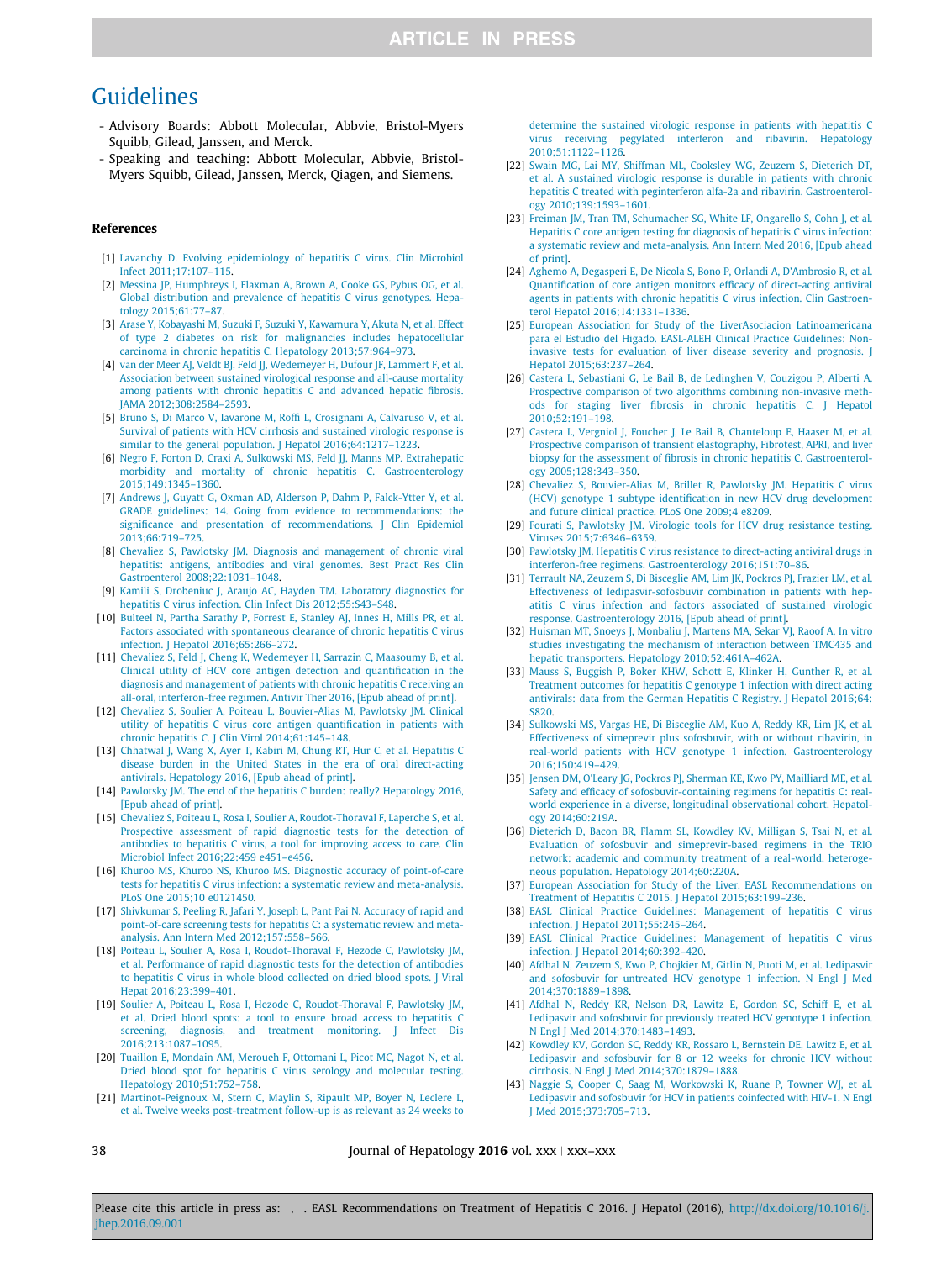- <span id="page-38-0"></span>[44] [Curry M, Modi AA, Pungpapong S, Leise M, Aqel B, LLewellyn J, et al. Real](http://refhub.elsevier.com/S0168-8278(16)30489-5/h0220)[world effectiveness of ledipasvir/sofosbuvir \(LDV/SOF\) in treatment-expe](http://refhub.elsevier.com/S0168-8278(16)30489-5/h0220)[rienced cirrhotic genotype 1 patients with chronic hepatitis C: a compar](http://refhub.elsevier.com/S0168-8278(16)30489-5/h0220)[ative analysis of Gilead sponsored trials with 4 real-world cohorts. J](http://refhub.elsevier.com/S0168-8278(16)30489-5/h0220) [Hepatol 2016;64:S797](http://refhub.elsevier.com/S0168-8278(16)30489-5/h0220).
- [45] [Vermehren J, Maasoumy B, Maan R, Cloherty G, Berkowski C, Feld JJ, et al.](http://refhub.elsevier.com/S0168-8278(16)30489-5/h0225) [Applicability of hepatitis C virus RNA viral load thresholds for 8-week](http://refhub.elsevier.com/S0168-8278(16)30489-5/h0225) [treatments in patients with chronic hepatitis C virus genotype 1 infection.](http://refhub.elsevier.com/S0168-8278(16)30489-5/h0225) [Clin Infect Dis 2016;62:1228–1234.](http://refhub.elsevier.com/S0168-8278(16)30489-5/h0225)
- [46] [Townsend KS, Osinusi A, Nelson AK, Kohli A, Gross C, Polis MA, et al. High](http://refhub.elsevier.com/S0168-8278(16)30489-5/h0230) [efficacy of sofosbuvir/ledipasvir for the treatment of HCV genotype 1 in](http://refhub.elsevier.com/S0168-8278(16)30489-5/h0230) [patients coinfected with HIV on and off antiretroviral therapy: results from](http://refhub.elsevier.com/S0168-8278(16)30489-5/h0230) [the NIAID ERADICATE trial. Hepatology 2014;60:240A–241A](http://refhub.elsevier.com/S0168-8278(16)30489-5/h0230).
- [47] [Bourlière M, Sulkowski MS, Omata M, Zeuzem S, Feld JJ, Lawitz E, et al. An](http://refhub.elsevier.com/S0168-8278(16)30489-5/h0235) [integrated safety and efficacy analysis of >500 patients with compensated](http://refhub.elsevier.com/S0168-8278(16)30489-5/h0235) [cirrhosis treated with ledipasvir/sofosbuvir with or without ribavirin.](http://refhub.elsevier.com/S0168-8278(16)30489-5/h0235) [Hepatology 2014;60:239A](http://refhub.elsevier.com/S0168-8278(16)30489-5/h0235).
- [48] [Bourlière M, Bronowicki JP, de Ledinghen V, Hézode C, Zoulim F, Mathurin](http://refhub.elsevier.com/S0168-8278(16)30489-5/h0240) [P, et al. Ledipasvir/sofosbuvir fixed dose combination is safe and efficacious](http://refhub.elsevier.com/S0168-8278(16)30489-5/h0240) [in cirrhotic patients who have previously failed protease-inhibitor based](http://refhub.elsevier.com/S0168-8278(16)30489-5/h0240) [triple therapy. Hepatology 2014;60:1271A.](http://refhub.elsevier.com/S0168-8278(16)30489-5/h0240)
- [49] [Zeuzem S, Mizokami M, Pianko S, Mangia A, Han KH, Martin R, et al.](http://refhub.elsevier.com/S0168-8278(16)30489-5/h0245) [Prevalence of pretreatment NS5A resistance associated variants in geno](http://refhub.elsevier.com/S0168-8278(16)30489-5/h0245)[type 1 patients across different regions using deep sequencing and effect on](http://refhub.elsevier.com/S0168-8278(16)30489-5/h0245) [treatment outcome with LDV/SOF. Hepatology 2015;62:254A.](http://refhub.elsevier.com/S0168-8278(16)30489-5/h0245)
- [50] [Sarrazin C. The importance of resistance to direct antiviral drugs in HCV](http://refhub.elsevier.com/S0168-8278(16)30489-5/h0250) [infection in clinical practice. J Hepatol 2016;64:486–504.](http://refhub.elsevier.com/S0168-8278(16)30489-5/h0250)
- [51] Feld JJ, Jacobson JM, Hezode C, Asselah T, Ruane PJ, Gruener N, et al. [Sofosbuvir and velpatasvir for HCV genotype 1, 2, 4, 5, and 6 infection. N](http://refhub.elsevier.com/S0168-8278(16)30489-5/h0255) [Engl J Med 2015;373:2599–2607.](http://refhub.elsevier.com/S0168-8278(16)30489-5/h0255)
- [52] [Wyles D, Brau N, Kottilil S, Daar E, Workowski K, Luetkemeyer A, et al.](http://refhub.elsevier.com/S0168-8278(16)30489-5/h0260) [Sofosbuvir/velpatasvir fixed dose combination for 12 weeks in patients](http://refhub.elsevier.com/S0168-8278(16)30489-5/h0260) [coinfected with HCV and HIV-1: the Phase 3 ASTRAL-5 study. J Hepatol](http://refhub.elsevier.com/S0168-8278(16)30489-5/h0260) [2016;64:S188–S189.](http://refhub.elsevier.com/S0168-8278(16)30489-5/h0260)
- [53] [Feld JJ, Kowdley KV, Coakley E, Sigal S, Nelson DR, Crawford D, et al.](http://refhub.elsevier.com/S0168-8278(16)30489-5/h0265) [Treatment of HCV with ABT-450/r-ombitasvir and dasabuvir with ribavirin.](http://refhub.elsevier.com/S0168-8278(16)30489-5/h0265) [N Engl J Med 2014;370:1594–1603.](http://refhub.elsevier.com/S0168-8278(16)30489-5/h0265)
- [54] [Ferenci P, Bernstein D, Lalezari J, Cohen D, Luo Y, Cooper C, et al. ABT-450/r](http://refhub.elsevier.com/S0168-8278(16)30489-5/h0270)[ombitasvir and dasabuvir with or without ribavirin for HCV. N Engl J Med](http://refhub.elsevier.com/S0168-8278(16)30489-5/h0270) [2014;370:1983–1992](http://refhub.elsevier.com/S0168-8278(16)30489-5/h0270).
- [55] [Dore GJ, Conway B, Luo Y, Janczewska E, Knysz B, Liu Y, et al. Efficacy and](http://refhub.elsevier.com/S0168-8278(16)30489-5/h0275) [safety of ombitasvir/paritaprevir/r and dasabuvir compared to IFN-con](http://refhub.elsevier.com/S0168-8278(16)30489-5/h0275)[taining regimens in genotype 1 HCV patients: The MALACHITE-I/II trials. J](http://refhub.elsevier.com/S0168-8278(16)30489-5/h0275) [Hepatol 2016;64:19–28](http://refhub.elsevier.com/S0168-8278(16)30489-5/h0275).
- [56] [Wyles DL, Sulkowski MS, Eron JJ, Trinh R, Lalezari J, Slim J, et al.](http://refhub.elsevier.com/S0168-8278(16)30489-5/h0280) [TURQUOISE-I: 94% SVR12 in HCV/HIV-1 coinfected patients treated with](http://refhub.elsevier.com/S0168-8278(16)30489-5/h0280) [ABT-450/r/ombitasvir, dasabuvir and ribavirin. Hepatology](http://refhub.elsevier.com/S0168-8278(16)30489-5/h0280) [2014;60:1136A–1137A](http://refhub.elsevier.com/S0168-8278(16)30489-5/h0280).
- [57] [Zeuzem S, Jacobson IM, Baykal T, Marinho RT, Poordad F, Bourliere M, et al.](http://refhub.elsevier.com/S0168-8278(16)30489-5/h0285) [Retreatment of HCV with ABT-450/r-ombitasvir and dasabuvir with](http://refhub.elsevier.com/S0168-8278(16)30489-5/h0285) [ribavirin. N Engl J Med 2014;370:1604–1614](http://refhub.elsevier.com/S0168-8278(16)30489-5/h0285).
- [58] [Andreone P, Colombo MG, Enejosa JV, Koksal I, Ferenci P, Maieron A, et al.](http://refhub.elsevier.com/S0168-8278(16)30489-5/h0290) [ABT-450, ritonavir, ombitasvir, and dasabuvir achieves 97% and 100%](http://refhub.elsevier.com/S0168-8278(16)30489-5/h0290) [sustained virologic response with or without ribavirin in treatment](http://refhub.elsevier.com/S0168-8278(16)30489-5/h0290)[experienced patients with HCV genotype 1b infection. Gastroenterology](http://refhub.elsevier.com/S0168-8278(16)30489-5/h0290) [2014;147:359–365 e351.](http://refhub.elsevier.com/S0168-8278(16)30489-5/h0290)
- [59] [Poordad F, Hezode C, Trinh R, Kowdley KV, Zeuzem S, Agarwal K, et al. ABT-](http://refhub.elsevier.com/S0168-8278(16)30489-5/h0295)[450/r-ombitasvir and dasabuvir with ribavirin for hepatitis C with cirrho](http://refhub.elsevier.com/S0168-8278(16)30489-5/h0295)[sis. N Engl J Med 2014;370:1973–1982.](http://refhub.elsevier.com/S0168-8278(16)30489-5/h0295)
- [60] [Feld JJ, Moreno C, Trinh R, Tam E, Bourgeois S, Horsmans Y, et al. Sustained](http://refhub.elsevier.com/S0168-8278(16)30489-5/h0300) [virologic response of 100% in HCV genotype 1b patients with cirrhosis](http://refhub.elsevier.com/S0168-8278(16)30489-5/h0300) [receiving ombitasvir/paritaprevir/r and dasabuvir for 12weeks. J Hepatol](http://refhub.elsevier.com/S0168-8278(16)30489-5/h0300) [2016;64:301–307](http://refhub.elsevier.com/S0168-8278(16)30489-5/h0300).
- [61] [Rockstroh JK, Nelson M, Katlama C, Lalezari J, Mallolas J, Bloch M, et al.](http://refhub.elsevier.com/S0168-8278(16)30489-5/h0305) [Efficacy and safety of grazoprevir \(MK-5172\) and elbasvir \(MK-8742\) in](http://refhub.elsevier.com/S0168-8278(16)30489-5/h0305) [patients with hepatitis C virus and HIV co-infection \(C-EDGE CO-](http://refhub.elsevier.com/S0168-8278(16)30489-5/h0305)[INFECTION\): a non-randomised, open-label trial. Lancet HIV 2015;2:](http://refhub.elsevier.com/S0168-8278(16)30489-5/h0305) [e319–e327](http://refhub.elsevier.com/S0168-8278(16)30489-5/h0305).
- [62] [Zeuzem S, Rockstroh J, Kwo PY, Roth D, Lawitz E, Sulkowski MS, et al.](http://refhub.elsevier.com/S0168-8278(16)30489-5/h0310) [Predictors of response to grazoprevir/elbasvir among HCV genotype 1](http://refhub.elsevier.com/S0168-8278(16)30489-5/h0310) [\(GT1\)-infected patients: integrated analysis of Phase 2–3 trials. Hepatology](http://refhub.elsevier.com/S0168-8278(16)30489-5/h0310) [2015;62:554A–555A.](http://refhub.elsevier.com/S0168-8278(16)30489-5/h0310)
- [63] [Kwo P, Gane E, Peng CY, Pearlman B, Vierling JM, Serfaty L, et al. Efficacy](http://refhub.elsevier.com/S0168-8278(16)30489-5/h0315) [and safety of grazoprevir/elbasvir plus or minus RBV for 12 weeks in](http://refhub.elsevier.com/S0168-8278(16)30489-5/h0315)

## JOURNAL OF HEPATOLOGY

[patients with HCV G1 or G4 infection who previously failed peginterferon/](http://refhub.elsevier.com/S0168-8278(16)30489-5/h0315) [RBV: C-EDGE Treatment-Experienced trial. J Hepatol 2015;62:S674–S675.](http://refhub.elsevier.com/S0168-8278(16)30489-5/h0315)

- [64] [Sulkowski MS, Gardiner DF, Rodriguez-Torres M, Reddy KR, Hassanein T,](http://refhub.elsevier.com/S0168-8278(16)30489-5/h0320) [Jacobson I, et al. Daclatasvir plus sofosbuvir for previously treated or](http://refhub.elsevier.com/S0168-8278(16)30489-5/h0320) [untreated chronic HCV infection. N Engl J Med 2014;370:211–221.](http://refhub.elsevier.com/S0168-8278(16)30489-5/h0320)
- [65] [Luetkemeyer AF, McDonald C, Ramgopal M, Noviello S, Bhore R, Ackerman](http://refhub.elsevier.com/S0168-8278(16)30489-5/h0325) [P. 12 weeks of daclatasvir in combination with sofosbuvir for HIV-HCV](http://refhub.elsevier.com/S0168-8278(16)30489-5/h0325) [coinfection \(ALLY-2 study\): efficacy and safety by HIV combination](http://refhub.elsevier.com/S0168-8278(16)30489-5/h0325) [antiretroviral regimens. Clin Infect Dis 2016;62:1489–1496](http://refhub.elsevier.com/S0168-8278(16)30489-5/h0325).
- [66] [Poordad F, Schiff ER, Vierling JM, Landis C, Fontana RJ, Yang R, et al.](http://refhub.elsevier.com/S0168-8278(16)30489-5/h0330) [Daclatasvir with sofosbuvir and ribavirin for hepatitis C virus infection with](http://refhub.elsevier.com/S0168-8278(16)30489-5/h0330) [advanced cirrhosis or post-liver transplantation recurrence. Hepatology](http://refhub.elsevier.com/S0168-8278(16)30489-5/h0330) [2016;63:1493–1505.](http://refhub.elsevier.com/S0168-8278(16)30489-5/h0330)
- [67] [Foster GR, Afdhal N, Roberts SK, Brau N, Gane EJ, Pianko S, et al. Sofosbuvir](http://refhub.elsevier.com/S0168-8278(16)30489-5/h0335) [and velpatasvir for HCV genotype 2 and 3 infection. N Engl J Med](http://refhub.elsevier.com/S0168-8278(16)30489-5/h0335) [2015;373:2608–2617](http://refhub.elsevier.com/S0168-8278(16)30489-5/h0335).
- [68] [Nelson DR, Cooper JN, Lalezari JP, Lawitz E, Pockros PJ, Gitlin N, et al. All-](http://refhub.elsevier.com/S0168-8278(16)30489-5/h0340)[Oral 12-week treatment with daclatasvir plus sofosbuvir in patients with](http://refhub.elsevier.com/S0168-8278(16)30489-5/h0340) [hepatitis C virus genotype 3 infection: ALLY-3 Phase 3 Study. Hepatology](http://refhub.elsevier.com/S0168-8278(16)30489-5/h0340) [2015;61:1127–1135.](http://refhub.elsevier.com/S0168-8278(16)30489-5/h0340)
- [69] [Leroy V, Angus P, Bronowicki JP, Dore GJ, Hezode C, Pianko S, et al.](http://refhub.elsevier.com/S0168-8278(16)30489-5/h0345) [Daclatasvir, sofosbuvir, and ribavirin for hepatitis C virus genotype 3 and](http://refhub.elsevier.com/S0168-8278(16)30489-5/h0345) [advanced liver disease: A randomized phase III study \(ALLY-3+\). Hepatol](http://refhub.elsevier.com/S0168-8278(16)30489-5/h0345)[ogy 2016;63:1430–1441](http://refhub.elsevier.com/S0168-8278(16)30489-5/h0345).
- [70] [Kapoor R, Kohli A, Sidharthan S, Sims Z, Petersen TL, Osinusi A, et al. All-oral](http://refhub.elsevier.com/S0168-8278(16)30489-5/h0350) [treatment for genotype 4 chronic hepatitis C infection with sofosbuvir and](http://refhub.elsevier.com/S0168-8278(16)30489-5/h0350) [ledipasvir: interim results from the NIAID SYNERGY trial. Hepatology](http://refhub.elsevier.com/S0168-8278(16)30489-5/h0350)  $2014.60.321A$
- [71] [Abergel A, Metivier S, Samuel D, Jiang D, Kersey K, Pang PS, et al. Ledipasvir](http://refhub.elsevier.com/S0168-8278(16)30489-5/h0355) [plus sofosbuvir for 12 weeks in patients with hepatitis C genotype 4](http://refhub.elsevier.com/S0168-8278(16)30489-5/h0355) [infection. Hepatology 2016, \[Epub ahead of print\]](http://refhub.elsevier.com/S0168-8278(16)30489-5/h0355).
- [72] [Pol S, Reddy KR, Baykal T, Hezode C, Hassanein T, Marcellin P, et al.](http://refhub.elsevier.com/S0168-8278(16)30489-5/h0360) [Interferon-free regimens of ombitasvir and ABT-450/r with or without](http://refhub.elsevier.com/S0168-8278(16)30489-5/h0360) [ribavirin in patients with HCV genotype 4 infection: PEARL-I study results.](http://refhub.elsevier.com/S0168-8278(16)30489-5/h0360) [Hepatology 2014;60:1129A](http://refhub.elsevier.com/S0168-8278(16)30489-5/h0360).
- [73] [Asselah T, Hezode C, Qaqish RB, Elkhasbab M, Hassanein T, Papatheodoridis](http://refhub.elsevier.com/S0168-8278(16)30489-5/h0365) [GV, et al. High SVR rates in patients with genotype 4 chronic hepatitis C](http://refhub.elsevier.com/S0168-8278(16)30489-5/h0365) [infection and compensated cirrhosis with ombitasvir/paritaprevir/ritonavir](http://refhub.elsevier.com/S0168-8278(16)30489-5/h0365) [co-administered with ribavirin \(AGATE-I\). J Hepatol 2016;64:S827.](http://refhub.elsevier.com/S0168-8278(16)30489-5/h0365)
- [74] [Zeuzem S, Ghalib R, Reddy KR, Pockros PJ, Ben Ari Z, Zhao Y, et al.](http://refhub.elsevier.com/S0168-8278(16)30489-5/h0370) [Grazoprevir-elbasvir combination therapy for treatment-naive cirrhotic](http://refhub.elsevier.com/S0168-8278(16)30489-5/h0370) [and noncirrhotic patients with chronic hepatitis C virus genotype 1, 4, or 6](http://refhub.elsevier.com/S0168-8278(16)30489-5/h0370) [infection: a randomized trial. Ann Intern Med 2015;163:1–13](http://refhub.elsevier.com/S0168-8278(16)30489-5/h0370).
- [75] [Buti M, Calleja JL, Forns X, Diago M, Ortega E, Crespo J, et al. Simeprevir plus](http://refhub.elsevier.com/S0168-8278(16)30489-5/h0375) [sofosbuvir for hepatitis C virus genotype 4 infection: a Phase III open-label](http://refhub.elsevier.com/S0168-8278(16)30489-5/h0375) [study. J Hepatol 2016;64:S220–S221](http://refhub.elsevier.com/S0168-8278(16)30489-5/h0375).
- [76] [Abergel A, Asselah T, Metivier S, Kersey K, Jiang D, Mo H, et al. Ledipasvir](http://refhub.elsevier.com/S0168-8278(16)30489-5/h0380)[sofosbuvir in patients with hepatitis C virus genotype 5 infection: an open](http://refhub.elsevier.com/S0168-8278(16)30489-5/h0380)[label, multicentre, single-arm, phase 2 study. Lancet Infect Dis](http://refhub.elsevier.com/S0168-8278(16)30489-5/h0380) [2016;16:459–464](http://refhub.elsevier.com/S0168-8278(16)30489-5/h0380).
- [77] [Gane EJ, Hyland RH, An D, Svarovskaia ES, Pang PS, Symonds WT, et al. High](http://refhub.elsevier.com/S0168-8278(16)30489-5/h0385) [efficacy of LDV/SOF regimens for 12 weeks for patients with HCV genotype](http://refhub.elsevier.com/S0168-8278(16)30489-5/h0385) [3 or 6 infection. Hepatology 2014;60:1274A.](http://refhub.elsevier.com/S0168-8278(16)30489-5/h0385)
- [78] [Garcia-Retortillo M, Forns X, Feliu A, Moitinho E, Costa J, Navasa M, et al.](http://refhub.elsevier.com/S0168-8278(16)30489-5/h0390) [Hepatitis C virus kinetics during and immediately after liver transplanta](http://refhub.elsevier.com/S0168-8278(16)30489-5/h0390)[tion. Hepatology 2002;35:680–687](http://refhub.elsevier.com/S0168-8278(16)30489-5/h0390).
- [79] [Gane E, Pilmore H. Management of chronic viral hepatitis before and after](http://refhub.elsevier.com/S0168-8278(16)30489-5/h0395) [renal transplantation. Transplantation 2002;74:427–437](http://refhub.elsevier.com/S0168-8278(16)30489-5/h0395).
- [80] [Flamm SL, Everson GT, Charlton M, Denning JM, Arterburn S, Brandt-Sarif T,](http://refhub.elsevier.com/S0168-8278(16)30489-5/h0400) [et al. Ledipasvir/sofosbuvir with ribavirin for the treatment of HCV in](http://refhub.elsevier.com/S0168-8278(16)30489-5/h0400) [patients with decompensated cirrhosis: preliminary results of a prospec](http://refhub.elsevier.com/S0168-8278(16)30489-5/h0400)[tive, multicenter study. Hepatology 2014;60:320A.](http://refhub.elsevier.com/S0168-8278(16)30489-5/h0400)
- [81] [Curry MP, Forns X, Chung RT, Terrault NA, Brown Jr R, Fenkel JM, et al.](http://refhub.elsevier.com/S0168-8278(16)30489-5/h0405) [Sofosbuvir and ribavirin prevent recurrence of HCV infection after liver](http://refhub.elsevier.com/S0168-8278(16)30489-5/h0405) [transplantation: an open-label study. Gastroenterology 2015;148:100–107](http://refhub.elsevier.com/S0168-8278(16)30489-5/h0405) [e101.](http://refhub.elsevier.com/S0168-8278(16)30489-5/h0405)
- [82] [Zuckerman E, Ashkenazi E, Kovalev Y, Weitsman E, Kaspa RT, Brown M,](http://refhub.elsevier.com/S0168-8278(16)30489-5/h0410) [et al. The real-world Israeli experience of treating chronic hepatitis C,](http://refhub.elsevier.com/S0168-8278(16)30489-5/h0410) [genotype 1 patients with advanced fibrosis with paritaprevir/ritonavir/](http://refhub.elsevier.com/S0168-8278(16)30489-5/h0410) [ombitasvir, dasabuvir with or without ribavirin: a large multi-center](http://refhub.elsevier.com/S0168-8278(16)30489-5/h0410) [cohort. J Hepatol 2016;64:S137.](http://refhub.elsevier.com/S0168-8278(16)30489-5/h0410)
- [83] [Flisiak R, Jaroszewicz J, Janczewska E, Wawrzynowicz-Syczewska M,](http://refhub.elsevier.com/S0168-8278(16)30489-5/h0415) [Grabinska A, Bolewska B, et al. Predictors of hepatic decompensation](http://refhub.elsevier.com/S0168-8278(16)30489-5/h0415) [during ombitasvir/paritaprevir/ritonavir ± dasabuvir ± ribavirin treatment](http://refhub.elsevier.com/S0168-8278(16)30489-5/h0415)

Journal of Hepatology 2016 vol.  $xxx + xxx$   $\rightarrow$  39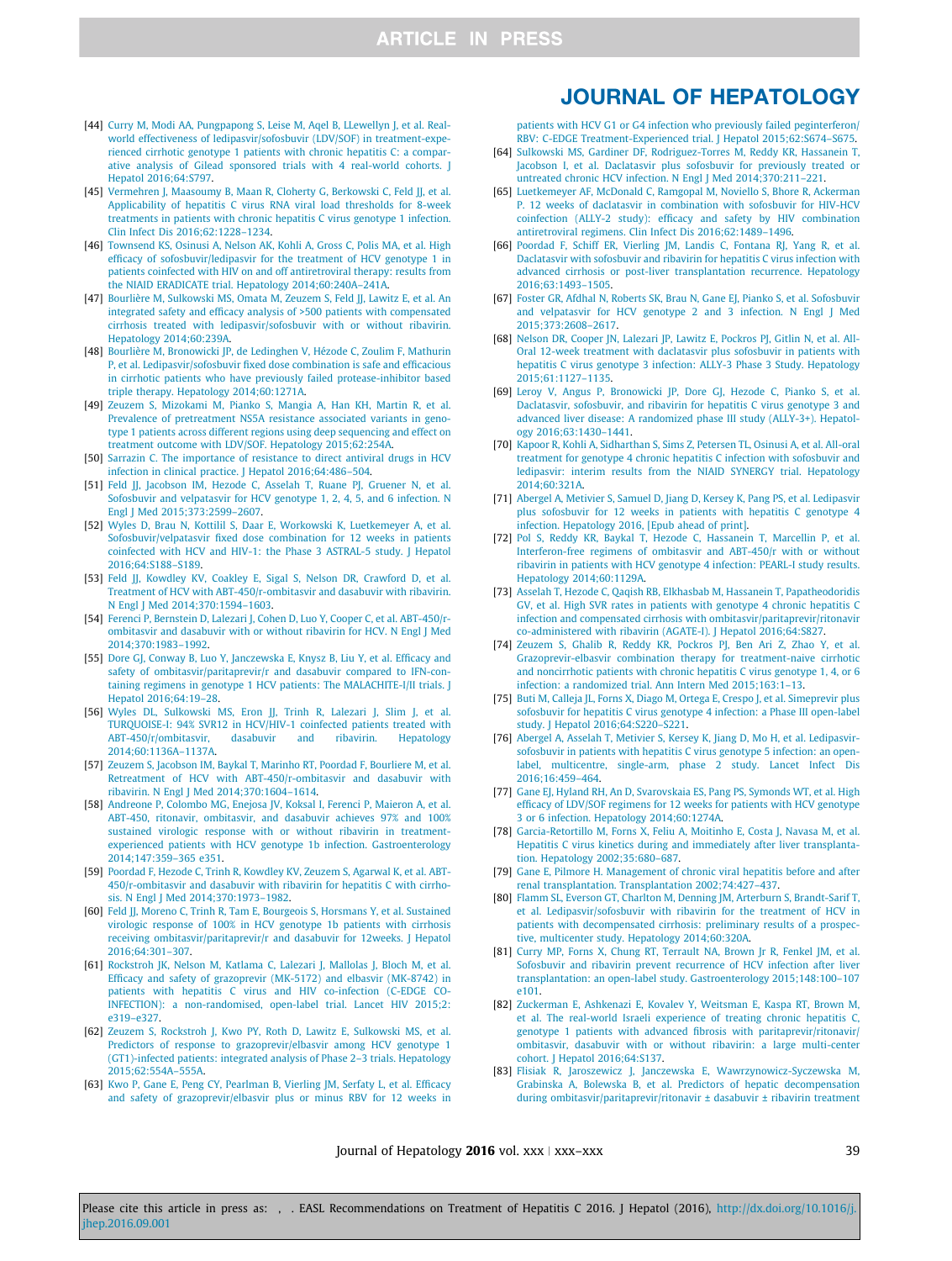<span id="page-39-0"></span>[of genotype 1 and 4 HCV infected patients \(real-life AMBER study\). J](http://refhub.elsevier.com/S0168-8278(16)30489-5/h0415) [Hepatol 2016;64:S815](http://refhub.elsevier.com/S0168-8278(16)30489-5/h0415).

- [84] [Charlton M, Everson GT, Flamm SL, Kumar P, Landis C, Brown Jr RS, et al.](http://refhub.elsevier.com/S0168-8278(16)30489-5/h0420) [Ledipasvir and sofosbuvir plus ribavirin for treatment of HCV infection in](http://refhub.elsevier.com/S0168-8278(16)30489-5/h0420) [patients with advanced liver disease. Gastroenterology 2015;149:649–659.](http://refhub.elsevier.com/S0168-8278(16)30489-5/h0420)
- [85] [Manns M, Samuel D, Gane EJ, Mutimer D, McCaughan G, Buti M, et al.](http://refhub.elsevier.com/S0168-8278(16)30489-5/h0425) [Ledipasvir and sofosbuvir plus ribavirin in patients with genotype 1 or 4](http://refhub.elsevier.com/S0168-8278(16)30489-5/h0425) [hepatitis C virus infection and advanced liver disease: a multicentre, open](http://refhub.elsevier.com/S0168-8278(16)30489-5/h0425)[label, randomised, phase 2 trial. Lancet Infect Dis 2016;16:685–697](http://refhub.elsevier.com/S0168-8278(16)30489-5/h0425).
- [86] [Curry MP, O'Leary JG, Bzowej N, Muir AJ, Korenblat KM, Fenkel JM, et al.](http://refhub.elsevier.com/S0168-8278(16)30489-5/h0430) [Sofosbuvir and velpatasvir for HCV in patients with decompensated](http://refhub.elsevier.com/S0168-8278(16)30489-5/h0430) [cirrhosis. N Engl J Med 2015;373:2618–2628.](http://refhub.elsevier.com/S0168-8278(16)30489-5/h0430)
- [87] [Foster GR, Irving WL, Cheung MC, Walker AJ, Hudson BE, Verma S, et al.](http://refhub.elsevier.com/S0168-8278(16)30489-5/h0435) [Impact of direct acting antiviral therapy in patients with chronic hepatitis C](http://refhub.elsevier.com/S0168-8278(16)30489-5/h0435) [and decompensated cirrhosis. J Hepatol 2016;64:1224–1231.](http://refhub.elsevier.com/S0168-8278(16)30489-5/h0435)
- [88] [Cheung MC, Walker AJ, Hudson BE, Verma S, McLauchlan J, Mutimer DJ,](http://refhub.elsevier.com/S0168-8278(16)30489-5/h0440) [et al. Outcomes after successful direct-acting antiviral therapy for patients](http://refhub.elsevier.com/S0168-8278(16)30489-5/h0440) [with chronic hepatitis C and decompensated cirrhosis. J Hepatol 2016,](http://refhub.elsevier.com/S0168-8278(16)30489-5/h0440) [\[Epub ahead of print\]](http://refhub.elsevier.com/S0168-8278(16)30489-5/h0440).
- [89] [Belli LS, Berenguer M, Cortesi PA, Strazzabosco M, Rockenschaub SR,](http://refhub.elsevier.com/S0168-8278(16)30489-5/h0445) [Martini S, et al. Delisting of liver transplant candidates with chronic](http://refhub.elsevier.com/S0168-8278(16)30489-5/h0445) [hepatitis C after viral eradication: A European study. J Hepatol](http://refhub.elsevier.com/S0168-8278(16)30489-5/h0445) [2016;65:524–531](http://refhub.elsevier.com/S0168-8278(16)30489-5/h0445).
- [90] [Forman LM, Lewis JD, Berlin JA, Feldman HI, Lucey MR. The association](http://refhub.elsevier.com/S0168-8278(16)30489-5/h0450) [between hepatitis C infection and survival after orthotopic liver transplan](http://refhub.elsevier.com/S0168-8278(16)30489-5/h0450)[tation. Gastroenterology 2002;122:889–896](http://refhub.elsevier.com/S0168-8278(16)30489-5/h0450).
- [91] [Prieto M, Berenguer M, Rayon JM, Cordoba J, Arguello L, Carrasco D, et al.](http://refhub.elsevier.com/S0168-8278(16)30489-5/h0455) [High incidence of allograft cirrhosis in hepatitis C virus genotype 1b](http://refhub.elsevier.com/S0168-8278(16)30489-5/h0455) [infection following transplantation: relationship with rejection episodes.](http://refhub.elsevier.com/S0168-8278(16)30489-5/h0455) [Hepatology 1999;29:250–256](http://refhub.elsevier.com/S0168-8278(16)30489-5/h0455).
- [92] [Blasco A, Forns X, Carrion JA, Garcia-Pagan JC, Gilabert R, Rimola A, et al.](http://refhub.elsevier.com/S0168-8278(16)30489-5/h0460) [Hepatic venous pressure gradient identifies patients at risk of severe](http://refhub.elsevier.com/S0168-8278(16)30489-5/h0460) [hepatitis C recurrence after liver transplantation. Hepatology](http://refhub.elsevier.com/S0168-8278(16)30489-5/h0460) [2006;43:492–499](http://refhub.elsevier.com/S0168-8278(16)30489-5/h0460).
- [93] [Neumann UP, Berg T, Bahra M, Seehofer D, Langrehr JM, Neuhaus R, et al.](http://refhub.elsevier.com/S0168-8278(16)30489-5/h0465) [Fibrosis progression after liver transplantation in patients with recurrent](http://refhub.elsevier.com/S0168-8278(16)30489-5/h0465) [hepatitis C. J Hepatol 2004;41:830–836](http://refhub.elsevier.com/S0168-8278(16)30489-5/h0465).
- [94] [Charlton M, Gane E, Manns MP, Brown Jr RS, Curry MP, Kwo PY, et al.](http://refhub.elsevier.com/S0168-8278(16)30489-5/h0470) [Sofosbuvir and ribavirin for treatment of compensated recurrent hepatitis](http://refhub.elsevier.com/S0168-8278(16)30489-5/h0470) [C virus infection after liver transplantation. Gastroenterology](http://refhub.elsevier.com/S0168-8278(16)30489-5/h0470) [2015;148:108–117](http://refhub.elsevier.com/S0168-8278(16)30489-5/h0470).
- [95] [Forns X, Charlton M, Denning J, McHutchison JG, Symonds WT, Brainard D,](http://refhub.elsevier.com/S0168-8278(16)30489-5/h0475) [et al. Sofosbuvir compassionate use program for patients with severe](http://refhub.elsevier.com/S0168-8278(16)30489-5/h0475) [recurrent hepatitis C following liver transplantation. Hepatology](http://refhub.elsevier.com/S0168-8278(16)30489-5/h0475) [2015;61:1485–1494.](http://refhub.elsevier.com/S0168-8278(16)30489-5/h0475)
- [96] [Flamm S, Bacon B, Curry M, Dieterich D, Guest L, Kowdley KV, et al.](http://refhub.elsevier.com/S0168-8278(16)30489-5/h0480) [Ledipasvir/sofosbuvir ± ribavirin in HCV post-transplant patients: real](http://refhub.elsevier.com/S0168-8278(16)30489-5/h0480)[world heterogeneous population from the TRIO network. J Hepatol 2016;64:](http://refhub.elsevier.com/S0168-8278(16)30489-5/h0480) [S822](http://refhub.elsevier.com/S0168-8278(16)30489-5/h0480).
- [97] [Ciesek S, Proske V, Otto B, Pischke S, Costa R, Luthgehetmann M, et al.](http://refhub.elsevier.com/S0168-8278(16)30489-5/h0485) [Efficacy and safety of sofosbuvir/ledipasvir for the treatment of patients](http://refhub.elsevier.com/S0168-8278(16)30489-5/h0485) [with hepatitis C virus re-infection after liver transplantation. Transplant](http://refhub.elsevier.com/S0168-8278(16)30489-5/h0485) [Infect Dis 2016;18:326–332.](http://refhub.elsevier.com/S0168-8278(16)30489-5/h0485)
- [98] [Coilly A, Fougerou-Leurent C, de Ledinghen V, Houssel-Debry P, Duvoux C,](http://refhub.elsevier.com/S0168-8278(16)30489-5/h0490) [Di Martino V, et al. Multicentre experience using daclatasvir and sofosbuvir](http://refhub.elsevier.com/S0168-8278(16)30489-5/h0490) [to treat hepatitis C recurrence – The ANRS CUPILT study. J Hepatol 2016,](http://refhub.elsevier.com/S0168-8278(16)30489-5/h0490) [\[Epub ahead of print\]](http://refhub.elsevier.com/S0168-8278(16)30489-5/h0490).
- [99] [Mantry PS, Kwo PY, Coakley E, Te HS, Vargas HE, Brown RS, et al. High](http://refhub.elsevier.com/S0168-8278(16)30489-5/h0495) [sustained virologic response rates in liver transplant recipients with](http://refhub.elsevier.com/S0168-8278(16)30489-5/h0495) [recurrent HCV genotype 1 infection receiving ABT-450/r/ombitasvir plus](http://refhub.elsevier.com/S0168-8278(16)30489-5/h0495) [dasabuvir plus ribavirin. Hepatology 2014;60:298A–299A](http://refhub.elsevier.com/S0168-8278(16)30489-5/h0495).
- [100] [Coilly A, Pageaux GP, Houssel-Debry P, Duvoux C, Radenne S, De Ledinghen](http://refhub.elsevier.com/S0168-8278(16)30489-5/h0500) [V, et al. Improving liver function and delisting of patients awaiting liver](http://refhub.elsevier.com/S0168-8278(16)30489-5/h0500) [transplantation for HCV cirrhosis: do we ask too much to DAAs?](http://refhub.elsevier.com/S0168-8278(16)30489-5/h0500) [Hepatology 2015;62:257A.](http://refhub.elsevier.com/S0168-8278(16)30489-5/h0500)
- [101] [Fernandez-Carrillo C, Lens S, Llop E, Pascasio JM, Fernandez I, Baliellas C,](http://refhub.elsevier.com/S0168-8278(16)30489-5/h0505) [et al. Treatment of hepatitis C virus in patients with advanced cirrhosis:](http://refhub.elsevier.com/S0168-8278(16)30489-5/h0505) [always justified? Analysis of the HEPA-C registry. J Hepatol 2016;64:](http://refhub.elsevier.com/S0168-8278(16)30489-5/h0505) [S133.](http://refhub.elsevier.com/S0168-8278(16)30489-5/h0505)
- [102] [Moon C, Jung KS, Kim DY, Baatarkhuu O, Park JY, Kim BK, et al. Lower](http://refhub.elsevier.com/S0168-8278(16)30489-5/h0510) [incidence of hepatocellular carcinoma and cirrhosis in hepatitis C patients](http://refhub.elsevier.com/S0168-8278(16)30489-5/h0510) [with sustained virological response by pegylated interferon and ribavirin.](http://refhub.elsevier.com/S0168-8278(16)30489-5/h0510) [Dig Dis Sci 2015;60:573–581.](http://refhub.elsevier.com/S0168-8278(16)30489-5/h0510)
- [103] [Morgan RL, Baack B, Smith BD, Yartel A, Pitasi M, Falck-Ytter Y. Eradication](http://refhub.elsevier.com/S0168-8278(16)30489-5/h0515) [of hepatitis C virus infection and the development of hepatocellular](http://refhub.elsevier.com/S0168-8278(16)30489-5/h0515)

[carcinoma: a meta-analysis of observational studies. Ann Intern Med](http://refhub.elsevier.com/S0168-8278(16)30489-5/h0515) [2013;158:329–337.](http://refhub.elsevier.com/S0168-8278(16)30489-5/h0515)

- [104] [Conti F, Buonfiglioli F, Scuteri A, Crespi C, Bolondi L, Caraceni P, et al. Early](http://refhub.elsevier.com/S0168-8278(16)30489-5/h0520) [occurrence and recurrence of hepatocellular carcinoma in HCV-related](http://refhub.elsevier.com/S0168-8278(16)30489-5/h0520) [cirrhosis treated with direct acting antivirals. J Hepatol 2016, \[Epub ahead](http://refhub.elsevier.com/S0168-8278(16)30489-5/h0520) [of print\].](http://refhub.elsevier.com/S0168-8278(16)30489-5/h0520)
- [105] [Reig M, Marino Z, Perello C, Inarrairaegui M, Ribeiro A, Lens S, et al.](http://refhub.elsevier.com/S0168-8278(16)30489-5/h0525) [Unexpected early tumor recurrence in patients with hepatitis C virus](http://refhub.elsevier.com/S0168-8278(16)30489-5/h0525)[related hepatocellular carcinoma undergoing interferon-free therapy: a](http://refhub.elsevier.com/S0168-8278(16)30489-5/h0525) [note of caution. J Hepatol 2016, \[Epub ahead of print\].](http://refhub.elsevier.com/S0168-8278(16)30489-5/h0525)
- [106] [Camma C, Cabibbo G, Craxi A. Direct antiviral agents and risk for HCC early](http://refhub.elsevier.com/S0168-8278(16)30489-5/h0530) [recurrence: much ado about nothing. J Hepatol 2016, \[Epub ahead of print\].](http://refhub.elsevier.com/S0168-8278(16)30489-5/h0530)
- [107] [ANRS collaborative study group on hepatocellular carcinoma \(ANRS CO22](http://refhub.elsevier.com/S0168-8278(16)30489-5/h0535) [HEPATHER, CO12 CIRVIR and CO23 CUPILT cohorts\). Lack of evidence of an](http://refhub.elsevier.com/S0168-8278(16)30489-5/h0535) [effect of direct acting antivirals on the recurrence of hepatocellular](http://refhub.elsevier.com/S0168-8278(16)30489-5/h0535) [carcinoma. J Hepatol 2016, epub ahead of print](http://refhub.elsevier.com/S0168-8278(16)30489-5/h0535).
- [108] [Nault JC, Colombo M. Hepatocellular carcinoma and direct acting antiviral](http://refhub.elsevier.com/S0168-8278(16)30489-5/h0540) [treatments: controversy after the revolution. J Hepatol 2016, \[Epub ahead](http://refhub.elsevier.com/S0168-8278(16)30489-5/h0540) [of print\].](http://refhub.elsevier.com/S0168-8278(16)30489-5/h0540)
- [109] [Potthoff A, Berg T, Wedemeyer H. Late hepatitis B virus relapse in patients](http://refhub.elsevier.com/S0168-8278(16)30489-5/h0545) [co-infected with hepatitis B virus and hepatitis C virus after antiviral](http://refhub.elsevier.com/S0168-8278(16)30489-5/h0545) [treatment with pegylated interferon alpha-2b and ribavirin. Scand J](http://refhub.elsevier.com/S0168-8278(16)30489-5/h0545) [Gastroenterol 2009;44:1487–1490.](http://refhub.elsevier.com/S0168-8278(16)30489-5/h0545)
- [110] [Saadoun D, Thibault V, Si Ahmed SN, Alric L, Mallet M, Guillaud C, et al.](http://refhub.elsevier.com/S0168-8278(16)30489-5/h0550) [Sofosbuvir plus ribavirin for hepatitis C virus-associated cryoglobulinaemia](http://refhub.elsevier.com/S0168-8278(16)30489-5/h0550) [vasculitis: VASCUVALDIC study. Ann Rheum Dis 2016, \[Epub ahead of](http://refhub.elsevier.com/S0168-8278(16)30489-5/h0550) [print\].](http://refhub.elsevier.com/S0168-8278(16)30489-5/h0550)
- [111] [Sise ME, Bloom AK, Wisocky J, Lin MV, Gustafson JL, Lundquist AL, et al.](http://refhub.elsevier.com/S0168-8278(16)30489-5/h0555) [Treatment of hepatitis C virus-associated mixed cryoglobulinemia with](http://refhub.elsevier.com/S0168-8278(16)30489-5/h0555) [direct-acting antiviral agents. Hepatology 2016;63:408–417](http://refhub.elsevier.com/S0168-8278(16)30489-5/h0555).
- [112] [Lim LY, La D, Cserti-Gazdewich CM, Shah H. Lymphoma remission by](http://refhub.elsevier.com/S0168-8278(16)30489-5/h0560) [interferon-free HCV eradication without chemotherapy. ACG Case Rep J](http://refhub.elsevier.com/S0168-8278(16)30489-5/h0560) [2015;3:69–70.](http://refhub.elsevier.com/S0168-8278(16)30489-5/h0560)
- [113] [Sultanik P, Klotz C, Brault P, Pol S, Mallet V. Regression of an HCV](http://refhub.elsevier.com/S0168-8278(16)30489-5/h0565)[associated disseminated marginal zone lymphoma under IFN-free antiviral](http://refhub.elsevier.com/S0168-8278(16)30489-5/h0565) [treatment. Blood 2015;125:2446–2447](http://refhub.elsevier.com/S0168-8278(16)30489-5/h0565).
- [114] [Saxena V, Koraishy FM, Sise ME, Lim JK, Schmidt M, Chung RT, et al. Safety](http://refhub.elsevier.com/S0168-8278(16)30489-5/h0570) [and efficacy of sofosbuvir-containing regimens in hepatitis C-infected](http://refhub.elsevier.com/S0168-8278(16)30489-5/h0570) [patients with impaired renal function. Liver Int 2016;36:807–816.](http://refhub.elsevier.com/S0168-8278(16)30489-5/h0570)
- [115] [http://www.ema.europa.eu/docs/en\\_GB/document\\_library/EPAR\\_-\\_Pro](http://www.ema.europa.eu/docs/en_GB/document_library/EPAR_-_Product_Information/human/002798/WC500160597.pdf)[duct\\_Information/human/002798/WC500160597.pdf](http://www.ema.europa.eu/docs/en_GB/document_library/EPAR_-_Product_Information/human/002798/WC500160597.pdf).
- [116] [Desnoyer A, Pospai D, Le MP, Gervais A, Heurgue-Berlot A, Laradi A, et al.](http://refhub.elsevier.com/S0168-8278(16)30489-5/h0580) [Pharmacokinetics, safety and efficacy of a full dose sofosbuvir-based](http://refhub.elsevier.com/S0168-8278(16)30489-5/h0580) [regimen given daily in hemodialysis patients with chronic hepatitis C. J](http://refhub.elsevier.com/S0168-8278(16)30489-5/h0580) [Hepatol 2016;65:40–47.](http://refhub.elsevier.com/S0168-8278(16)30489-5/h0580)
- [117] [Bhamidimarri KR, Czul F, Peyton A, Levy C, Hernandez M, Jeffers L, et al.](http://refhub.elsevier.com/S0168-8278(16)30489-5/h0585) [Safety, efficacy and tolerability of half-dose sofosbuvir plus simeprevir in](http://refhub.elsevier.com/S0168-8278(16)30489-5/h0585) [treatment of hepatitis C in patients with end stage renal disease. J Hepatol](http://refhub.elsevier.com/S0168-8278(16)30489-5/h0585) [2015;63:763–765](http://refhub.elsevier.com/S0168-8278(16)30489-5/h0585).
- [118] [Bhamidimarri KR, Martin P. Finally, safe and effective treatment options for](http://refhub.elsevier.com/S0168-8278(16)30489-5/h0590) hepatitis C in hemodialysis patients. I Hepatol 2016:65:7-10.
- [119] [Hundemer GL, Sise ME, Wisocky J, Ufere N, Friedman LS, Corey KE, et al. Use](http://refhub.elsevier.com/S0168-8278(16)30489-5/h0595) [of sofosbuvir-based direct-acting antiviral therapy for hepatitis C viral](http://refhub.elsevier.com/S0168-8278(16)30489-5/h0595) [infection in patients with severe renal insufficiency. Infect Dis \(Lond\)](http://refhub.elsevier.com/S0168-8278(16)30489-5/h0595) [2015;47:924–929](http://refhub.elsevier.com/S0168-8278(16)30489-5/h0595).
- [120] [Perumpail RB, Wong RJ, Ha LD, Pham EA, Wang U, Luong H, et al. Sofosbuvir](http://refhub.elsevier.com/S0168-8278(16)30489-5/h0600) [and simeprevir combination therapy in the setting of liver transplantation](http://refhub.elsevier.com/S0168-8278(16)30489-5/h0600) [and hemodialysis. Transplant Infect Dis 2015;17:275–278](http://refhub.elsevier.com/S0168-8278(16)30489-5/h0600).
- [121] [Wanchoo R, Thakkar J, Schwartz D, Jhaveri KD. Harvoni \(ledipasvir with](http://refhub.elsevier.com/S0168-8278(16)30489-5/h0605) [sofosbuvir\)-induced renal injury. Am J Gastroenterol 2016;111:148–149](http://refhub.elsevier.com/S0168-8278(16)30489-5/h0605).
- [122] [Pockros PJ, Reddy KR, Mantry PS, Cohen E, Bennett M, Sulkowski MS, et al.](http://refhub.elsevier.com/S0168-8278(16)30489-5/h0610) [Efficacy of direct-acting antiviral combination for patients with hepatitis C](http://refhub.elsevier.com/S0168-8278(16)30489-5/h0610) [virus genotype 1 infection and severe renal impairment or end-stage renal](http://refhub.elsevier.com/S0168-8278(16)30489-5/h0610) [disease. Gastroenterology 2016;150:1590–1598](http://refhub.elsevier.com/S0168-8278(16)30489-5/h0610).
- [123] [Roth D, Nelson DR, Bruchfeld A, Liapakis A, Silva M, Monsour Jr H, et al.](http://refhub.elsevier.com/S0168-8278(16)30489-5/h0615) [Grazoprevir plus elbasvir in treatment-naive and treatment-experienced](http://refhub.elsevier.com/S0168-8278(16)30489-5/h0615) [patients with hepatitis C virus genotype 1 infection and stage 4–5 chronic](http://refhub.elsevier.com/S0168-8278(16)30489-5/h0615) [kidney disease \(the C-SURFER study\): a combination phase 3 study. Lancet](http://refhub.elsevier.com/S0168-8278(16)30489-5/h0615) [2015;386:1537–1545](http://refhub.elsevier.com/S0168-8278(16)30489-5/h0615).
- [124] [Beinhardt S, Al Zoairy R, Ferenci P, Kozbial K, Freissmuth C, Stern R, et al.](http://refhub.elsevier.com/S0168-8278(16)30489-5/h0620) [DAA-based antiviral treatment of patients with chronic hepatitis C in the](http://refhub.elsevier.com/S0168-8278(16)30489-5/h0620) [pre- and post-kidney transplantation setting. Transplant Int 2016, \[Epub](http://refhub.elsevier.com/S0168-8278(16)30489-5/h0620) [ahead of print\].](http://refhub.elsevier.com/S0168-8278(16)30489-5/h0620)
- [125] [Kamar N, Marion O, Rostaing L, Cointault O, Ribes D, Lavayssiere L, et al.](http://refhub.elsevier.com/S0168-8278(16)30489-5/h0625) [Efficacy and safety of sofosbuvir-based antiviral therapy to treat hepatitis C](http://refhub.elsevier.com/S0168-8278(16)30489-5/h0625)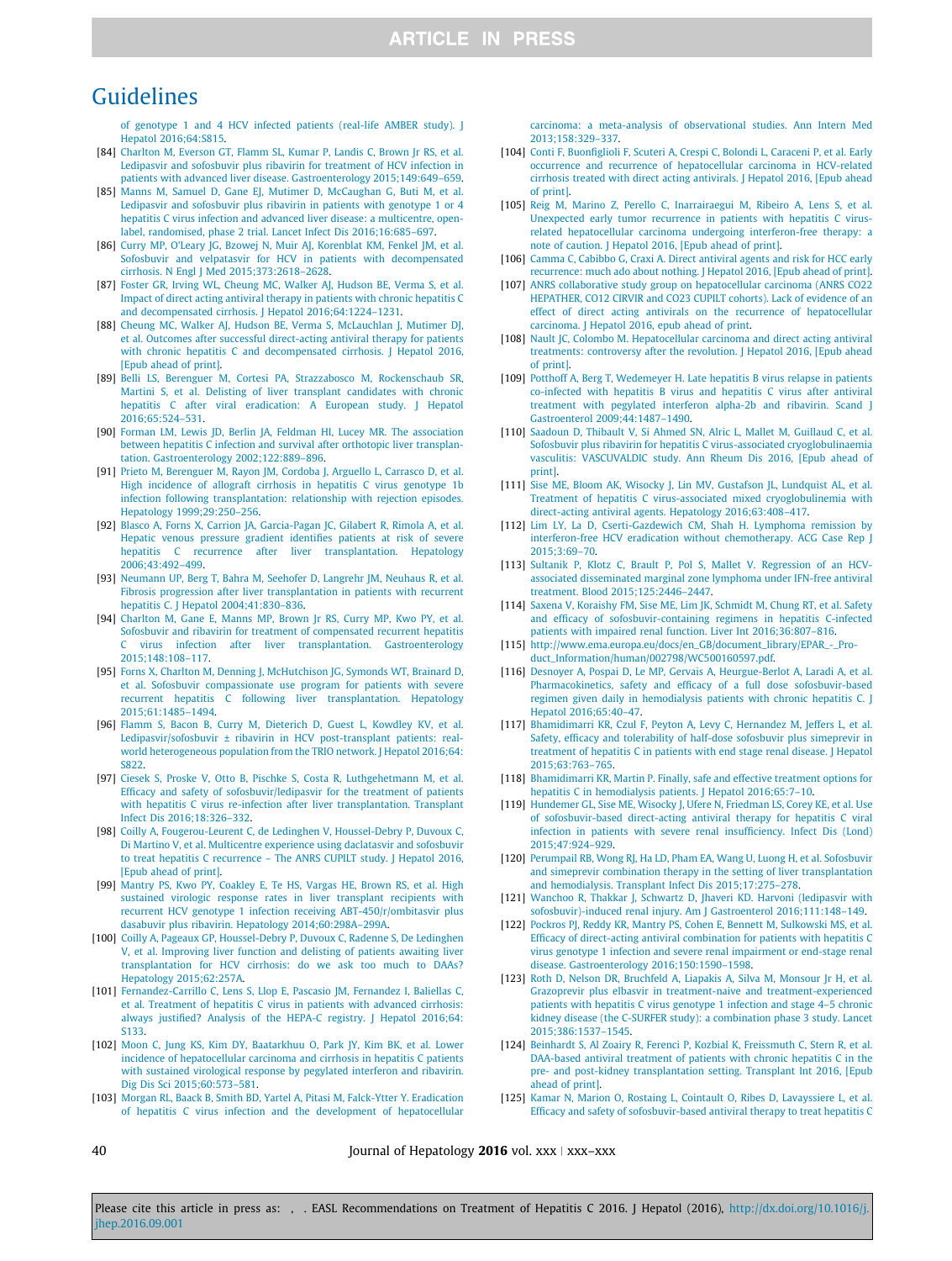<span id="page-40-0"></span>[virus infection after kidney transplantation. Am J Transplant](http://refhub.elsevier.com/S0168-8278(16)30489-5/h0625) [2016;16:1474–1479](http://refhub.elsevier.com/S0168-8278(16)30489-5/h0625).

- [126] [Lin MV, Sise ME, Pavlakis M, Amundsen BM, Chute D, Rutherford AE, et al.](http://refhub.elsevier.com/S0168-8278(16)30489-5/h0630) [Efficacy and safety of direct acting antivirals in kidney transplant recipients](http://refhub.elsevier.com/S0168-8278(16)30489-5/h0630) [with chronic hepatitis C virus infection. PLoS One 2016;11 e0158431.](http://refhub.elsevier.com/S0168-8278(16)30489-5/h0630)
- [127] [Colombo M, Aghemo A, Liu L, Zhang J, Dvory-Sobol H, Hyland RH, et al.](http://refhub.elsevier.com/S0168-8278(16)30489-5/h0635) [Treatment with ledipasvir-sofosbuvir for 12 or 24 weeks in kidney](http://refhub.elsevier.com/S0168-8278(16)30489-5/h0635) [transplant recipients with chronic genotype 1 or 4 HCV infection: a](http://refhub.elsevier.com/S0168-8278(16)30489-5/h0635) [randomized trial. J Ann Intern Med 2016, \[In revision\]](http://refhub.elsevier.com/S0168-8278(16)30489-5/h0635).
- [128] [Scott DR, Wong JK, Spicer TS, Dent H, Mensah FK, McDonald S, et al.](http://refhub.elsevier.com/S0168-8278(16)30489-5/h0640) [Adverse impact of hepatitis C virus infection on renal replacement therapy](http://refhub.elsevier.com/S0168-8278(16)30489-5/h0640) [and renal transplant patients in Australia and New Zealand. Transplanta](http://refhub.elsevier.com/S0168-8278(16)30489-5/h0640)[tion 2010;90:1165–1171](http://refhub.elsevier.com/S0168-8278(16)30489-5/h0640).
- [129] [Van Wagner LB, Baker T, Ahya SN, Norvell JP, Wang E, Levitsky J. Outcomes](http://refhub.elsevier.com/S0168-8278(16)30489-5/h0645) [of patients with hepatitis C undergoing simultaneous liver-kidney trans](http://refhub.elsevier.com/S0168-8278(16)30489-5/h0645)[plantation. J Hepatol 2009;51:874–880](http://refhub.elsevier.com/S0168-8278(16)30489-5/h0645).
- [130] [D'Ambrosio R, Aghemo A, Rossetti V, Carrinola R, Colombo M. Sofosbuvir](http://refhub.elsevier.com/S0168-8278(16)30489-5/h0650)[based regimens for the treatment of hepatitis C virus in patients who](http://refhub.elsevier.com/S0168-8278(16)30489-5/h0650) [underwent lung transplant: case series and review of the literature. Liver](http://refhub.elsevier.com/S0168-8278(16)30489-5/h0650) [Int 2016, \[Epub ahead of print\].](http://refhub.elsevier.com/S0168-8278(16)30489-5/h0650)
- [131] [Darke S, Kaye S, Duflou J. Comparative cardiac pathology among deaths due](http://refhub.elsevier.com/S0168-8278(16)30489-5/h0655) [to cocaine toxicity, opioid toxicity and non-drug-related causes. Addiction](http://refhub.elsevier.com/S0168-8278(16)30489-5/h0655) [2006;101:1771–1777.](http://refhub.elsevier.com/S0168-8278(16)30489-5/h0655)
- [132] [Grebely J, Raffa JD, Lai C, Kerr T, Fischer B, Krajden M, et al. Impact of](http://refhub.elsevier.com/S0168-8278(16)30489-5/h0660) [hepatitis C virus infection on all-cause and liver-related mortality in a large](http://refhub.elsevier.com/S0168-8278(16)30489-5/h0660) [community-based cohort of inner city residents. J Viral Hepat](http://refhub.elsevier.com/S0168-8278(16)30489-5/h0660) [2011;18:32–41](http://refhub.elsevier.com/S0168-8278(16)30489-5/h0660).
- [133] [Hagan H, Pouget ER, Des Jarlais DC, Lelutiu-Weinberger C. Meta-regression](http://refhub.elsevier.com/S0168-8278(16)30489-5/h0665) [of hepatitis C virus infection in relation to time since onset of illicit drug](http://refhub.elsevier.com/S0168-8278(16)30489-5/h0665) [injection: the influence of time and place. Am J Epidemiol](http://refhub.elsevier.com/S0168-8278(16)30489-5/h0665) [2008;168:1099–1109.](http://refhub.elsevier.com/S0168-8278(16)30489-5/h0665)
- [134] [Nelson PK, Mathers BM, Cowie B, Hagan H, Des Jarlais D, Horyniak D, et al.](http://refhub.elsevier.com/S0168-8278(16)30489-5/h0670) [Global epidemiology of hepatitis B and hepatitis C in people who inject](http://refhub.elsevier.com/S0168-8278(16)30489-5/h0670) [drugs: results of systematic reviews. Lancet 2011;378:571–583.](http://refhub.elsevier.com/S0168-8278(16)30489-5/h0670)
- [135] [Shepard CW, Finelli L, Alter MJ. Global epidemiology of hepatitis C virus](http://refhub.elsevier.com/S0168-8278(16)30489-5/h0675) [infection. Lancet Infect Dis 2005;5:558–567](http://refhub.elsevier.com/S0168-8278(16)30489-5/h0675).
- [136] [Grebely J, Robaeys G, Bruggmann P, Aghemo A, Backmund M, Bruneau J,](http://refhub.elsevier.com/S0168-8278(16)30489-5/h0680) [et al. Recommendations for the management of hepatitis C virus infection](http://refhub.elsevier.com/S0168-8278(16)30489-5/h0680) [among people who inject drugs. Int J Drug Policy 2015;26:1028–1038.](http://refhub.elsevier.com/S0168-8278(16)30489-5/h0680)
- [137] [Martin NK, Vickerman P, Foster GR, Hutchinson SJ, Goldberg DJ, Hickman](http://refhub.elsevier.com/S0168-8278(16)30489-5/h0685) [M. Can antiviral therapy for hepatitis C reduce the prevalence of HCV](http://refhub.elsevier.com/S0168-8278(16)30489-5/h0685) [among injecting drug user populations? A modeling analysis of its](http://refhub.elsevier.com/S0168-8278(16)30489-5/h0685) [prevention utility. J Hepatol 2011;54:1137–1144](http://refhub.elsevier.com/S0168-8278(16)30489-5/h0685).
- [138] [Martin NK, Vickerman P, Miners A, Foster GR, Hutchinson SJ, Goldberg DJ,](http://refhub.elsevier.com/S0168-8278(16)30489-5/h0690) [et al. Cost-effectiveness of hepatitis C virus antiviral treatment for injection](http://refhub.elsevier.com/S0168-8278(16)30489-5/h0690) [drug user populations. Hepatology 2012;55:49–57](http://refhub.elsevier.com/S0168-8278(16)30489-5/h0690).
- [139] [Harris RJ, Martin NK, Rand E, Mandal S, Mutimer D, Vickerman P, et al. New](http://refhub.elsevier.com/S0168-8278(16)30489-5/h0695) [treatments for hepatitis C virus \(HCV\): scope for preventing liver disease](http://refhub.elsevier.com/S0168-8278(16)30489-5/h0695) [and HCV transmission in England. J Viral Hepat 2016;23:631–643](http://refhub.elsevier.com/S0168-8278(16)30489-5/h0695).
- [140] [Lalezari J, Sullivan JG, Varunok P, Galen E, Kowdley KV, Rustgi V, et al.](http://refhub.elsevier.com/S0168-8278(16)30489-5/h0700) [Ombitasvir/paritaprevir/r and dasabuvir plus ribavirin in HCV genotype 1](http://refhub.elsevier.com/S0168-8278(16)30489-5/h0700) [infected patients on methadone or buprenorphine. J Hepatol](http://refhub.elsevier.com/S0168-8278(16)30489-5/h0700) [2015;63:364–369.](http://refhub.elsevier.com/S0168-8278(16)30489-5/h0700)
- [141] [Dore G, Altice F, Litwin AH, Dalgard O, Gane EJ, Shibolet O, et al. C-EDGE](http://refhub.elsevier.com/S0168-8278(16)30489-5/h0705) [CO-STAR: efficacy of grazoprevir and elbasvir in persons who inject drugs](http://refhub.elsevier.com/S0168-8278(16)30489-5/h0705) [\(PWID\) receiving opioid agonist therapy. Hepatology 2015;62:227A–228A.](http://refhub.elsevier.com/S0168-8278(16)30489-5/h0705)
- [142] [Smolders EJ, de Kanter CT, de Knegt RJ, van der Valk M, Drenth JP, Burger](http://refhub.elsevier.com/S0168-8278(16)30489-5/h0710) [DM. Drug-drug interactions between direct-acting antivirals and psy](http://refhub.elsevier.com/S0168-8278(16)30489-5/h0710)[choactive medications. Clin Pharmacokinet 2016, \[Epub ahead of print\]](http://refhub.elsevier.com/S0168-8278(16)30489-5/h0710).
- [143] [Lai ME, Origa R, Danjou F, Leoni GB, Vacquer S, Anni F, et al. Natural history](http://refhub.elsevier.com/S0168-8278(16)30489-5/h0715) [of hepatitis C in thalassemia major: a long-term prospective study. Eur J](http://refhub.elsevier.com/S0168-8278(16)30489-5/h0715) [Haematol 2013;90:501–507](http://refhub.elsevier.com/S0168-8278(16)30489-5/h0715).
- [144] [Hezode C, Colombo M, Spengler U, Ben-Ari Z, Strasser S, Lee WM, et al. C-](http://refhub.elsevier.com/S0168-8278(16)30489-5/h0720)[EDGE IBLD: efficacy and safety of elbasvir/grazoprevir \(EBR/GZR\) in](http://refhub.elsevier.com/S0168-8278(16)30489-5/h0720) [subjects with chronic hepatitis C virus infection and inherited blood](http://refhub.elsevier.com/S0168-8278(16)30489-5/h0720) [disorders. J Hepatol 2016;64:S753.](http://refhub.elsevier.com/S0168-8278(16)30489-5/h0720)
- [145] [Chevaliez S, Bouvier-Alias M, Brillet R, Pawlotsky JM. Overestimation and](http://refhub.elsevier.com/S0168-8278(16)30489-5/h0725) [underestimation of hepatitis C virus RNA levels in a widely used real-time](http://refhub.elsevier.com/S0168-8278(16)30489-5/h0725) [polymerase chain reaction-based method. Hepatology 2007;46:22–31.](http://refhub.elsevier.com/S0168-8278(16)30489-5/h0725)
- [146] [Sarrazin C, Shiffman ML, Hadziyannis SJ, Lin A, Colucci G, Ishida H, et al.](http://refhub.elsevier.com/S0168-8278(16)30489-5/h0730) [Definition of rapid virologic response with a highly sensitive real-time PCR](http://refhub.elsevier.com/S0168-8278(16)30489-5/h0730)[based HCV RNA assay in peginterferon alfa-2a plus ribavirin response](http://refhub.elsevier.com/S0168-8278(16)30489-5/h0730)[guided therapy. J Hepatol 2010;52:832–838.](http://refhub.elsevier.com/S0168-8278(16)30489-5/h0730)
- [147] [Vermehren J, Kau A, Gartner BC, Gobel R, Zeuzem S, Sarrazin C. Differences](http://refhub.elsevier.com/S0168-8278(16)30489-5/h0735) [between two real-time PCR-based hepatitis C virus \(HCV\) assays \(RealTime](http://refhub.elsevier.com/S0168-8278(16)30489-5/h0735)

## JOURNAL OF HEPATOLOGY

[HCV and Cobas AmpliPrep/Cobas TaqMan\) and one signal amplification](http://refhub.elsevier.com/S0168-8278(16)30489-5/h0735) [assay \(Versant HCV RNA 3.0\) for RNA detection and quantification. J Clin](http://refhub.elsevier.com/S0168-8278(16)30489-5/h0735) [Microbiol 2008;46:3880–3891.](http://refhub.elsevier.com/S0168-8278(16)30489-5/h0735)

- [148] [Renard S, Borentain P, Salaun E, Benhaourech S, Maille B, Darque A, et al.](http://refhub.elsevier.com/S0168-8278(16)30489-5/h0740) [Severe pulmonary arterial hypertension in patients treated for hepatitis C](http://refhub.elsevier.com/S0168-8278(16)30489-5/h0740) [with sofosbuvir. Chest 2016;149:e69–e73](http://refhub.elsevier.com/S0168-8278(16)30489-5/h0740).
- [149] [Fried MW, Shiffman ML, Reddy KR, Smith C, Marinos G, Goncales Jr FL, et al.](http://refhub.elsevier.com/S0168-8278(16)30489-5/h0745) [Peginterferon alfa-2a plus ribavirin for chronic hepatitis C virus infection. N](http://refhub.elsevier.com/S0168-8278(16)30489-5/h0745) [Engl J Med 2002;347:975–982.](http://refhub.elsevier.com/S0168-8278(16)30489-5/h0745)
- [150] [Hadziyannis SJ, Sette Jr H, Morgan TR, Balan V, Diago M, Marcellin P, et al.](http://refhub.elsevier.com/S0168-8278(16)30489-5/h0750) [Peginterferon-alpha2a and ribavirin combination therapy in chronic hep](http://refhub.elsevier.com/S0168-8278(16)30489-5/h0750)[atitis C: a randomized study of treatment duration and ribavirin dose. Ann](http://refhub.elsevier.com/S0168-8278(16)30489-5/h0750) [Intern Med 2004;140:346–355.](http://refhub.elsevier.com/S0168-8278(16)30489-5/h0750)
- [151] [Manns MP, McHutchison JG, Gordon SC, Rustgi VK, Shiffman M, Reindollar](http://refhub.elsevier.com/S0168-8278(16)30489-5/h0755) [R, et al. Peginterferon alfa-2b plus ribavirin compared with interferon alfa-](http://refhub.elsevier.com/S0168-8278(16)30489-5/h0755)[2b plus ribavirin for initial treatment of chronic hepatitis C: a randomised](http://refhub.elsevier.com/S0168-8278(16)30489-5/h0755) [trial. Lancet 2001;358:958–965.](http://refhub.elsevier.com/S0168-8278(16)30489-5/h0755)
- [152] [Fried MW. Side effects of therapy of hepatitis C and their management.](http://refhub.elsevier.com/S0168-8278(16)30489-5/h0760) [Hepatology 2002;36:S237–S244](http://refhub.elsevier.com/S0168-8278(16)30489-5/h0760).
- [153] [Shiffman ML, Salvatore J, Hubbard S, Price A, Sterling RK, Stravitz RT, et al.](http://refhub.elsevier.com/S0168-8278(16)30489-5/h0765) [Treatment of chronic hepatitis C virus genotype 1 with peginterferon,](http://refhub.elsevier.com/S0168-8278(16)30489-5/h0765) [ribavirin, and epoetin alpha. Hepatology 2007;46:371–379.](http://refhub.elsevier.com/S0168-8278(16)30489-5/h0765)
- [154] [Soza A, Everhart JE, Ghany MG, Doo E, Heller T, Promrat K, et al.](http://refhub.elsevier.com/S0168-8278(16)30489-5/h0770) [Neutropenia during combination therapy of interferon alfa and ribavirin](http://refhub.elsevier.com/S0168-8278(16)30489-5/h0770) [for chronic hepatitis C. Hepatology 2002;36:1273–1279.](http://refhub.elsevier.com/S0168-8278(16)30489-5/h0770)
- [155] [Afdhal NH, Dieterich DT, Pockros PJ, Schiff ER, Shiffman ML, Sulkowski MS,](http://refhub.elsevier.com/S0168-8278(16)30489-5/h0775) [et al. Epoetin alfa maintains ribavirin dose in HCV-infected patients: a](http://refhub.elsevier.com/S0168-8278(16)30489-5/h0775) [prospective, double-blind, randomized controlled study. Gastroenterology](http://refhub.elsevier.com/S0168-8278(16)30489-5/h0775) [2004;126:1302–1311.](http://refhub.elsevier.com/S0168-8278(16)30489-5/h0775)
- [156] [Pockros PJ, Shiffman ML, Schiff ER, Sulkowski MS, Younossi Z, Dieterich](http://refhub.elsevier.com/S0168-8278(16)30489-5/h0780) [DT, et al. Epoetin alfa improves quality of life in anemic HCV-infected](http://refhub.elsevier.com/S0168-8278(16)30489-5/h0780) [patients receiving combination therapy. Hepatology 2004;40:](http://refhub.elsevier.com/S0168-8278(16)30489-5/h0780) [1450–1458](http://refhub.elsevier.com/S0168-8278(16)30489-5/h0780).
- [157] [Sulkowski MS, Poordad F, Manns MP, Bronowicki JP, Rajender Reddy K,](http://refhub.elsevier.com/S0168-8278(16)30489-5/h0785) [Harrison SA, et al. Anemia during treatment with peginterferon alfa-2b/](http://refhub.elsevier.com/S0168-8278(16)30489-5/h0785) [ribavirin and boceprevir: analysis from the serine protease inhibitor](http://refhub.elsevier.com/S0168-8278(16)30489-5/h0785) [therapy 2 \(SPRINT-2\) trial. Hepatology 2013;57:974–984.](http://refhub.elsevier.com/S0168-8278(16)30489-5/h0785)
- [158] [Alavian SM, Aalaei-Andabili SH. Education by a nurse increases the](http://refhub.elsevier.com/S0168-8278(16)30489-5/h0790) [adherence to therapy in chronic hepatitis C patients. Clin Gastroenterol](http://refhub.elsevier.com/S0168-8278(16)30489-5/h0790) [Hepatol 2012;10:203](http://refhub.elsevier.com/S0168-8278(16)30489-5/h0790).
- [159] [Rodis JL, Kibbe P. Evaluation of medication adherence and quality of life in](http://refhub.elsevier.com/S0168-8278(16)30489-5/h0795) [patients with hepatitis C virus receiving combination therapy. Gastroen](http://refhub.elsevier.com/S0168-8278(16)30489-5/h0795)[terol Nurs 2010;33:368–373.](http://refhub.elsevier.com/S0168-8278(16)30489-5/h0795)
- [160] [Alexander JA, Hearld LR, Mittler JN, Harvey J. Patient-physician role](http://refhub.elsevier.com/S0168-8278(16)30489-5/h0800) [relationships and patient activation among individuals with chronic illness.](http://refhub.elsevier.com/S0168-8278(16)30489-5/h0800) [Health Serv Res 2012;47:1201–1223.](http://refhub.elsevier.com/S0168-8278(16)30489-5/h0800)
- [161] [Anand BS, Currie S, Dieperink E, Bini EJ, Shen H, Ho SB, et al. Alcohol use](http://refhub.elsevier.com/S0168-8278(16)30489-5/h0805) [and treatment of hepatitis C virus: results of a national multicenter study.](http://refhub.elsevier.com/S0168-8278(16)30489-5/h0805) [Gastroenterology 2006;130:1607–1616.](http://refhub.elsevier.com/S0168-8278(16)30489-5/h0805)
- [162] [Bruggmann P, Dampz M, Gerlach T, Kravecz L, Falcato L. Treatment](http://refhub.elsevier.com/S0168-8278(16)30489-5/h0810) [outcome in relation to alcohol consumption during hepatitis C therapy: an](http://refhub.elsevier.com/S0168-8278(16)30489-5/h0810) [analysis of the Swiss Hepatitis C Cohort Study. Drug Alcohol Depend](http://refhub.elsevier.com/S0168-8278(16)30489-5/h0810) [2010;110:167–171](http://refhub.elsevier.com/S0168-8278(16)30489-5/h0810).
- [163] [Le Lan C, Guillygomarc'h A, Danielou H, Le Dreau G, Laine F, Vedeilhie C,](http://refhub.elsevier.com/S0168-8278(16)30489-5/h0815) [et al. A multi-disciplinary approach to treating hepatitis C with interferon](http://refhub.elsevier.com/S0168-8278(16)30489-5/h0815) [and ribavirin in alcohol-dependent patients with ongoing abuse. J Hepatol](http://refhub.elsevier.com/S0168-8278(16)30489-5/h0815) [2012;56:334–340.](http://refhub.elsevier.com/S0168-8278(16)30489-5/h0815)
- [164] [Siu L, Foont J, Wands JR. Hepatitis C virus and alcohol. Semin Liv Dis](http://refhub.elsevier.com/S0168-8278(16)30489-5/h0820) [2009;29:188–199.](http://refhub.elsevier.com/S0168-8278(16)30489-5/h0820)
- [165] [Backmund M, Meyer K, Edlin BR. Infrequent reinfection after successful](http://refhub.elsevier.com/S0168-8278(16)30489-5/h0825) [treatment for hepatitis C virus infection in injection drug users. Clin Infect](http://refhub.elsevier.com/S0168-8278(16)30489-5/h0825) [Dis 2004;39:1540–1543.](http://refhub.elsevier.com/S0168-8278(16)30489-5/h0825)
- [166] [Currie SL, Ryan JC, Tracy D, Wright TL, George S, McQuaid R, et al. A](http://refhub.elsevier.com/S0168-8278(16)30489-5/h0830) [prospective study to examine persistent HCV reinfection in injection drug](http://refhub.elsevier.com/S0168-8278(16)30489-5/h0830) [users who have previously cleared the virus. Drug Alcohol Depend](http://refhub.elsevier.com/S0168-8278(16)30489-5/h0830) [2008;93:148–154.](http://refhub.elsevier.com/S0168-8278(16)30489-5/h0830)
- [167] [Dalgard O. Follow-up studies of treatment for hepatitis C virus infection](http://refhub.elsevier.com/S0168-8278(16)30489-5/h0835) [among injection drug users. Clin Infect Dis 2005;40:S336–S338.](http://refhub.elsevier.com/S0168-8278(16)30489-5/h0835)
- [168] [Grebely J, Knight E, Ngai T, Genoway KA, Raffa JD, Storms M, et al.](http://refhub.elsevier.com/S0168-8278(16)30489-5/h0840) [Reinfection with hepatitis C virus following sustained virological response](http://refhub.elsevier.com/S0168-8278(16)30489-5/h0840) [in injection drug users. J Gastroenterol Hepatol 2010;25:1281–1284.](http://refhub.elsevier.com/S0168-8278(16)30489-5/h0840)
- [169] [Grebely J, Pham ST, Matthews GV, Petoumenos K, Bull RA, Yeung B, et al.](http://refhub.elsevier.com/S0168-8278(16)30489-5/h0845) [Hepatitis C virus reinfection and superinfection among treated and](http://refhub.elsevier.com/S0168-8278(16)30489-5/h0845) [untreated participants with recent infection. Hepatology 2012;55:](http://refhub.elsevier.com/S0168-8278(16)30489-5/h0845) [1058–1069](http://refhub.elsevier.com/S0168-8278(16)30489-5/h0845).

Journal of Hepatology 2016 vol.  $xxx$  |  $xxx$ – $xxx$ <br>41

Please cite this article in press as: , . EASL Recommendations on Treatment of Hepatitis C 2016. | Hepatol (2016), [http://dx.doi.org/10.1016/j.](http://dx.doi.org/10.1016/j.jhep.2016.09.001) [jhep.2016.09.001](http://dx.doi.org/10.1016/j.jhep.2016.09.001)